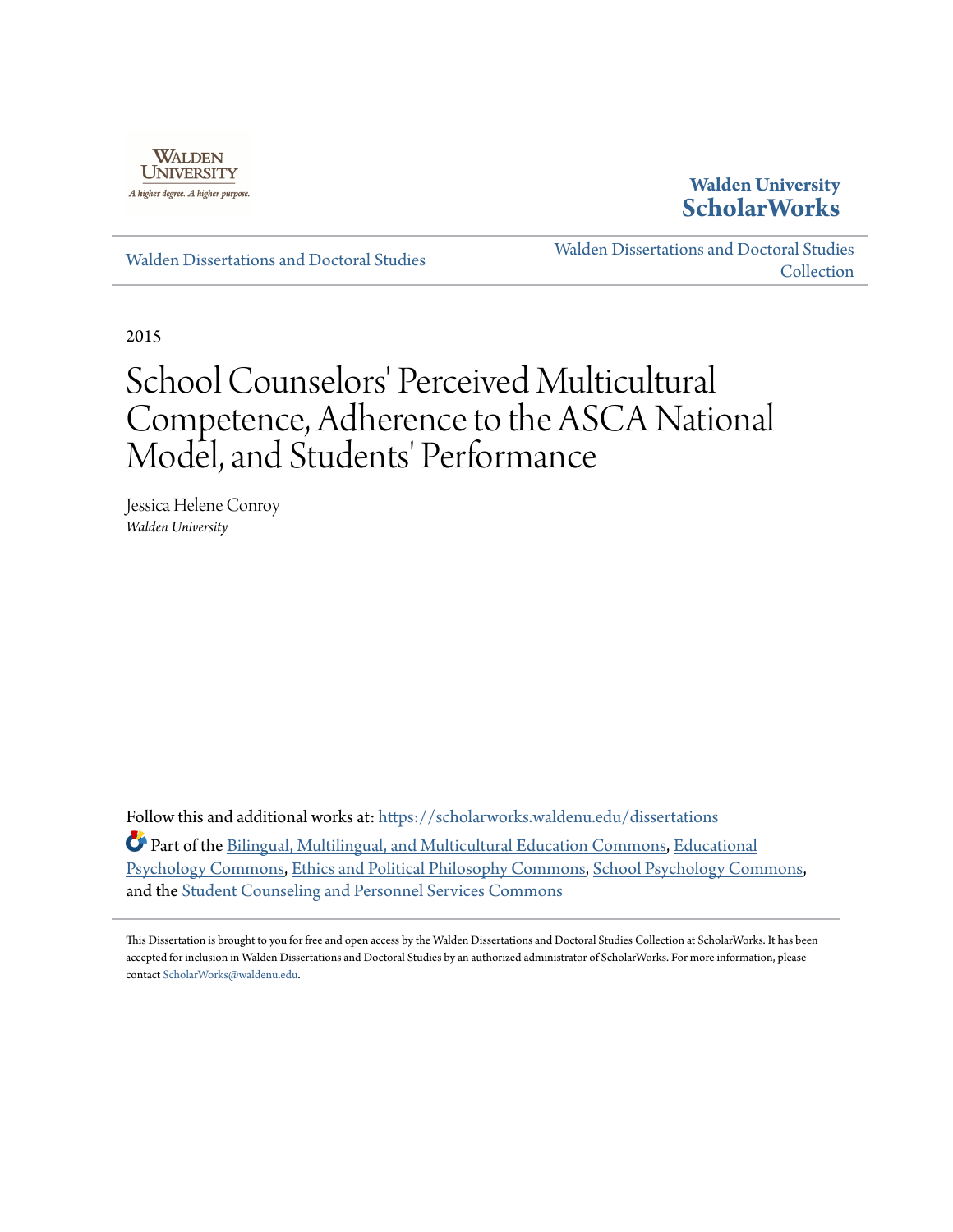## **Walden University**

College of Counselor Education & Supervision

This is to certify that the doctoral dissertation by

Jessica Conroy

has been found to be complete and satisfactory in all respects, and that any and all revisions required by the review committee have been made.

Review Committee Dr. Shelley Jackson, Committee Chairperson, Counselor Education and Supervision Faculty Dr. Sidney Shaw, Committee Member, Mental Health Counseling Faculty Dr. Laura Haddock, University Reviewer, Counselor Education and Supervision Faculty

> Chief Academic Officer Eric Riedel, Ph.D.

> > Walden University 2015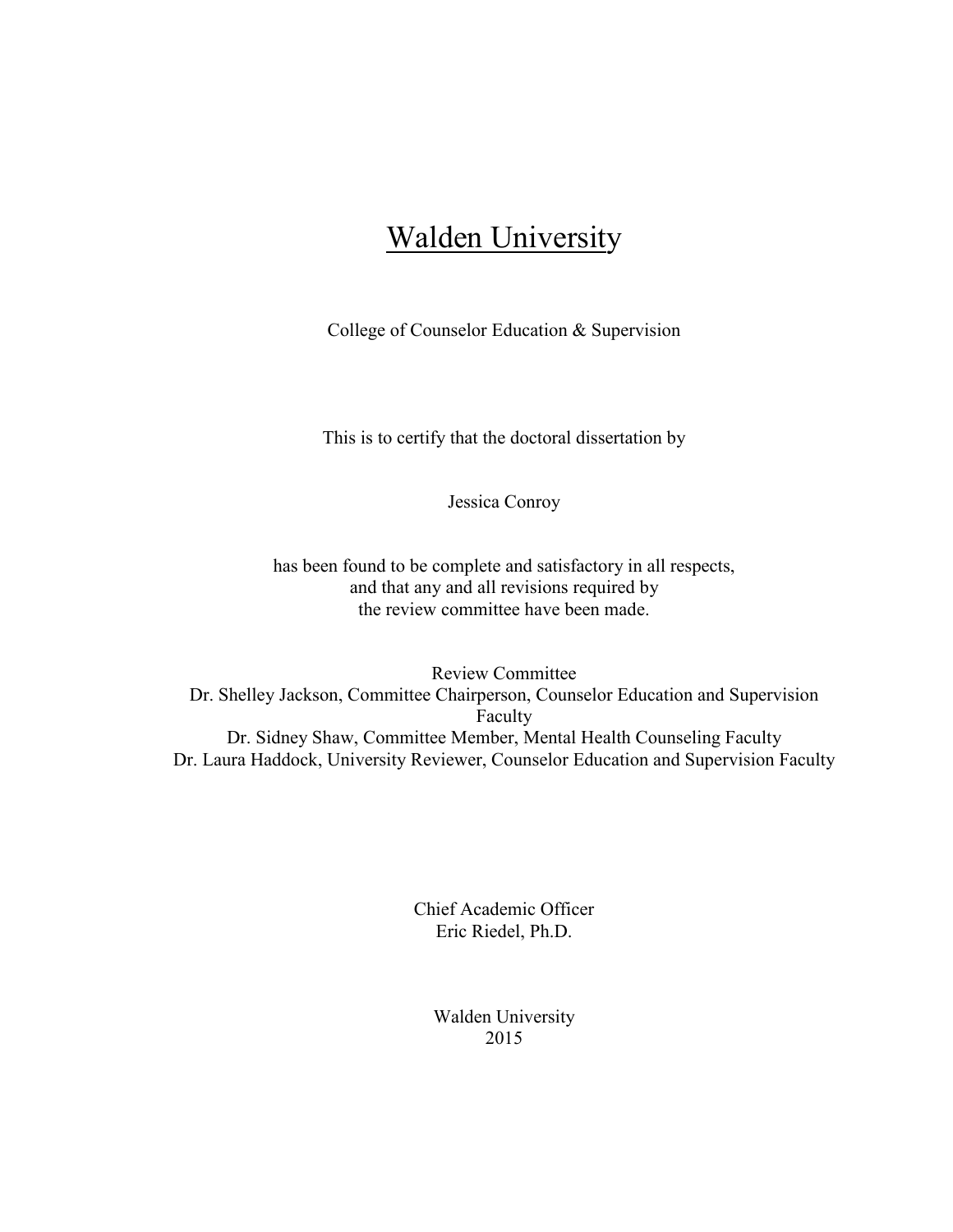Abstract

School Counselors' Perceived Multicultural Competence, Adherence to the ASCA National Model, and Students' Performance

by

Jessica H. Conroy

MA, Webster University, 2009

BA, University of Central Florida, 2007

Dissertation Submitted in Partial Fulfillment

of the Requirements for the Degree of

Doctor of Philosophy

Counselor Education & Supervision

Walden University

July 2015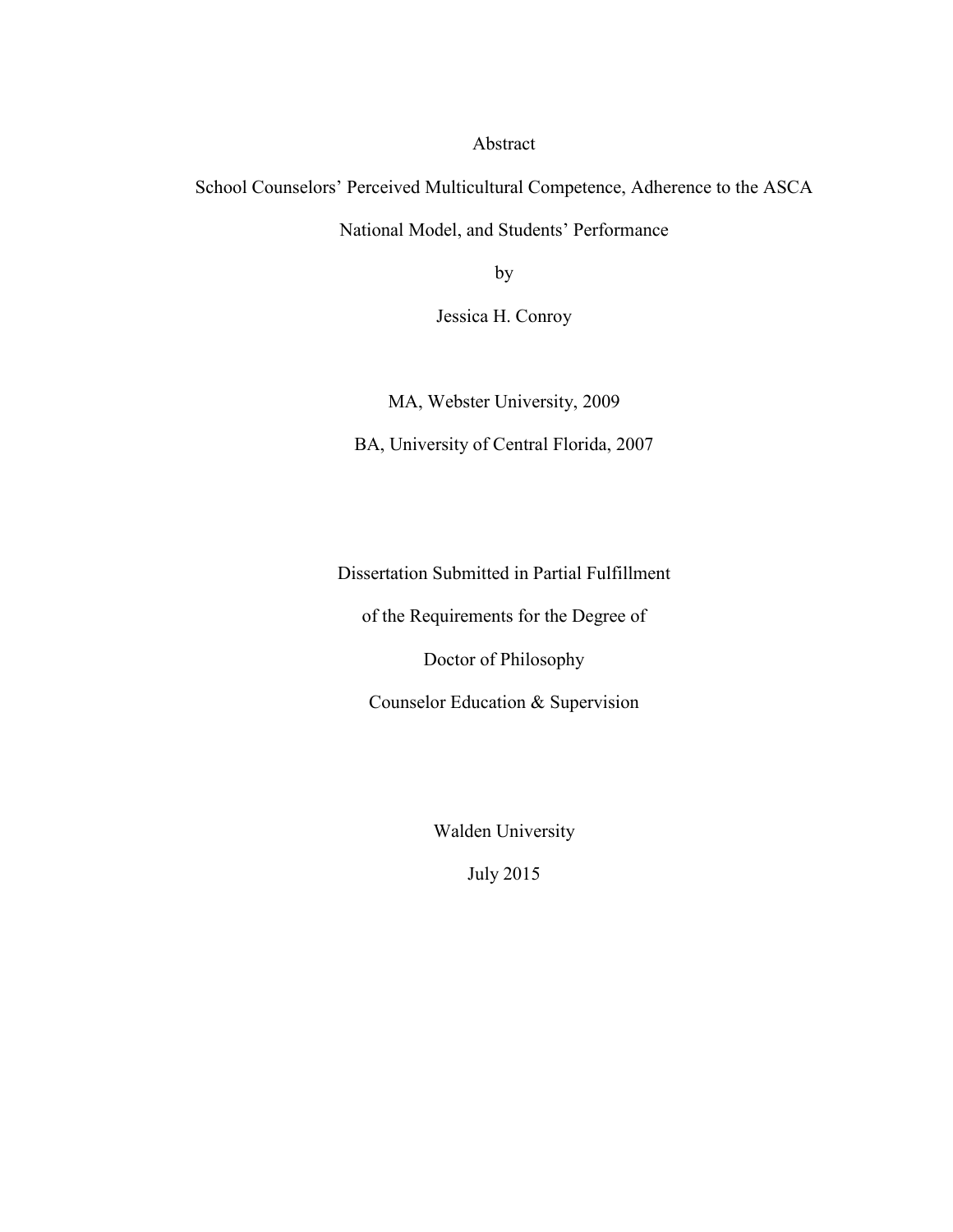Abstract

Multicultural competence (MCC), despite its integral part in school counseling and the school setting, is not applied within the American School Counselor Association (ASCA) national model (NM). Rather, the ASCA NM is a guideline that is expected of school counselors with limited opportunity for deviation. Without incorporating multicultural practices in the school setting, student performance may suffer. Student performance affects everyone who is learning, working, or has a child who is or will be at the middle school level. The purpose of this study was to identify if perceived MCC, as measured by the MCCTS-R, and/or adherence to the ASCA NM, as measured by the SCPIS, could predict student performance and if there was a relationship between the perceived MCC and adherence to the ASCA NM. The school counseling and multicultural counseling theories were used together as a lens for the study. Florida middle school counselors ( $N =$ 115) were invited to participate electronically. Results were compiled in PsychData anonymously and transferred into SPSS. Multiple linear regression and Pearson correlation statistics revealed that perceived MCC and adherence to the ASCA NM collectively predict students' GPAs. Recommendations for future research include expanding to different educational levels and states. The results indicate that the ASCA NM would benefit from multicultural concepts within the guidelines, implicating positive social change for future learning, school counseling practices, and educational practices.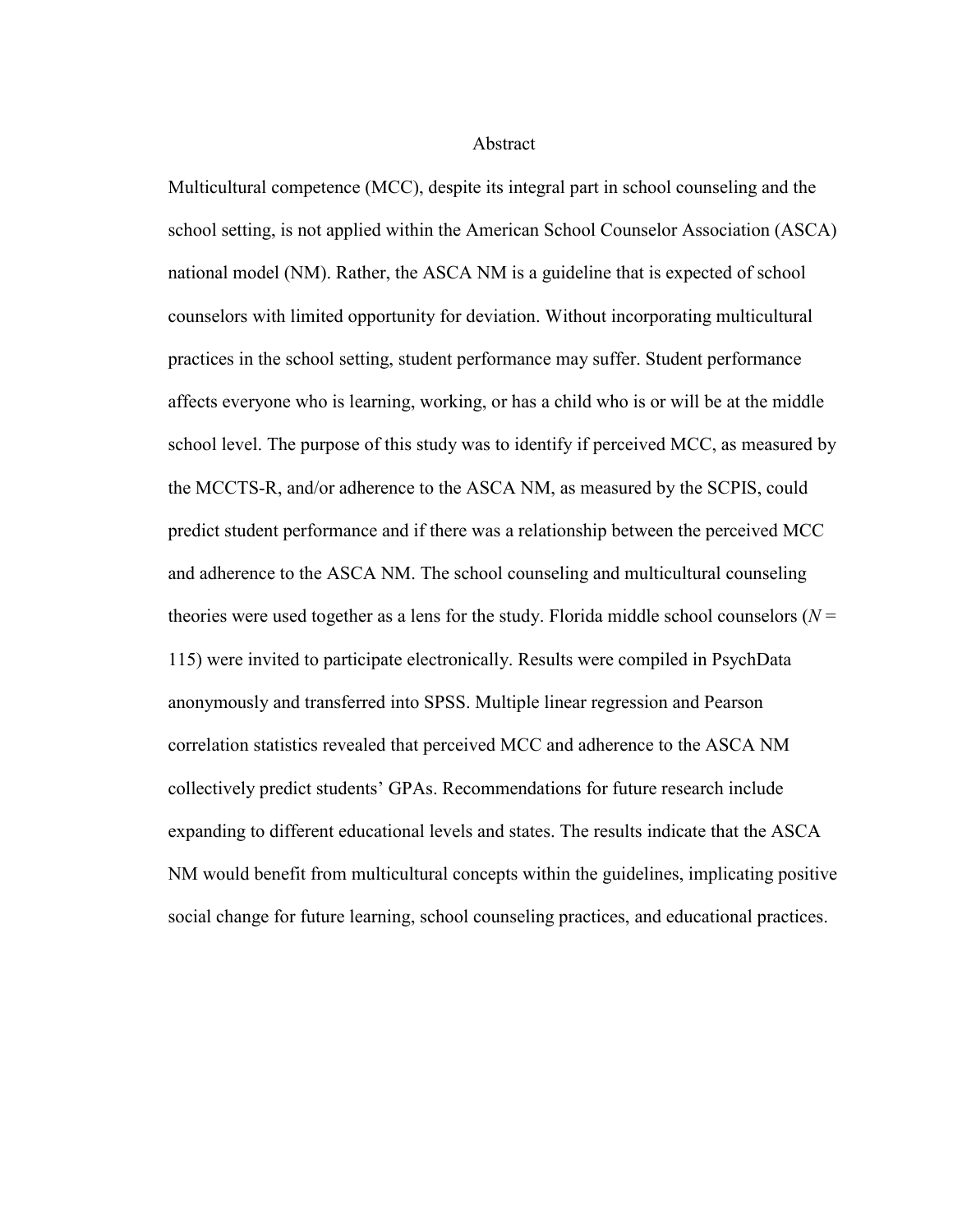School Counselors' Perceived Multicultural Competence, Adherence to the ASCA

National Model, and Students' Performance

by

Jessica H. Conroy

MA, Webster University, 2009

BA, University of Central Florida, 2007

Dissertation Submitted in Partial Fulfillment

of the Requirements for the Degree of

Doctor of Philosophy

Counselor Education & Supervision

Walden University

July 2015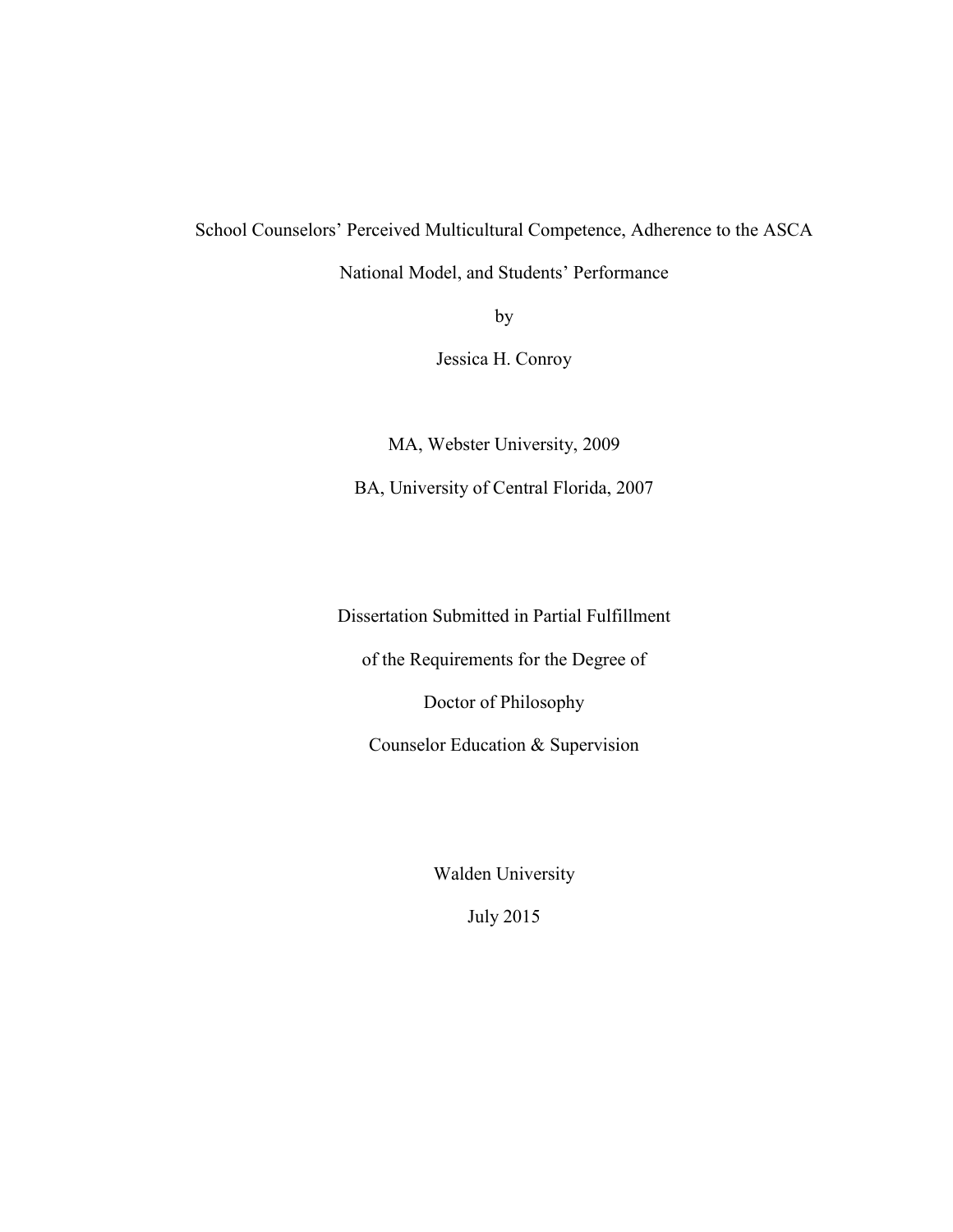### Dedication

I would like to dedicate my work to my daughter, Jazalena. While I have always been driven to continue my education, she has been such a motivation to keep going and to meet my goals. She is amazing and such a gift in my life.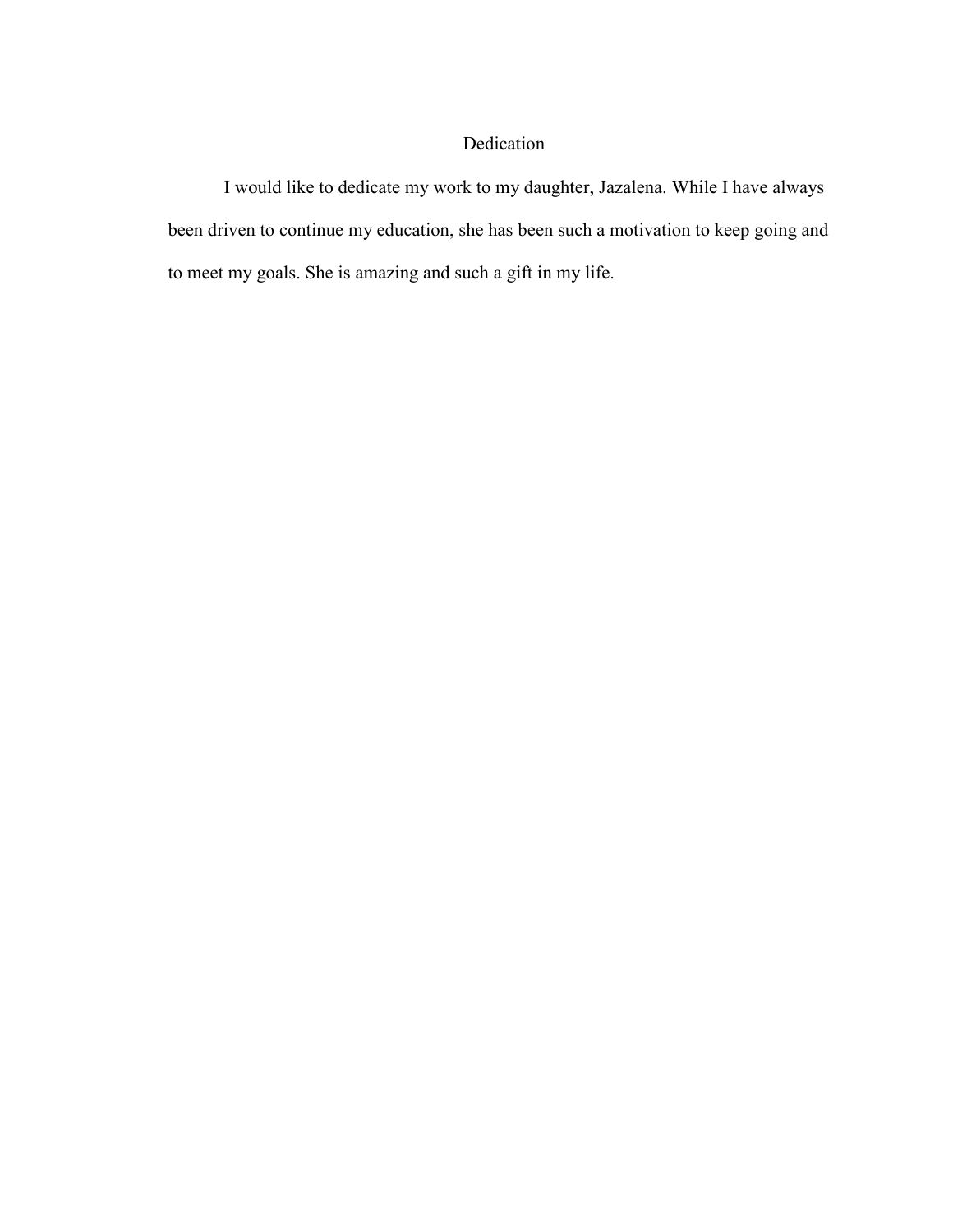#### Acknowledgments

I would like to dedicate my work to my family. They have been so supportive to help me through furthering my education. My daughter, Jazalena, has also been very patient and understanding through many late nights of me working on this. I have sacrificed a lot of my time to gain this success, but I could not have done it without the support of my family and the motivation from my little girl.

I would also like to thank Dr. Shelley Jackson, Dr. Sidney Shaw, Dr. Laura Haddock, and Dr. Gary Szirony for their leadership, assistance, and guidance in writing my dissertation. This has been a very challenging process, and they have been there, right alongside of me to contribute to this being a successful process.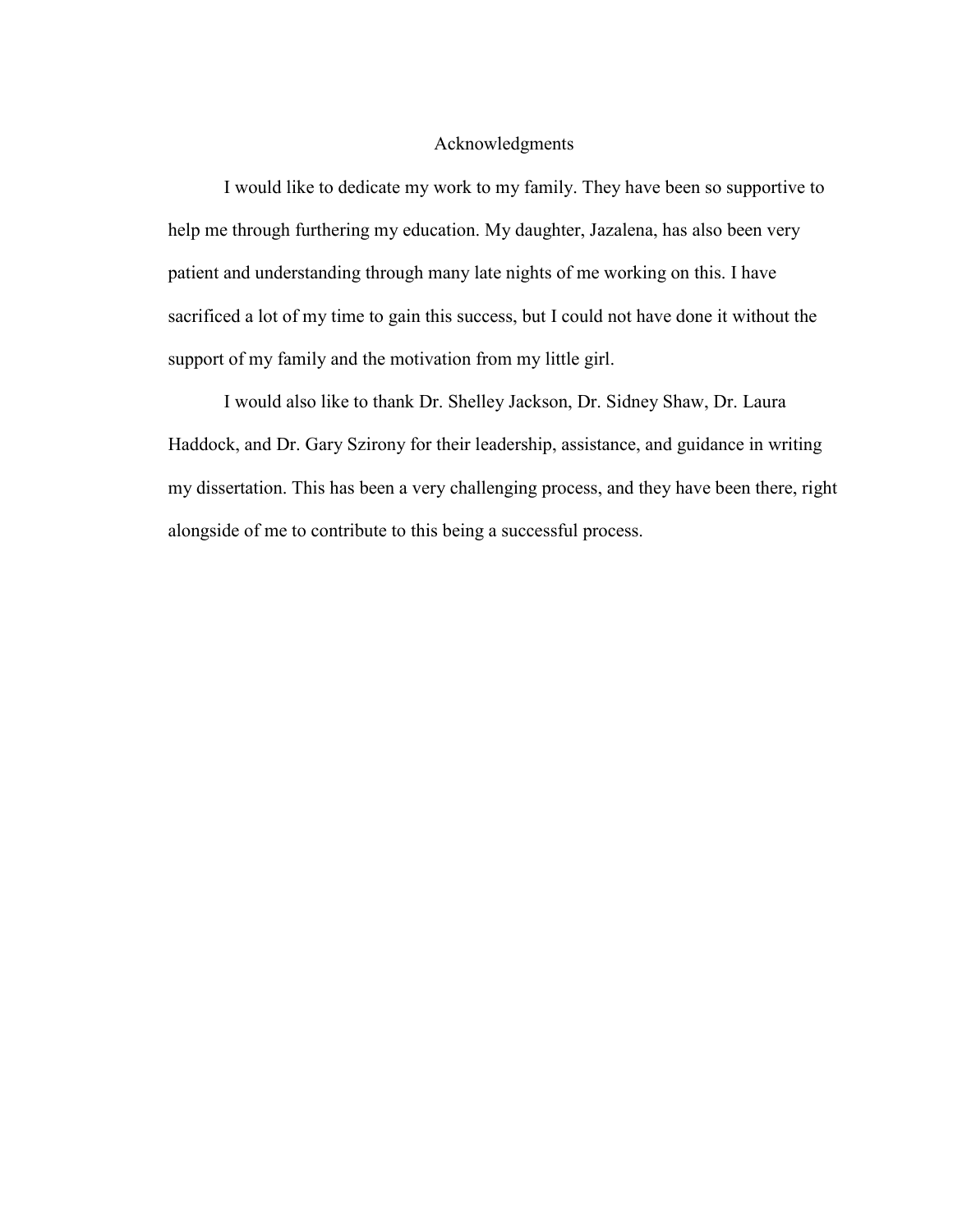## Table of Contents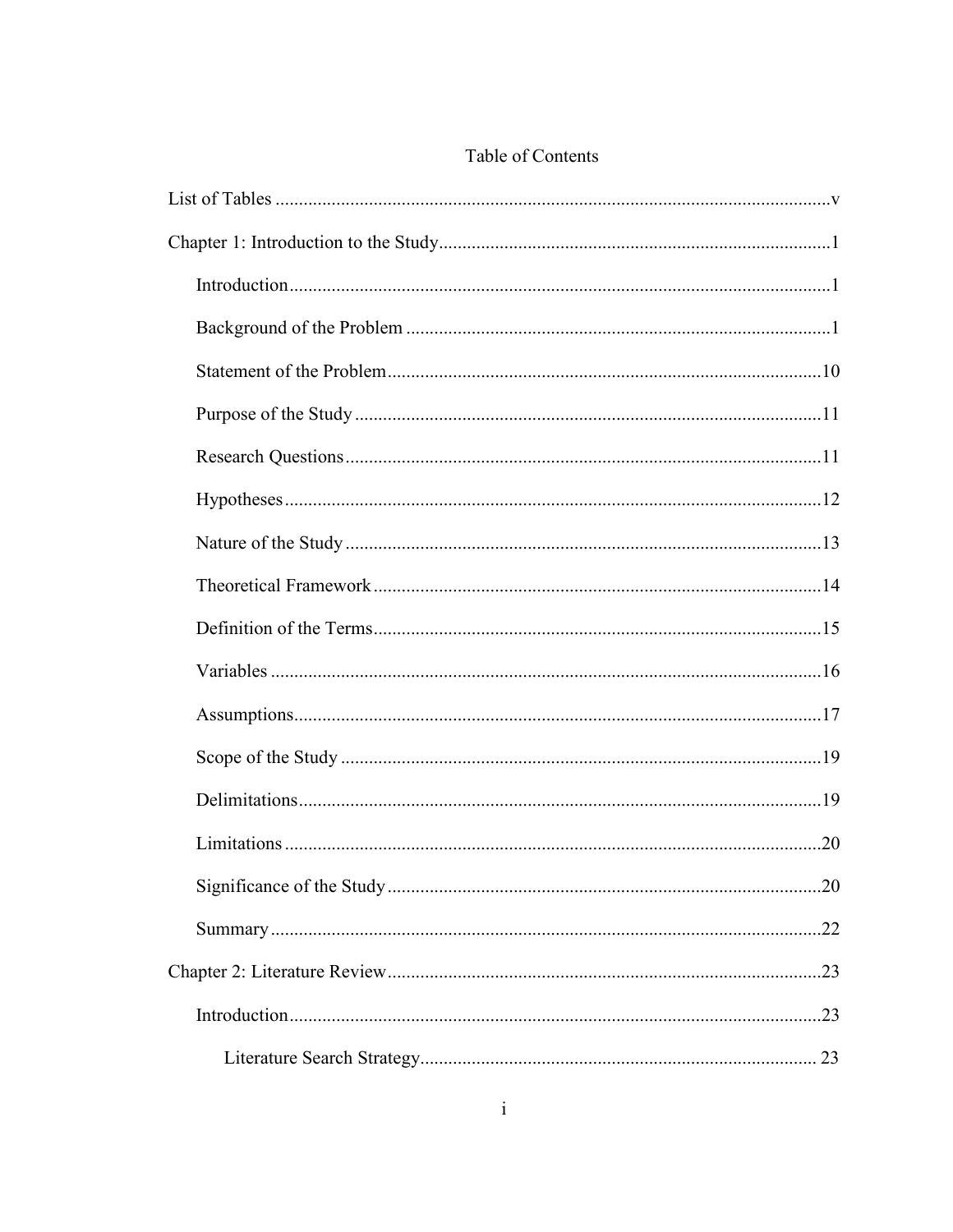| .45 |
|-----|
|     |
|     |
|     |
|     |
|     |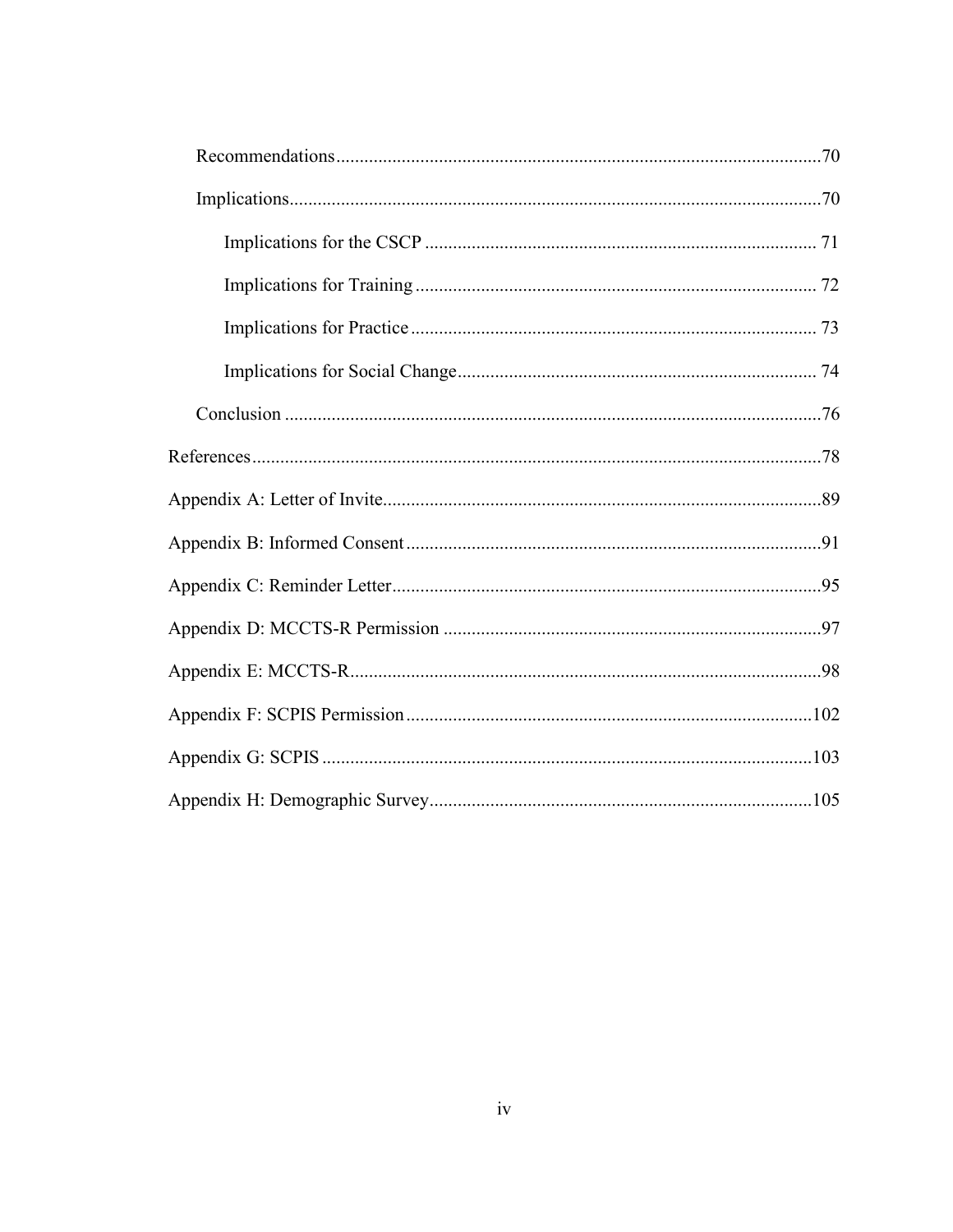## List of Tables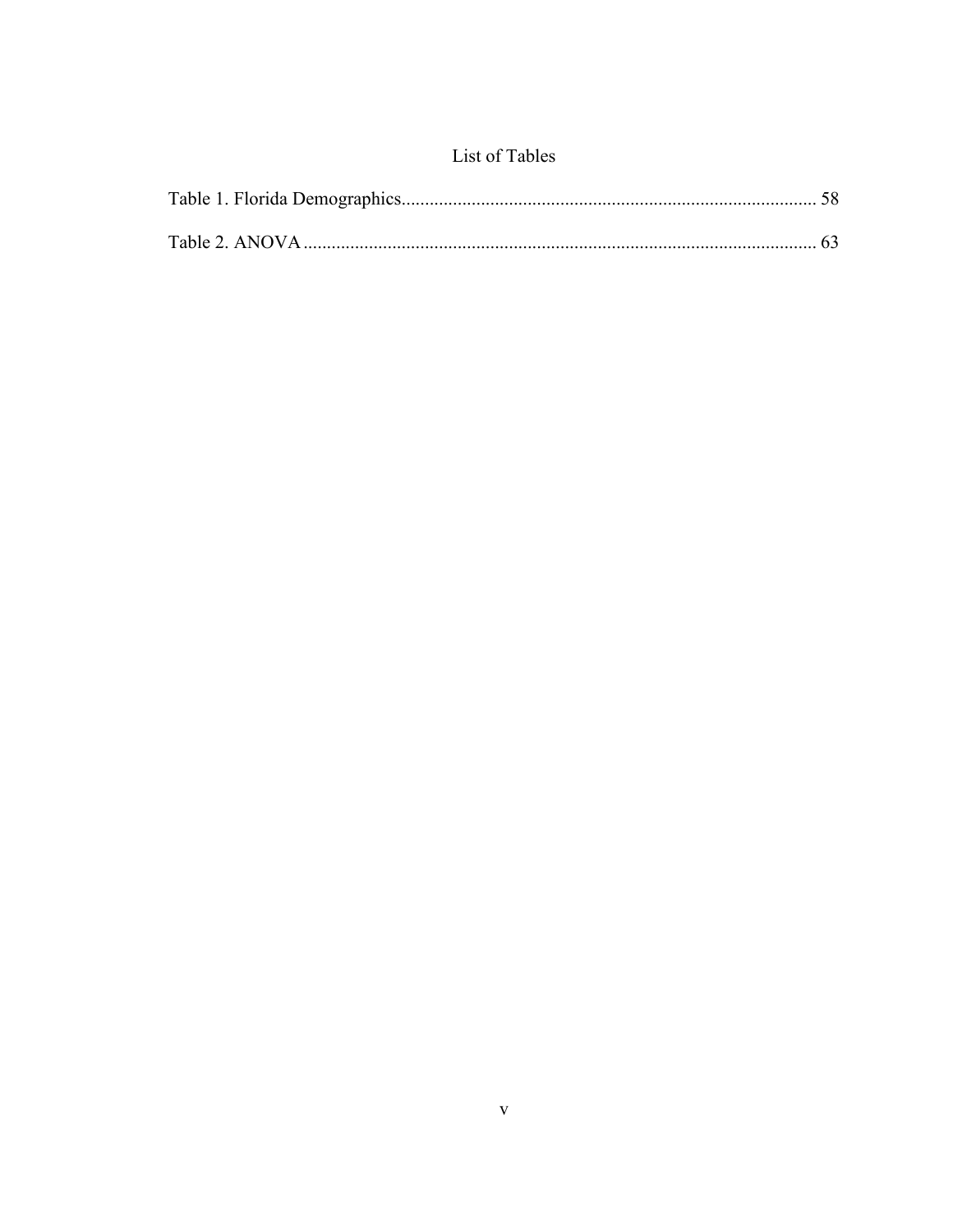Chapter 1: Introduction to the Study

#### **Introduction**

Previous research is limited regarding the relationship between school counselors' perceived multicultural competence (MCC), school counselors' adherence to the American School Counselor Association (ASCA) national model (NM), and student performance. The lack of information about how a school counselor's adherence to the ASCA NM does or does not impact their perceptions about his or her own MCC and his or her student's performance is important to investigate. In this chapter, I will discuss the problem statement, purpose of the study, significance of the study, background, and theoretical framework. The research questions, nature of the study, data sources, and definitions of terms and variables will be introduced. Then, further elaboration regarding the assumptions, limitations, and delimitations of this study will be provided.

#### **Background of the Problem**

This study of the relationship between school counselors' perceived MCC, adherence to the ASCA NM, and students' performance became of interest out of my own experiences as a school counselor. While this study derived from personal experiences, program evaluation is an essential component of effective school counseling (ASCA, 2008). School systems are data-driven and require program evaluation as well as the evaluation of students. I work with a diverse, rural population, and the multicultural needs are evident within my school setting. Concerns about practicing multicultural school counseling within the ASCA NM led to this research topic. In this section, the background and history of MCC in school counseling will be discussed. The history of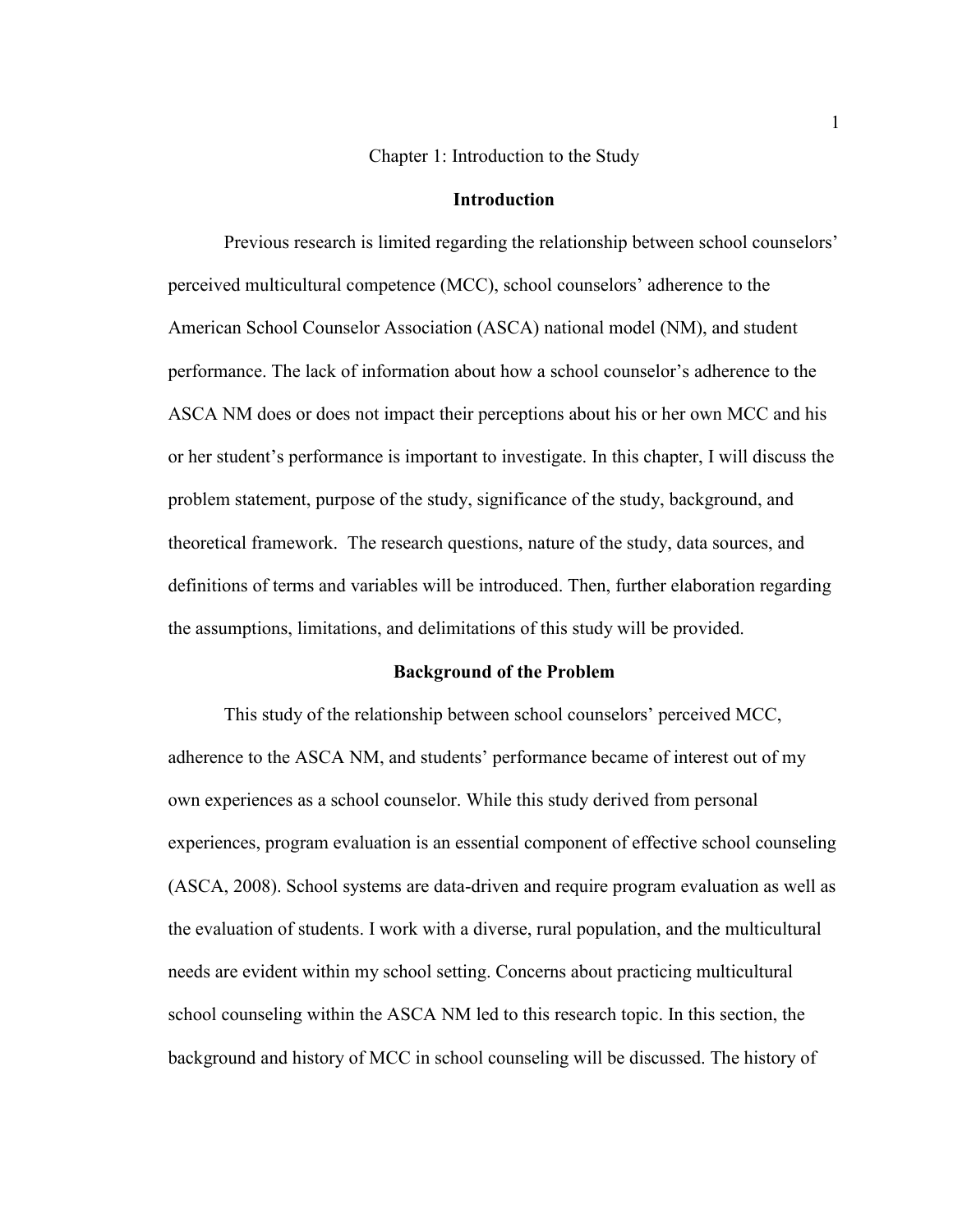the ASCA NM will be presented, and the school counselor's role in improving student performance will be discussed. An overview of these three areas will highlight the problem.

MCC is an ethical responsibility for a school counselor, as indicated within the ASCA Code of Ethics (ASCA, 2010, Standard E.2). On the other hand, ASCA has also established a NM for school counseling programs that delineates the roles, functions, and standards for counselors. While multicultural expectations are not outlined specifically in the ASCA NM, they are addressed in the ethical standards of ASCA. School counselors are, therefore, charged with incorporating the ethical guidelines into their practice of developing school counseling programs using the ASCA NM guidelines.

The ASCA NM is a guideline for the expectations of a comprehensive school counseling plan (CSCP) and program (ASCA, 2008). The ASCA NM is designed to implement a collaborative approach for counseling programs (ASCA, 2008). The ASCA NM includes several mandates for the development of the counseling program; foundation, delivery, management, and accountability components; and expectations for wide-ranging services (ASCA, 2008).

Very few studies have examined the relationship between the implementation of the ASCA NM and the ASCA ethical standards. Lapan, Gysbers, and Sun (1997) researched the counseling services that are being rendered in schools and found that specific cultural populations, specifically students of low socioeconomic status (SES) and/or of color, are not receiving adequate counseling services. Their research, while dated, was indicative that specific cultural aspects needed to be more thoroughly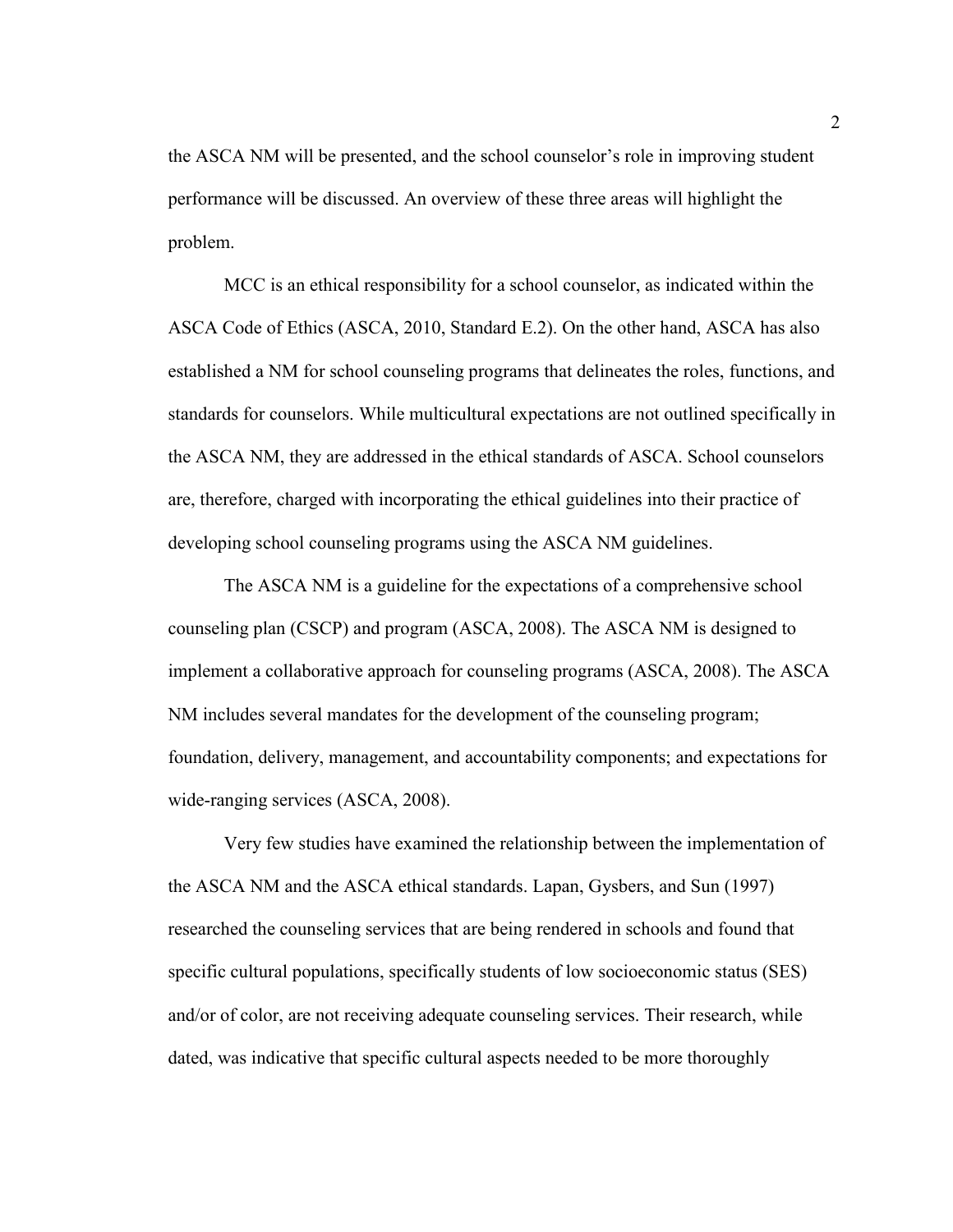addressed by school counselors. They also found that schools with more fully implemented counseling programs more commonly reported higher grades for students (Lapan et al., 1997). The development of the ASCA NM also began in 1997, which was known as the ASCA National Standards for School Counseling (Campbell & Dahir, 1997). Unfortunately, there appears to be little progress in this area of MCC and academic achievement since 1997, as evidenced by the lack of research.

One study by Holcomb-McCoy and Mitchell (2005) did conclude that further research was needed to examine the MCC of school counselors in urban schools to determine the impact of school counselors' MCC on student performance. In their study, Holcomb-McCoy and Mitchell found that teachers of students in an urban school setting perceived that students needed counseling often due to low family functioning and students' low academic achievement. More specifically, "participants perceived low family functioning, academic achievement, and poverty as the most prevalent issues that are facing students in urban schools" (Holcomb-McCoy & Mitchell, 2005, p. 206). In the study, however, school counselors were found to employ only "typical" school counseling practices and interventions such as discussing expectations within the standard school setting and implementing a reward system. Interventions such as behavioral reward systems and classroom guidance, while consistent with school counseling practices and the ASCA NM, seemed ineffective in addressing the issues that teachers believed contributed to students' low academic achievement such as the low family functioning of multicultural urban students (Holcomb-McCoy & Mitchell, 2005).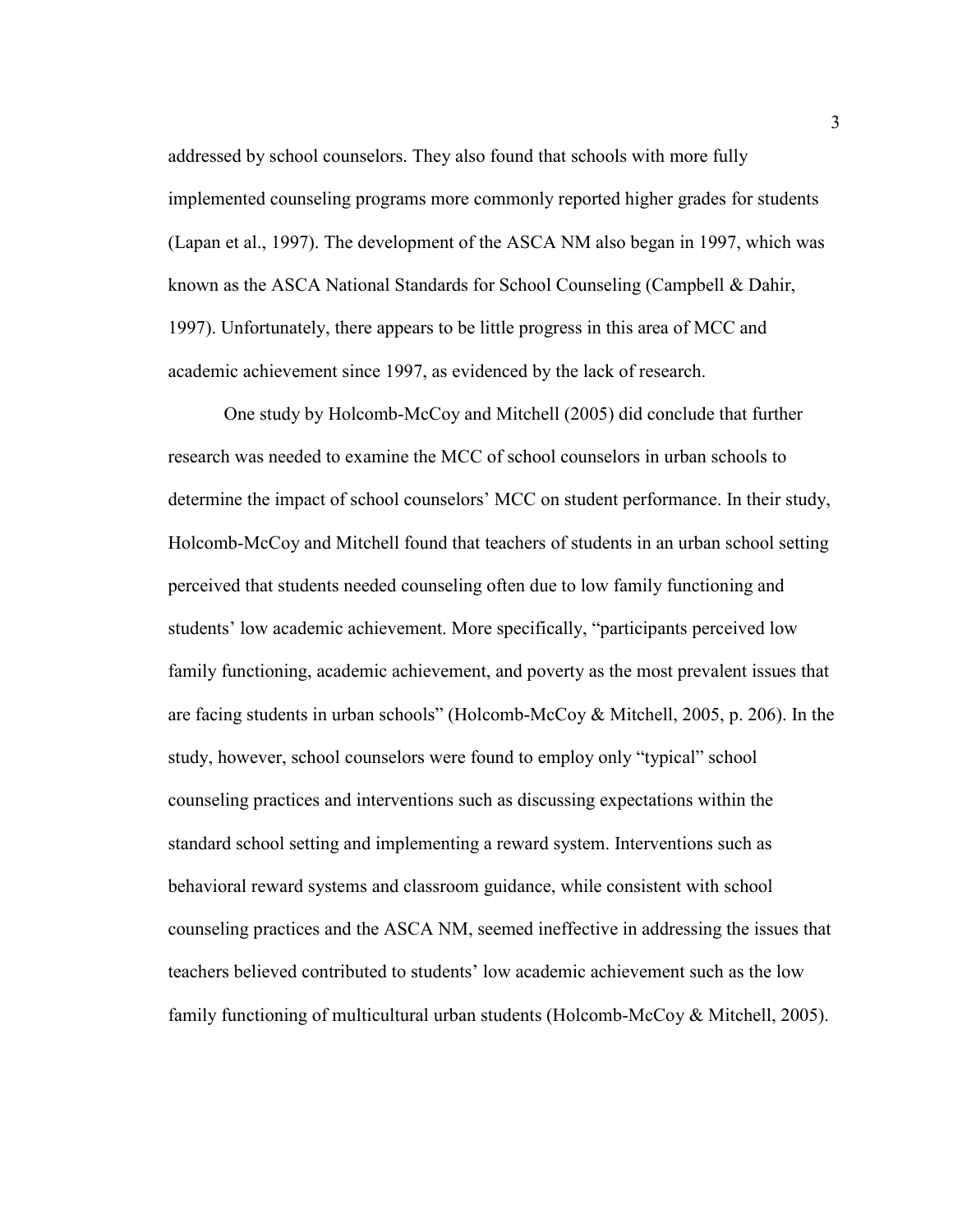Holcomb-McCoy and Mitchell's (2005) study demonstrated how typical school counseling practices as outlined by professional organizations (ASCA, 2008, 2010) did not address the specific needs of multicultural school students in urban school settings. Teachers identified family factors as contributing causes of students' low academic achievement; however, school counseling guidelines (ASCA, 2010) do not provide counselors with strategies to intervene with students at the family level in the school setting. Failing to intervene with MCC and practices presents a problem as there are a large number of multicultural students in urban, suburban, and rural school settings where specific counseling needs may not be adequately addressed by the typical school counseling interventions. This becomes a large concern in diverse populations, such as Florida, that present with multicultural counseling needs.

Based on the U.S. Census of 2010 (U.S. Census Bureau, 2010), Florida had a population of 18,801,310. Within this population, 10,884,722 were identified as White (non-Hispanic), 4,223,806 were identified as Hispanic ethnicity, 2,999,862 were identified as African American, 454,821 were identified as Asian, 71,458 were identified as American Indian or Alaska Native, 12,286 were identified as Native Hawaiian or Pacific Islander, 681,144 were identified as Other, and 472,577 were identified as multiracial (Florida Demographics, 2014; U.S. Census Bureau, 2010). Ultimately, Florida population data (U.S. Census Bureau, 2010) showed that nearly half of the Florida population is of culturally diverse backgrounds. Not addressing the needs of the growing multicultural student population could affect these students' school performance. Further research is needed in this area related to the ability of school counselors to differentiate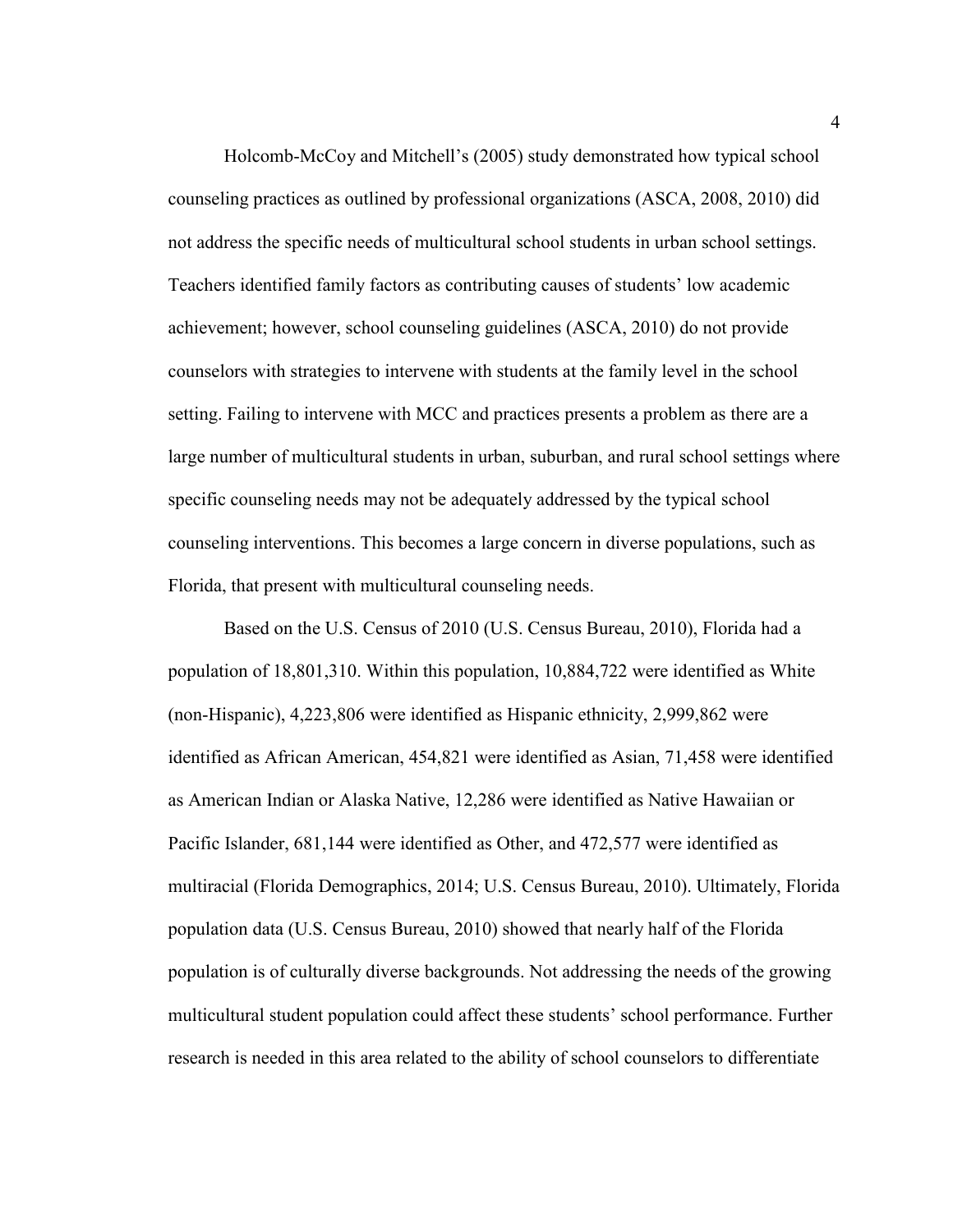school counseling practices based on the individual needs of their school populations (Holcomb-McCoy & Mitchell, 2005). In addition to racial diversity, there are a variety of multicultural differences in school populations; some students are from a low SES, some students are from divorced families, and some students are from different cultures and ethnicities. School counselors have an ethical duty to provide appropriate multicultural interventions to all of the school's population (ASCA, 2010).

While school counseling guidelines, as outlined by the ASCA NM, stress the importance of the school counselor's role in students' educational development, a focus on the differing multicultural counseling needs has often been absent. Students' multicultural counseling needs, in relation to educational development, however, were explored by Schellenberg and Grothaus (2011), who studied the implications of a combined culturally sensitive academic and counseling intervention strategy. Schellenberg and Grothaus used a pre- and post-test design with descriptive statistics, paired samples *t* test, and analysis of academic results in the school setting. Their results indicated that integrating academic and counseling competencies led to more effective outcomes for students. This is valuable information for the school counseling profession, as it also directly implicates the importance of expanding the educational and academic focus of the current ASCA NM to include culturally sensitive counseling interventions.

In addition to considering if counselors implementing the ASCA NM are using culturally sensitive interventions, it is also important to discuss school counselors' adherence and how that impacts their practice and affects student performance. For example, Bryan, Moore-Thomas, Day-Vines, Holcomb-McCoy, and Mitchell (2009)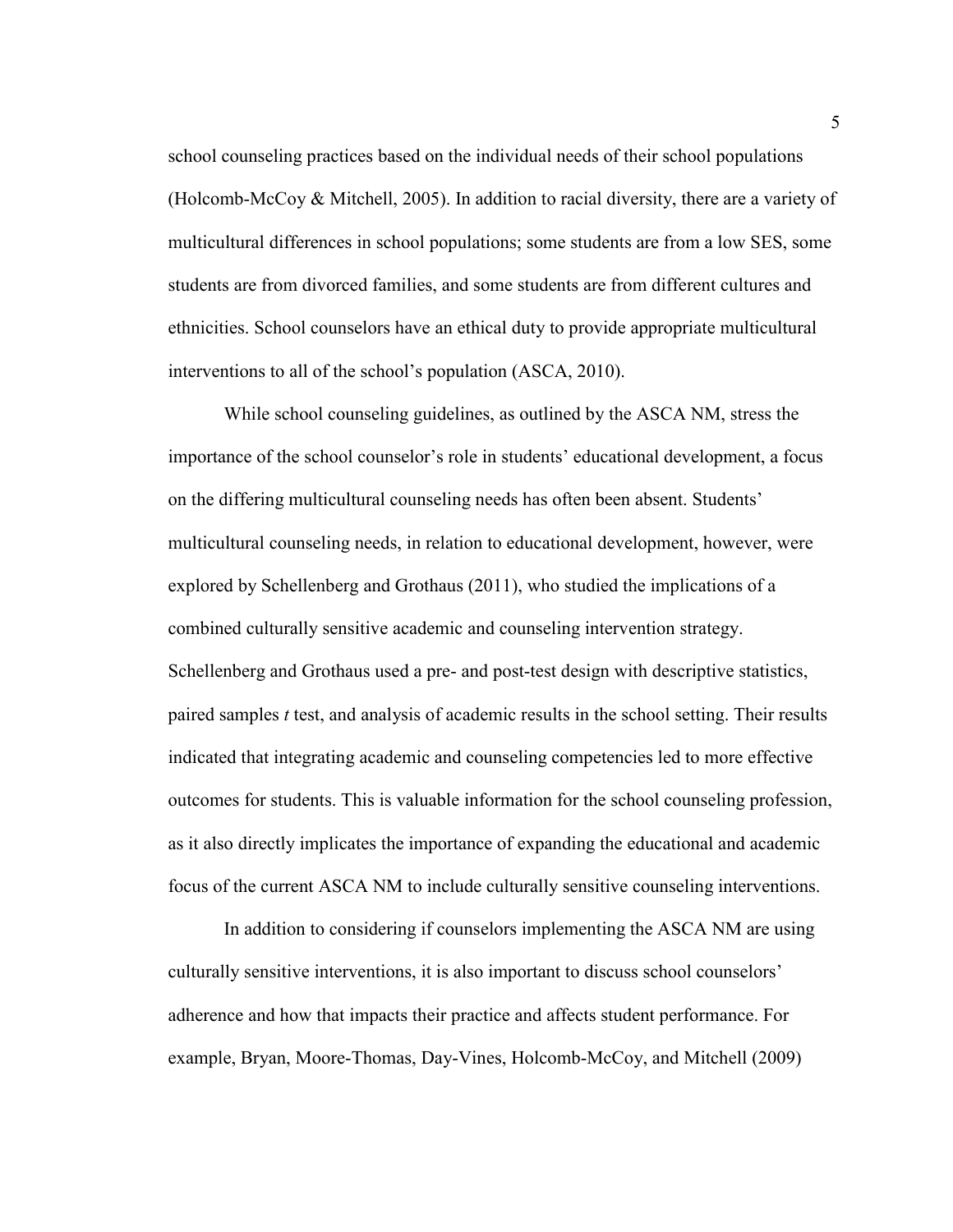conducted a longitudinal study of eighth graders in middle school in the United States. They indicated concerns about the application of the ASCA NM reaching all students of need. The study measured students' reading growth compared to whether or not they received school counseling. They found that "significant differences resulted between eighth grade students who had contact with the counselor and those who did not" (Bryan et al., 2009, p. 11). They also found that culturally sensitive groups tended to be at a higher risk and saw counselors more often. This study supports that culturally diverse students are at a higher need of counseling due to at-risk behaviors, such as dropout and failing grades. It also supports the need for culturally sensitive counseling practices and MCC of counselors in working with students who are at-risk to promote higher performance levels. While this study measured whether or not the counselors saw the students, it is important to also consider culturally relevant practices.

One culturally-relevant practice involves working with individuals differently when differences are known, rather than maintaining a color-blind attitude. A color-blind attitude means that a counselor would counsel and intervene with all cultural groups similarly, not considering differences in the counseling setting (Johnson & Jackson Williams, 2014). Lack of understanding of multicultural counseling techniques could result in a color-blind attitude and not address the cultural needs and values of a client. Color-blind attitudes are also associated with lower MCC (Johnson & Jackson Williams, 2014). This is related to a lack of ongoing training in MCC, a belief that MCC has been acquired, and a lack of addressing multicultural needs in the counseling setting. As a result of these concerns, Johnson and Jackson Williams conducted what they indicated as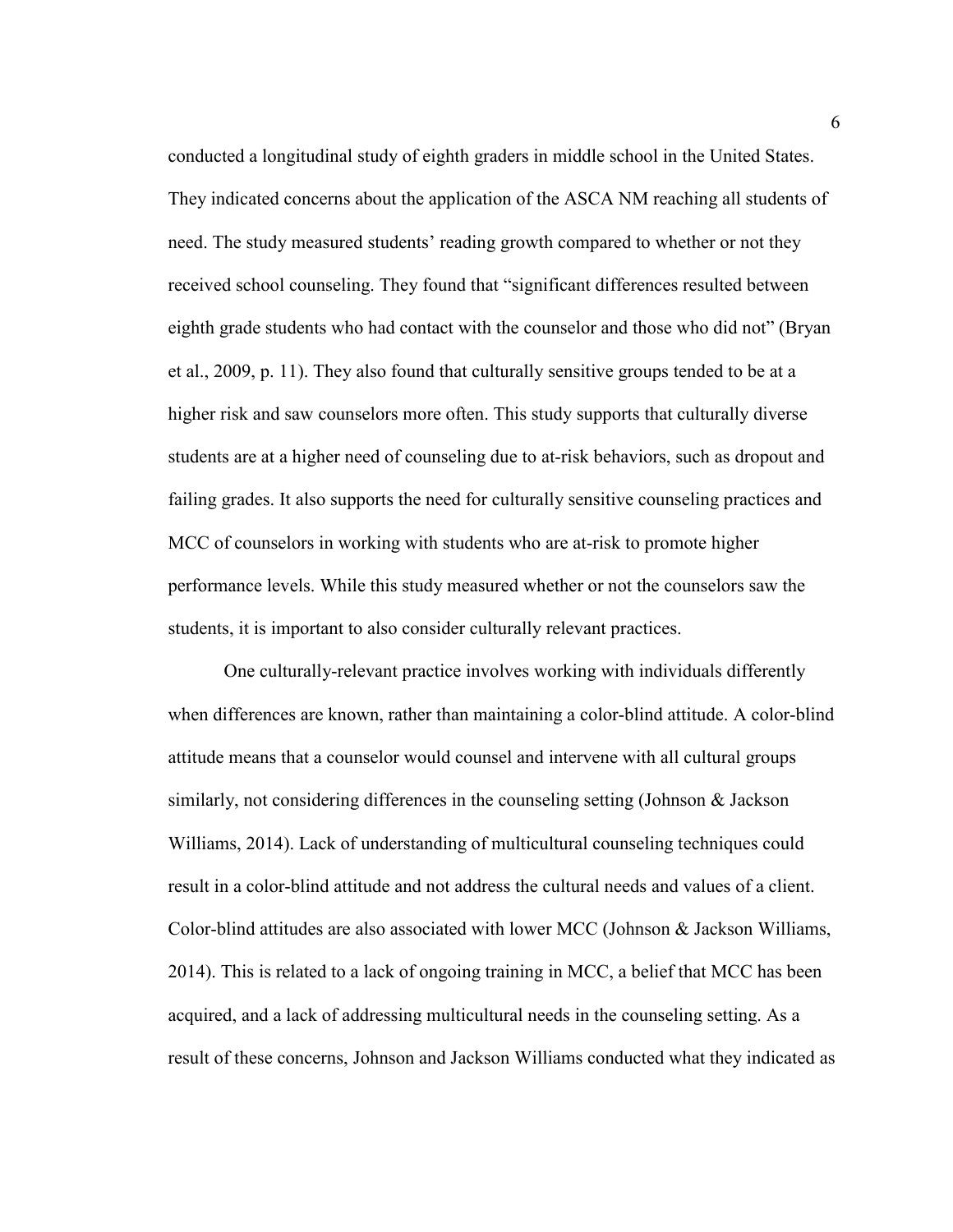the second existing study regarding color-blind counseling and its relationship to MCC, and they found that color-blind counseling does indicate a lack of MCC, which would reduce effective counseling with multicultural populations. Vasquez (2007) completed an evidence-based analysis on the negative effects of counseling without multicultural interventions and strategies. The findings indicated that more damage is done to clients who were counseled without multicultural considerations in the counseling setting. Rather, multicultural considerations help clients to work through their struggles within their culture and without shame (Tadlock-Marlo, 2011; Vasquez, 2007).

The need to integrate culturally sensitive interventions in school counseling programming is discussed by Lee (2005) who made the following statement regarding MCC in the urban setting: "They [school counselors] should possess the awareness, knowledge, and skills to intervene in responsive and appropriate ways into the lives of the increasingly culturally diverse student population that characterizes the urban school setting" (p. 184). He outlined the following responsibilities that school counselors have. School counselors have the responsibility (a) to be culturally competent, (b) to be able to promote student empowerment, (c) to be able to have a systemic perspective, (d) be able to advocate for their students, (e) to be able to collaborate with others, and finally (f) to be able to be leaders. These responsibilities align with the ASCA Code of Ethics (2010) and the ASCA NM (2008). In addition, the Florida Department of Education (FLDOE) expects that all districts and schools implement a CSCP (comparable to the ASCA NM expectations previously discussed; FLDOE, 2013). The CSCP, therefore, as stated by these guidelines, should be culturally sensitive and appropriate to the schools' population.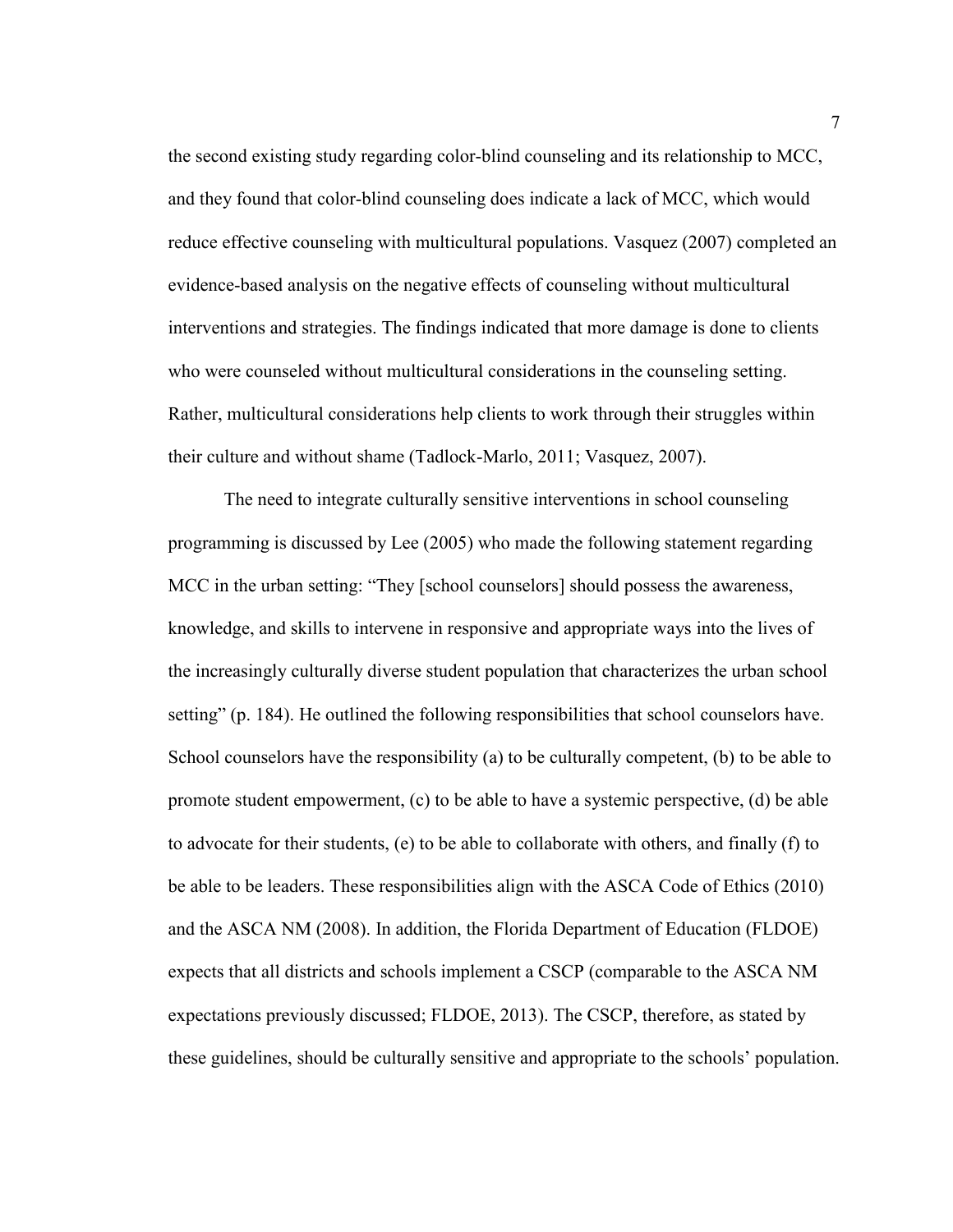However, little research has been found that specifically examines the actual practice or perceptions of school counselors and these guidelines in relation to multicultural practice.

Croninger and Lee (2001), Fusick and Bordeau (2004), and Henderson and Mapp (2002), although dated, brought up concerns related to students from urban schools, students from low SES areas, and students of color in regard to issues related to academics and drop-out risks. These authors found that lack of counseling services were related to the students being at a higher risk socially, emotionally, and behaviorally (Fusick & Bordeau, 2004; Henderson & Mapp, 2002; Croninger & Lee, 2001). Fusick and Bordeau (2004) specifically indicated that the achievement gaps continue to grow between K-12 Euro-American students and students of color. LeBeauf (2008) specified that "African-American, Latino, and Native American children arrive at kindergarten or first grade with lower levels of oral language, pre-reading, and pre-mathematical skills, as well as lower levels of general knowledge, than possessed by their Euro-American and Asian-American counterparts" (p. 5). Farkas (2003), Dabady (2003), and Mickelson (2003) also indicated these discrepancies. Studies such as Catty's (2012) research on shaming in the school setting, relative to cultural norms and society's expectations to conform, are important to consider. This is a great example of poor counseling skills because it refers to school counselors who are allowing and enacting this shame within the school. Shaming leads to damage, because it shuns cultural views and values by simply expecting students to comply and switch to what is believed to be acceptable by the primary culture in that society (Catty, 2012). These studies above have demonstrated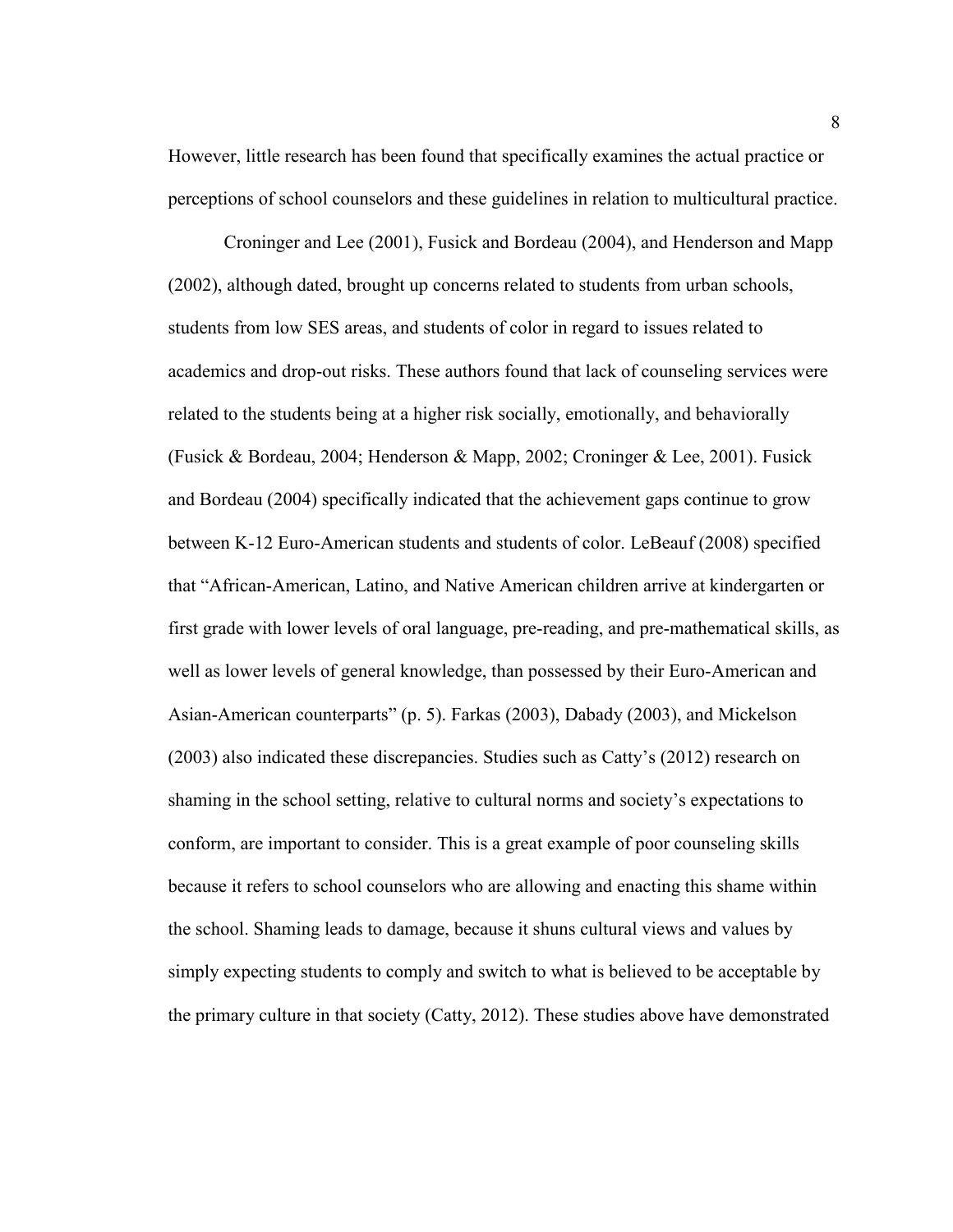that culturally sensitive school counseling interventions and programs are needed in order to decrease dropout rates, to increase GPA, and to increase student's well-being.

In order to determine the MCC of school counselors, Holcomb-McCoy and Day-Vines (2004) designed the Multicultural Counseling Training Survey Revised (MCCTS-R). Holcomb-McCoy and Day-Vines determined that there were three categories of MCC: multicultural terminology, multicultural knowledge, and multicultural awareness. The language used in the survey was specific to school counselors, as opposed to mental health counselors. A 4-point Likert-type scale was used for the school counselors to respond to statements. Ultimately, the survey was designed to measure school counselors' perceived MCC. It did not ask questions related to student academic achievement, but it did demonstrate how counselors perceived MCC.

Airen (2009) used the MCCTS-R to study school counselors identified by ASCA. The results suggested that certain variables of school counselors contribute to higher perceived levels of MCC: participation in a master's level or specialty course in multicultural counseling, being a school counselor of color, and gender are some examples (Airen, 2009). The MCCTS-R has been used in numerous studies that have investigated school counselors' MCC and was used in this study (Airen, 2009; Holcomb-McCoy, 2005; Paredes, 2008). While the MCCTS-R is an appropriate measure in this study, self-reports of MCC have been found unreliable in comparison to observers' ratings (Constantine, 2001) and clients' ratings (Fuertes et al., 2006). These findings indicate that school counselors' perception of their MCC may not relate to how others perceive their MCC.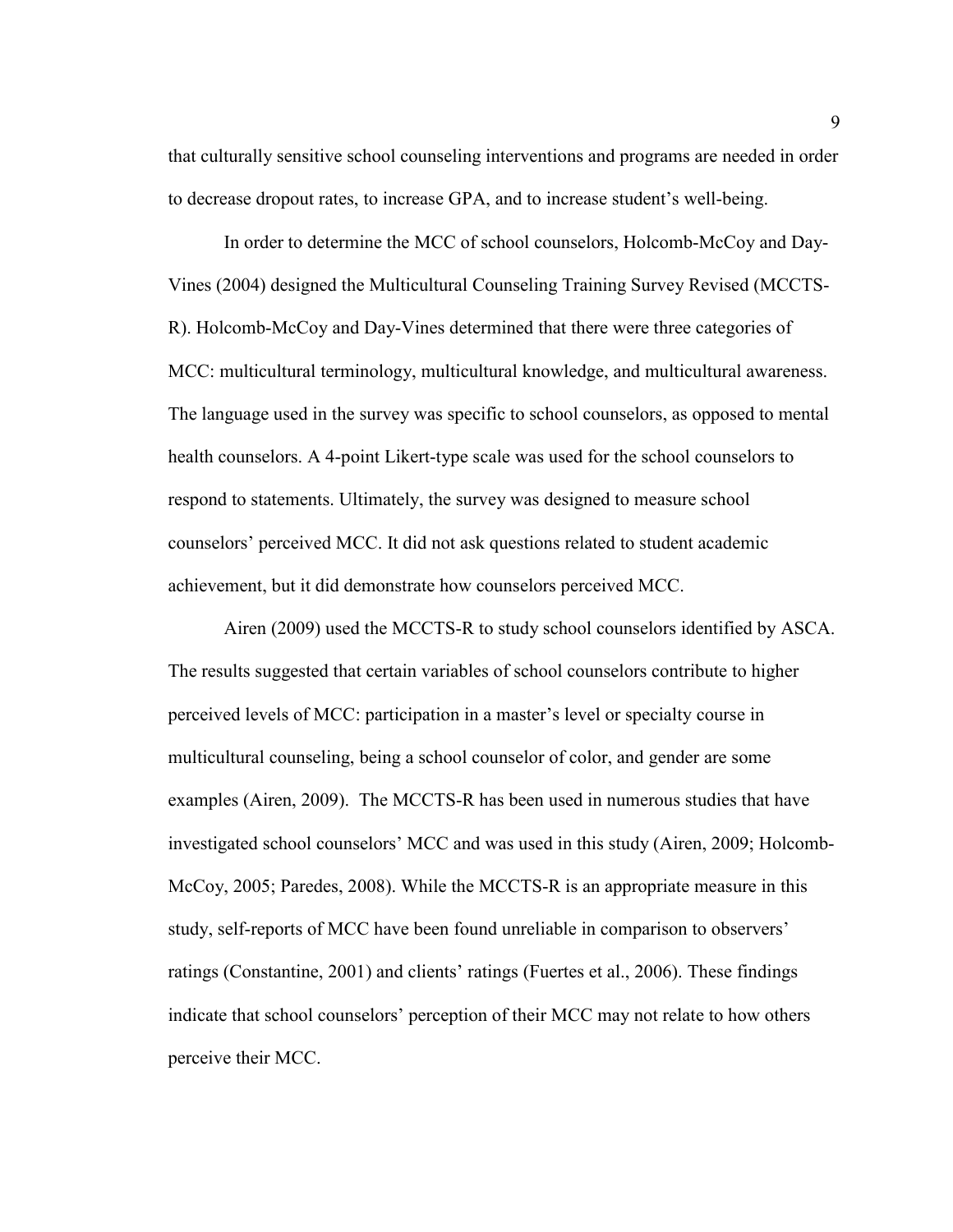As previously indicated, the ASCA NM does not specifically address multicultural needs; rather it is implied. Several background pieces that address the need for MCC in the school setting and have introduced school counseling concepts related to the ASCA NM have been presented. Many school counseling studies exist highlighting the benefits of the ASCA NM, but there are no specific studies that have examined the ASCA NM in relation to MCC and the academic performance of students.

#### **Statement of the Problem**

Many diverse students are not receiving multiculturally appropriate counseling services in school settings if the school counselor is not multiculturally competent (Holcomb-McCoy & Mitchell, 2005). This is a problem because multiculturally appropriate counseling is both an ethical responsibility and is supported by evidence that suggests that to effectively address individual needs and improve individuals' achievement, limited MCC could potentially hinder academic performance (Airen, 2009; ASCA, 2010; Catty, 2012; Schellenberg  $\&$  Grothaus, 2011). In addition, it is not yet known if there is a relationship between the counselors' MCC and their adherence to the ASCA NM (ASCA, 2010) and student performance. This poses another problem, because the ASCA NM is not multiculturally sensitive; rather, it focuses on generic expectations (ASCA, 2010; Baker, 2011; Schulz, 2011). The ASCA NM is a guide for school counselors and an expectation towards the development of a CSCP, reducing multicultural practices (ASCA, 2010; Baker, 2011; Schulz, 2011). Consequently, based on the previous statement regarding the relationship between multiculturally appropriate school counseling and its impact on student performance, adherence to the ASCA NM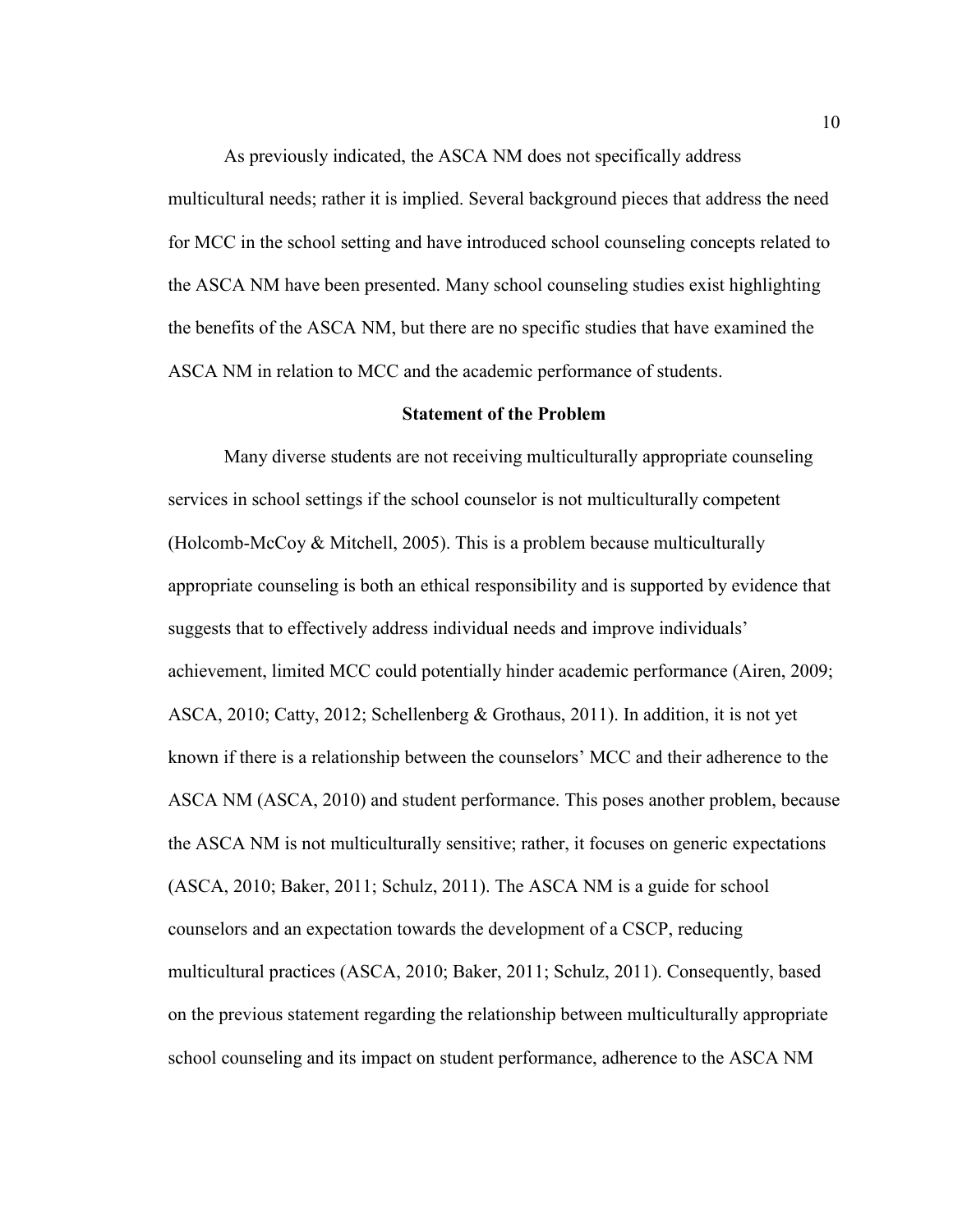would reduce multicultural practices, which may affect MCC and/or student achievement (Baker, 2011; Schulz, 2011). At this time, after a review of current literature, there has been no research found that addresses the relationship between these variables. Due to the school counseling practices that are expected in schools through the ASCA NM, this may be a limitation to meeting the needs of students academically and therefore a phenomenon that needs to be examined. Successful school counseling practices are very important in considering the future of students' academics, emotional well-being, and overall success. A gap in research in this area reduces the value of the impact that school counselors have on their students. If students' needs are not appropriately addressed (which may result in poor academic performances), then ethical responsibilities and the duties of school counselors will not be adequately met (ASCA, 2008, 2012).

#### **Purpose of the Study**

 The purpose of this nonexperimental quantitative research study was to determine if a relationship exists between school counselors' MCC as measured by the MCCTS-R, school counselors' adherence to the ASCA NM as measured by the School Counseling Program Implementation Survey (SCPIS), and student performance as measured by GPA. The purpose was also to determine if school counselors' MCC and/or school counselors' adherence to the ASCA NM predicts student performance.

#### **Research Questions**

1. Do school counselors' MCC scores, as measured by the MCCTS-R, predict student performance as measured by the GPA of middle school students?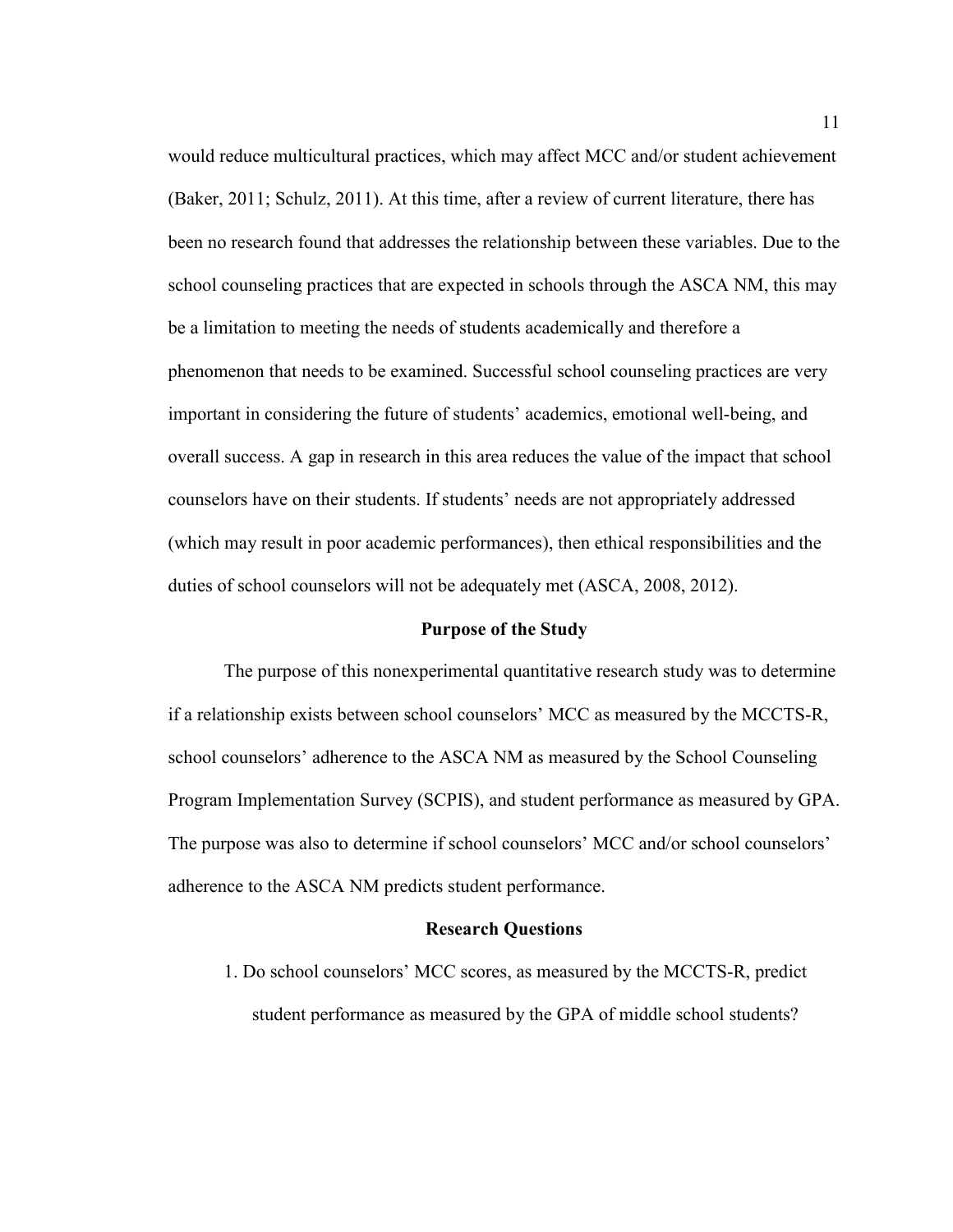- 2. Does the school counselors' adherence to the ASCA NM, as measured by the SCPIS, predict student performance as measured by the GPA of middle school students?
- 3. Does school counselors' MCC, as measured by the MCCTS-R, correlate with the degree to which a school counselor adheres to the ASCA NM as measured by the SCPIS (Eisner & Carey, 2005)?
- 4. Can school counselors' MCC, as measured by the MCCTS-R, and the degree to which a school counselor adheres the ASCA NM, as measured by the SCPIS (Eisner & Carey, 2005), predict performance as measured by the GPA of middle school students?

#### **Hypotheses**

- *H*<sub>0</sub>1: There is no significant relationship between GPAs related to school counselors' MCC scores, as measured by the MCCTS-R. Higher scores of MCC, as measured by the MCCTS-R, do not predict students' GPAs.
- *H*<sub>0</sub>2: There is no significant relationship between GPAs related to school counselors' adherence to the ASCA NM, as measured by the SCPIS. Scores of adherence to the ASCA NM, as measured by the SCPIS, do not predict GPAs.
- *H*<sub>0</sub>3: There is no significant relationship between MCC scores, as measured by the MCCTS-R, related to school counselors' adherence to the ASCA NM, as measured by the SCPIS.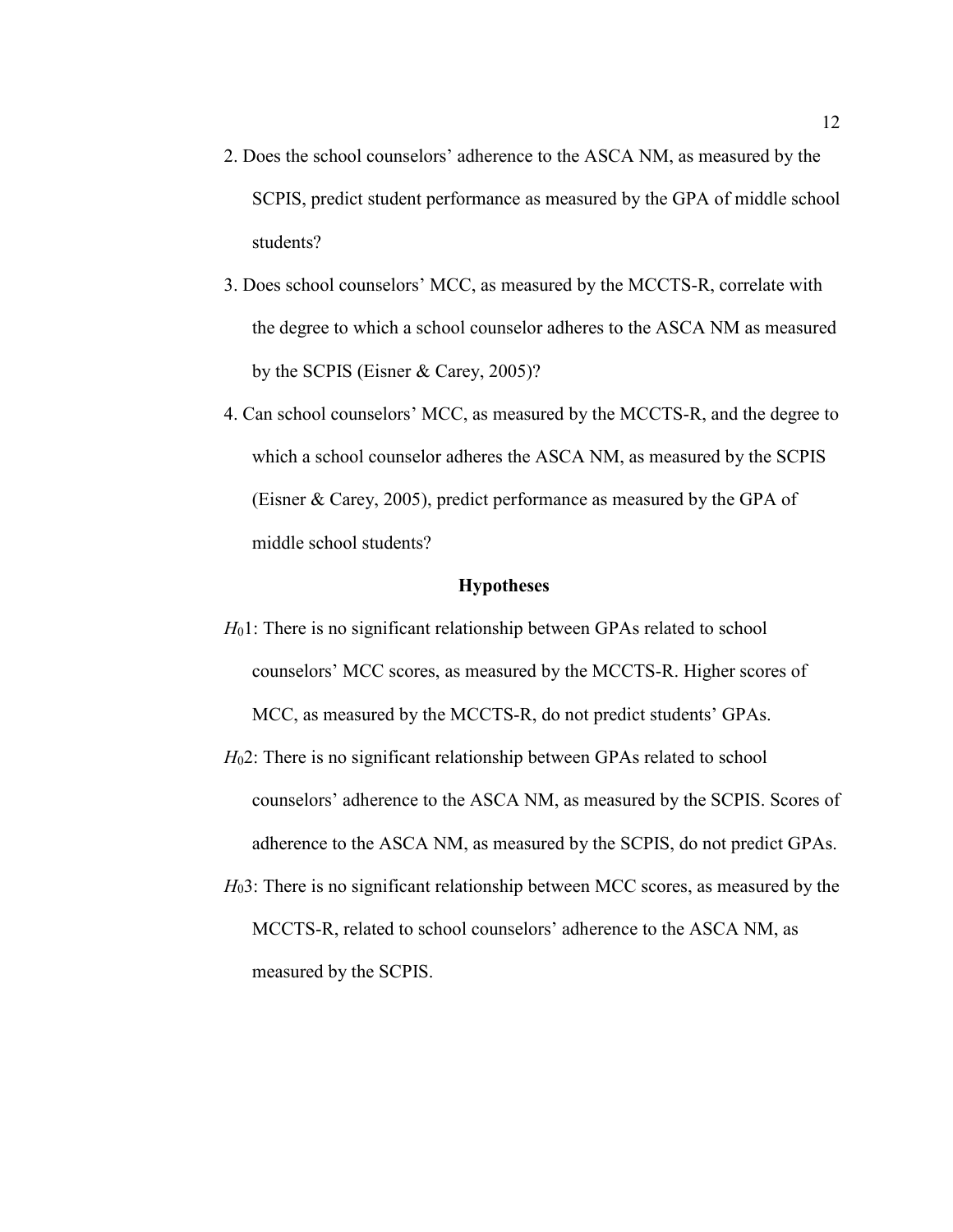*H*04: There is no significant relationship between adherence to the ASCA NM, as measured by the SCPIS; MCC, as measured by the MCCTS-R; and student performance, as measured by GPA.

#### **Nature of the Study**

This was a correlation and multiple linear regression quantitative study. Data were collected through a survey created in PsychData (2014) that gathered data on the three variables: school counselors' perceived MCC, student performance data (cumulative GPA of racial/ethnic groups), and school counselors' adherence to the ASCA NM. Three correlations were completed addressing relationships between school counselors' perceived MCC, student performance data, and school counselors' adherence to the ASCA NM.

A multiple linear regression was also performed to determine whether or not the predictor variables of school counselors' MCC (PV), as measured by the MCCTS-R, and school counselors' adherence to the ASCA NM (PV), as measured by the SCPIS, can predict students' performance, outcome variable (OV), as measured by GPA of middle school students. With permission I obtained from Dr. Holcomb-McCoy (see Appendix D), the MCCTS-R survey was used to develop the survey portion of this study related to MCC. This survey is available electronically on her website (Holcomb-McCoy, n.d.). Descriptive statistics were reported to differentiate essential cultural components specific to the school as well as students' performance (i.e., GPA). Pearson Correlation statistics were used to examine the correlation between the MCCTS-R scores, student performance, and school counselors' adherence to the ASCA NM using the SCPIS as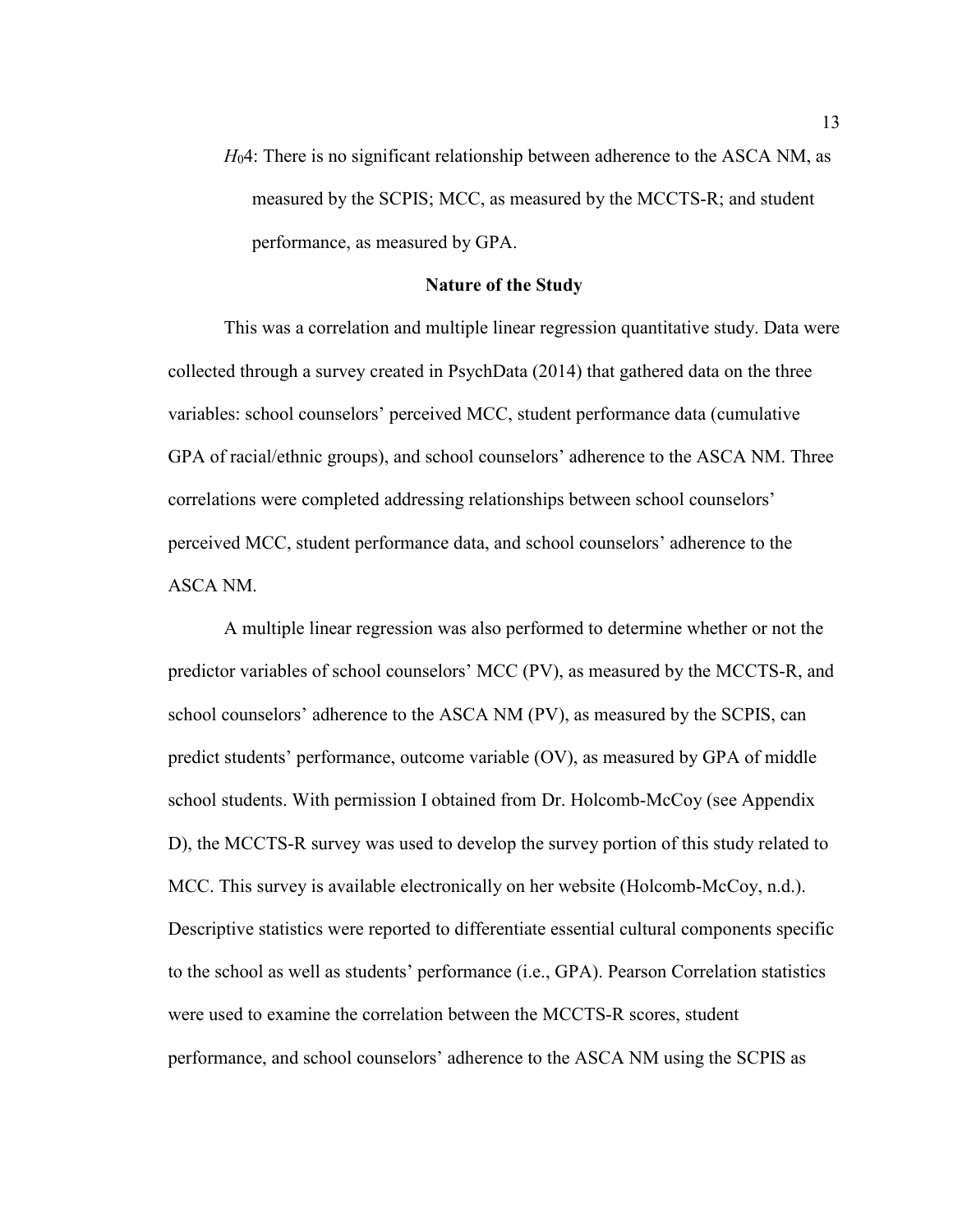well as to determine if the MCCTS-R can predict academic performance of students as measured by GPAs.

Demographic information (background data for the counselors, their students, and their schools) was collected using PsychData (2014). Raw data were compiled from PsychData (2014) surveys that school counselors completed answering questions developed by the MCCTS-R and the SCPIS. School and student performance data (GPA) were also provided by school counselors in the survey and incorporated into the data collection.

#### **Theoretical Framework**

 In this study, two theories were used as theoretical lenses: multicultural counseling theory and school counseling theory. More directly, for the purposes of this study, these theories are a lens for understanding and interpreting how adherence to the ASCA NM, MCC, and student performance relate. School counseling theory has a basis of expectations for school counselors, similar to those of the ASCA NM (Henderson, 2012). Multicultural counseling theory is more individualized and focuses on more indepth needs to the student rather than the norms of the population (Ponterotto, 2010; Vaughn, Wanzek, Murray, & Roberts, 2012). Understanding these theories and applying them to this study helps to define the system and determine if there is a relationship between the variables.

Henderson (2012) indicated that the ASCA NM presents seven questions that must be answered by a theory, and she described a theory as a guide to policy and practice. The ASCA NM used school counseling theory to develop the model. This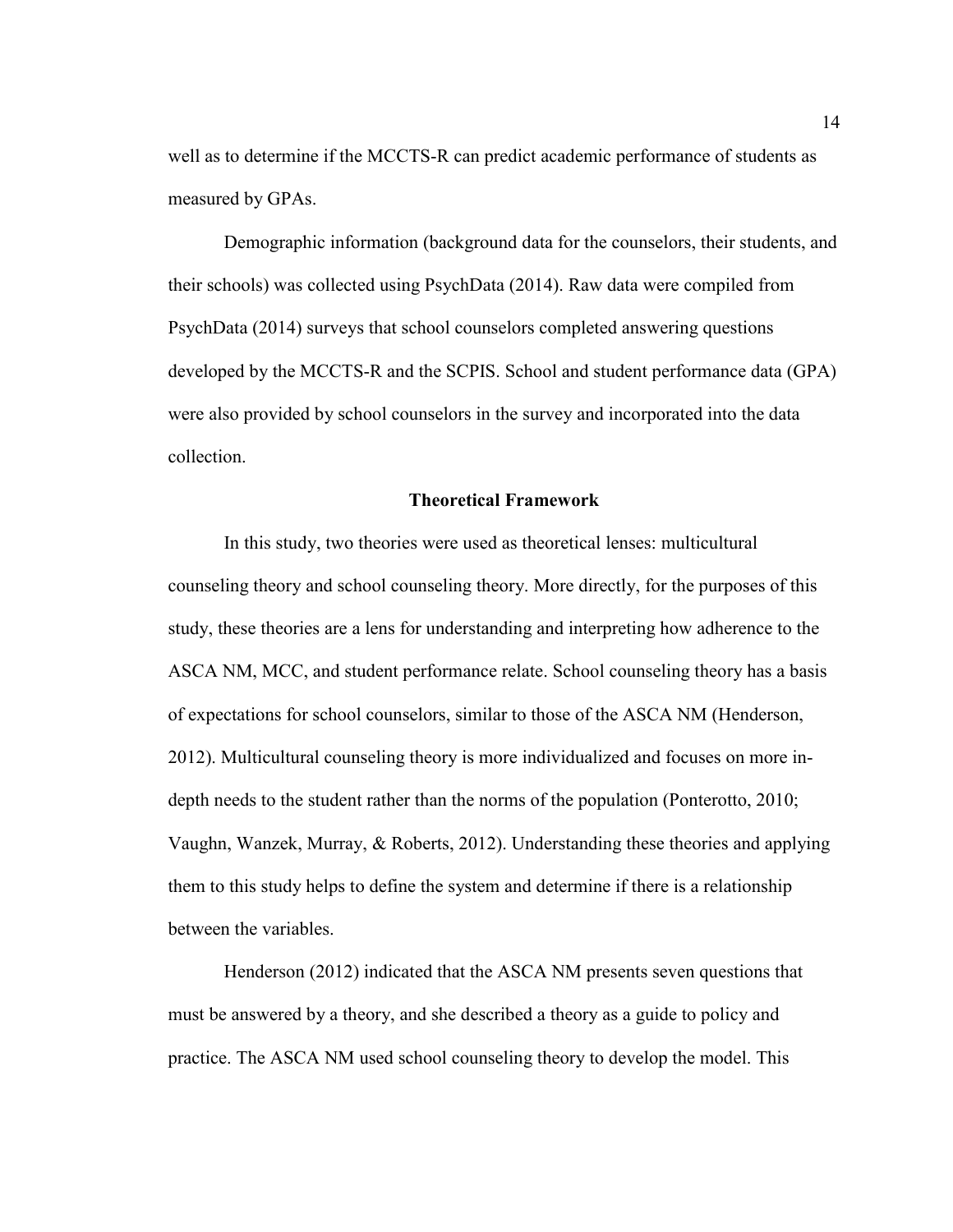model was developed to ensure that counselors implemented CSCPs (ASCA, 2008). These programs are intended to emphasize student outcomes and competencies while pairing them with counselor competencies (ASCA, 2008). This enhances student standards, aligns counselor expectations, and assists in meeting high case load demands (ASCA, 2008).

 Multicultural counseling theory focuses on addressing cultural differences in counseling to ensure that clients are able to make individual choices that are appropriate for them, not the counselor's views or society's views in particular. This is important for making gains as a client and ensuring positive growth. It also reduces possible damage that could otherwise occur from lack of multicultural sensitivity and awareness. Application of multicultural concepts in the school counseling setting continues to be important, and through this research, I intended to identify what relationships exist between the ASCA NM, MCC, and student performance. It is also in question of whether or not a relationship leads to predictions of students' performance. Therefore, the understanding of MCC and its application to the school setting is essential to meeting the needs of students.

#### **Definition of Terms**

#### *American School Counselor Association (ASCA) national model (NM):* The

ASCA NM is designed to implement a collaborative approach for counseling programs (ASCA, 2008). This includes several members for the development of the counseling program; foundation, delivery, management, and accountability components; and expectations for wide-ranging services (ASCA, 2008).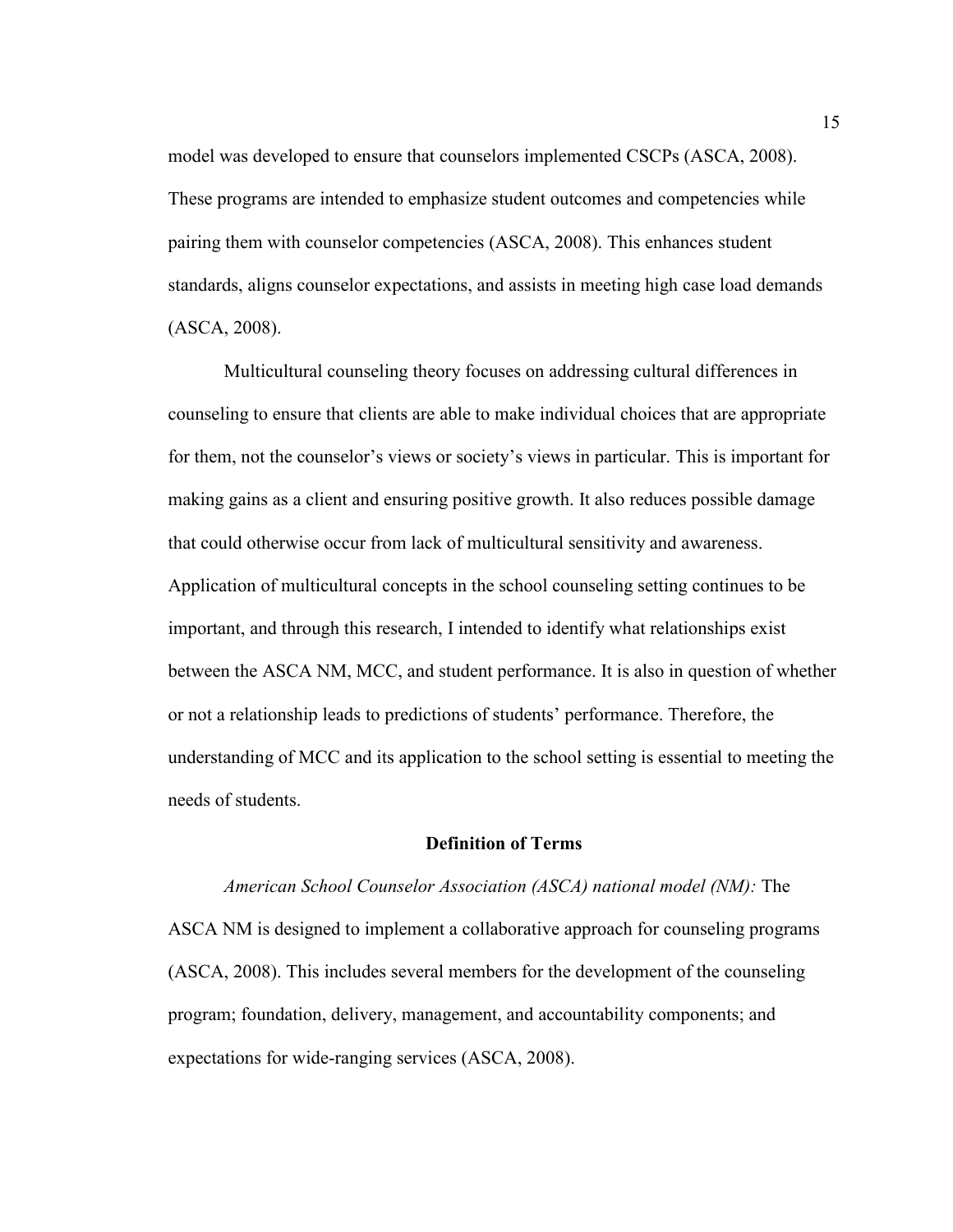*Grade Point Average (GPA):* It denotes a score that is calculated based on points a student earns dependent on the grades earned. Letter grades denote point levels:  $A =$  $4.0, B = 3.0, C = 2.0, D = 1.0, and F = 0$ . To calculate a GPA, mean scores for the sum of all of the points for a given time period were computed. For the purpose of this study, a cumulative GPA was used to indicate the performance during the duration of the students' time in middle school.

*Multicultural competence (MCC)*: MCC denotes the application of the client's culture into the counseling process (Ahmed, Wilson, Henriksen, Jr., & Windwalker Jones, 2010). For a school counselor, this would also be incorporated into the educational environment (ASCA, 2008).

#### **Variables**

Three variables were used in this study: school counselors' perceived MCC, school counselors' adherence to the ASCA NM, and students' performance data (GPA). School counselors' perceived MCC was a predictor variable. This was measured by the MCCTS-R. Higher scores (means) on this assessment were interpreted as higher perceived MCC. School counselors' adherence to the ASCA NM was another predictor variable. This variable was measured by scores on the SCPIS. Higher scores (sums) on this assessment were interpreted as higher levels of adherence to the ASCA NM. Middle school students' performance data (GPA) was the outcome variable. Cumulative GPA evaluating a student's performance over the entirety of their involvement at that school level, in this case middle school was used. Higher GPA scores were interpreted as higher levels of academic success overall.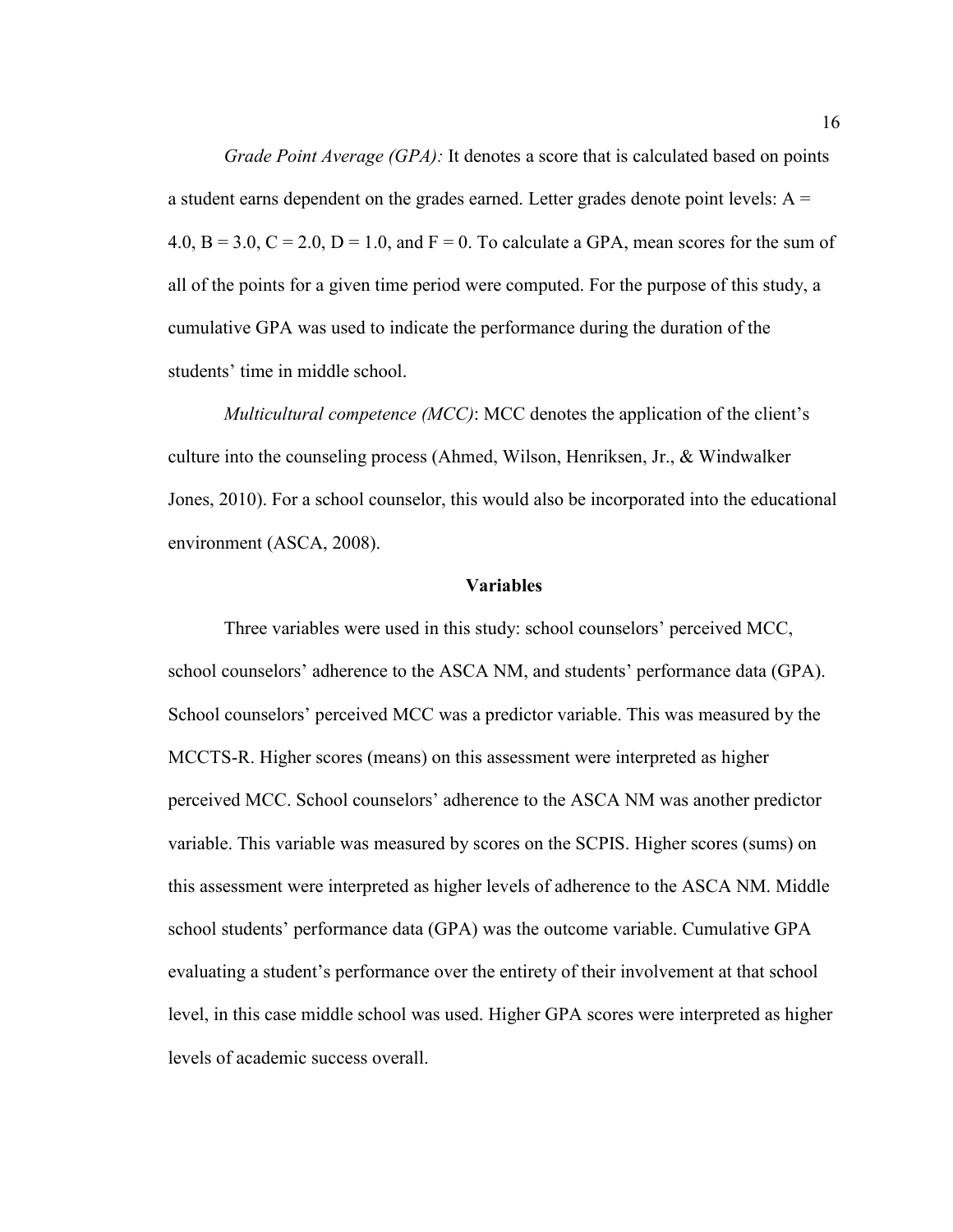#### **Assumptions**

Due to the foundations of my research and the expectations within the research that I have conducted, several assumptions can be made. One assumption is that school counseling will continue to be important. School counseling is used to further develop students emotionally, academically, socially, and behaviorally. Lack of school counseling resources, as previously evidenced, has been shown to impact student performance overall. This leads into another assumption: middle school students' performance will continue to be a concern for improvement. Without school-age children being successful, society can be expected to decline. Society's future, naturally, depends on younger generations' success.

In order to ensure that these assumptions occur, several important aspects have been identified related to ethics and legal practices within the research process. To ascertain that middle school counseling continued to be important at the time of the study, continuation of middle school counseling positions was verified prior to completing research. To confirm that the importance of student performance continues to be a concern, further research will be discussed to identify the value placed upon student performance. People who answer the surveys were representative of Florida Middle School counselors for Grades 6, 7, and 8. The reports were assumed to be honest. Ultimately, assumptions relevant to the surveys are that participants would answer truthfully, that they would maintain confidentiality, and that the participants surveyed would be representative of the Florida middle school counselor population identified.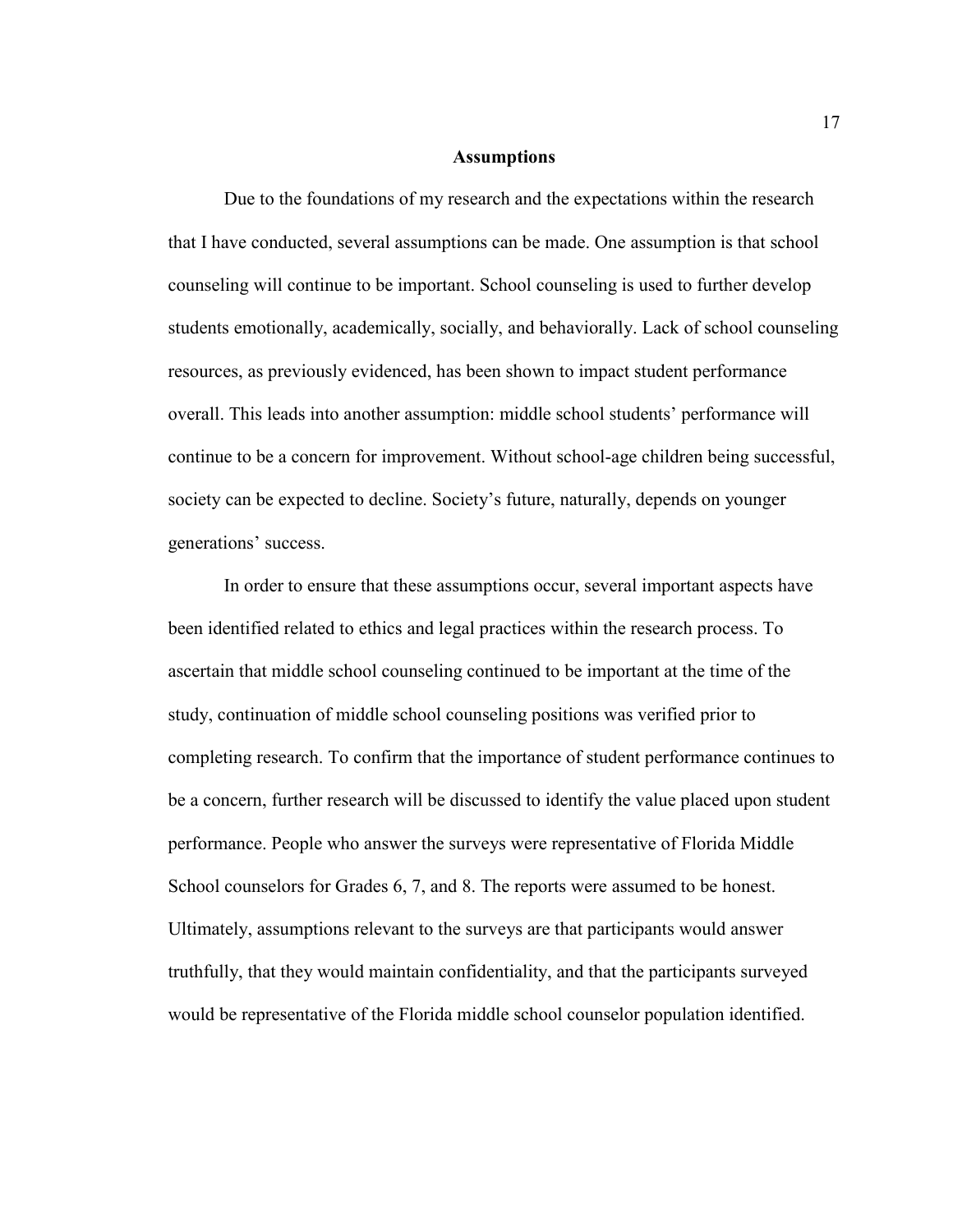As previously indicated, this study of the relationship between school counselors' perceived MCC, adherence to the ASCA NM, and students' performance became of interest out of my own experiences as a school counselor. In my own experience as a school counselor, I have witnessed the problem with trying to implement the ASCA NM while at the same time attempting to be multiculturally responsive to my students. I become frustrated when trying to maintain the standards within the ASCA NM because I am faced with individual needs and concerns from students. For example, the ASCA NM sets parameters for the amount of time that school counselors need to deliver school-wide programs, coordinate programs with teachers, respond to individual student needs, and consult with stakeholders. These time parameters vary across developmental levels, but at each level, often the individual student needs are not allocated sufficient time. For instance, in one day, I was faced with two suicide risk referrals, a violence risk referral, and a mandated abuse report. Implementing the NM on that day would have been insensitive and nonresponsive to the students' needs. Therefore, I cancelled my scheduled data meeting and responded to the individual needs of the students in my office. Unfortunately, that is not an atypical day for many school counselors. The problems in society that affect their parents affect the student, and the students come to school with these problems. It became clear that the National School Counseling Standards need to be investigated in light of the effect these standards have on the MCC of school counselors and on student academic achievement.

While I have had this experience in the school myself, research helps present a clearer picture about the relationship between these variables in order to raise awareness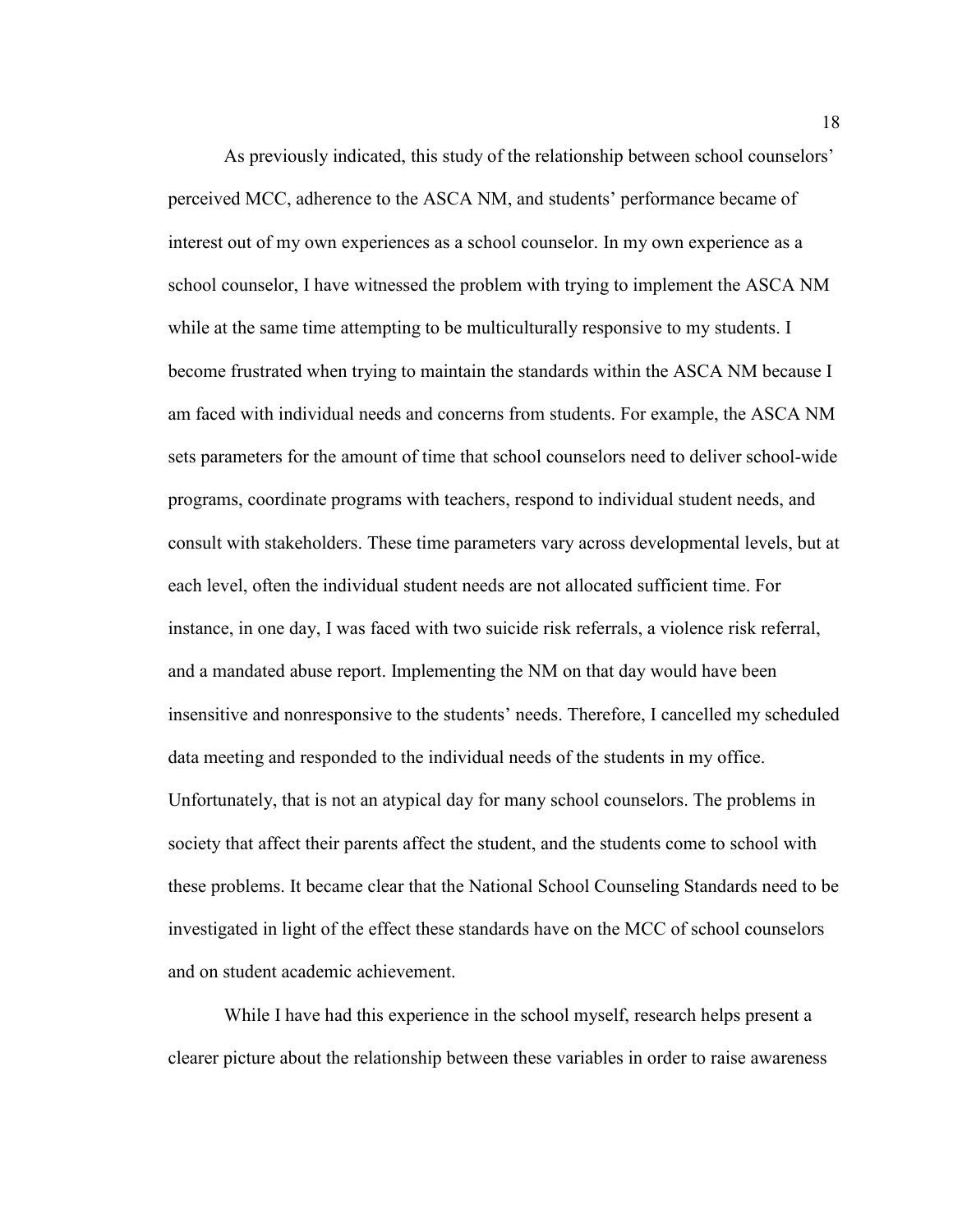and provide ground work for change if change is needed. In addition, other counselors within the state of Florida were surveyed to identify if similar issues related to the ASCA NM occur in their schools in relation to multicultural needs and limitations derived from the structure. While my experience has biased my own thoughts about this issue, I relied on the data collected in this study to further inform and explore this topic.

#### **Scope of the Study**

The scope of this quantitative research plan was to determine the relationship between school counselors' MCC as measured by the MCCTS-R, school counselors' adherence to the ASCA NM as measured by the SCPIS, and student performance as measured by GPA. The scope also was aimed to determine if school counselors' MCC and/or school counselors' adherence to the ASCA NM predicts student performance. Middle school students and counselors are the focus of the study.

#### **Delimitations**

In an attempt to eliminate inappropriate data from the survey responses (from elementary and high school grade levels), middle school counselors were asked to only apply their experience and data relative to their middle school students in Grades 6, 7, and 8. They were also asked to only provide the information requested without identifying information for the school, counselor, or students. On the consent form, a separation of role was also noted to reduce pressure of participation from within the county that I am a school counselor.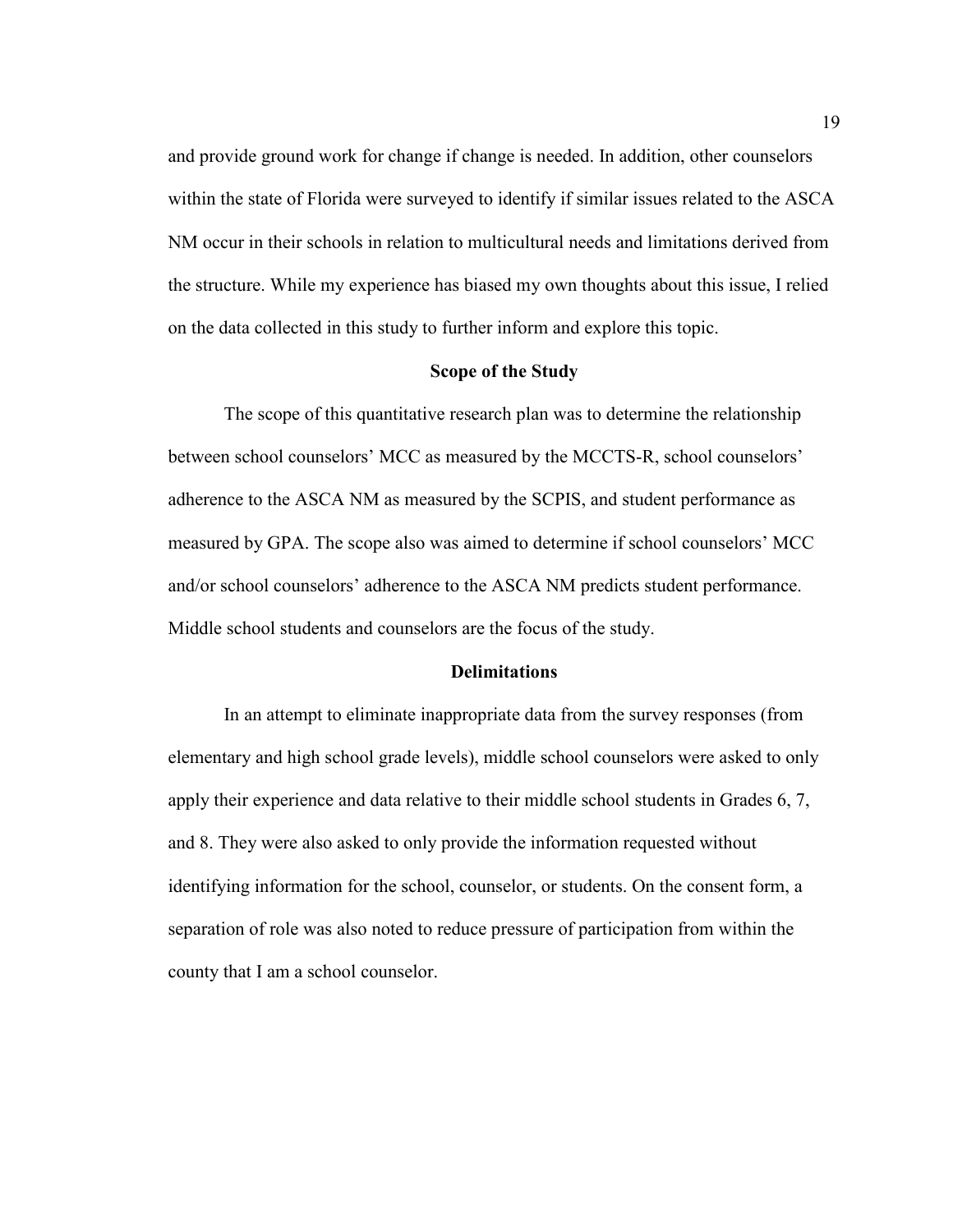#### **Limitations**

Due to working as a middle school counselor and my affiliation with a particular county within the state of Florida, the responses from the county of which I live and work may be higher. Although this is a consideration, the option of removing my name from the survey could have significantly reduced the number of responses due to perceived credibility. Moreover, some middle schools serve additional levels of students. For example, some middle schools also serve elementary grade levels or high school grade levels (i.e., Grades 4-8 or 6-12).

This study will only be applicable to middle school counselors in Florida, perhaps in the same economic and social situations that this study is drawing for. Therefore, it may not represent other school levels or be applicable nationwide. Hopefully, the study will be able to be generalizable to other parts of the country that have similar populations and school levels.

There are two limitations particular to the use of the MCCTS-R. One limitation is the self-report format. MCC research indicated that there are discrepancies between clients' ratings and self-reports (Fuertes et al., 2006) and between observers' ratings and self-reports (Constantine, 2001). An additional limitation of the MCCTS-R is that it lacks evidence of concurrent validity. This is an important feature to compare among other MCC assessments.

#### **Significance of the Study**

 Understanding the relationship between school counselors' perceived MCC, the counselors' adherence to the ASCA NM, and student performance is necessary in order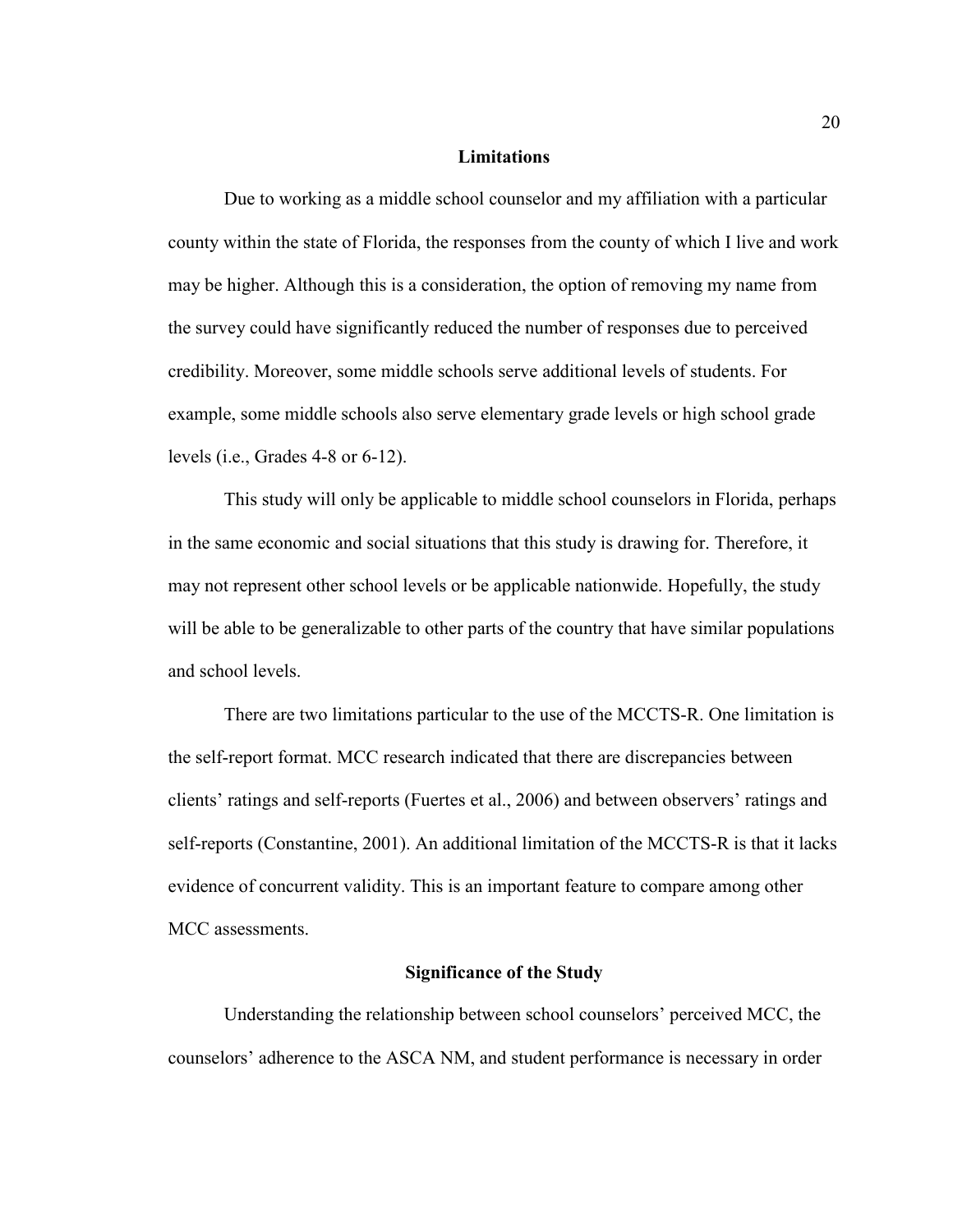to better understand and serve the multicultural populations in urban public schools and to respond to individual student needs (Holcomb-McCoy & Mitchell, 2005). It is important to determine the relationship between MCC, adherence to the ASCA NM, and students' GPA. If GPA can be predicted by a school counselor's MCC and their level of adherence to the ASCA NM, results would inform school counselors on needs through Pearson's correlation statistics. A relationship could indicate a need for social change in the area of school counselor preparation and training, specifically concerning the ASCA NM.

Furthermore, I investigated if the school counselors' MCC (PV) and/or the school counselor's adherence to the ASCA NM (PV) can predict, through multiple linear regression statistics, the GPA (outcome variable) of middle school students. Moreover, higher scores of adherence to the ASCA NM may be indicative of lower scores of MCC due to the structure of the model. This could, as a result, also lower the outcomes of student GPAs if MCC is a predictor of higher GPAs. Findings from the study may indicate the need for more progressive and nontraditional school counseling practices currently outside the scope and practice of the ASCA NM. If MCC of the school counselor is related to student performance in a positive manner, then interventions to increase the MCC of the school counselor would benefit individual student performance (ASCA, 2010). By investigating this relationship, school counselor educators and supervisors can better meet the needs of society (Holcomb-McCoy & Mitchell, 2005).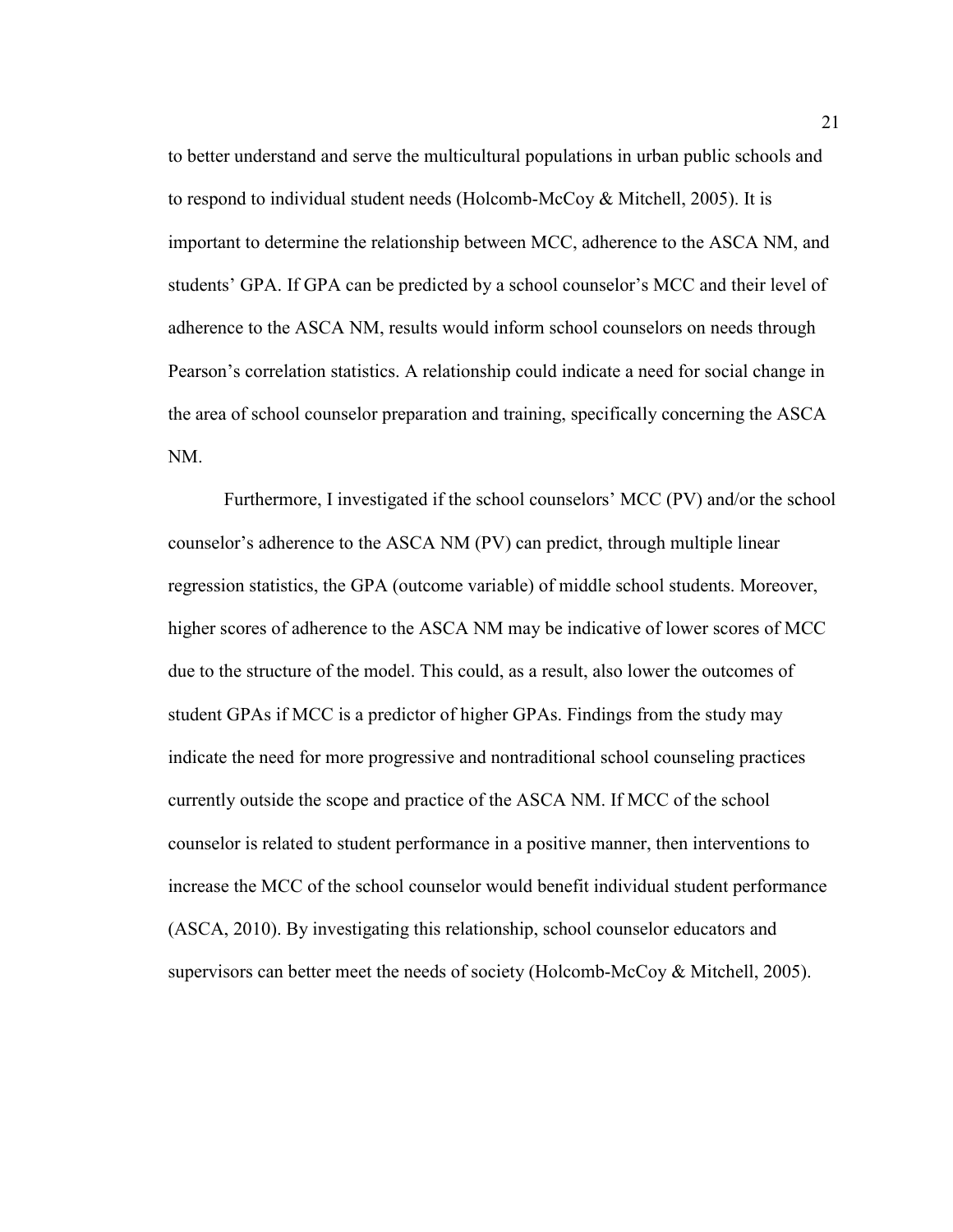#### **Summary**

 In this quantitative research study, the relationship between school counselors' perceived MCC and their adherence to the ASCA NM was explored. Research has shown that there are concerns regarding limited application of multicultural concepts in the counseling setting, schools may not fully comply with the ASCA NM, and even with application of the ASCA NM, additional restrictions from compliance with the structure may limit the school counselors' ability to address multicultural needs more effectively. I explored how these concerns may relate to students' performance in Florida public middle schools.

In Chapter 2, the literature that exists regarding the ASCA NM and how it is applied through a CSCP, the ASCA ethical guidelines, and school counseling effects will be discussed. The foundation of the systems theory and an outline of the variables of research will be further explored. Ethical concerns and barriers to effective school counseling will be discussed.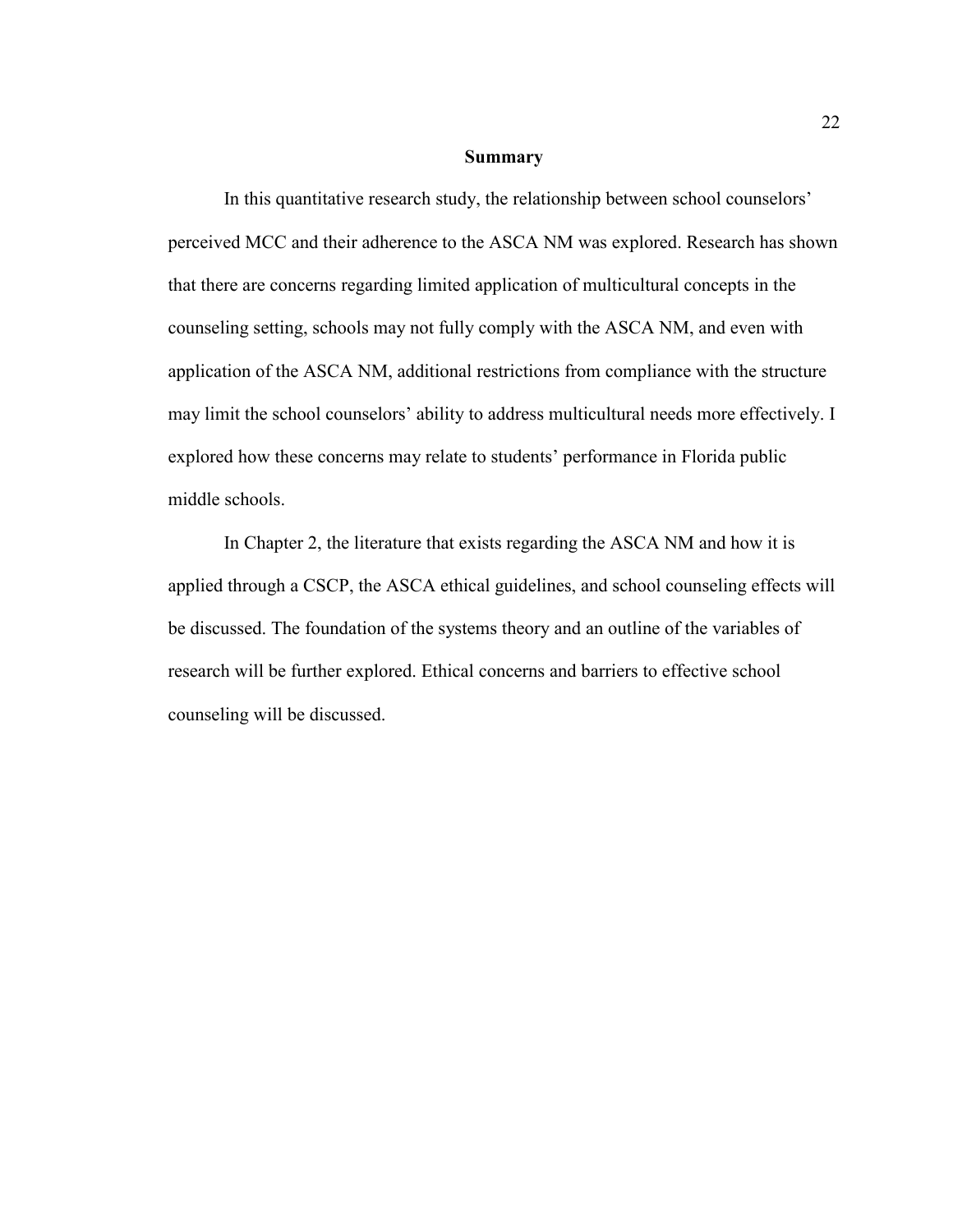#### Chapter 2: Literature Review

#### **Introduction**

As school counselors, it is an ethical responsibility to consider the implications of different actions and approaches to education. These interventions and strategies are designed to improve education, so the relationship and prediction considerations must be evaluated consistently to ensure that they are efficient and lead to efficacy. Understanding the relationship between school counselors' perceived MCC, the counselors' adherence to the ASCA NM, and student performance is necessary in order to better understand and serve the multicultural populations in urban public schools and to respond to individual student needs (Holcomb-McCoy & Mitchell, 2005).

 In Chapter 2, the literature search strategies used to locate various informational pieces presented are identified. The literature that exists regarding the theoretical foundation, the ASCA NM, and the relationship between multicultural diversity and school counseling will be expounded.

#### **Literature Search Strategy**

To find literature for this study, multiple searches were conducted using the following databases: PsycINFO, Academic Search Alumni Edition, Academic Search Complete, Database of Abstracts of Reviews of Effects, Dissertations and Theses, Dissertations and Theses at Walden University, eBook Collection (EBSCOhost), Education Research Complete, ERIC, Health and Psychosocial Instruments, Library, Mental Measurements Yearbook, PsycARTICLES, PsycBOOKS, PsycCRITIQUES, PsycEXTRA, SocINDEX with Full Text, PsycTESTS, and Google Scholar. The key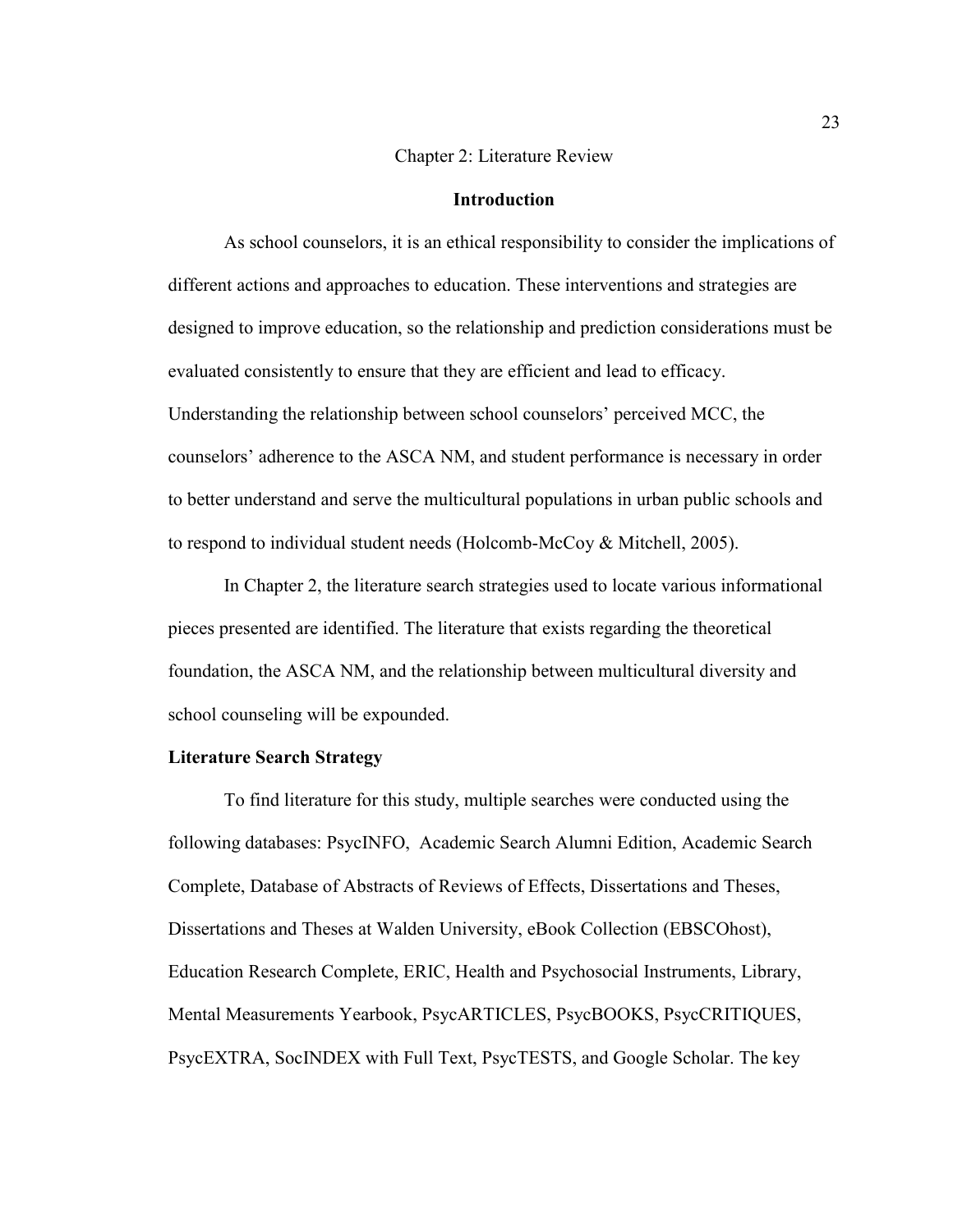words used for the literature review included *systems theory, family dynamics, family systems, counseling, school counseling, counseling theory, ASCA, ASCA national model, ASCA model, school counseling ethics, ASCA ethical guidelines, MCCTS-R, SCPIS, multicultural diversity, diversity, multiculturalism,* and *diverse populations.* 

#### **Section Overview**

I focused on studies published within the last 10 years. However, earlier research was included to establish foundation as well as to show the limit of ongoing research for this content area. Peer-reviewed journals, doctoral dissertations (published and original unpublished), and textbooks were used to provide background data and details regarding the variables as well as to provide clarity regarding important relationships to the variables. There is limited research identifying or dispelling the relationship between the ASCA NM, multicultural diversity, and student performance. All relevant and applicable research found has been included.

#### **Theoretical Foundation**

This study is grounded in various theoretical foundations which include: school counseling theories and multicultural counseling theory. Each of these theories provides important concepts that will be discussed in relation to the present study. After a review of the important theories that inform this study, a detailed description of the ASCA NM and multicultural school counseling will be presented. In addition, a review of emerging effective school counseling practice will be discussed that include multiculturally sensitive interventions and approaches. Various instruments that are used in school counseling research will be presented in relation to the constructs of the present study.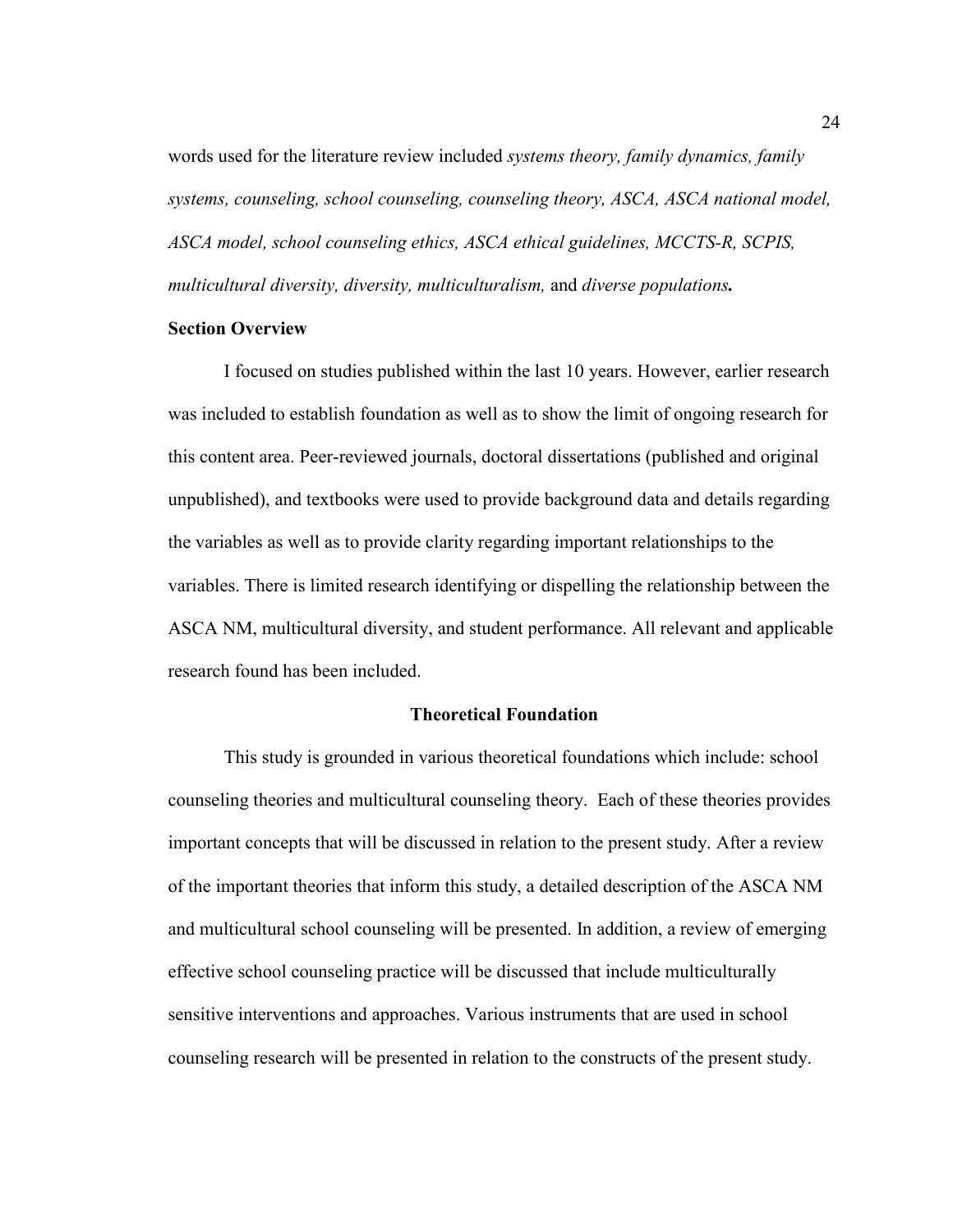#### **School Counseling Theory**

Wright (2012) provided an overview of several different models and approaches in school counseling, such as child-centered, behavioral, or Adlerian. School counseling theory is driven by the counselor's applications of different theories and may depend on the client and his/her issues; however, the underlying assumptions of school counseling are that "new and experienced school counselors are equipped to establish, maintain and enhance a CSCP addressing academic achievement, career planning and personal/social development" (ASCA, 2012, p. 1). It is also expected that these programs align with the ASCA NM (ASCA, 2012).

Lemberger (2010) developed a humanistic theory for school counseling, advocating student-within-environment, to better meet needs in a culturally sensitive manner. The advocating student-within-environment theory allows school counselors to consider their environment, but to use their individuality within the concepts of the environment. This differs from the ASCA NM because it encourages the use of multiple facets to address student needs, such as academics, whereas the ASCA NM expects norms.

In addition, ASCA (2012) also provides counselor competence expectations, which are consistent with the ASCA NM. These competencies address several expectations of counselors: school counseling programs, foundations, management, delivery, and accountability (ASCA, 2012). School counseling theories, again, are based on the school counselor and client needs. School counselors are guided by ethical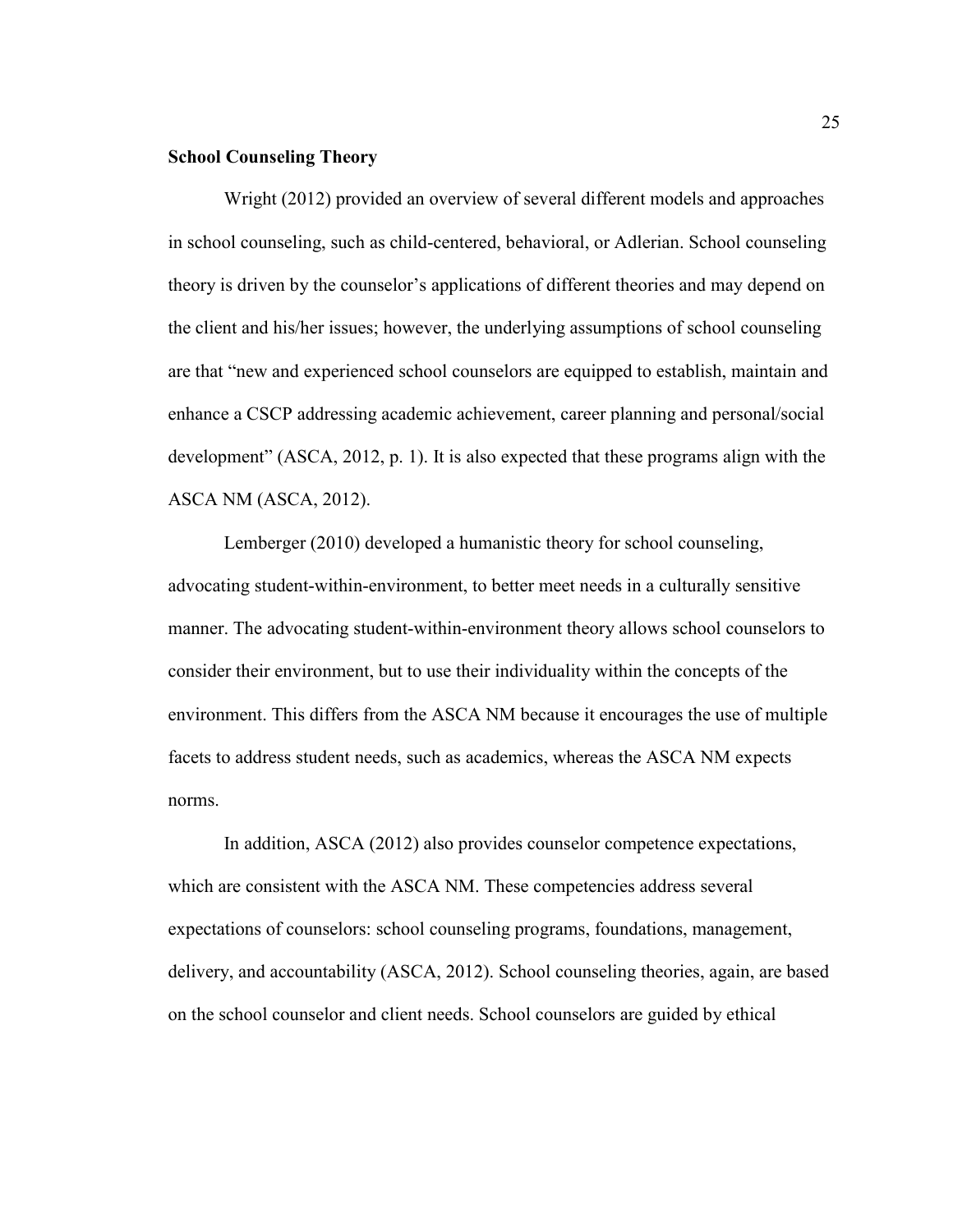expectations, counselor competencies, and the ASCA NM (ASCA, 2008, 2010, 2012), which are based on a primary prevention model of helping.

**Primary prevention models of helping.** Caplan (1964) identified the primary, secondary, and tertiary models of prevention. The primary focus is to reduce mental health issues (Klingman, 1986). The ASCA NM provides five aspects for primary prevention in school counseling: establishing a school counseling program as part of the academic mission, providing equal access of school counseling to students, focusing on the important components of school counseling, identification of skills and knowledge all students need, and systematic delivery of counseling programs (Baker, 2011). Within CSCPs in Florida, there are several areas that are focused on prevention, that is, suicide prevention, dropout prevention, crisis prevention, bullying prevention, and sexual abuse prevention (FLDOE, 2010). One of the goals for these preventions' foci is academic achievement (FLDOE, 2010). However, the programs are clearly specific to particular issues rather than multicultural concepts.

**Secondary and tertiary models of helping.** The secondary prevention model addresses early identification and treatment of mental illnesses (Klingman, 1986). This is when a group has already been identified as at-risk (Substance Abuse and Mental Health Services Administration, 2012). The prevention strategies implemented may be the same as the identified primary prevention strategies or more focused, and they would be specific to the identified at-risk group. For example, if students are having bullying issues starting in sixth grade, the bullying prevention program may be delivered to fifth graders prior to entering sixth grade.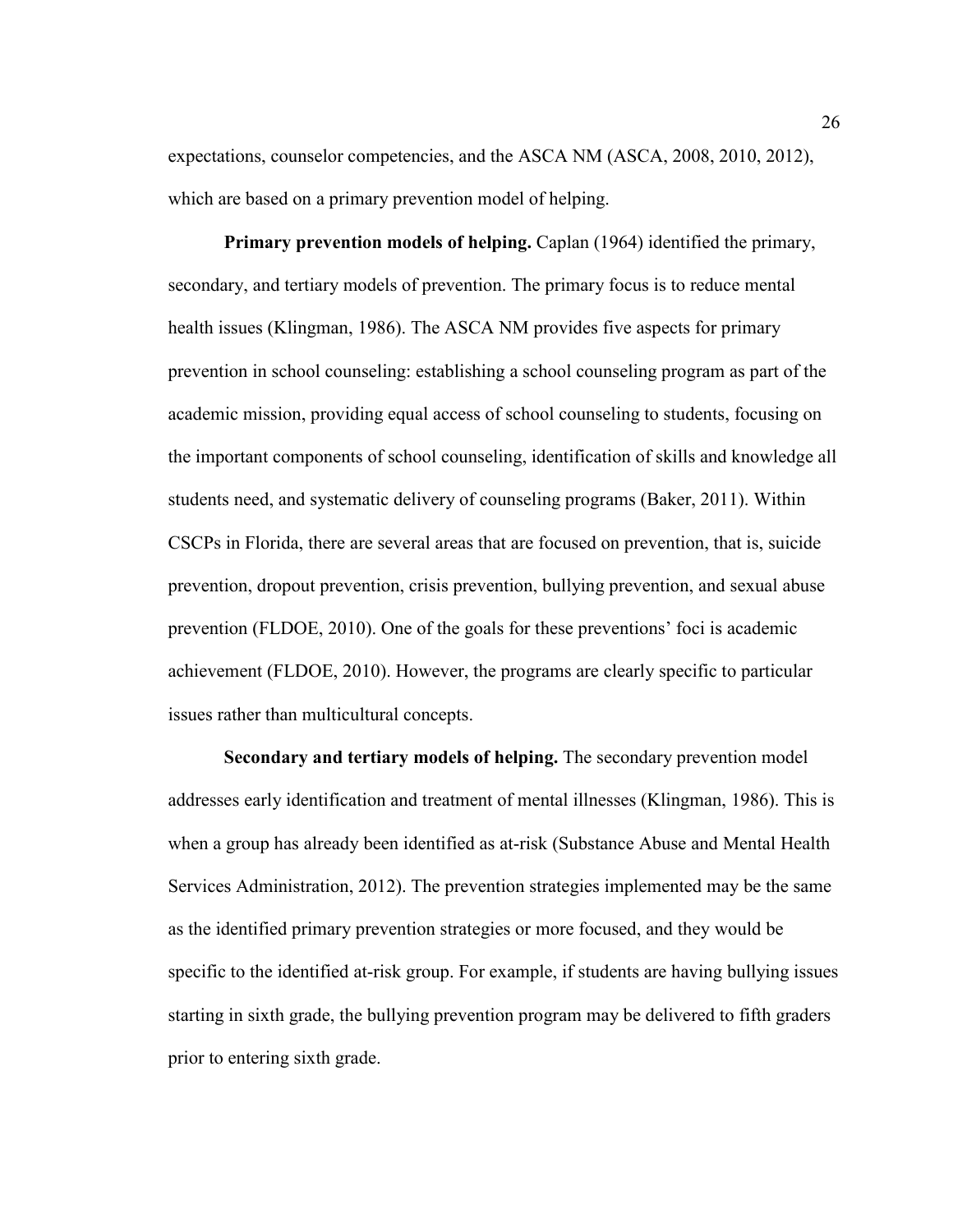The tertiary prevention model aims to reduce long term effects of mental illnesses (Klingman, 1986). This involves identifying students who are at high risk or already presenting issues associated with an identified concern (Substance Abuse and Mental Health Services Administration, 2012). Therefore, if middle school students are currently having high rates of sexual involvement, the school may present regarding health, sexually transmitted diseases, and pregnancy.

**School counselor roles and functions.** ASCA (2012) indicated that school counselors must maintain competencies within the following areas: school counseling programs, foundations, management, delivery, and accountability. Within these areas, counselors must be able to represent their knowledge, abilities, and skills, and attitudes (ASCA, 2012). They may accomplish these tasks through roles of counseling, administration, and program development/leadership (ASCA, 2012).

#### **Multicultural Counseling Theory**

Sue (1978) researched the application of multicultural concepts in the counseling setting. Initially, it was developed as a move away from oppression. According to Ponterotto (2010), there are 12 pioneers of the multicultural counseling theory: Duran, Barcus, Phillips Bingham, White, Arredondo, Padilla, Suinn, Fukuyama, Morrow, Olkin, Ivey, and Fine. These pioneers addressed different areas of multiculturalism. Not all multicultural differences lead to the same need. Multicultural counseling theory focuses on addressing cultural differences in counseling to ensure that clients are able to make individual choices that are appropriate for them, not the counselor's views or society's views in particular. This is important for making gains as a client and ensuring positive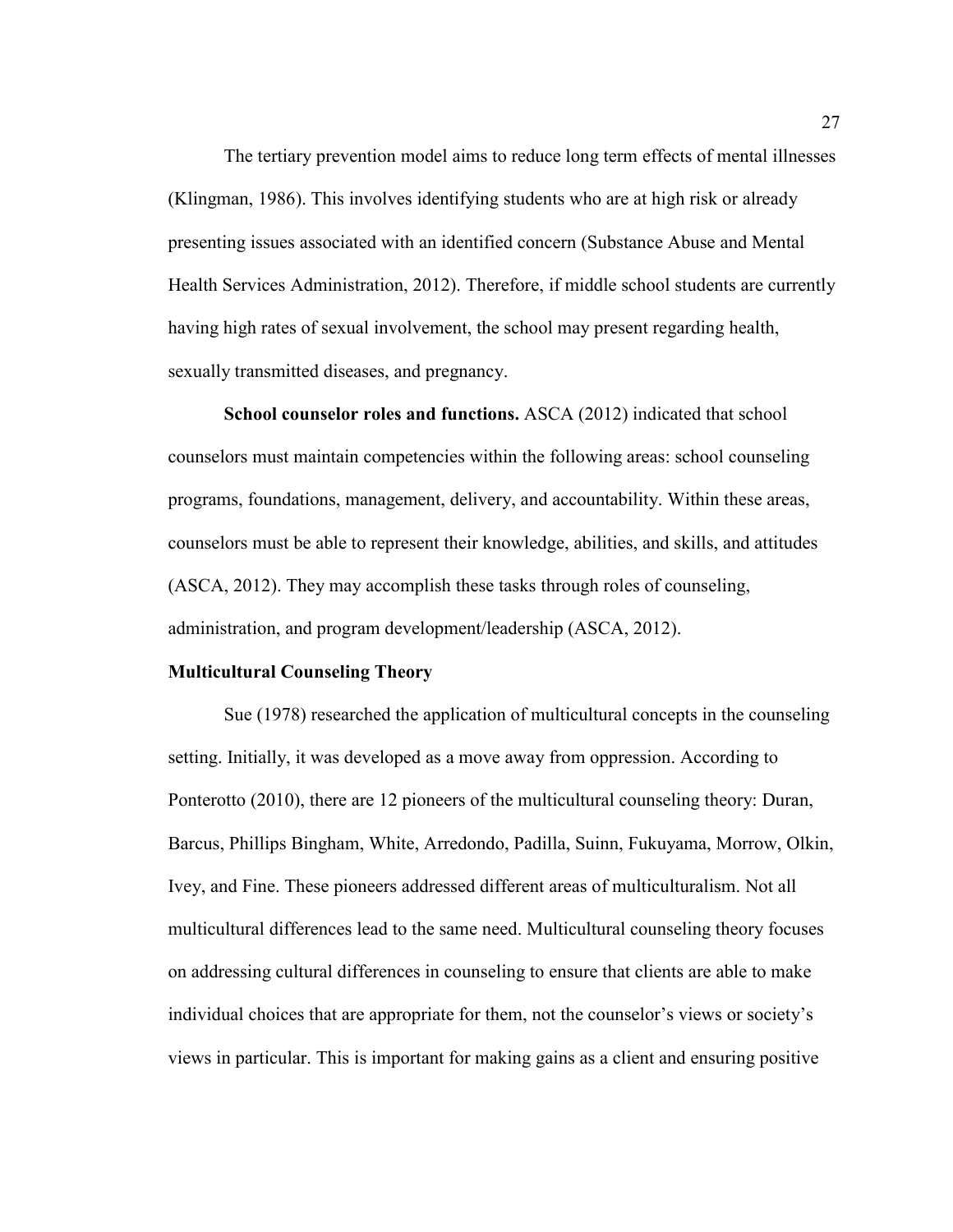growth. It also reduces possible damage that could otherwise occur from lack of multicultural sensitivity and awareness. An individualized approach in understanding and intervening with clients in multiculturally sensitive manner has been a hallmark of the multicultural theory. This individualized approach will now be discussed in relation to schools and student's academic needs.

 Understanding the application of differentiated instruction and individualized instruction is important to the study of the ASCA NM, school counselor multicultural competencies, and student achievement. Different educational strategies and approaches already exist for specific learning needs, such as differentiated instruction and individualized instruction, which somewhat address the variation in student learning (FLDOE, 2010). However, these services are not typically in place for all students. Rather, the standard is for them to be identified through educational testing after a student is believed to be above or below the average range (FLDOE, 2010). This includes students in Exceptional Student Education (ESE) and gifted programs (FLDOE, 2010). Teachers have the freedom to incorporate these strategies with any students, but ESE and gifted students have plans in place that are individualized for educational needs supported by psychoeducational testing. ESE plans are known as Individualized Education Plans (IEPs) and typically include strategies, such as oral presentation of directions, extended time, frequent breaks, redirection, and other learning accommodations that level the learning atmosphere for lower performing students with average-level peers (FLDOE, 2010; Florida's Multi-Tiered System of Supports, n.d.). Gifted plans are also know as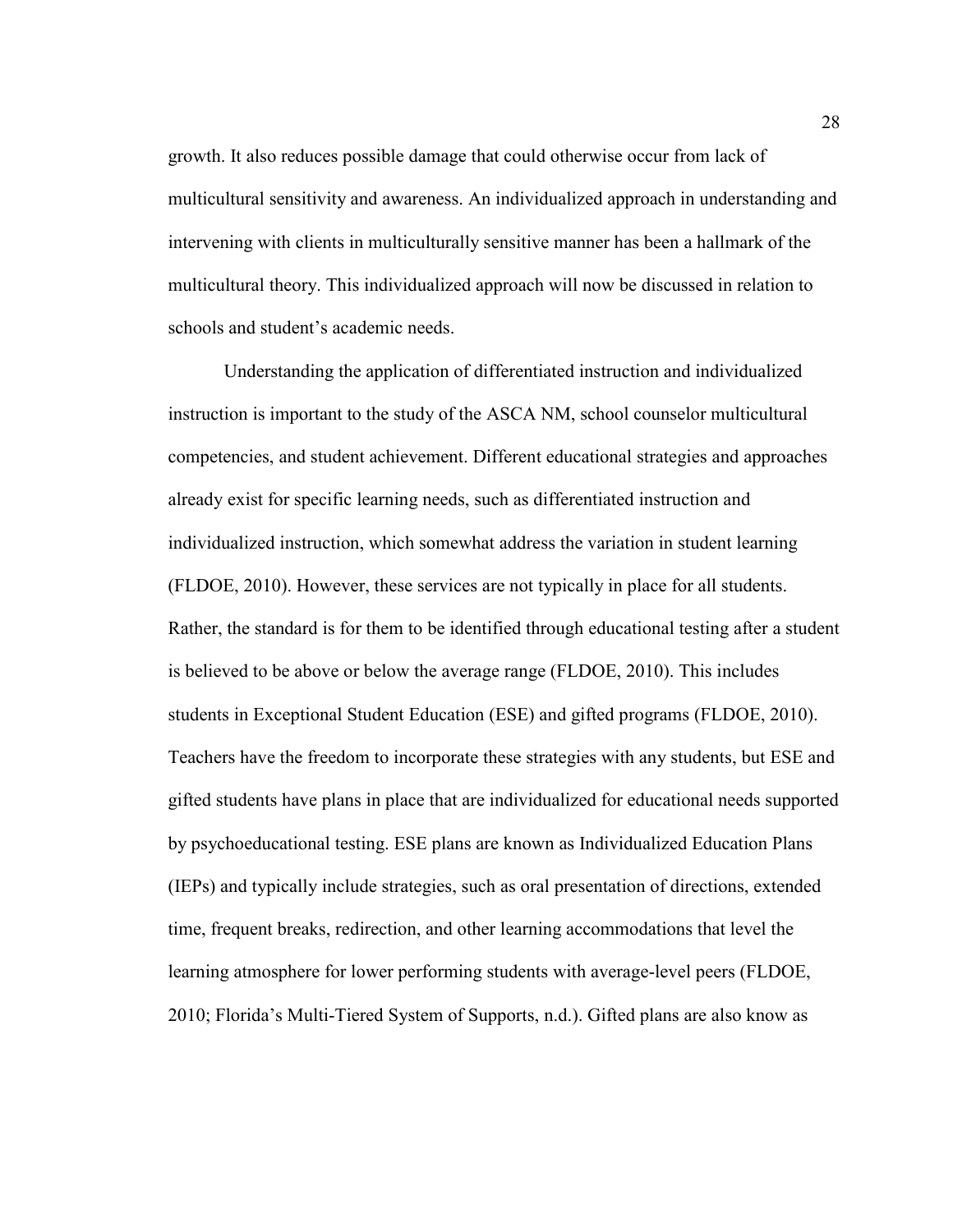Education Plans (EPs) and increase the intensity of the learning environment for higher performing peers to keep them engaged (FLDOE, 2010).

 Differentiated instruction was developed as a result of requirements from the Individuals with Disabilities Education Act of 1997 to provide educational opportunities for students with educational needs in their least restrictive environment (De Jesus, 2012). Gregory and Chapman (2007) characterized differentiation as a philosophy involving strategy to meet the needs of diverse learners. De Jesus recommended several strategies for differentiated instruction: cooperative learning, project-based learning, and multiple intelligences. De Jesus also identified the needs of considering different learning styles through differentiated instruction: visual-spatial, bodily-kinesthetic, musical, interpersonal, intrapersonal, linguistic, and logical-mathematical.

Individualized instruction further breaks down the needs of students by identifying their personal education levels rather than simply teaching them at their current grade level, such as a fifth grader reading at the third grade reading level (Vaughn et al., 2012). Individualizing their educational strategies based on target areas will improve the overall performance and help them increase reading skills (Vaughn et al., 2012). Referring back to the reading example, the student may be receiving individualized interventions for reading comprehension at the third grade reading level rather than reading materials on the fifth grade reading level. As that student's skills increase, so would the intervention strategies (Vaughn et al., 2012). Within the ASCA NM, however, emphasis is placed on meeting the needs of the total school population and not on individual student needs (ASCA, 2008, 2012). Focusing on the total population,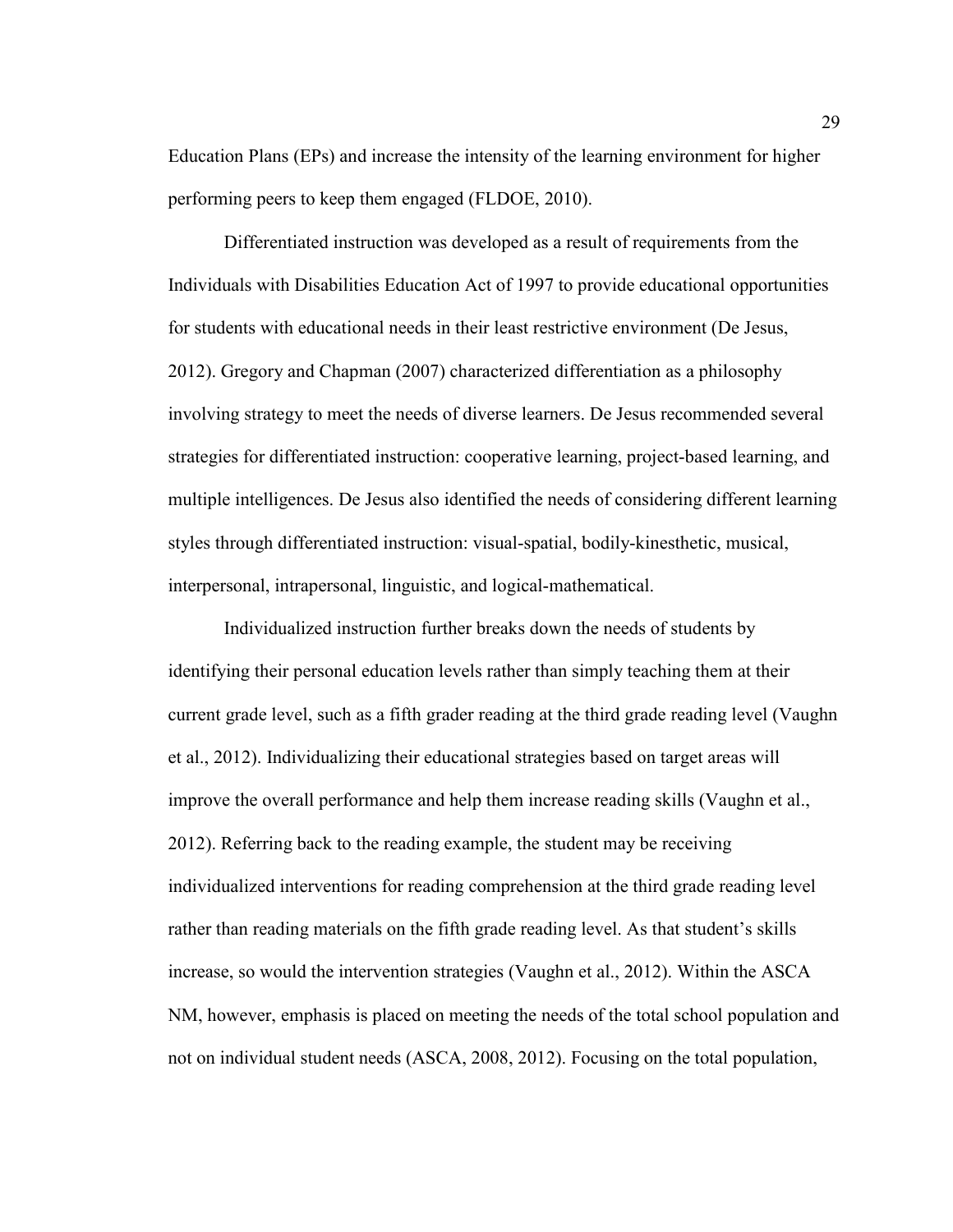and therefore the norm, goes against the needs of multicultural populations. It also furthers the achievement gap of minority populations, as was discussed in Chapter 1.

Strategies such as those above have been routinely used in schools to help the diverse student population. The incorporation of individualized instruction, differentiated teaching, and these other concepts that respond to individual student needs are important to the MCC of school counselors but are often neglected by the ASCA NM (ASCA, 2012). Application of multicultural concepts in the school counseling setting is very important. Thus, this research was intended to identify what relationships exist between the ASCA NM, MCC, and student performance. It was also in question of whether or not a relationship leads to predictions of students' performance. Therefore, understanding of MCC and its application to the school setting is essential.

## **ASCA National Model**

# **History**

The ASCA NM has been a development that began in 1997, which was known as the ASCA National Standards for School Counseling (Campbell & Dahir, 1997). In 2002, the ASCA NM was further developed by Hatch and Bowers (2002) as a framework for counselors to use as a CSCP. This guideline was created to identify and apply effective school counseling strategies (ASCA, 2008). The goal is for counseling programs to be comprehensive rather than narrow to ensure that various needs are being met within the school counseling setting. While the ASCA NM is not required directly, it is designed to provide a background and guideline for counseling programs and can be compared to CSCPs (Gysbers & Henderson, 2000). This can be interpreted to meet the needs in a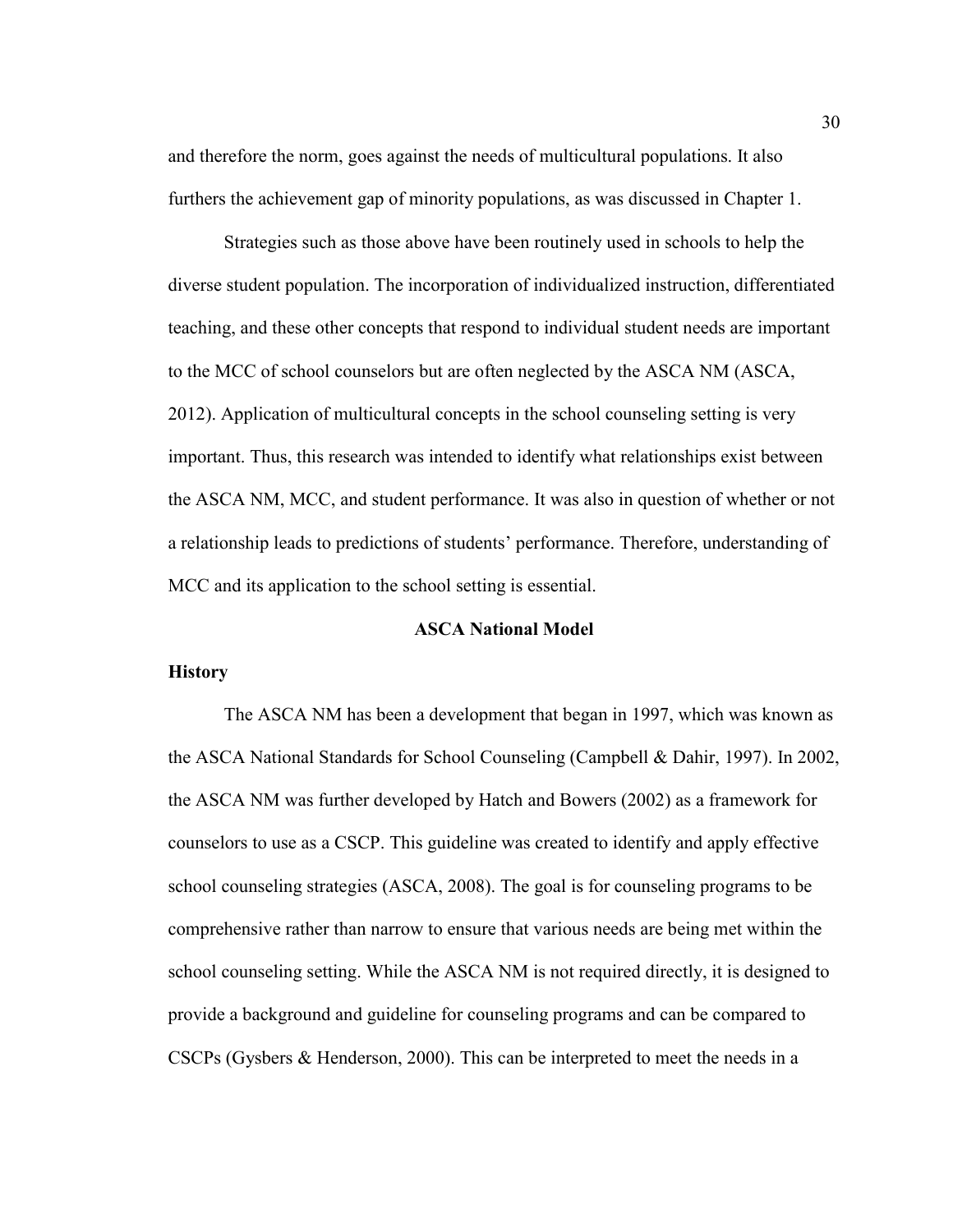particular area, as Florida has done with the required implementation of a CSCP in the school setting (FLDOE, 2013).

The goals of the ASCA NM are valid and important because there needs to be ethical guidelines, competencies, program development and evaluation, and structure. These needs drove the development of the ASCA NM. However, the introduction of the ASCA NM and a CSCP can also be limiting due to specific requirements that inhibit flexibility, do not address the needs of at-risk youth, have descriptions that are too narrow, and do not include fully encompass multicultural needs (Baker, 2011).

### **Studies**

 Carey, Harrington, Martin, and Stevenson (2012) conducted a quantitative study in Utah, and Carey, Harrington, Martin, and Hoffman (2012) conducted a quantitative study in Nebraska identifying which components of the ASCA NM correlated with students' educational outcomes. They used the SCPIS to survey school counselors regarding the use of programs within their respective schools. Seven items identified use of the ASCA NM. When comparing student outcomes on standardized tests with ASCA NM delivery in the schools, higher scores were indicated with higher presence of delivery.

 Studer, Diambra, Breckner, and Heidel (2011) conducted a mixed-methods study combining demographic information, Likert scale surveys, and open-ended response questions. Their study was designed to measure the extent to which the counselors use different CSCPs in their school, comparable to the ASCA NM, and to determine what the obstacles and successes are within those programs. The results indicated that the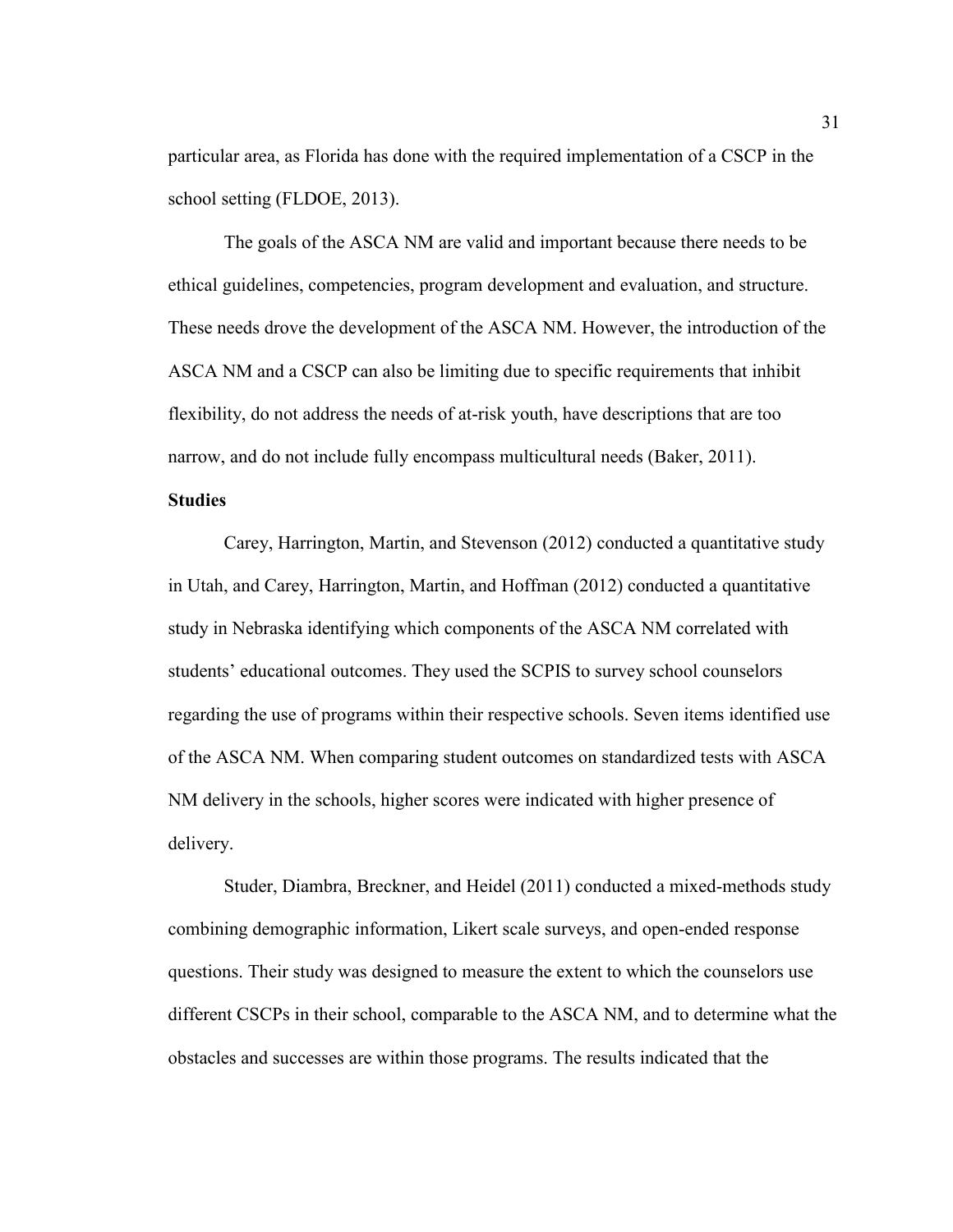difference in school level (elementary, middle, or high) was not significant. However, the elementary/primary school counselors had a higher likelihood to implement programs and collect data, again as representative of the ASCA NM, than middle and high school counselors. This is significant when considering the application of studying middle school counselors' application of the ASCA NM and its effect on students' GPAs.

 Hatch and Chen-Hayes (2008) conducted a quantitative study on school counselors' beliefs about the importance of the ASCA NM. They first established reliability and validity of the assessment they chose, The School Counseling Program Component Scale, and measured the beliefs of school counselors. They found that even though the ASCA NM had already been established for over 5 years, the views about the importance of the ASCA NM, in relation to the value of data for program planning, accountability, and student outcomes, was lower than their goal. They considered this a limitation due to lack of acceptance of change and also attributed it to limited supervisor support.

 Carey, Harrity, and Dimmitt (2005) developed a self-assessment instrument that can be used to assess the readiness of a school district to implement the ASCA NM. Carey et al. reviewed several curricula, assessments, and additional resources in the development of this assessment. Ultimately, the final development of this survey has been linked to its ability to be used with a district in determining its readiness to adopt the ASCA NM. It is a quantitative assessment and helps to determine areas of needed development and action planning (Carey et al., 2005).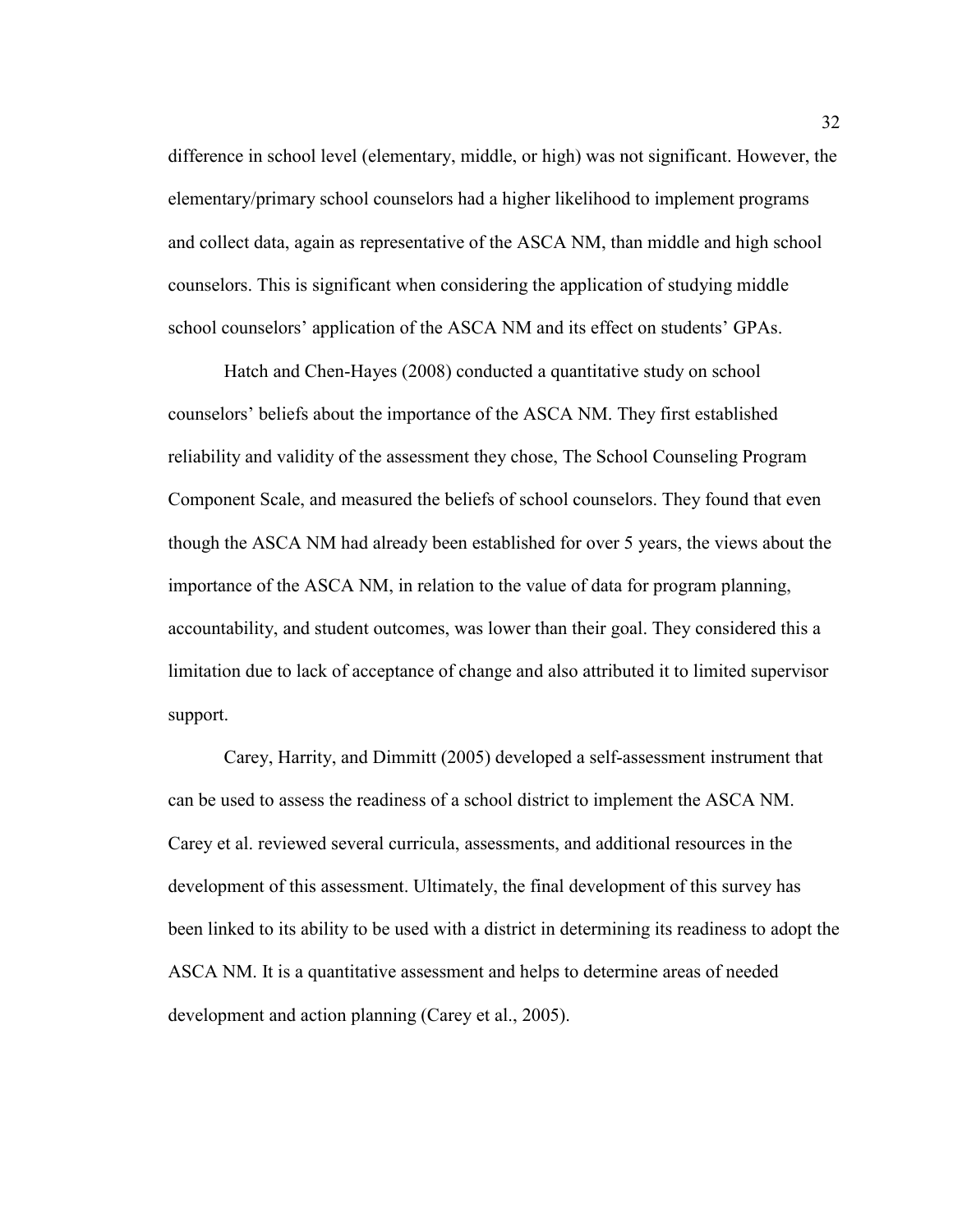Scarborough and Culbreth (2008) conducted a quantitative study to measure the actual versus preferred practices of school counselors in relation to comprehensive, developmental school counseling programs. They used four instruments including the School Counselors Activity Rating Scale, the Counselor Self-Efficacy Scale, the School Climate Scale, and a demographic survey (Scarborough & Culbreth, 2008). They (2008) found that counselors would like to spend more time engaging in interventions and counseling practices that lead to student outcomes. However, they currently spend more time in "non-guidance-related activities" (Scarborough & Culbreth, 2008, p. 455). This supports the value of the use of comprehensive, developmental guidance plans, such as the ASCA NM, but poses a boundary for the ability to consistently apply the model (ASCA, 2008; Scarborough & Culbreth, 2008).

#### **ASCA Ethical Standards**

The ASCA (2010) Ethical Standards identify ethical expectations for school counselors. There are several categories identified in the standards that are particular to students: responsibilities to students; confidentiality; academic, career/college/postsecondary access and personal/social counseling plans; dual relationships; appropriate referrals; group work; danger to self or others; student records; evaluation, assessment, and interpretation; technology; and student peer support program (ASCA, 2010). A.1.c. within Responsibilities to Students, E.1.d. Within Professional Competence, and E.2. Multicultural and Social Justice Advocacy and Leadership each identify the importance and expectations of multicultural needs (ASCA, 2010). These outline the expectations for counselors' respect students' values and beliefs without imposing counselors' own values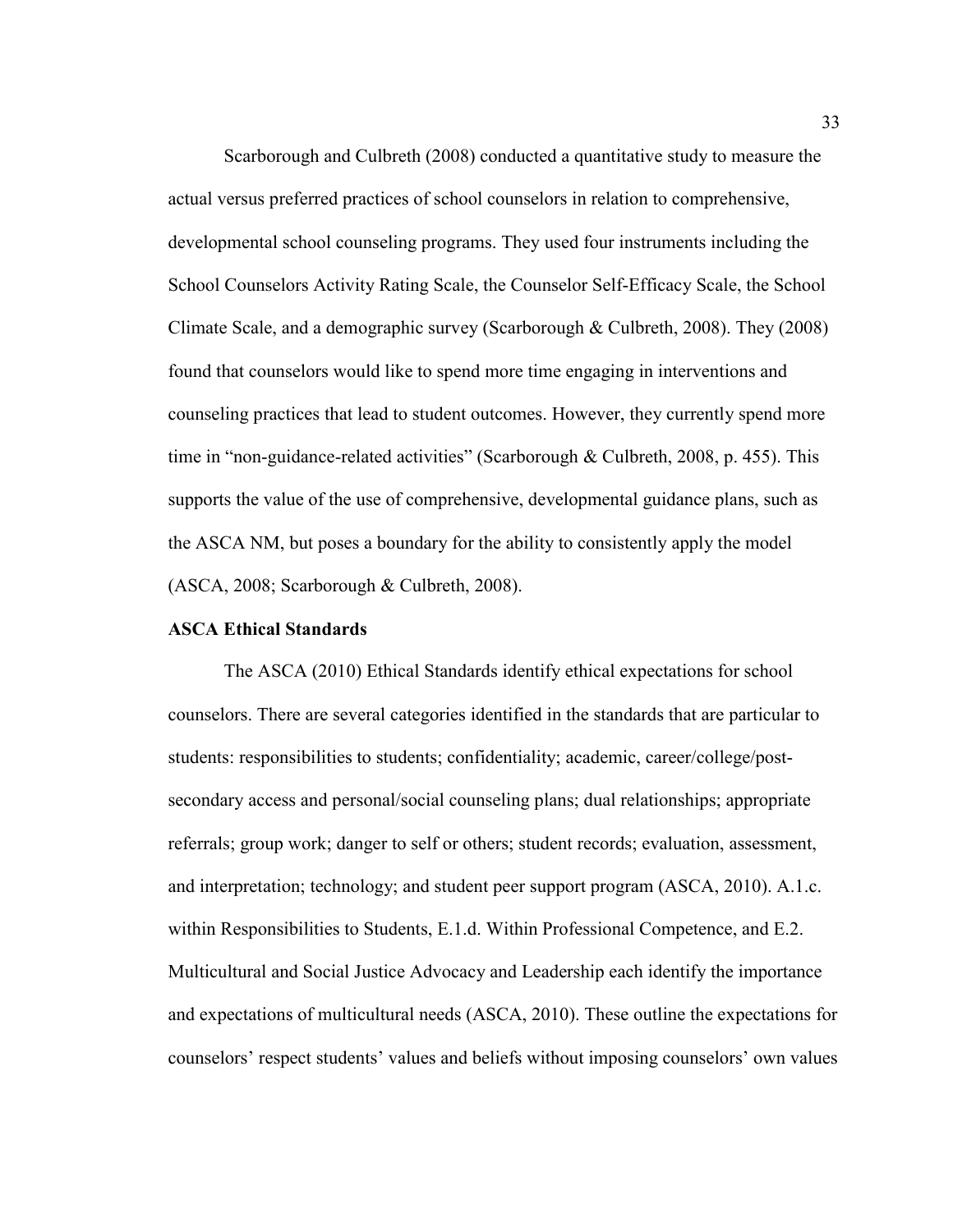and beliefs, for counselors to maintain professional development for cultural diversity competence, and for applying social justice advocacy and leadership skills to multicultural needs of individuals as well as populations (ASCA, 2010).

## **Multicultural Diversity and School Counseling**

As previously discussed, the ASCA NM has largely influenced school counseling. However, the lack of data and support, outdated material, and lack of flexibility has led to challenges in the incorporation of the ASCA NM (Baker, 2011). New research suggests that multicultural needs have evolved and need further consideration. Now, we will review more recent literature that discusses different multicultural aspects for school counseling.

 Chao (2013) conducted a quantitative study measuring the relationship between race/ethnicity and multicultural training, racial/ethnic identity, and the attitude of colorblindness. Chao found that school counselors of minority groups have limited growth from multicultural training, but White school counselors have vast growth related to training (Chao, 2013). She also found that school counselors of minority groups without training report higher MCC than White (Caucasian) school counselors without training (Chao, 2013). When White school counselors have a low level of color-blind racial attitudes, their MCC is higher than school counselors in minority groups (Chao, 2013). This is valuable, because this would imply different levels of competence based on different levels of training as well as within different cultural groups, which is in particular relation to school counselors.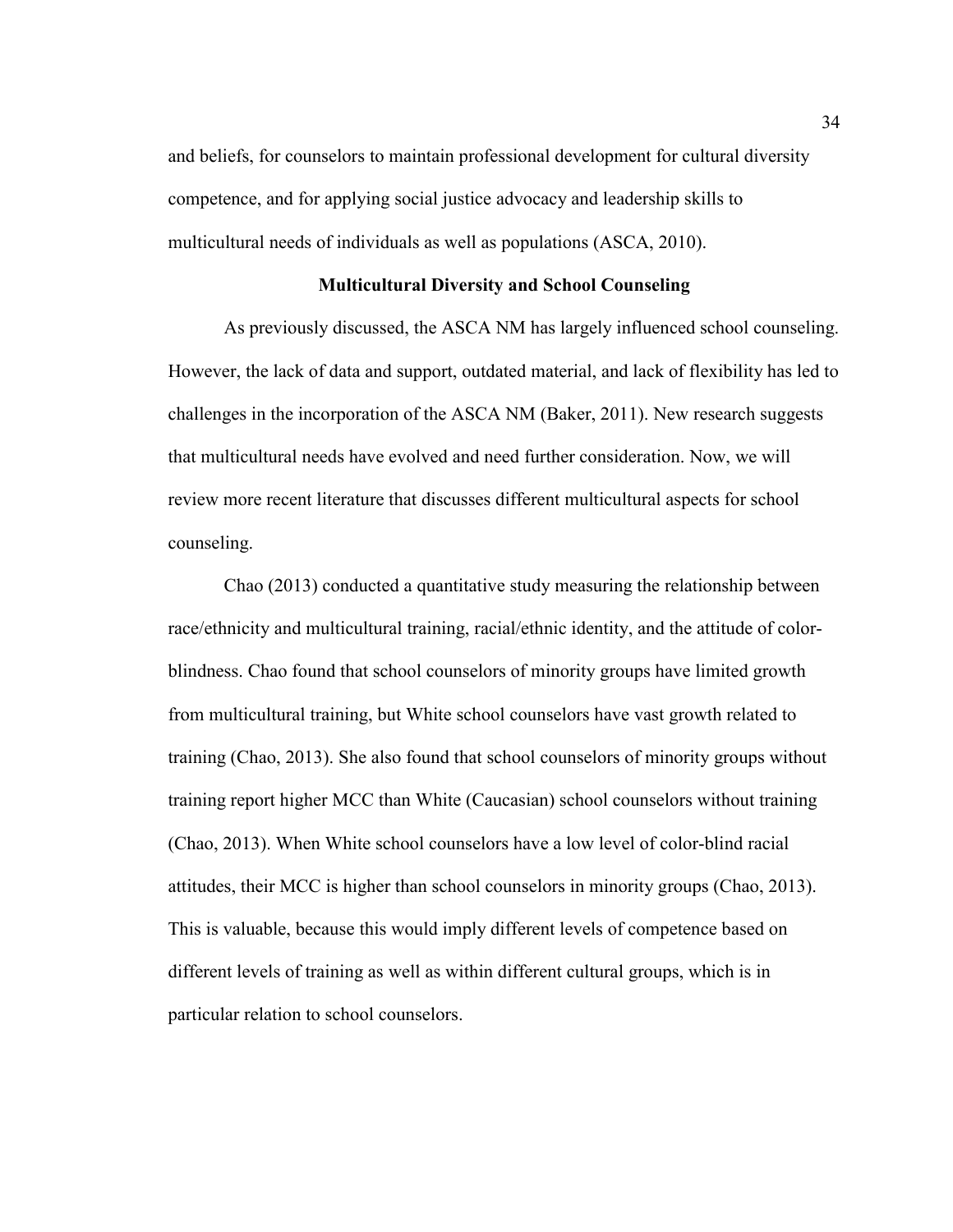Guzman, Calfa, Van Horn Kerne, and McCarthy (2013) conducted a quantitative study to determine the relationship between self-reports of MCC and actual performance of multicultural competence through vignettes. They found that self-reports were not a good predictor of true performance. In addition, they found that while people of color self-report higher than Whites with MCC, their performance on the vignettes was not significantly different, and Whites even performed better on a particular vignette. These findings indicate that perception, as is the case with self-reports, is not proving to be the reality, and questions the validity of self-reports. This is an important consideration due to the use of the MCCTS-R in this research and how perception plays a part.

 Zeng (2014) identified multiple counseling methods that can be applied to different school counseling groups based on school level (elementary, middle, or high). Within the middle school approach, as is applicable to my study, is the discussion of the importance of several key factors for this age group: bullying, self-identity, developmental and physiological changes, and peer influences (Zeng, 2014). Multicultural counseling becomes a necessity due to the many aspects of needs within this age group, such as social skills. It is a sensitive and challenging age, and multicultural counseling helps students build tolerance and improve learning opportunities (Zeng, 2014). Furthermore, it can resolve "motivation, self-efficacy, and social problem solving" issues which encourage more application to school work, thus improving academic learning (Zeng, 2014).

 Smith, Davis, and Bhowmik (2010) created and studied a youth participatory action research (YPAR) project. This allowed public school students to have an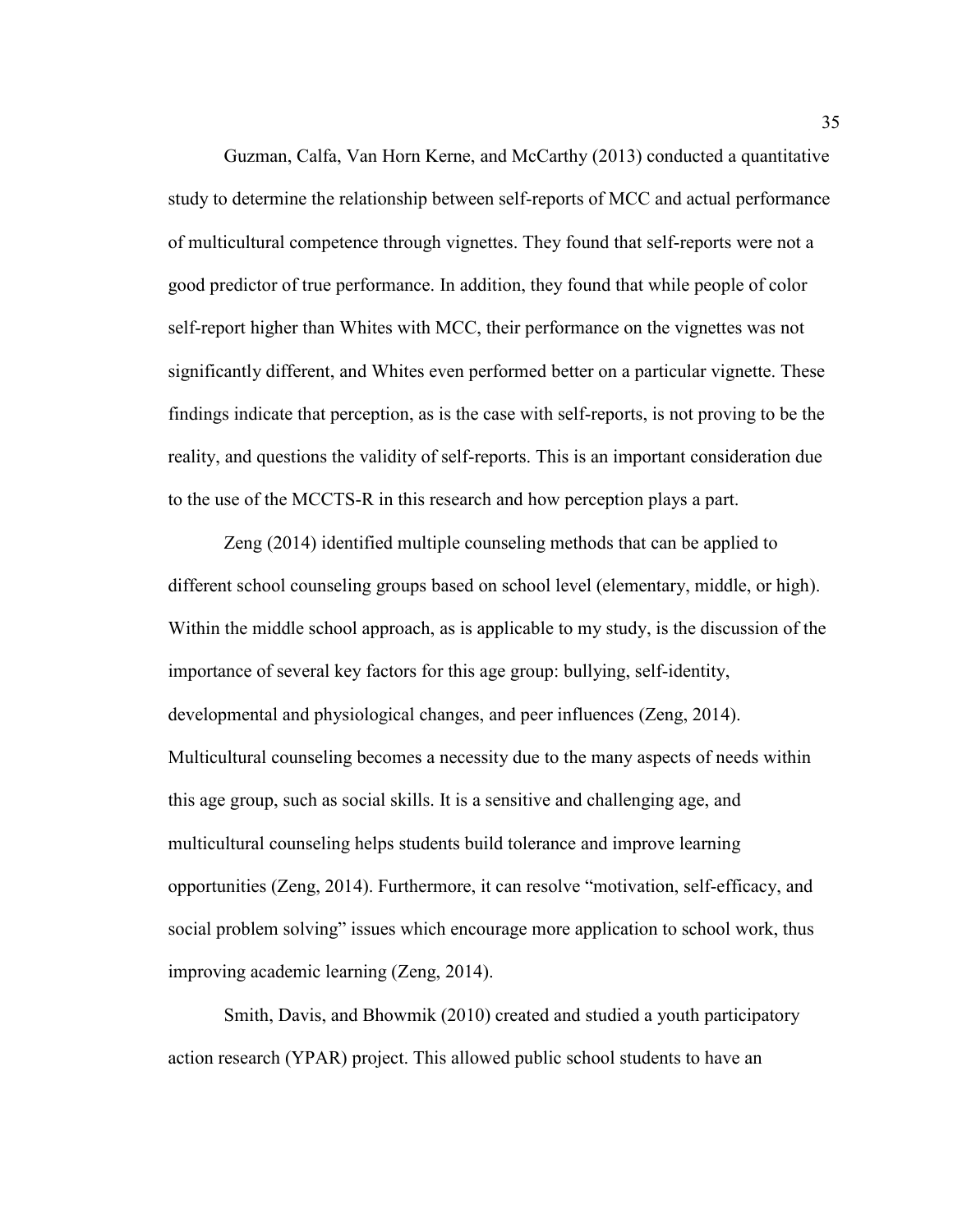opportunity to incorporate their cultural values into learning through an elective course led by counseling students in a Master's level graduate program that had been trained to implement the cultural program. It was a qualitative study that allowed the students to create profession-like work at school with their cultural influence, such as PowerPoint presentations (Smith et al., 2010). The students were allowed to choose several topics, talk about their personal influences, show the counseling students their neighborhood, learn about the counseling students' cultural experiences, and complete academic/professional work. The results indicated that the students found the activities very useful for their education and inspired them to continue with higher education, as well as to consider what they would like professionally (Smith et al., 2010). This is valuable to my research, because it supports the need for cultural aspects in the educational setting, and much of this relies on the cultural diversity awareness of the school counselor.

 Dodson (2013) studied school counselors' self-perceived MCC in Virginia through a quantitative study. They compared their data to previous studies and found consistencies in most areas. However, they did find contradictions in ethical differences in counselors and their responses regarding MCC. In previous studies that they compared to, there had not been significance. However, in their study, Caucasian/white participants scored themselves higher than African-American/black participants (Dodson, 2013). Otherwise, the data were consistent with previous studies in that there was no significance separating gender, work setting, and years of counseling experience (Dodson, 2013). This is important research for my study, because it compares data from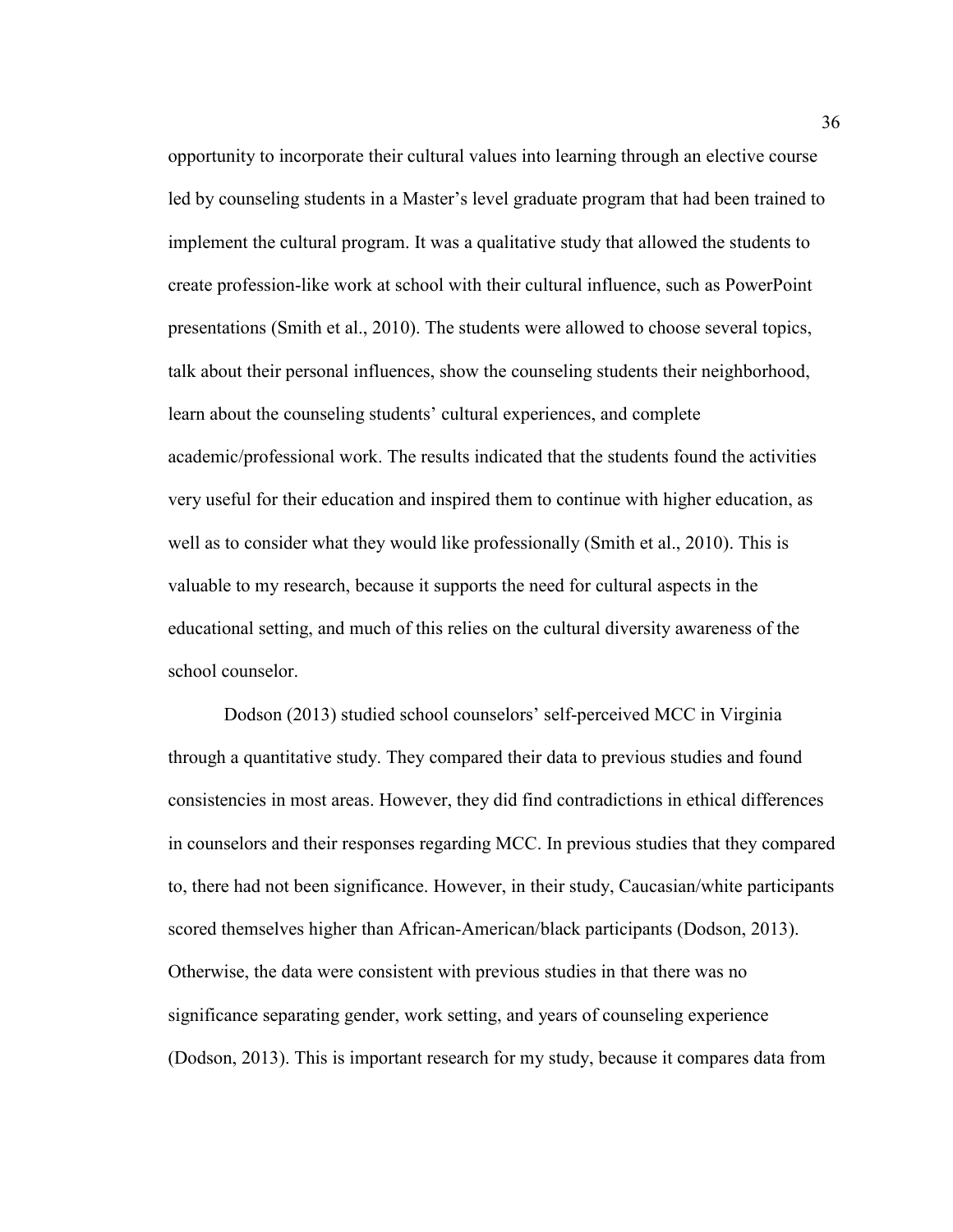previous years in a similar capacity and provides new support. It also contradicts some findings from previous years and supports the need to conduct more research at a larger scale.

 Packer-Williams, Jay, and Evans (2010) conducted a qualitative study using the Integrating Multicultural Diversity Questionnaire (IMDQ) and a demographic questionnaire. The IMDQ uses open-ended questions that were analyzed by the researchers using suggested analysis procedures. Their findings indicate that school counselors do not integrate multicultural diversity into their counseling practices regularly due to limited skills, support, and training. This is important to my research, because it supports that there may be limitations in school counselors' MCC as well as limitations related to use of particular CSCPs.

 Schulz (2011) researched the factors that influence student alienation related to their academic experiences. She found several areas that school counselors can target to reduce alienation and increase achievement. Areas that she addressed include powerlessness, meaninglessness, normlessness, social estrangement, and the achievement gap. These areas all identify multicultural needs that should be identified by teachers and counselors. By school counselors advocating for students' needs by addressing culturally insensitive curriculum and teaching methods, students' needs can be more appropriately met, and they can become more successful. This information supports that limited MCC may be impacting students' GPAs and that CSCPs, such as the ASCA NM, may not include enough cultural aspects that target student needs fully.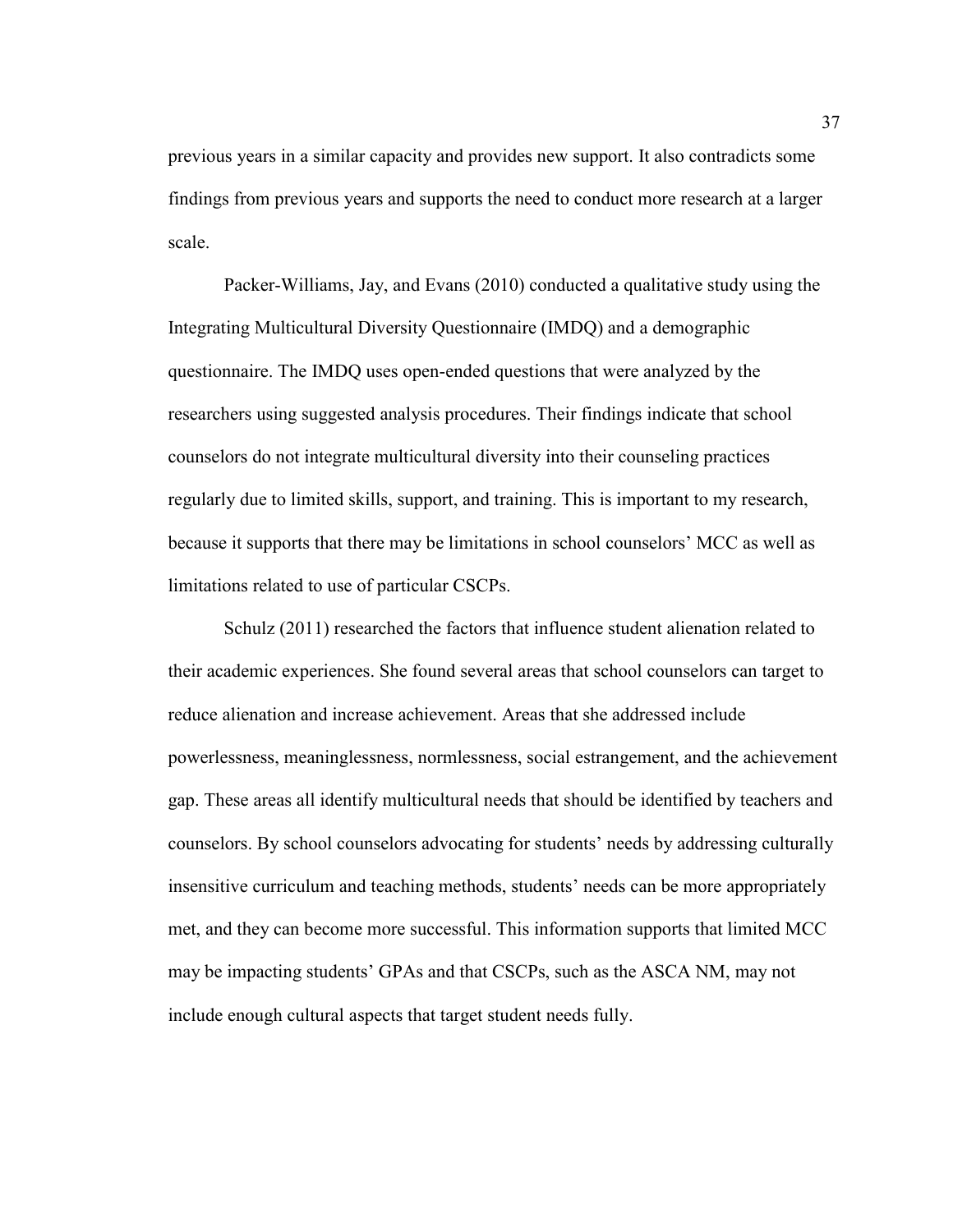Tadlock-Marlo (2011) researched mindfulness counseling and developed a rationale for use in the school counseling setting. Through her research, she describes the value of its use to "help students increase academic performance, develop social skills, and learn coping mechanisms" (Tadlock-Marlo, 2011, p. 220). Mindfulness counseling aims to empower clients, which is a valuable tool with students (Tadlock-Marlo, 2011). Due to the foundation of this counseling practice and its applicability to multicultural diversity, it would be a valuable option in the school setting. As a multicultural consideration, school counselors could employ this intervention in the school setting, but they currently do not typically use it (Tadlock-Marlo, 2011). Use of mindfulness could break cultural barriers in schools that do not have highly multiculturally competent school counselors.

 Green, Conley, and Barnett (2005) present two case scenarios of urban school settings and how to work with the students with cultural diversity, such as low socioeconomic status (SES). Through their presentation, they discuss the implications for academic achievement through the incorporation of professional development in regards to student needs of special populations (i.e., multicultural diversity awareness). This directly applies to the association between MCC of school counselors and student achievement, and the study indicates an ongoing need of studies and professional development in this area.

Sanchez (1995) presented a model of training students, staff, and the community about being culturally sensitive. Further discussion indicates that the needs of diverse populations are challenging and need particular educational strategies and involvement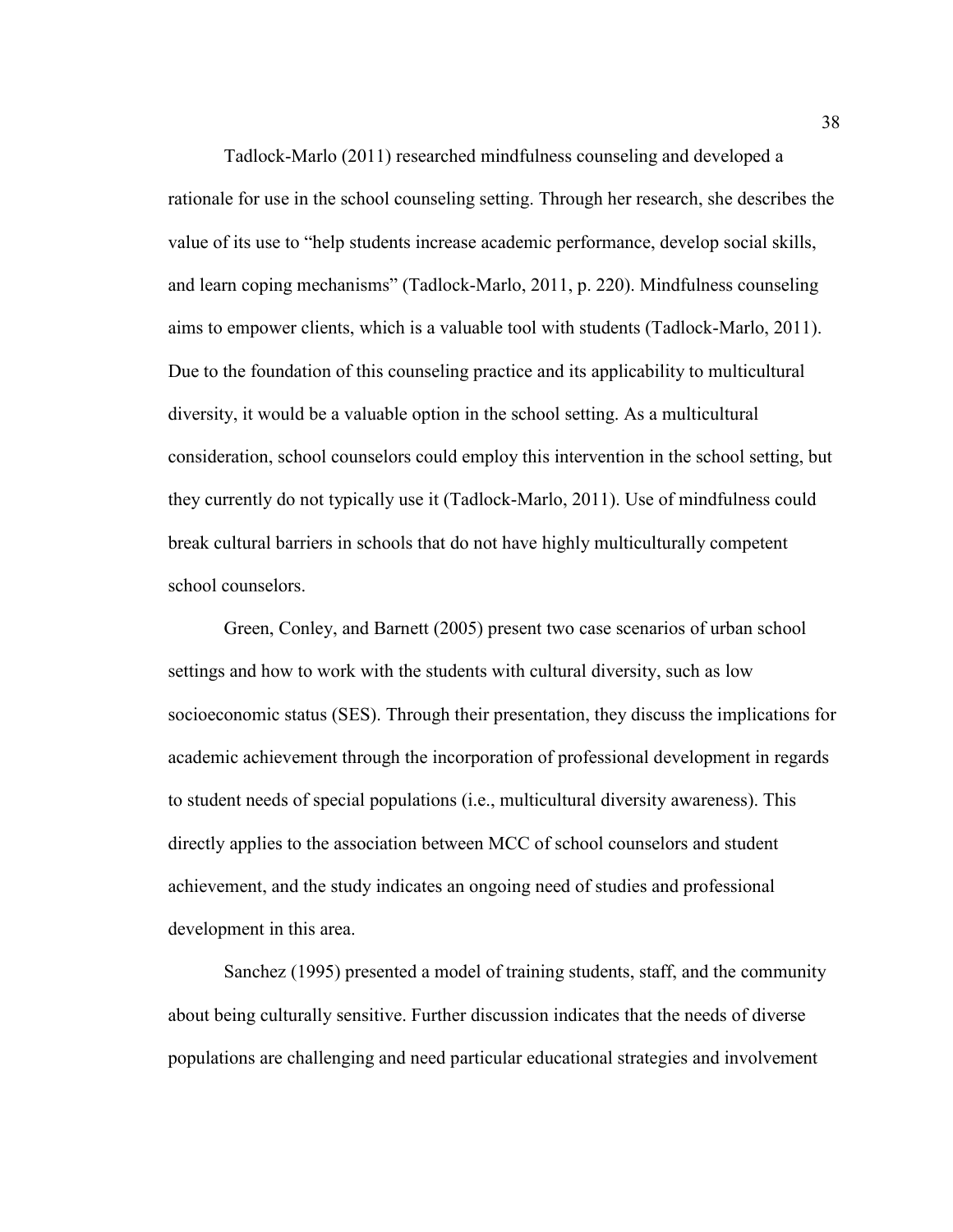for students to continue to be successful. Without regarding these needs, Sanchez (2008) implies that students will not thrive. Therefore, multiculturally competent school counselors and staff need to be involved with students and the community to assure student academic success.

### **Emerging Effective School Counseling Practices**

Militello, Carey, Dimmitt, Lee, and Schweid (2009) conducted a study on high school counselors that had high academic achieving students. Their goal was to identify distinguishing characteristics and practices that led to the students' high achievement (Militello et al., 2009). They used a phone questionnaire to gather demographic information and answers to open-ended and closed-ended questions (Militello et al., 2009). None of the counselors reported the school's use of the ASCA NM or a CSCP; however, they all had characteristics associated with the recommendations of these plans (Militello et al., 2009). The student-to-counselor ratio was low for all schools except one, which in turn had additional staff members in similar roles; all schools had effective management plans that allowed them to more effectively use their resources; all schools had partnerships with higher education opportunities for students; in most of the schools, school counselors were in leadership roles; and each of the schools had intensive programs that identified at-risk groups, such as low-income (Militello et al., 2009). These are important considerations due to the flexibility of the programs without being bound by the ASCA NM, the enhanced ability to identify multicultural groups, and the increased opportunities for more effectively applying resources.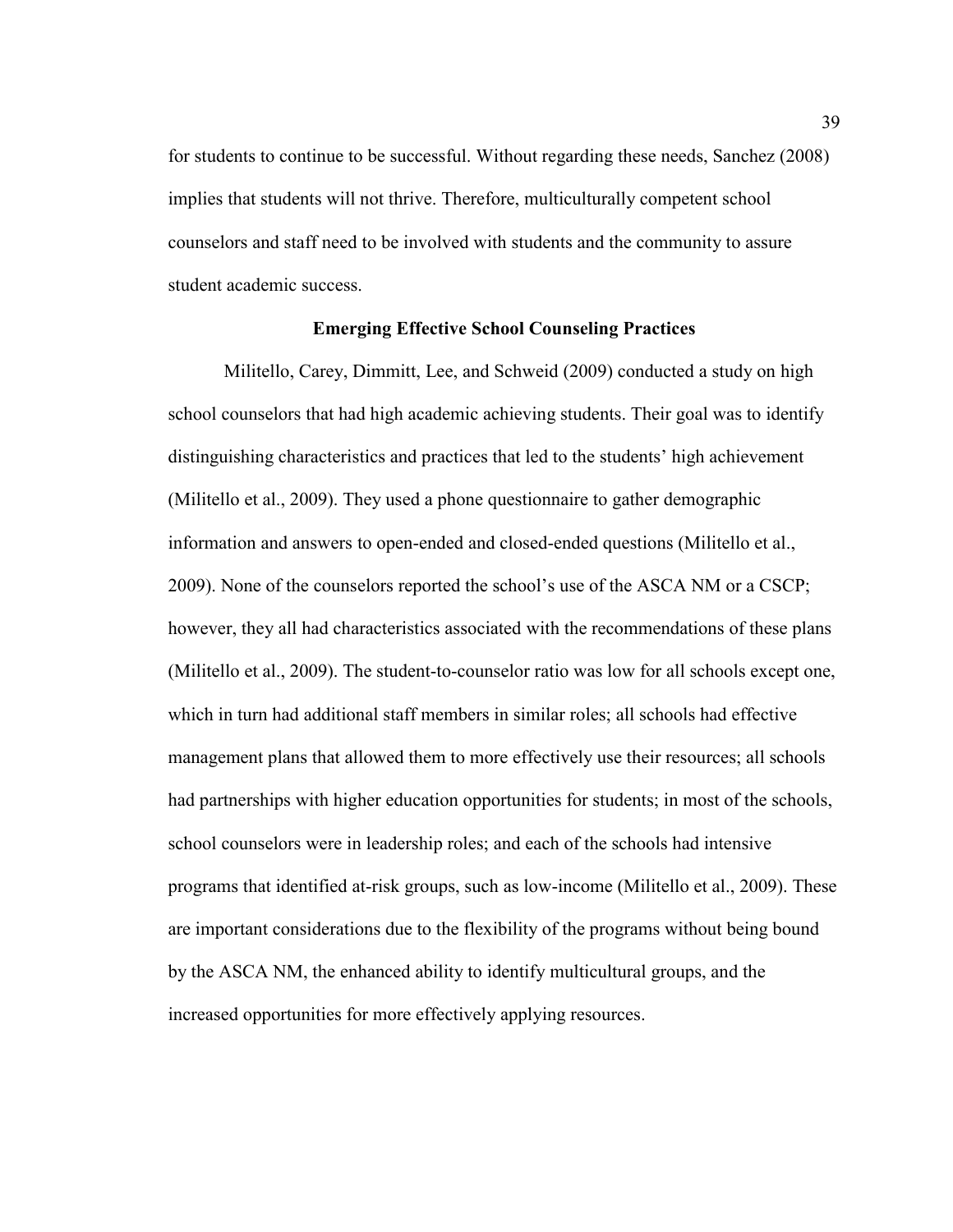Gruman, Marston, and Koon (2013) conducted a study based on student and staff surveys, student performance data, and research of effective school counseling programs. They ultimately revamped their school counseling program through data-based decisions, a school-wide advisory program, and comparison of student data and research strategies that were relevant (Gruman et al., 2013). They implemented five research-based strategies to work through the issues within their school: "teacher-led small-group advisory periods, planning portfolios, student-led parent conferences, student-driven scheduling, and data collection and analysis" (Gruman et al., 2013, p. 336). In addition, they added a computerized system that tracked at-risk areas in one screen.

Holcomb-McCoy and Mitchell (2005) completed a descriptive study on urban school counselors  $(N = 102)$  using the Urban School Counselor Questionnaire. This study directly applies to be MCC and practices and following of the ASCA NM. They found that the school counselors participated in standard counseling activities, such as counseling and consultation, but the perceptions of the school counselors were that student needs were tied to low family functioning/parenting, academic achievement, and poverty which were not addressed using standard counseling activities. While it is understood that there are classroom interventions to close the achievement gap such as teaching study skill, Holcomb-McCoy and Mitchell (2005) urged school counselors to consider family interventions. Interventions that school counselors identified in the survey included family intervention, strategies for empowering students, and working with underachievers.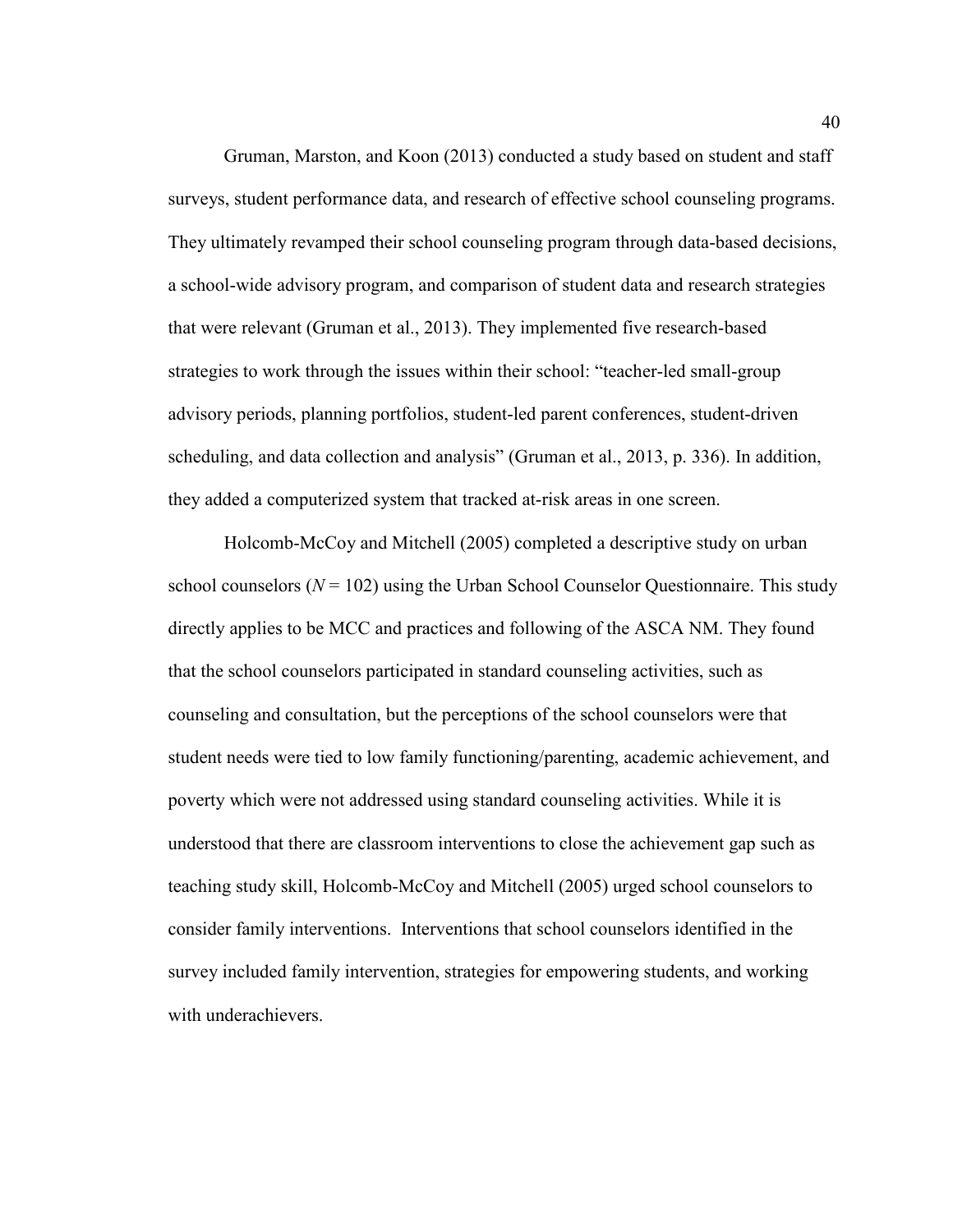To further examine school counselor's perceptions of multicultural training Na (2012) completed a demographic study of school counselors  $(N = 381)$ . This study is important to the present study in that it describes the actual state of school counselors' perceptions of multiculturalism. A random sample of participants were surveyed from the American School Counseling Association (ASCA) and three instruments were administered: the Multicultural Counseling Training Survey Revised (MCCTS-R), the School Counselor Self-Efficacy Scale (SCSE), and demographic questionnaires. Na (2012) found that school counselors believed that their training experiences in a graduate program, the schools' urbanicity, and their age would be related to their own levels of MCC; however, the actual factors related to MCC were the counselors' years of experience and the counselors' own race/ethnicity. Therefore, in relation to my study, this implies that the perceptions of counselors were inaccurate, which can directly impact the MCC of counselors due to their perceptions. For example, the participants would believe that more graduate training experience, working with a more urban population, and their age contributed to more efficacies in counseling multicultural populations. This is very different from the results which indicate that their actual experience in years and their own race/ethnicity were more indicative of competence. This misconception suggests that school counselors could be unaware of what leads to MCC and how to further develop that competence.

#### **Instruments**

 Multiple instruments were necessary for this research. No existing literature has been found that incorporates the research questions for this study. However, the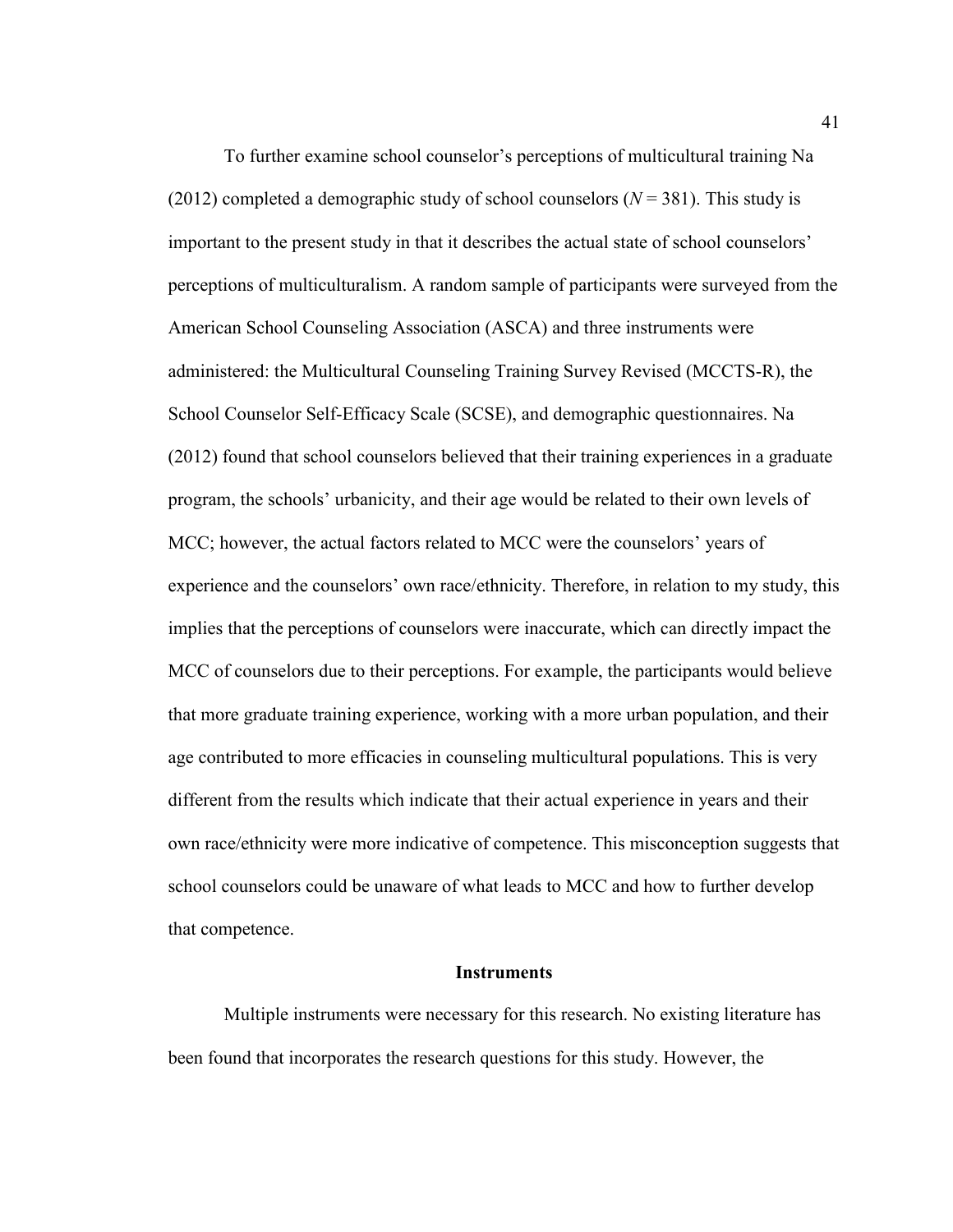instruments have been used consistently for the variables identified. These instruments will be further discussed regarding their relativity to this study. The MCCTS-R, the SCPIS, and GPA are essential to each of the individual variables and measuring the outcomes.

### **MCCTS-R**

The MCCTS-R is appropriate for measuring the PV of school counselors' MCC. Holcomb-McCoy and Day-Vines (2004) studied 209 school counselors using the MCCTS-R to conduct a factor analysis. While there are four scales used, three are acknowledged within this study: knowledge, terminology, and awareness. This study suggested a repeat study with a larger sample, a qualitative study to attain more background regarding school counselors' perceptions, further research to compare perceptions to actual practices, and more extensive research on the reliability and validity of the MCCTS-R. While several studies were found reviewing the nature of the MCCTS-R, no additional studies were found using the instrument for further research purposes. This survey can be found on Dr. Holcomb-McCoy's public website (Holcomb-McCoy, n.d.). She gave me permission to use the free survey for the purposes of this study (see Appendix D).

### **SCPIS**

The SCPIS is appropriate for measuring the PV of adherence to the ASCA NM. In an attempt to measure the outcomes of the ASCA NM and further explore the use of the SCPIS, Carey and Dimmitt (2012) summarized the results of six statewide studies conducted using the SCPIS. Through their studies within the six states, they were able to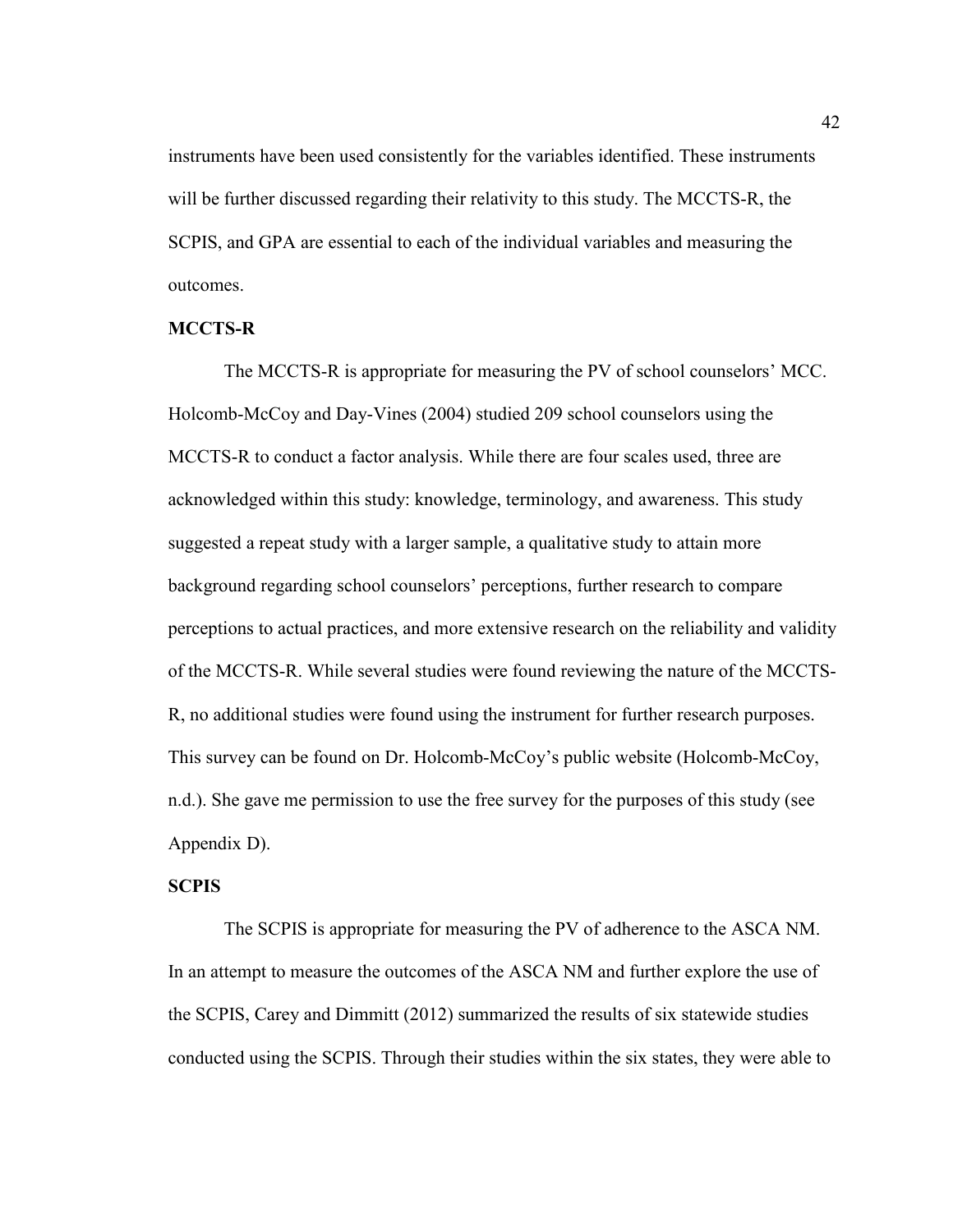determine that the use of the ASCA NM in schools does improve student performance. However, their measures of student performance varied from state to state, and the specificity of particular aspects of the ASCA NM that contributed to its successes, such as MCC, were not identified. Their primary focus was in their research was to ascertain whether or not CSCPs contributed to higher achievement levels. This is excellent research that outlines the value of further comparing state requirements, the ASCA NM, and student performance. This is a great preface to my research and confirms the value of the use of the assessment tool within this research. This survey can be found on the University of Massachusetts's, Amherst, public website (University of Massachusetts Amherst, n.d.). They gave me permission to use the free survey for the purposes of this study (see Appendix F).

# **GPA**

GPA is a narrow version of measuring the OV of student performance. While GPA is a calculation, rather than an instrument, it is consistently used in the school setting to measure students' performance levels (Florida House of Representatives, 2010). This calculation ranges students on a scale from 0.0-4.0 based on class grades. It is used in middle and high schools statewide to measure academia as a peer comparison and to measure minimum requirements for specific standards, such as graduation, athletic participation, or college entrance (Florida House of Representatives, 2010).

#### **Summary and Conclusions**

 In Chapter 2, the theoretical foundation was further discussed; the history of school counseling theory was described, particular studies were identified, and the ethical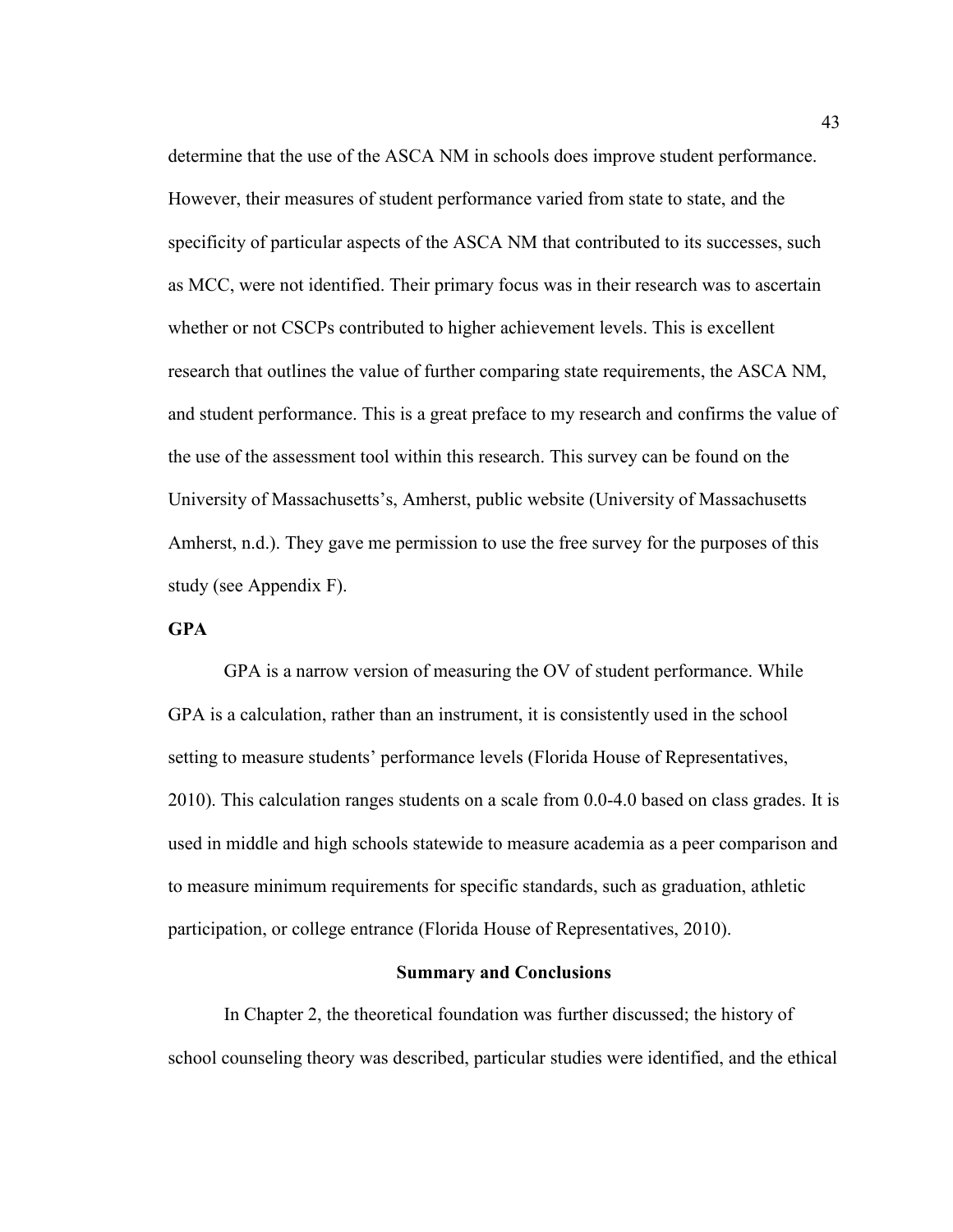standards related to the ASCA NM were discussed. The chapter also explained the connection between multicultural diversity and school counseling; and introduced emerging effective school counseling practices and reviewed various instruments to measure counselor adherence to the ASCA NM and MCC. Ultimately, this study encompasses the concepts of multicultural diversity, the ASCA NM, and the academic achievement. The problems and solutions found within the literature help to further set the foundation for this research.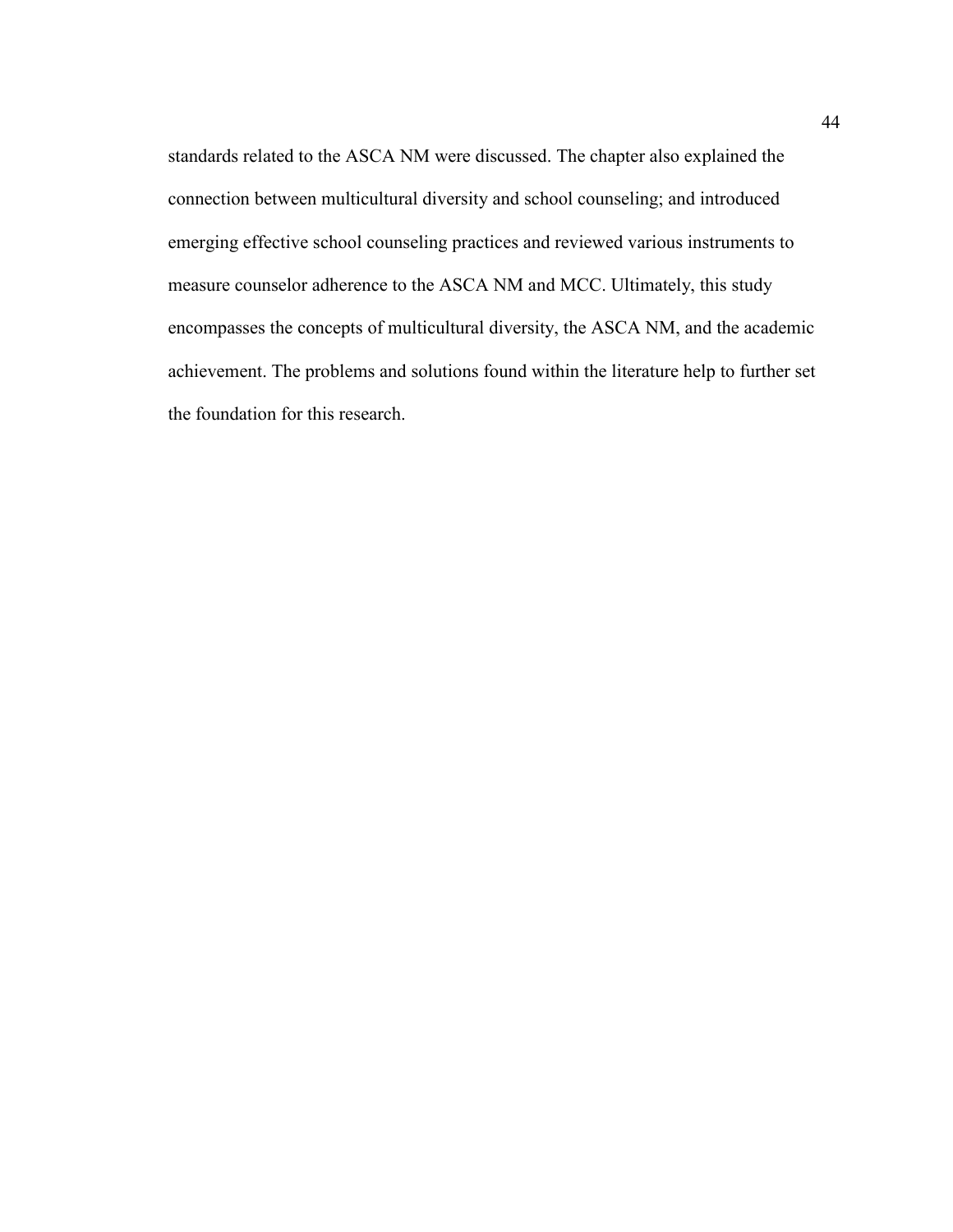#### Chapter 3: Research Method

### **Introduction**

The purpose of this quantitative research plan was to determine if a relationship exists between school counselors' MCC as measured by the MCCTS-R, school counselors' adherence to the ASCA NM as measured by the SCPIS, and student performance as measured by GPA. The purpose was also to determine if school counselors' MCC and/or school counselors' adherence to the ASCA NM predicts student performance, as measured by GPA.

Considering the research method is important when determining what data are needed. In this section, the research method will be described and rationalized. The following methodology aspects will be conferred: restatement of the research questions, research design, researcher's role, design rationale, instrumentation, participants, data collection procedures, data analysis, validity, reliability, and ethical considerations.

### **Research Design and Rationale**

 As previously stated, this was a correlation and multiple linear regression study. Three Pearson correlations were completed measuring relationships between school counselors' perceived MCC, student performance data, and school counselors' adherence to the ASCA NM. A multiple linear regression was also performed to determine whether or not the predictor variables of school counselors' MCC (PV), as measured by the MCCTS-R, and school counselors' adherence to the ASCA NM (PV), as measured by the SCPIS, predict students' performance (OV), as measured by a school composite of the GPA of the middle school students (broken down by race/ethnicity).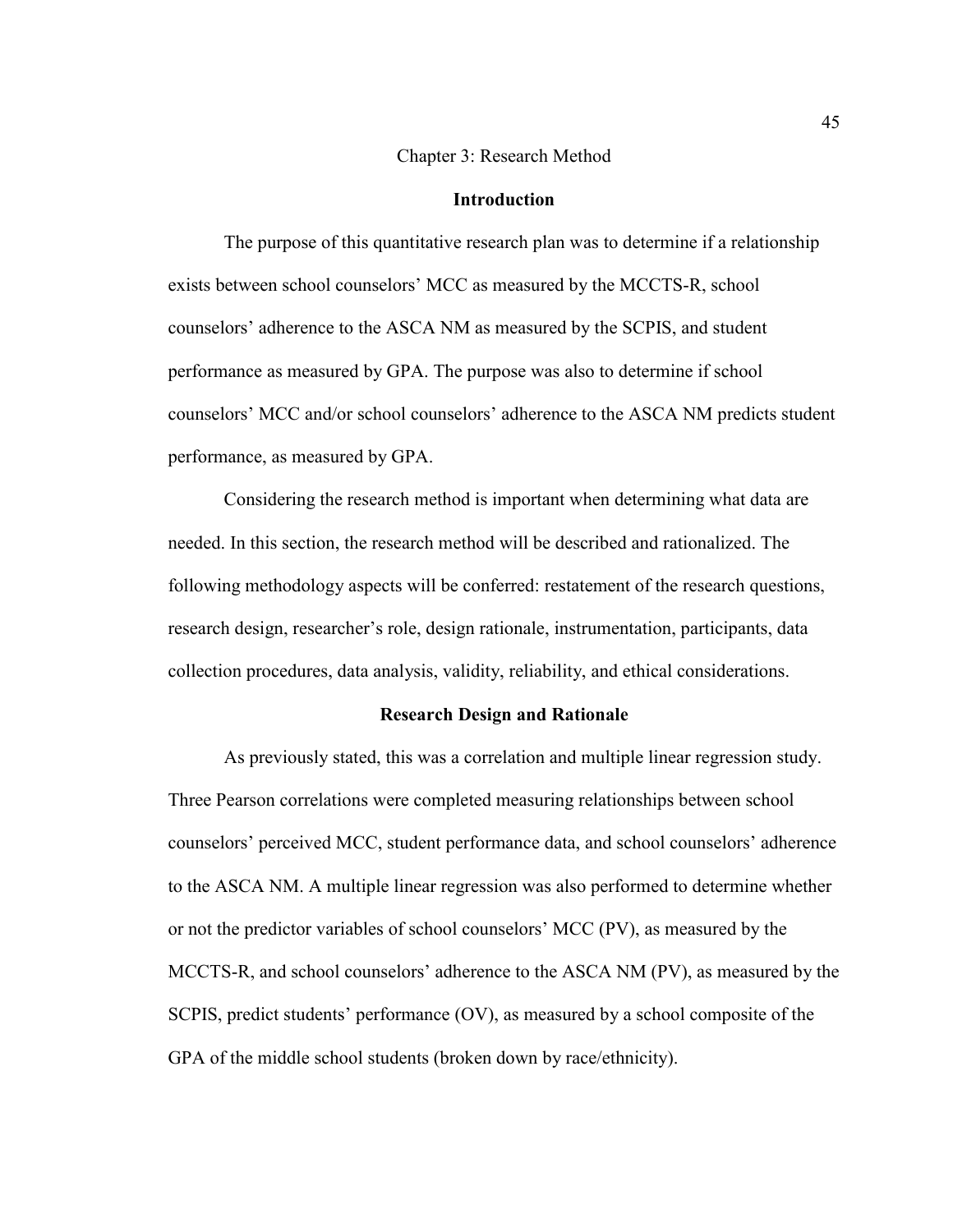The design was developed through considerations of the value of statistical data, the existing surveys available measuring school counselors' MCC, the existing surveys available measuring application of the ASCA NM, important demographic details for school counselors and statistical groups, and the availability of the largest number of Florida middle school counselors to reach with a fast turnaround of data and with limited effect from presentation of material.

### **Setting and Sample**

#### **Researcher's Role**

 My role as the researcher was to collect existing research related to this study, analyze the information, and disseminate the relevant material within this paper. After ensuring that no existing research was conducted to address the problem and purpose of this study, to my knowledge, I prepared the survey for Florida middle school counselors. The survey, its delivery, and the returned consent were conducted with ethical and legal considerations and approved by the University IRB (01-23-15-0269608). The data from the returned surveys were compiled and analyzed with SPSS. Then, the data results and analysis were presented. Finally, conclusions were drawn and recommendations for future research were made.

#### **Participants**

**Target population.** Information from all school counselors nationwide is valuable. However, to lead a more focused study, the population surveyed was narrowed down to middle school counselors within the state of Florida. Due to a G Power of 0.95 and an effect size of 0.3, a minimum sample size of 111 was required. All Florida school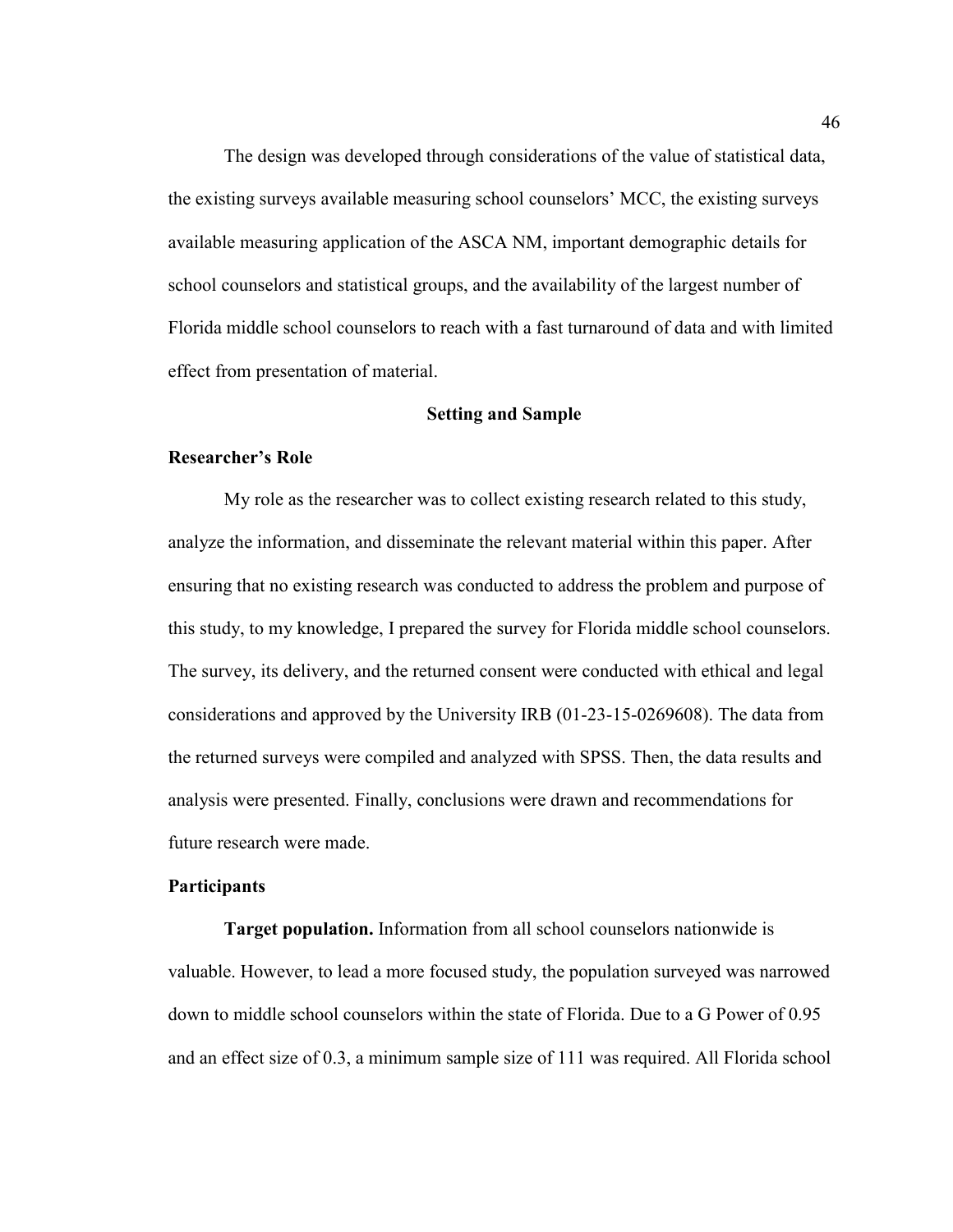counselors who were identified by the FLDOE's district school counselor contacts and/or a public source  $(N = 1,050)$  were asked via email to voluntarily participate virtually in the study. Data analysis was only to be attempted if at least 111 middle school counselors responded, and 118 responded. All responses were included that were submitted within the time allotted in the invitation; however, three surveys were removed prior to data analysis due to incomplete data that excluded essential variables. This resulted in 115 surveys being included in the data analysis.

**Setting.** The setting was virtual through middle school counselors.

**Sample.** Participants voluntarily completed a survey that was created using PsychData (2014) and delivered via email, which included a link to the survey to all Florida school counselors that FLDOE's district school counselor contacts and/or a public source identified. Once the survey was completed, it was sent back anonymously for data collection via PsychData (2014).

### **Instrumentation**

### **Demographic Survey**

Demographic questions were used to gather background data for the school counselors, their students, and their schools. Questions included information regarding students' grades and free or reduced lunch status; school counselors' years of experience and racial/ethnic background; and schools' participation in the Title I program, gender population (male/female), and racial/ethnic population.

These factors relate to further comparisons of additional possible comparisons and assumptions that may apply to future research as well as narrowed the research for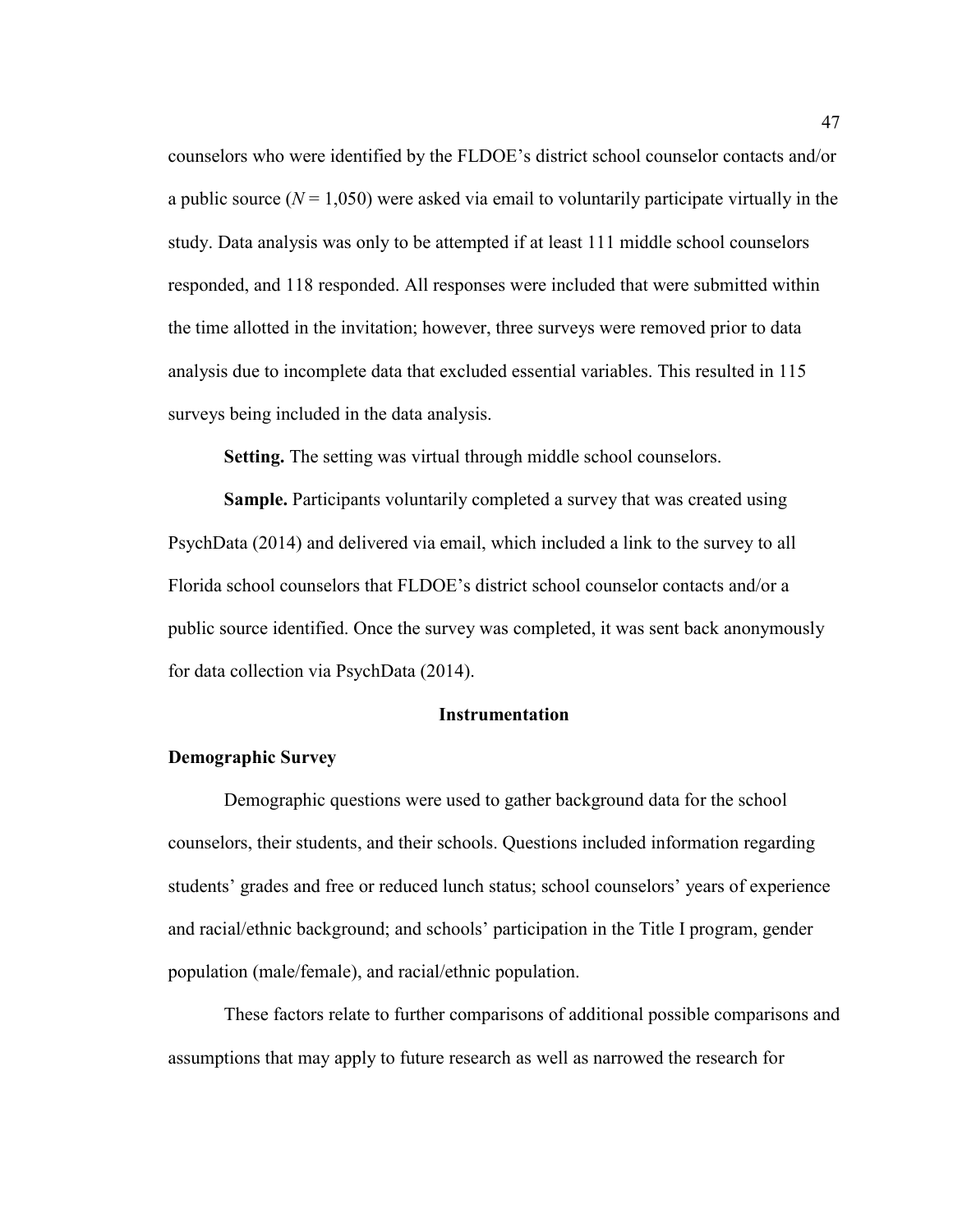specific groups. Grade information is relevant to GPA. Free or reduced lunch status applies to culture concepts and the overall make-up of the student population for comparisons between schools. The school counselors' background information gives important information for possible assumptions that may be relative to MCC or student performance. Specific school information is helpful for ascertaining the relevant populations culturally so that future research can expand upon the topic.

# **MCCTS-R**

The MCCTS-R was used to measure the school counselors' perceived MCC, which the middle school counselors self-reported (Holcomb-McCoy, 2005). This survey can be found on Dr. Holcomb-McCoy's public website. She gave me permission to use the free survey for the purposes of this study (see Appendix D). Some examples of Holcomb-McCoy's (2005) MCCTS-R items are the following: "I can discuss my own ethnic/cultural heritage," "I verbally communicate my acceptance of culturally different students," and "I can define discrimination." The assessment was developed by Holcomb-McCoy, has 32 questions, and has four factors: knowledge, terminology, awareness, and skills. It is scored by finding the sum of the items for each factor and computing the average score for each factor. Higher scores denote higher perceived MCC (Holcomb-McCoy, 2005). Holcomb-McCoy and Myers (1999) designed the original MCCTS, and Holcomb-McCoy merely revised the terms within the MCCTS for use with school counselors and named that version the MCCTS-R. This revision involved the change in terms that were more appropriate for school counselors, that is, students rather than clients (Holcomb-McCoy, 2005).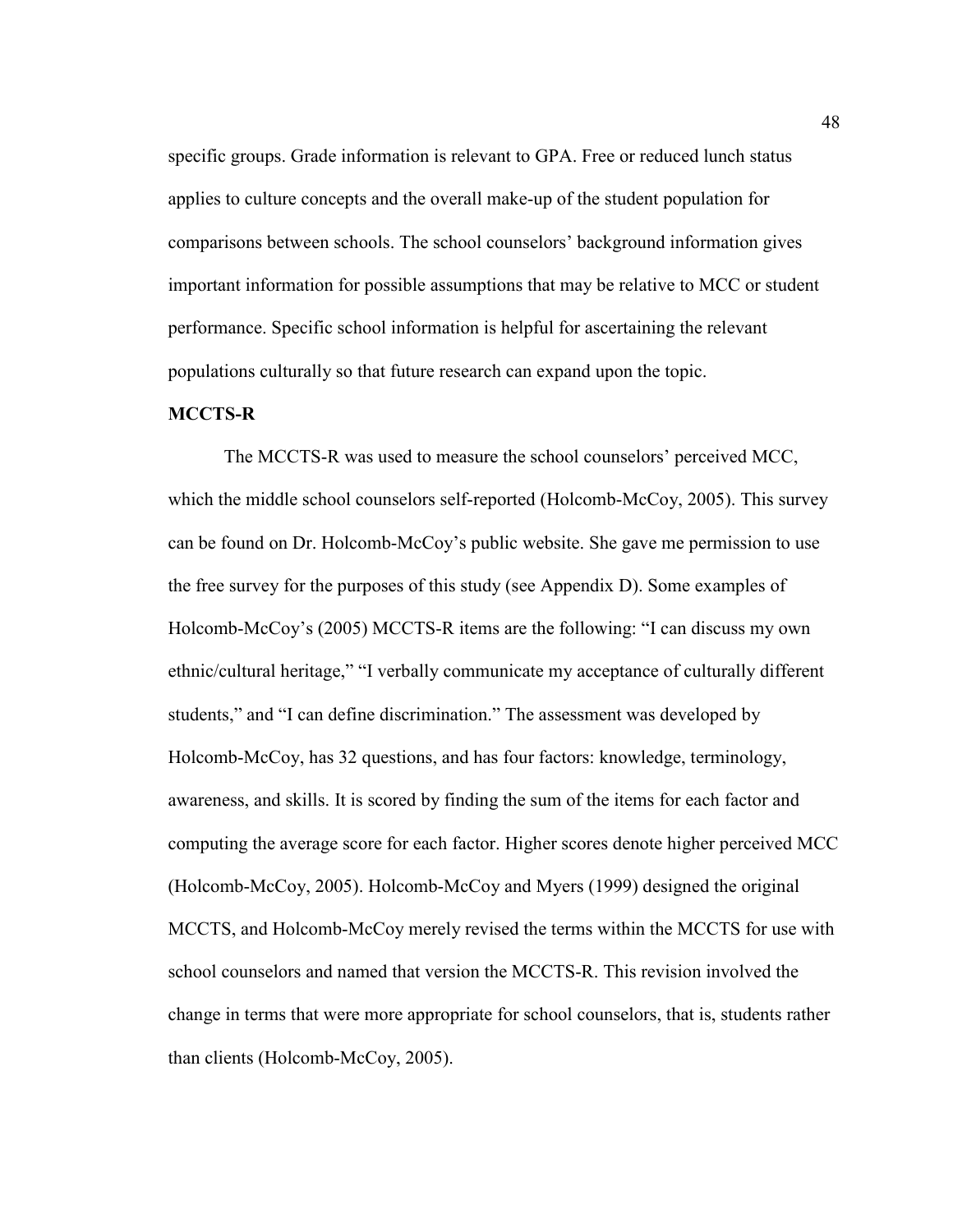**Reliability.** The original MCCTS has internal consistency reliability coefficients ranging from .66 to .92 among the five scales (Holcomb-McCoy & Myers, 1999). Knowledge, awareness, terminology, and skills are the four identified scales through the MCCTS-R, and their alpha coefficients are .95, .83, .97, and .74 respectively (Holcomb-McCoy & Day-Vines, 2004).

 **Validity.** As previously identified, counselors often perceive a higher level of counselor MCC than they perform (Dodson, 2013; Guzman et al., 2013). This factor limits the validity of the results from a self-report survey, such as the MCCTS-R. However, prior to the MCCTS-R, there were no developed measures to school counselors' MCC (Holcomb-McCoy, 2005). The MCCTS-R (Holcomb-McCoy, 2005) was developed using multicultural competencies identified by the Association for Multicultural Counseling and Development (AMCD). This leads to the validity of the assessment for use with measuring school counselors' perception of their MCC. Holcomb-McCoy and Day-Vines (2004) demonstrated content and construct validity through the three-factor solution.

#### **SCPIS**

The SCPIS was used to measure the middle school counselors' adherence to the ASCA NM in their schools. Eisner and Carey (2005) developed the survey to measure implementation levels of the ASCA NM. This survey can be found on the University of Massachusetts's, Amherst, public website (University of Massachusetts Amherst, n.d.). They gave me permission to use the free survey for the purposes of this study (see Appendix F). Some examples of Eisner and Carey's survey items are the following: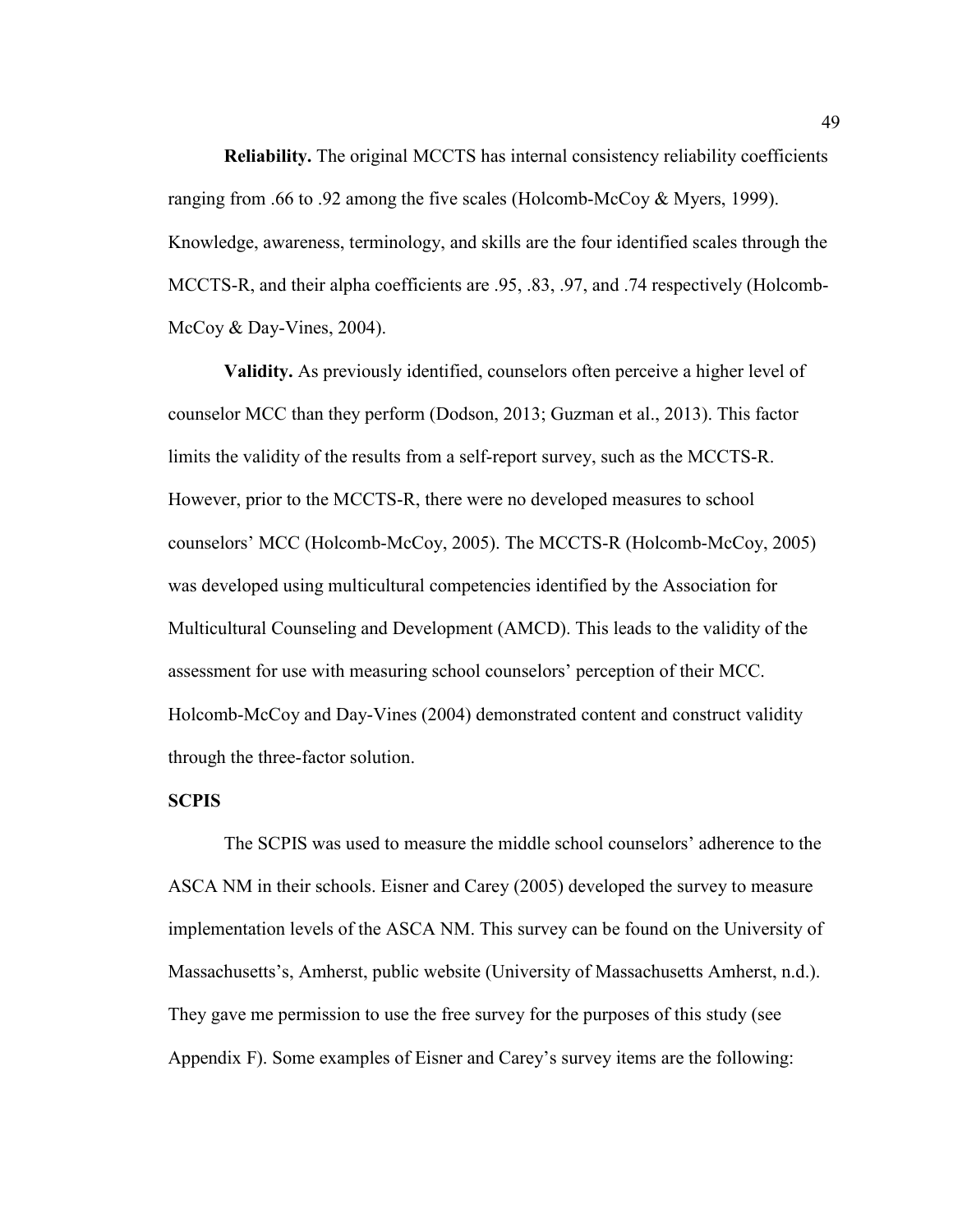"Services are organized so that all students are well served and have access to them," "The program has an effective referral and follow-up system for following student crises," and "School counselor job descriptions match actual duties." The survey now has 18 questions that are divided into the following categories: programmatic orientation, school counselor use of computer software, and school counseling services (Clemens, Carey, & Harrington, 2010; University of Massachusetts Amherst, n.d.). It is scored by finding the sum of the items within each category. Higher scores denote higher application of the ASCA NM (Clemens et al., 2010). Several studies have taken place using the SCPIS.

 **Reliability.** The SCPIS has alpha numeric reliability ranging from .79 to .87 based on Cronbach's alpha reliability estimates (Clemens et al., 2010). The two-factor model accounted for 47% of the variance, and the three-factor model accounted for 54% of the variance of the intercorrelation matrix (Clemens et al., 2010).

 **Validity.** The SCPIS has been designed based on the ASCA NM's characteristics (Clemens et al., 2010). Its use was intended to measure the extent of which this occurs in a school and has been found a valid measure based on its factor-analysis. The three-factor model, however, is recommended to more accurately represent the ASCA NM. It is not only valid for measuring the level of implementation of the ASCA NM but also the relationship between this implementation and student outcomes.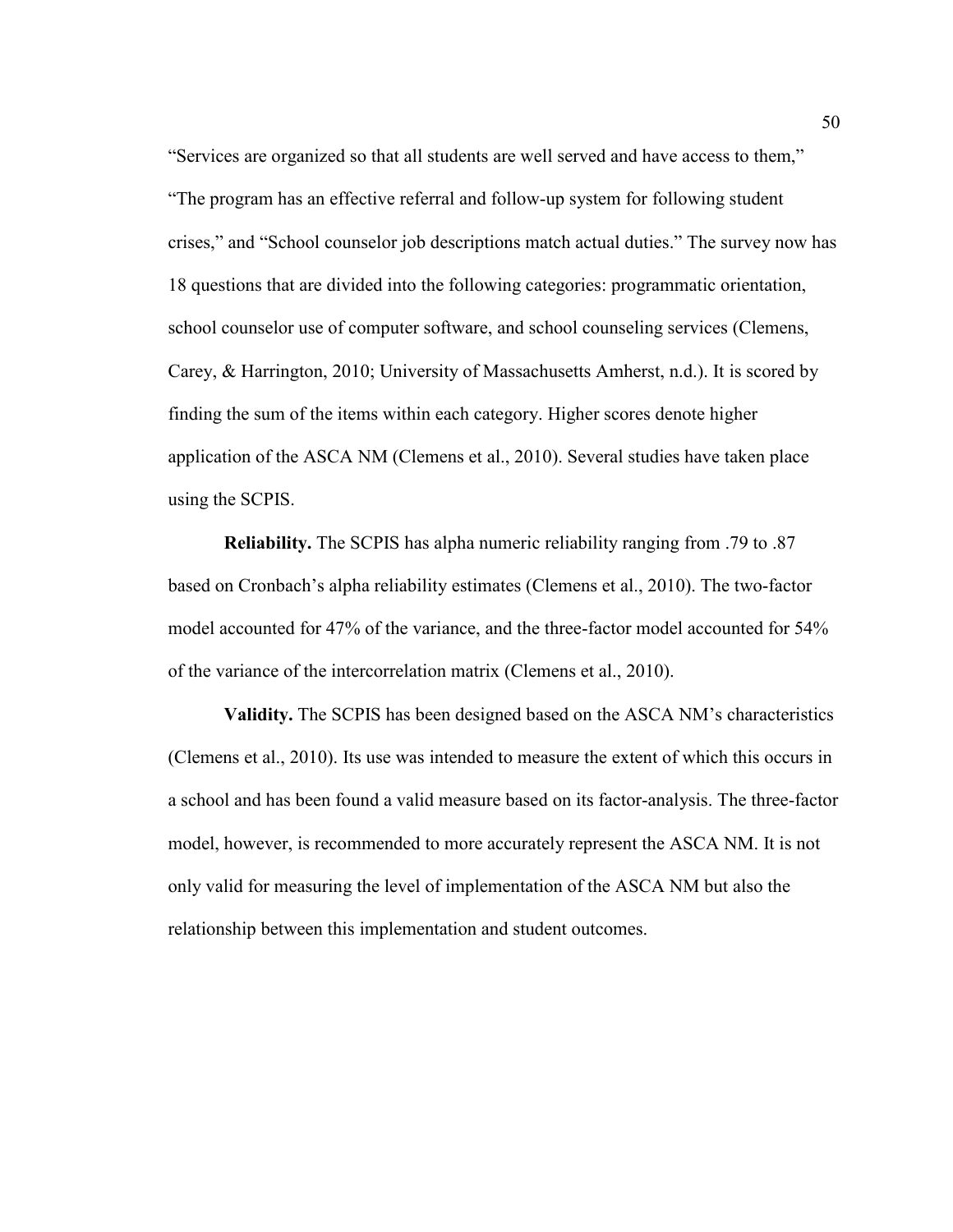#### **Data Collection**

# **Procedures**

A survey was constructed using PsychData (2014). The survey included demographic questions, the MCCTS-R, and the SCPIS. A middle school counselor contact list was compiled from FLDOE's district school counselor contacts and/or a public source. This final list contained names and email addresses of 1,050 middle school counselors in Florida who FLDOE's district school counselor contacts and/or a public source identified. I sent the web link for participation with the letter of invitation (see Appendix A) and informed consent (see Appendix B) to all middle school counselors who were identified by FLDOE's district school counselor contacts and/or a public source. The survey was anonymous and voluntary. If the school counselor chose to participate, he/she selected the link, completed the survey, and submitted it. Informed consent and agreement to the terms was assumed through participation in the survey. All completed surveys were retrieved through PsychData (2014) and the data were inputted into SPSS. The time span allotted for completion of the surveys to be included in the data were 2 weeks from the time that they were emailed to the middle school counselors.

Three correlations were completed addressing relationships between school counselors' perceived MCC, student performance data, and school counselors' adherence to the ASCA NM. A multiple linear regression was also performed to determine whether or not the predictor variables of school counselors' MCC (PV), as measured by the MCCTS-R, and school counselors' adherence to the ASCA NM (PV), as measured by the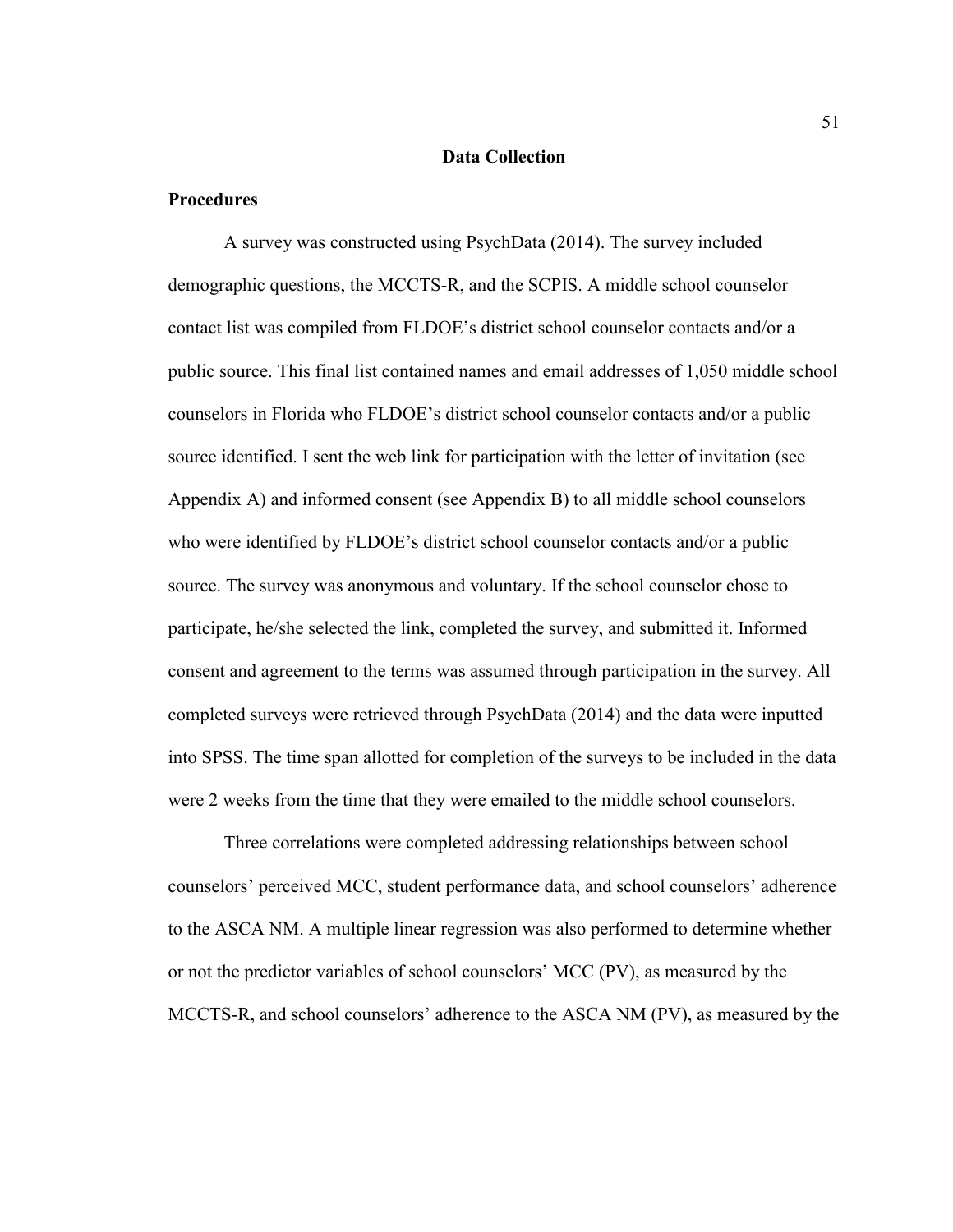SCPIS, can predict students' performance (OV), as measured by Grade Point Average (GPA) of middle school students.

#### **Data Analysis**

This was a quantitative study. Data were collected through PsychData (2014). Correlation and multiple linear regression analyses were used to analyze the data. In this section, I will describe the uses of both of these statistical analyses as well as their application to this study. The transition of data from PsychData (2014) to SPSS required some cleanup of numerical portions to appropriately represent the data collected via scores versus use in SPSS.

The Pearson Correlation Coefficient (*r)* can be used to study the relationships between two variables, among three or more variables, or when comparing sets of variables (Green & Salkind, 2011). It aims to determine the extent to which a relationship exists through statistical values (Green & Salkind, 2011). The significance test for *r* determines whether or not the relationship exists (Green & Salkind, 2011).

Two assumptions are made for *r*: "the variables are bivariately normally distributed" and "the cases represent a random sample from the population and the scores on variables for one case are independent of scores on these variables for other cases" (Green & Salkind, 2011, p. 258). The values range from -1 to  $+1$  and result in a negative, a positive, or no correlation (Green & Salkind, 2011).

Multiple linear regression analyzes data with experimental or nonexperimental designs (Green & Salkind, 2011). In this case, it is a nonexperimental design, which is referred to as predictors and criterion rather than independent and dependent variables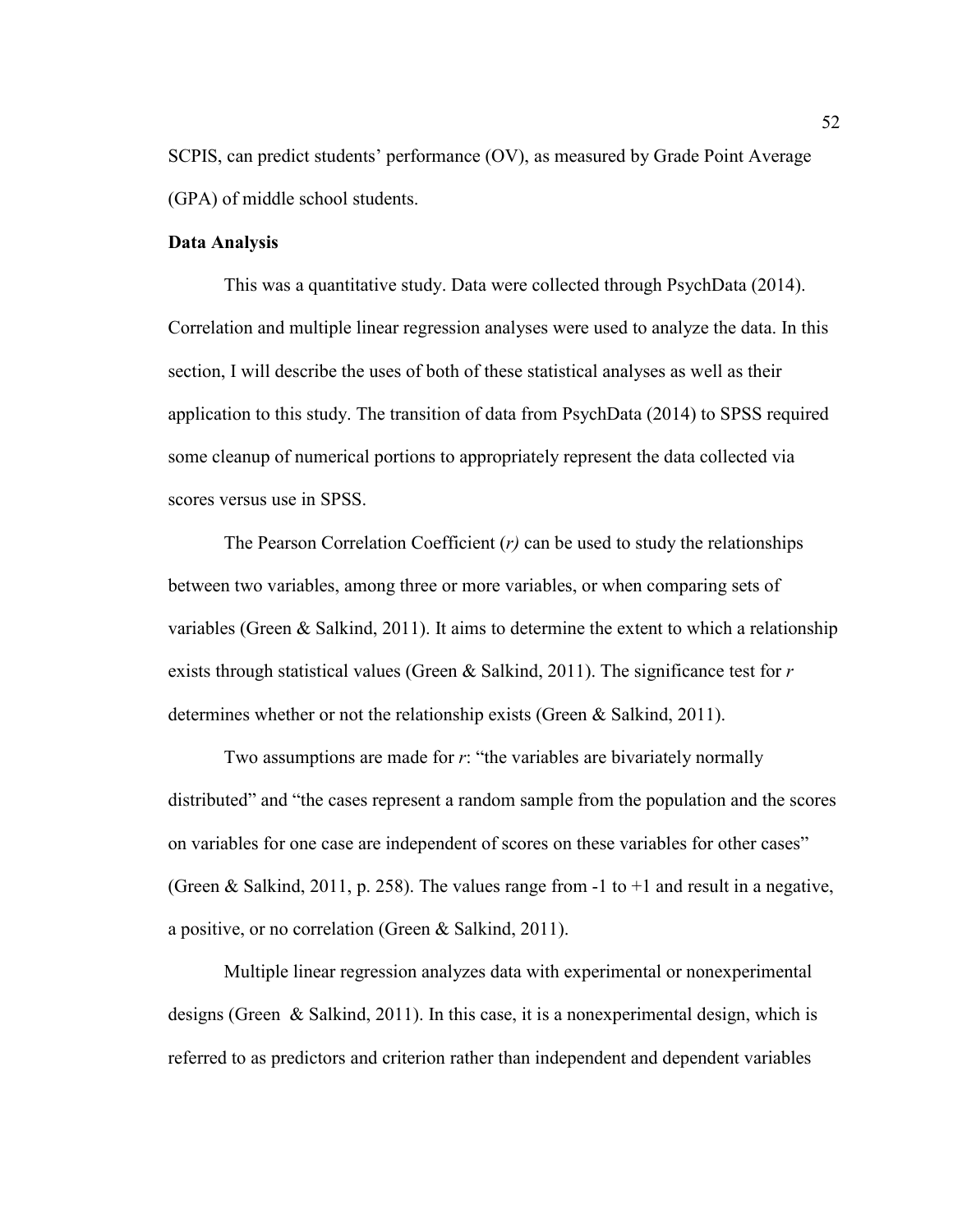(Green & Salkind, 2011). A multiple linear regression can have one set of predictors, unordered sets of predictors, or ordered sets of predictors (Green & Salkind, 2011); in this study, I used an ordered set of predictors.

Multiple linear regression was used to determine whether or not the predictor variables of school counselors' MCC (PV), as measured by the MCCTS-R, and school counselors' adherence to the ASCA NM (PV), as measured by the SCPIS, can predict students' performance (OV), as measured by GPA of middle school students.

### **Research Questions**

- 1. Do school counselors' MCC scores, as measured by the MCCTS-R, predict student performance as measured by the GPA of middle school students?
- 2. Does the school counselors' adherence to the ASCA NM, as measured by the SCPIS, predict student performance as measured by the GPA of middle school students?
- 3. Does school counselors' MCC, as measured by the MCCTS-R, correlate with the degree to which a school counselor adheres to the ASCA NM as measured by the SCPIS (Eisner & Carey, 2005)?
- 4. Can school counselors' MCC, as measured by the MCCTS-R, and the degree to which a school counselor adheres the ASCA NM, as measured by the SCPIS (Eisner & Carey, 2005), predict performance as measured by the GPA of middle school students?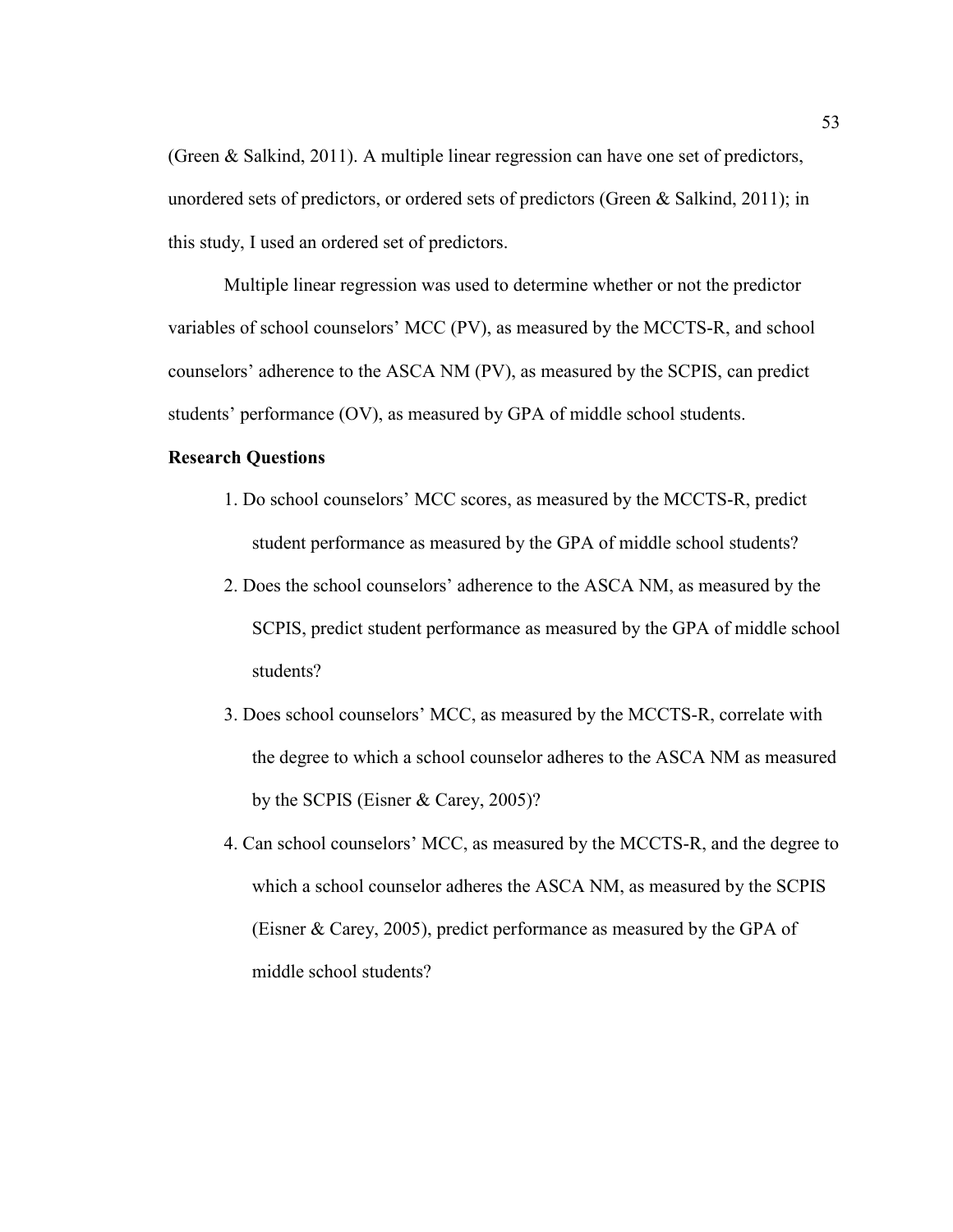# **Hypotheses**

- $H<sub>0</sub>1$ : There is no significant relationship between GPAs related to school counselors' MCC scores, as measured by the MCCTS-R. Higher scores of MCC, as measured by the MCCTS-R, do not predict students' GPAs.
- H02: There is no significant relationship between GPAs related to school counselors' adherence to the ASCA NM, as measured by the SCPIS. Scores of adherence to the ASCA NM, as measured by the SCPIS, do not predict GPAs.
- H03: There is no significant relationship between MCC scores, as measured by the MCCTS-R, related to school counselors' adherence to the ASCA NM, as measured by the SCPIS.
- H04: There is no significant relationship between adherence to the ASCA NM, as measured by the SCPIS; MCC, as measured by the MCCTS-R; and student performance, as measured by GPA.

#### **Ethical Considerations**

Surveys were sent individually to counselors via my Walden University student email. Informed consent and limits to confidentiality were provided to all participants. The limits to confidentiality are specific to the data being presented and recognition that the data is representative of reports from middle school counselors in Florida. Middle school counselors participated anonymously. Surveys and data were submitted electronically through PsychData (2014). That data were not tied to any specific school or counselor that participated. No data or records that were directly linked to a student, counselor, or school (submitted by the participant within the survey); therefore, de-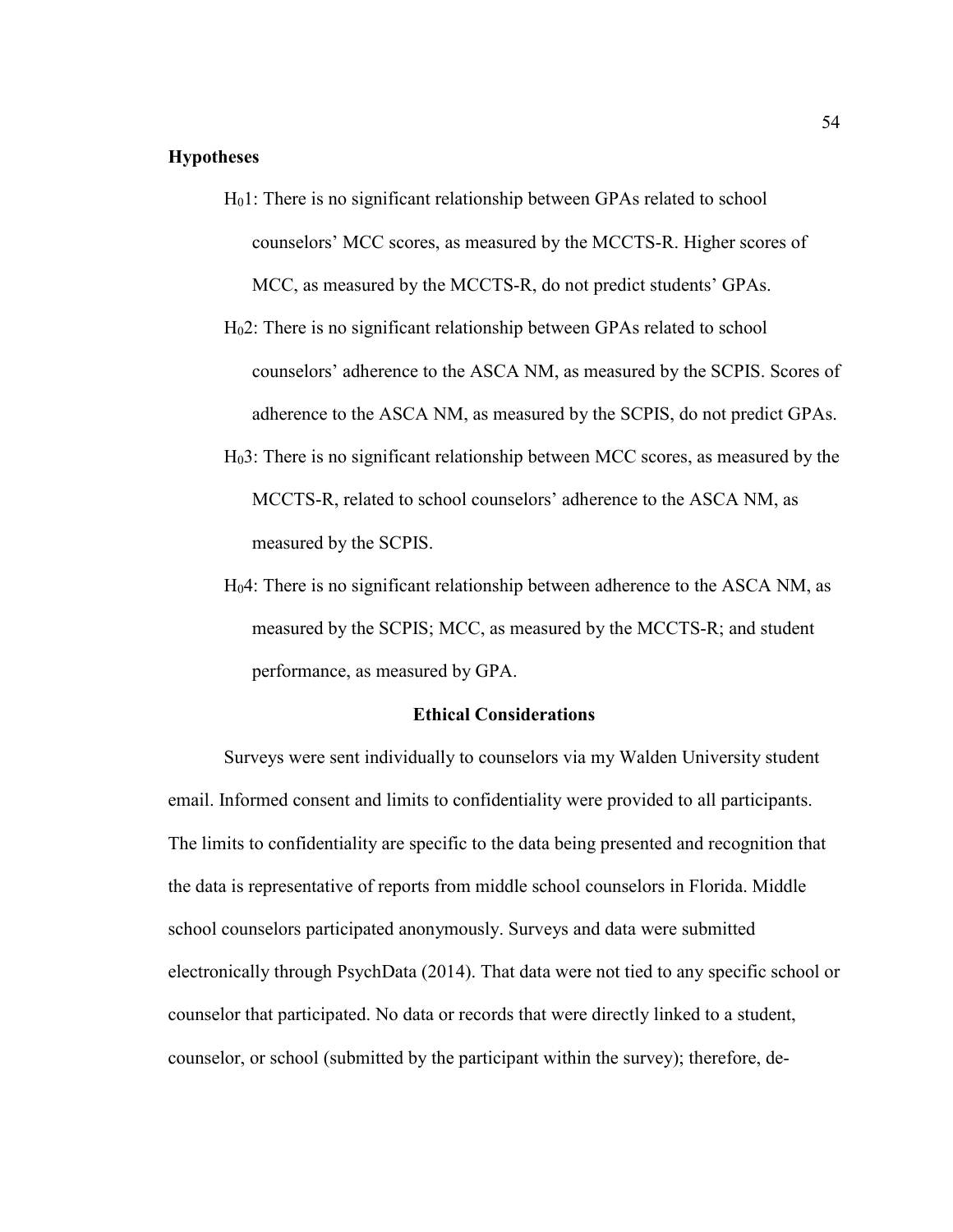identifying information did not need to be removed from the writing of the results. Following submission, SPSS was used to record and analyze the data that pertained to this study.

### **Summary**

In summation, the research questions have guided the research design. Three correlations were completed addressing relationships between school counselors' perceived MCC, student performance data, and school counselors' adherence to the ASCA NM. A multiple linear regression was also performed to determine whether or not the predictor variables of school counselors' MCC (PV), as measured by the MCCTS-R, and school counselors' adherence to the ASCA NM (PV), as measured by the SCPIS, can predict students' performance (OV), as measured by GPA of middle school students. The research design and instruments were appropriate and relevant to this study. The instruments are designed for use with school's counselors and for the intention of the proposed research findings. Using these instruments, with their relative reliability and validity, also advances existing research based on most recent studies that were found. Ethics were considered, and all measures were taken to ascertain the most ethical practices for this study.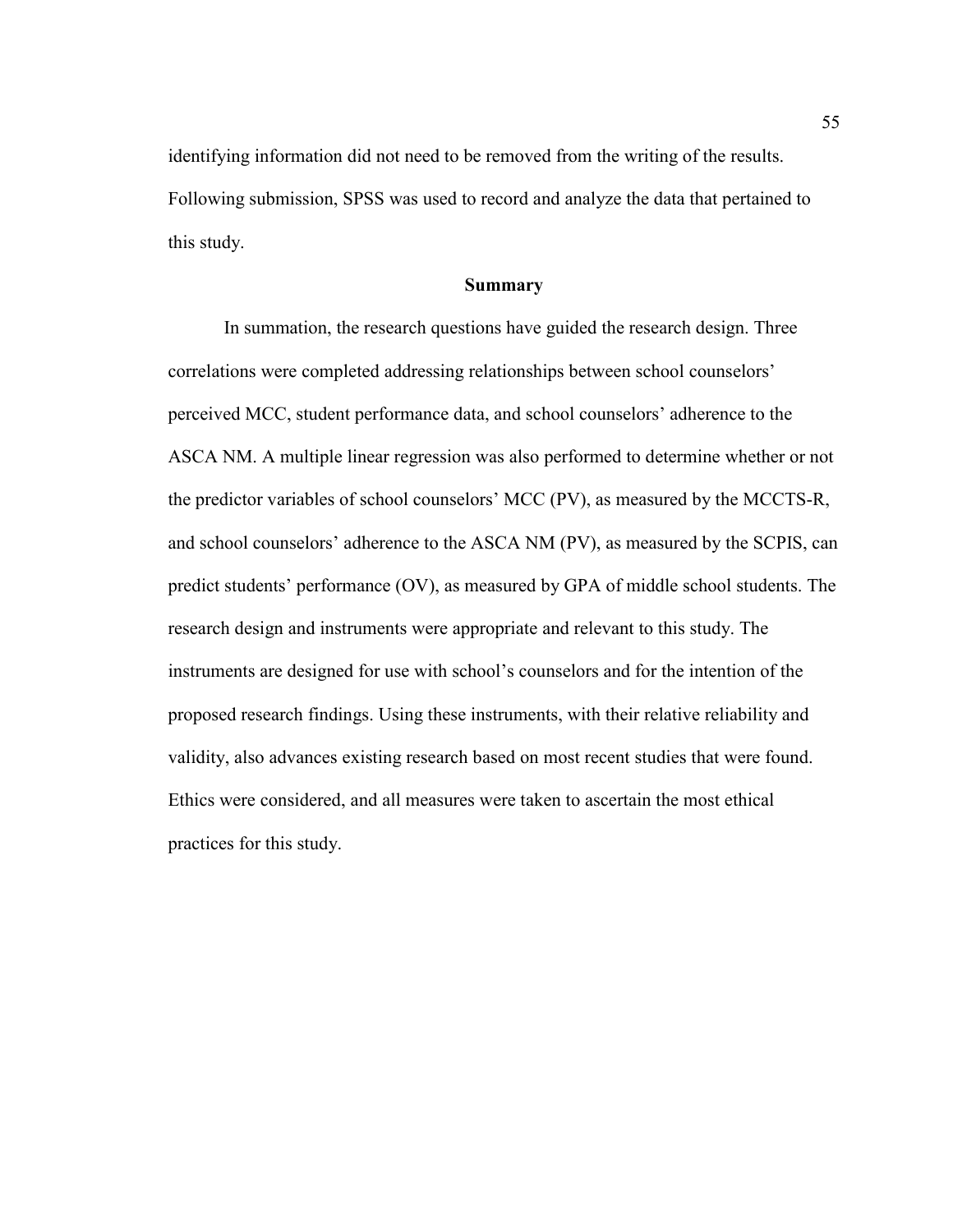### Chapter 4: Results

### **Introduction**

 The purpose of this study was to determine if there was a relationship between MCC, adherence to the ASCA NM, and student performance. There were four research questions aiming to identify whether or not there was a relationship between MCC and adherence to the ASCA NM, whether or not levels of adherence to the ASCA NM could predict student performance, whether or not levels of perceived MCC could predict student performance, or whether or not the combination of MCC and adherence to the ASCA NM could predict student performance. The null hypotheses indicated that there is no significant relationship between perceived MCC and student performance, no significant relationship between adherence to the ASCA NM and student performance, no significant relationship between perceived MCC and adherence to the ASCA NM, and no significant relationship between perceived MCC, adherence to the ASCA NM, and student performance. In this chapter, the data collection process will be described, the research questions and hypotheses will be reviewed, and the results of the study will be discussed.

#### **Data Collection**

 Data were collected from Florida middle school counselors for 2 weeks virtually, from February 4, 2015 to February 18, 2015. Their email addresses were compiled from FLDOE's district school counselor contacts and/or a public source. All middle school counselors who were identified by these sources were sent an email invitation from my Walden University student email account. The Letter of Invite (Appendix A) included a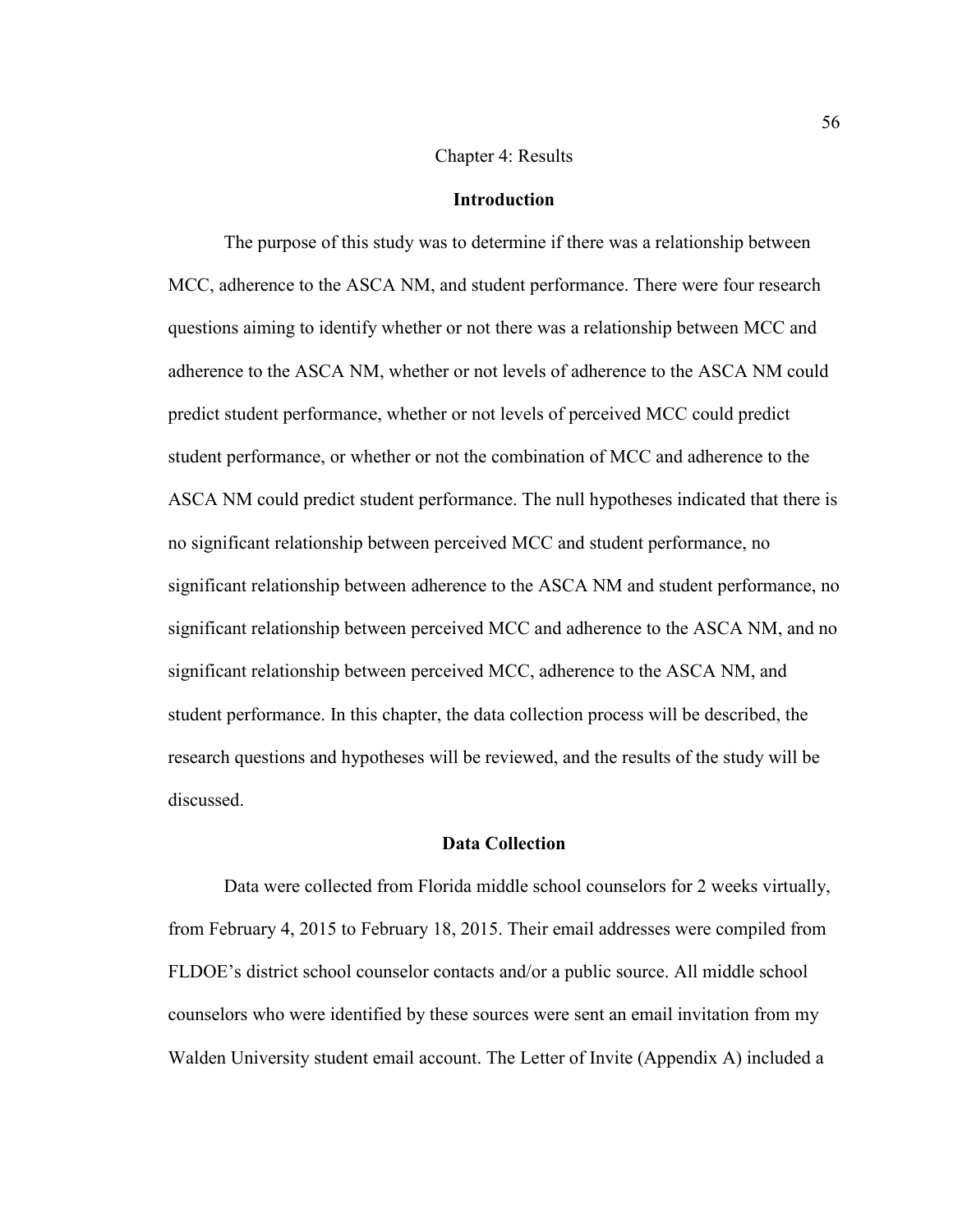link for them to select if they were interested in participating. They were automatically directed to the PsychData link for the survey. The first page was the Consent Form (Appendix B) and they would select "continue" if they consented to completing the anonymous survey. After 1 week, all initial recipients received a Reminder Letter (Appendix C). After the 2-week survey period ended, the survey was closed in PsychData so no additional participants could access the survey. While 1,050 middle school counselors were emailed, 118 (11%) responded. Of those 118 participants, 115 (still 11%) were included in the study, and I aimed to collect a minimum of 111. Three surveys were removed due to incomplete data that excluded essential variables. Overall, this is an 11% response rate.

Of the 115 participants included in the study, the ethnic categories the participants are representative of, per their self-report, are the following: 2% Asian (two participants), 17% Black (19 participants), 12% Hispanic (14 participants), 0% American Indian (zero participants), 5% Multiracial (six participants), and 64% White (74 participants). These demographics compare to the state demographics previously reported as follows: 2% Asian, 16% Black, 22% Hispanic, <1% American Indian, 3% Multiracial, and 58% White (Florida Demographics, 2014). The largest percentage of discrepancies in participant demographics compared to the state demographics are within the ethnic categories of Hispanic, Multicultural, and White. The representation of ethnic categories that practice as school counselors in Florida is unknown to me, nor is there a known database that would have this information available.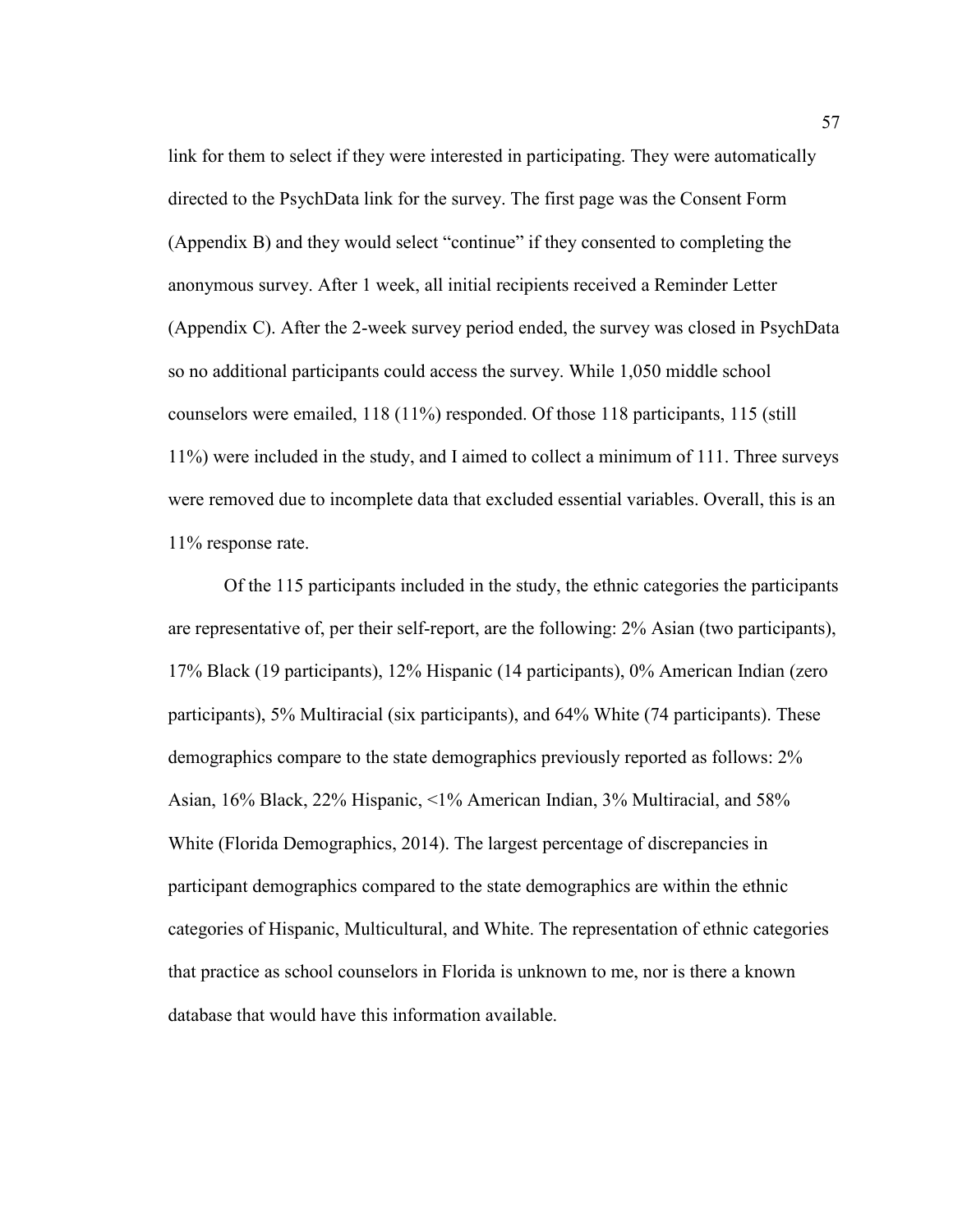# Table 1

| Race            | Florida demographics | Participant demographics |
|-----------------|----------------------|--------------------------|
| Asian           | $\overline{2}$       | $\overline{2}$           |
| <b>Black</b>    | 16                   | 17                       |
| Hispanic        | 22                   | 12                       |
| American Indian | $\leq$ 1             | $\boldsymbol{0}$         |
| Multiracial     | 3                    | 5                        |
| White           | 58                   | 64                       |
|                 |                      |                          |

*Florida Demographics Compared to Participant Demographics*

*Note*. This table represents Florida's demographics in comparison to the school counselors' demographics whose surveys were included in the data analysis.

 After data collection, GPA scores were manually calculated and both the MCCTS-R and the SCPIS were manually scored. Individual items were replaced by the variables/scores. In addition to the standard three-factor model that the MCCTS-R and the SCPIS use, overall scores were also calculated.

 In addition to general demographic information (i.e., student population ethnicity counts) school counselors provided grades (A, B, C, D, F scale or percentage scale) for the average grade of students in their school for particular subject areas: sixth grade Language Arts, sixth grade Math, sixth grade Science, sixth grade Social Studies, seventh grade Language Arts, seventh grade Math, seventh grade Science, seventh grade Social Studies, eighth grade Language Arts, eighth grade Math, eighth grade Science, and eighth grade Social Studies. For calculating GPAs,  $A = 90$  to  $100\% = 4.0$  points,  $B = 80$  to  $89\%$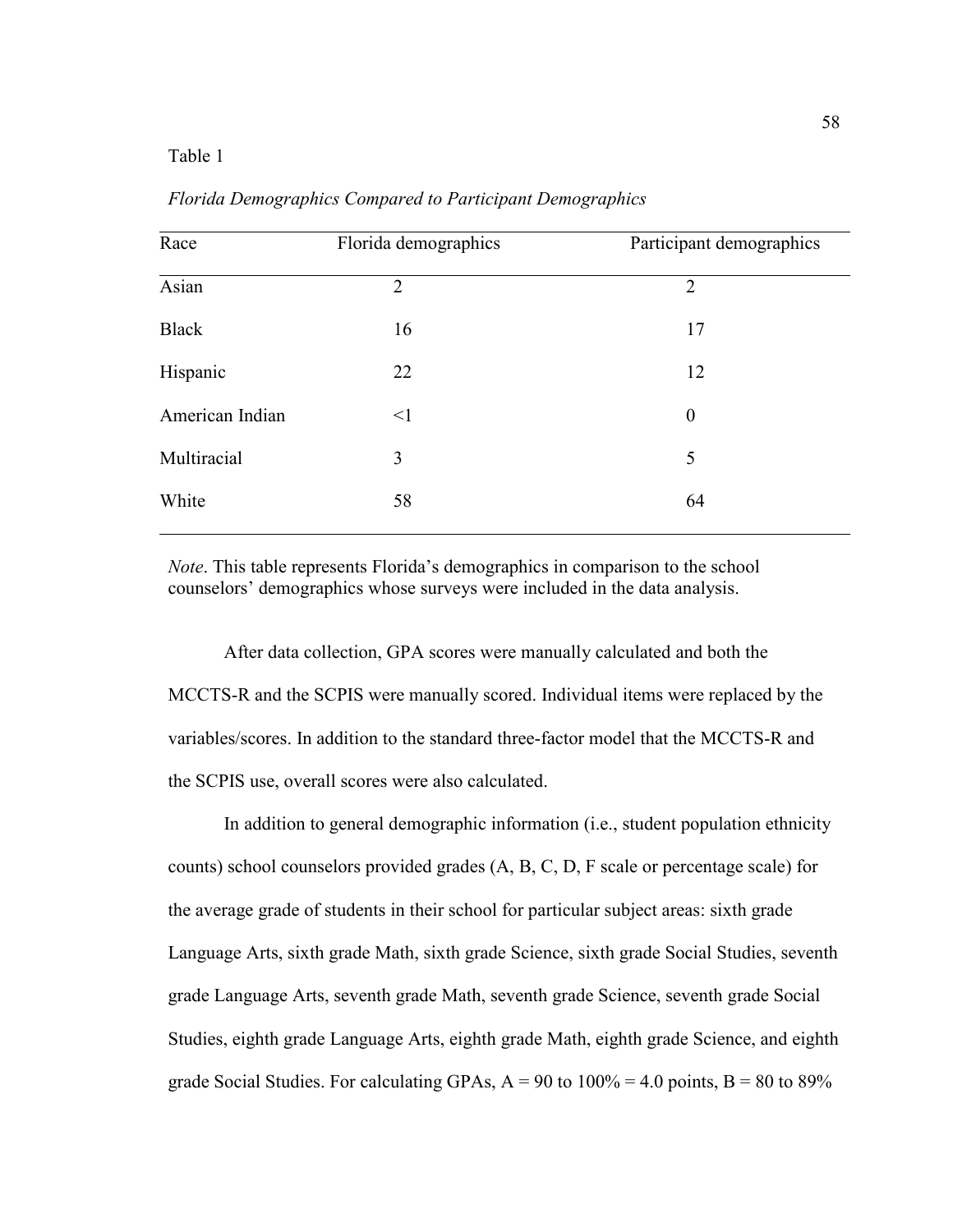$= 3.0$  points, C = 70 to 79% = 2.0 points, D = 60 to 69% = 1.0 points, and F = 59% or below = 0.0 points, was the scale used. To calculate a school's GPA, the letters and/or percentages provided by the school counselor were converted to the point scale. Then, the sum was calculated. That new total was calculated into an average score (GPA).

 The MCCTS-R, approved for use by Dr. Holcomb-McCoy (Appendix E), has a total of 32 questions using a Likert Scale numbered 1 to 4(Appendix E). These questions embody three factors: multicultural terminology, multicultural knowledge, and multicultural awareness. For scoring, Questions 9 to 12 represent multicultural terminology; Questions 8, 13, and 16 to 32 represent multicultural knowledge; and Questions 1 to 7 and 14 to 15 represent multicultural awareness. All questions are included in the scoring process. To determine the scores for perceived MCC, a participant's responses are divided into the three factors. Those responses are summed, and the sum is averaged. For the purposes of the data analysis in this study, the threefactor model was used and an overall mean of all questions was used. This separate, overall mean was provided to represent an overall score to more fully represent the individual variable of the perceived MCC of each school counselor in this study.

 The SCPIS has a total of 20 questions using a Likert Scale numbered 1 to 4 (Appendix G). These questions characterize three factors: programmatic orientation, use of computer software, and school counseling services. For scoring, Questions 1, 3 to 5, 9 to 10, and 14 represent programmatic orientation; Questions 15 to 17 represent use of computer software; and Questions 2, 11to 13, and 18 to 20 represent school counseling services. Questions 6 to 8 are not included in the scoring process due to lack of support as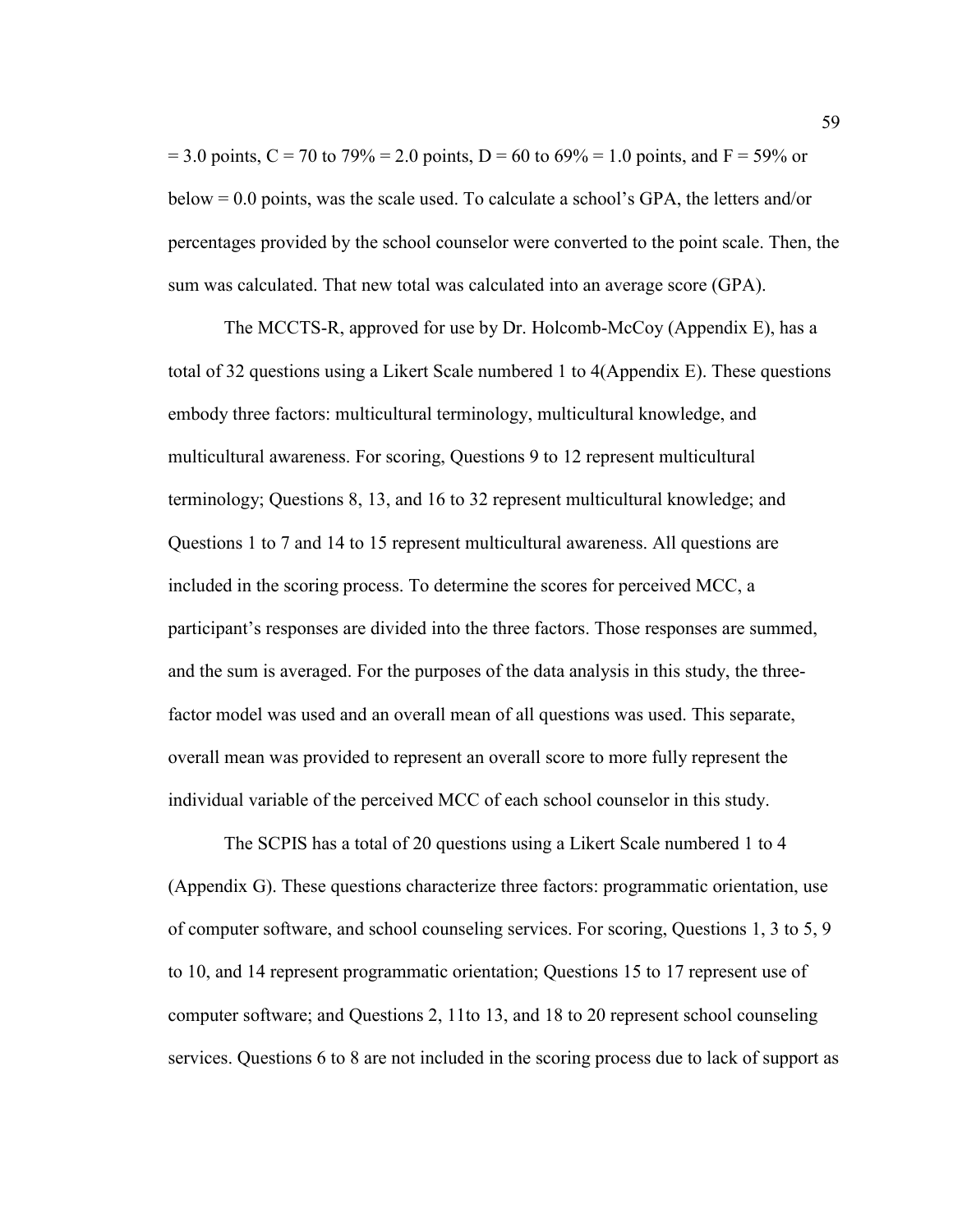a factor during the factor analysis of this instrument. To determine the scores for adherence to the ASCA NM, a participant's responses are divided into the three factors. Those responses are summed, providing a sum for the score. For the purposes of the data analysis in this study, the three-factor model, which excluded the participants' scores on Questions 6 to 8, was used and an overall sum of all questions (excluding Questions 6-8) was used. This additional, overall sum was provided to represent an overall score to more fully represent the individual variable of adherence to the ASCA NM for a school counselor in this study.

#### **Research Questions**

- 1. Do school counselors' MCC scores, as measured by the MCCTS-R, predict student performance as measured by the GPA of middle school students?
- 2. Does the school counselors' adherence to the ASCA NM, as measured by the SCPIS, predict student performance as measured by the GPA of middle school students?
- 3. Does school counselors' MCC, as measured by the MCCTS-R, correlate with the degree to which a school counselor adheres to the ASCA NM as measured by the SCPIS (Eisner & Carey, 2005)?
- 4. Can school counselors' MCC, as measured by the MCCTS-R, and the degree to which a school counselor adheres the ASCA NM, as measured by the SCPIS (Eisner & Carey, 2005), predict performance as measured by the GPA of middle school students?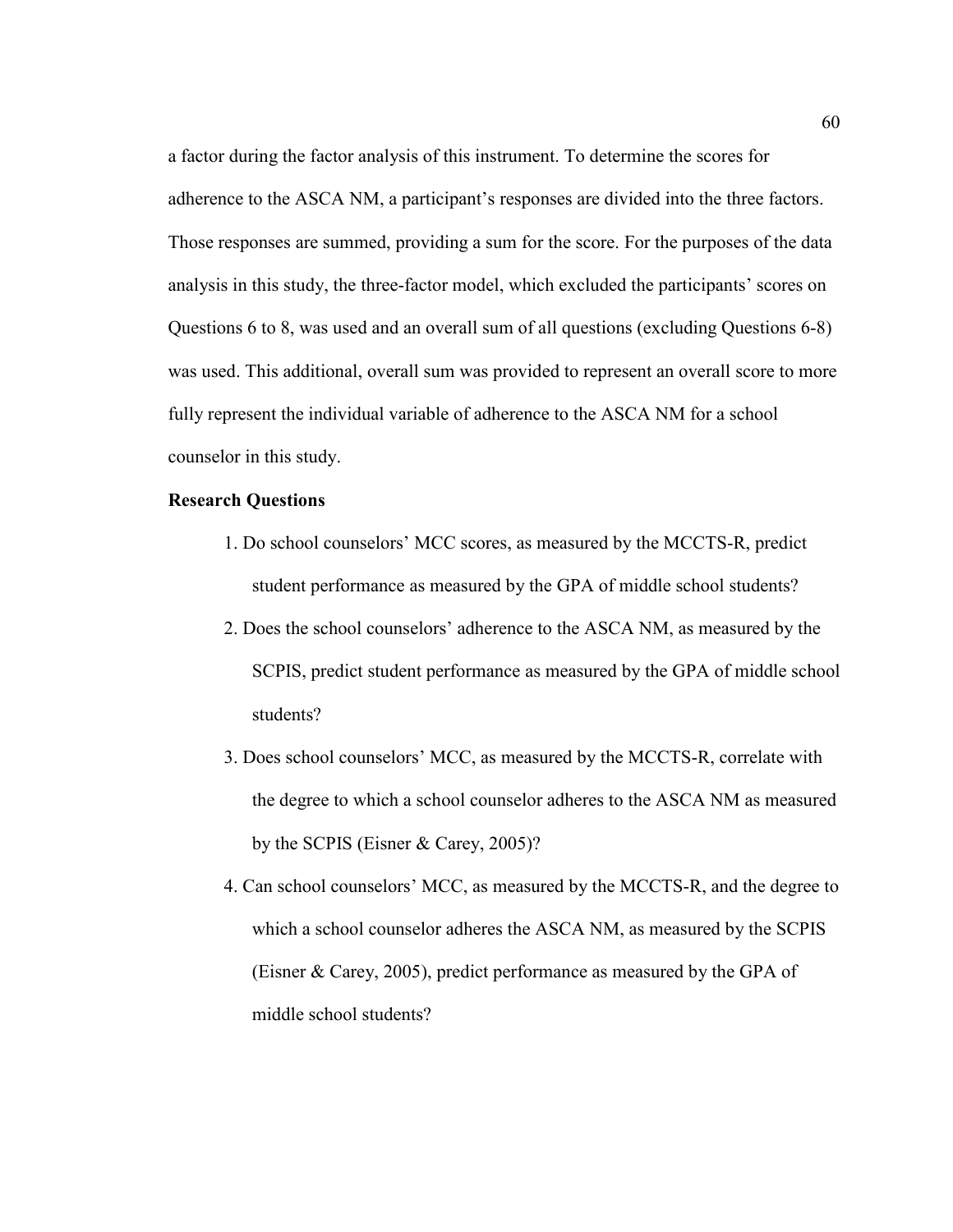# **Hypotheses**

- H01: There is no significant relationship between GPAs related to school counselors' MCC scores, as measured by the MCCTS-R. Higher scores of MCC, as measured by the MCCTS-R, do not predict students' GPAs.
- H02: There is no significant relationship between GPAs related to school counselors' adherence to the ASCA NM, as measured by the SCPIS. Scores of adherence to the ASCA NM, as measured by the SCPIS, do not predict GPAs.
- H03: There is no significant relationship between MCC scores, as measured by the MCCTS-R, related to school counselors' adherence to the ASCA NM, as measured by the SCPIS.
- H04: There is no significant relationship between adherence to the ASCA NM, as measured by the SCPIS; MCC, as measured by the MCCTS-R; and student performance, as measured by GPA.

#### **Statistical Assumptions**

The Pearson Correlation Coefficient (*r)* can be used to study the relationships between two variables, among three or more variables, or when comparing sets of variables (Green & Salkind, 2011). It aims to determine the extent to which a relationship exists through statistical values (Green & Salkind, 2011). The significance test for *r* determines whether or not the relationship exists (Green & Salkind, 2011).

Two assumptions are made for *r*: "the variables are bivariately normally distributed" and "the cases represent a random sample from the population and the scores on variables for one case are independent of scores on these variables for other cases"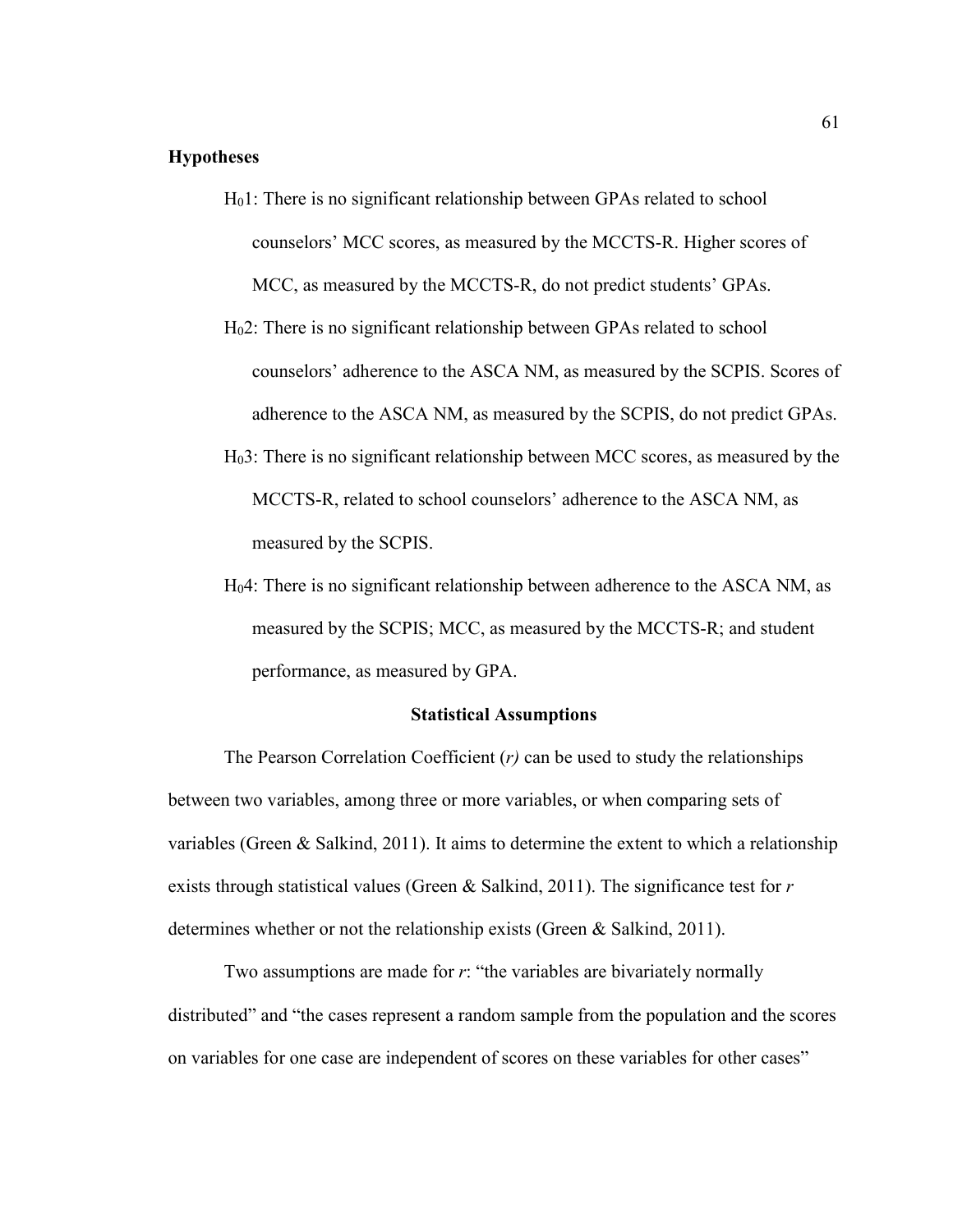(Green & Salkind, 2011, p. 258). The values range from  $-1$  to  $+1$  and result in a negative, a positive, or no correlation (Green & Salkind, 2011).

Multiple linear regression analyzes data with experimental or nonexperimental designs (Green & Salkind, 2011). In this case, it is a nonexperimental design, which is referred to as predictors and criterion rather than independent and dependent variables (Green & Salkind, 2011). A multiple linear regression can have one set of predictors, unordered sets of predictors, or ordered sets of predictors (Green  $\&$  Salkind, 2011); in this study, I used an ordered set of predictors.

Multiple linear regression was used to determine whether or not the predictor variables of school counselors' MCC (PV), as measured by the MCCTS-R, and school counselors' adherence to the ASCA NM (PV), as measured by the SCPIS, can predict students' performance (OV), as measured by GPA of middle school students.

### **Results**

 Four analyses were completed for this study. The alpha level was set at .05 for significance. Three multiple linear regressions were performed to represent research Questions 1, 2, and 4. The first research question aimed to determine whether or not perceived MCC could predict student performance. The analysis showed that perceived MCC levels did not significantly predict student performance levels through GPA ( $\beta$  = .15,  $t(114) = .37$ ,  $p = .710$ ) and failed to reject  $H_01$ . The second research question aimed to determine whether or not adherence to the ASCA NM could predict student performance. The analysis showed that levels of adherence to the ASCA NM did not significantly predict student performance levels through GPA ( $\beta$  = .31, *t*(114) = .45, *p* =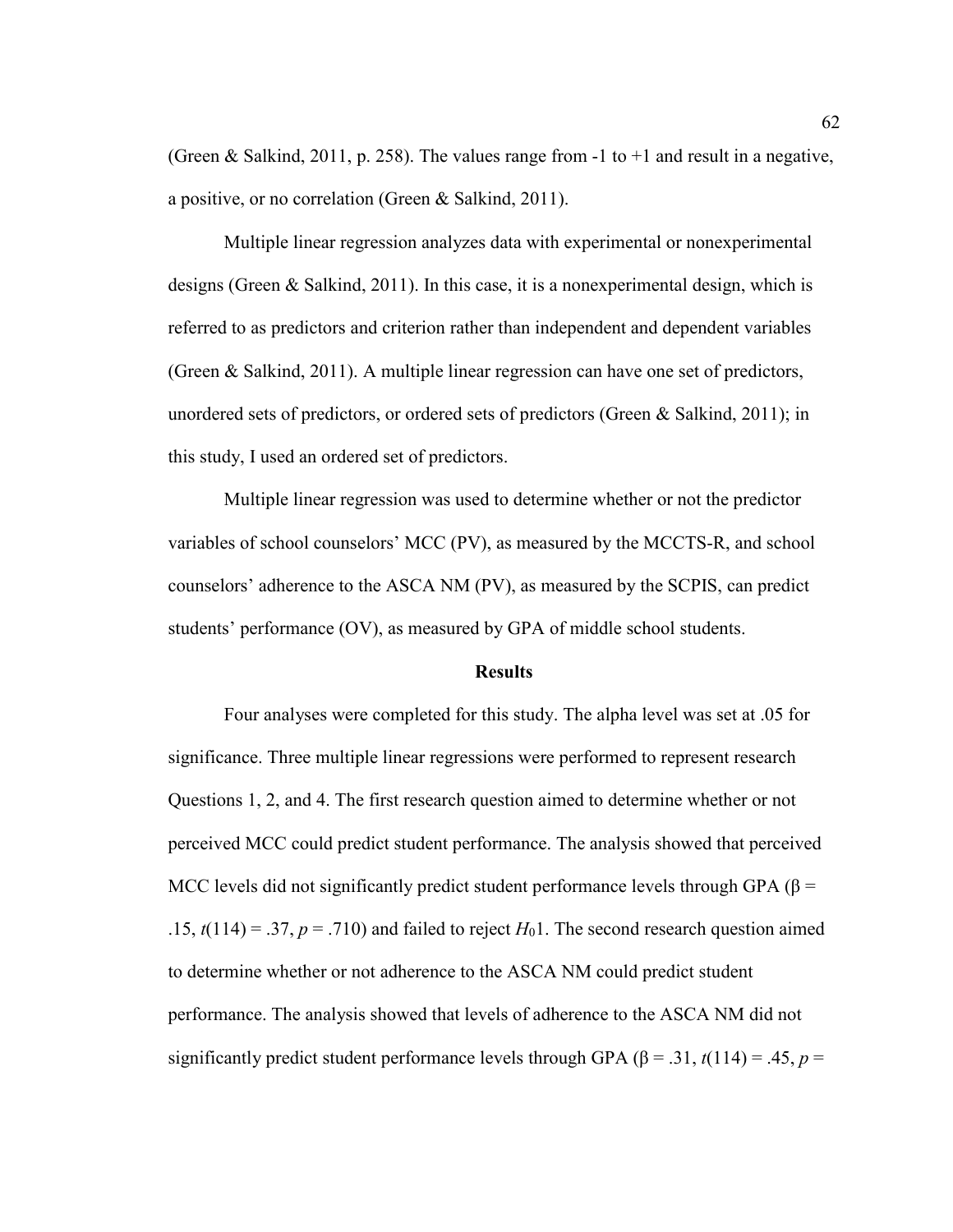.653) and failed to reject  $H<sub>0</sub>2$ . The fourth research question aimed to determine whether or not the combination of perceived MCC and adherence to the ASCA NM could predict student performance. Using the enter method, it was found that perceived MCC levels and levels of adherence to the ASCA NM, together, did significantly predict student performance levels through GPA  $(F(8, 106) = 7.31, p < .001, R^2 = .36, R^2$ <sub>Adjusted</sub> = .31) and rejected *H*04 (See Table 2). A Pearson Correlation was used to analyze whether or not a relationship exists between perceived MCC and adherence to the ASCA NM. The analysis showed that the correlation between perceived MCC and levels of adherence to the ASCA NM was not significant,  $r(113) = -0.14$ , and failed to reject  $H_03$ .

Table 2

*ANOVA* 

| Model             | SS     | df  | M     | $\,F$ | $\boldsymbol{p}$ |
|-------------------|--------|-----|-------|-------|------------------|
| Regression 23.496 |        | 8   | 2.937 | 7.312 | .000             |
| Residual          | 42.578 | 106 | .402  |       |                  |
| Total             | 66.074 | 114 |       |       |                  |

*Note*. This table represents the statistical significance ( $p < .05$ ) of perceived MCC and adherence to the ASCA NM, together, as a prediction of student performance, and rejection of *H*04. The predictor variables are perceived MCC and adherence to the ASCA NM, and the outcome variable is student performance.

# **Summary**

 To review, surveys were sent electronically via email to 1,050 Florida middle school counselors identified by FLDOE's district school counselor contacts and/or a public source. The goal for sample size was a minimum of 111. One-hundred eighteen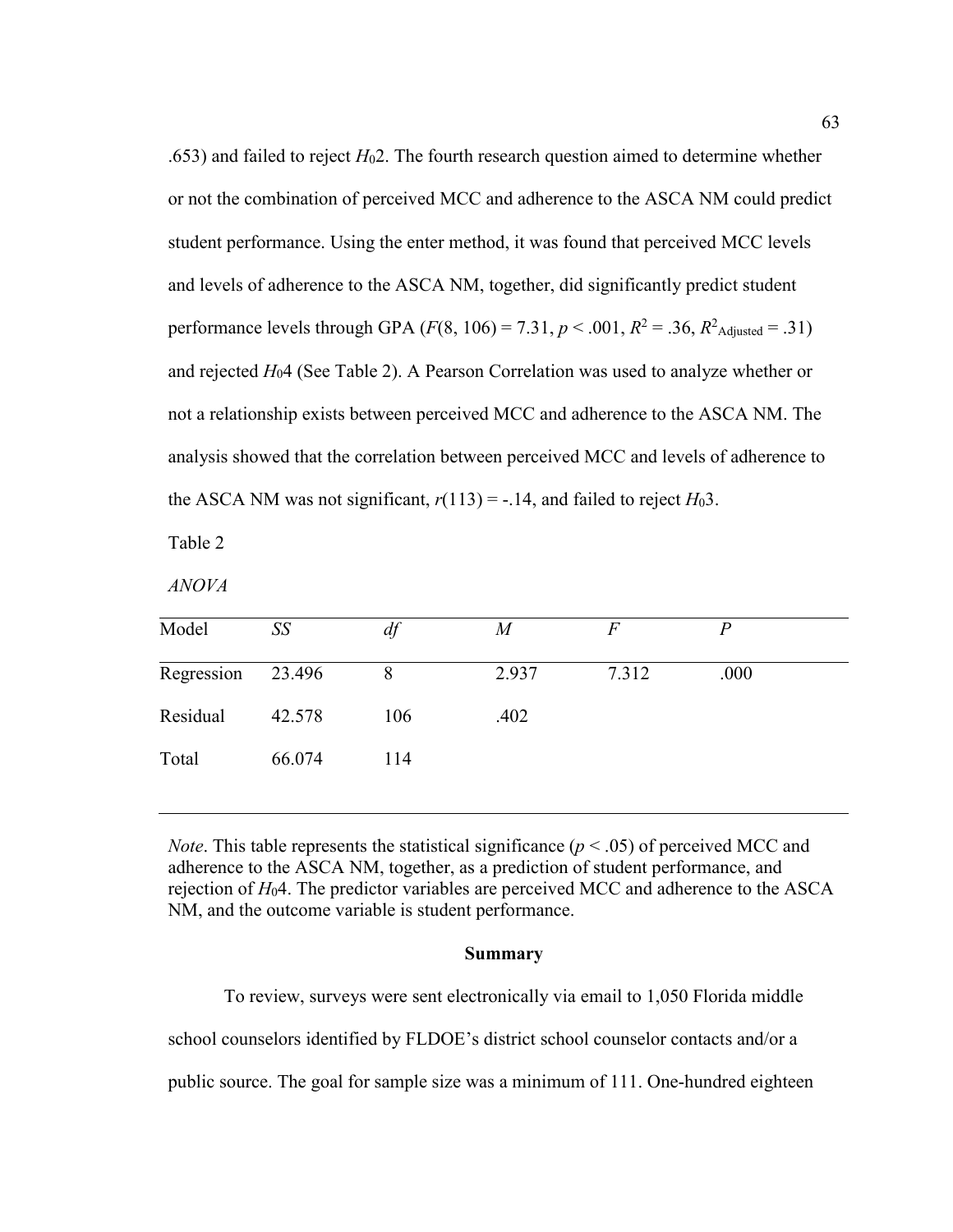participated, and 115 surveys were completed for use in the data analysis. Four analyses were completed: three multiple linear regressions and one Pearson correlation. Three of the fours null hypotheses failed to be rejected  $(H_01, H_02,$  and  $H_03)$  due to lack of statistical significance, and one was rejected  $(H_04)$  due to statistical significance,  $p < .05$ . These results show that the prediction of student performance from perceived MCC and adherence to the ASCA NM, holistically, is statistically significant. However, student performance cannot be predicted by perceived MCC or adherence to the ASCA NM individually. In addition, the relationship between perceived MCC and adherence to the ASCA NM was not statistically significant.

These results provide questions, answers, and more direction based on the data and the data collection procedure. In Chapter 5, the interpretations of the findings will be described. Limitations of the study will be explored. Recommendations for future research will be presented. Implications for social change will be discussed.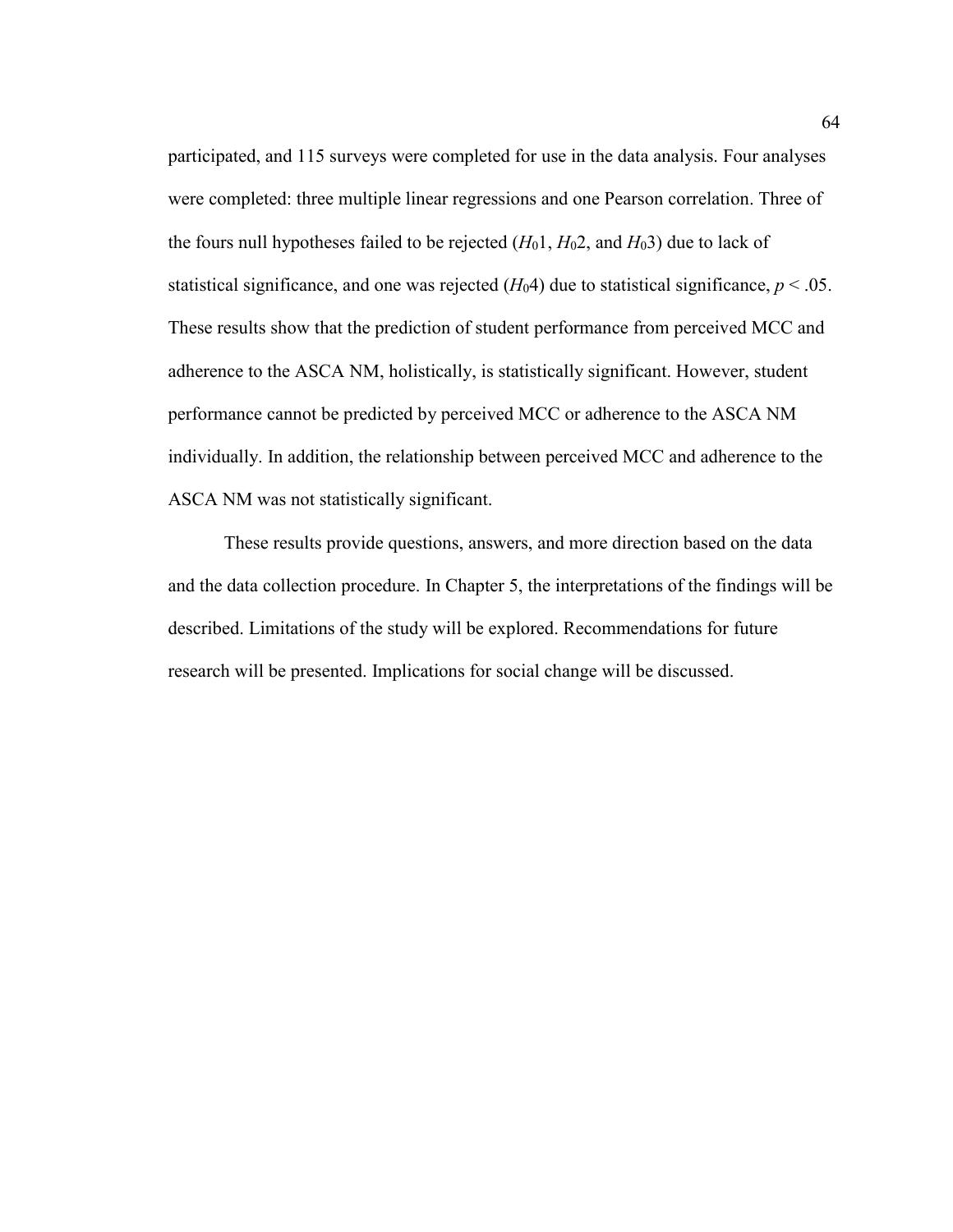Chapter 5: Discussion, Conclusions, and Recommendations

# **Introduction**

 The purpose of this study was to determine if there was a relationship between perceived MCC, adherence to the ASCA NM, and student performance. Three research questions aimed to identify predictors of student performance through MCC, adherence to the ASCA NM, or both. The fourth question sought to determine if there was a relationship between perceived MCC and the ASCA NM. Three of the four null hypotheses failed to be rejected due to lack of statistical significance: prediction of student performance by perceived MCC, prediction of student performance by adherence to the ASCA NM, and a relationship between perceived MCC and adherence to the ASCA NM. The null hypothesis was rejected, due to statistical significance, for MCC and adherence to the ASCA NM, holistically, as predictors of student performance.

#### **Interpretation of the Findings**

 This study extends knowledge in the school counseling profession. The finding that perceived MCC and adherence to the ASCA NM, holistically, can predict student performance, as measured by GPA, is paramount. The ASCA NM is translated as CSCPs for Florida schools and is a requirement for Florida public schools to implement. MCC is an ethical expectation for school counselors. These requirements can contradict each other because the ASCA NM is not multiculturally focused. Rather, it is focused on norms, which neglects differences. This is significant since it neglects the needs of individuals and expects all students to confirm to a norm.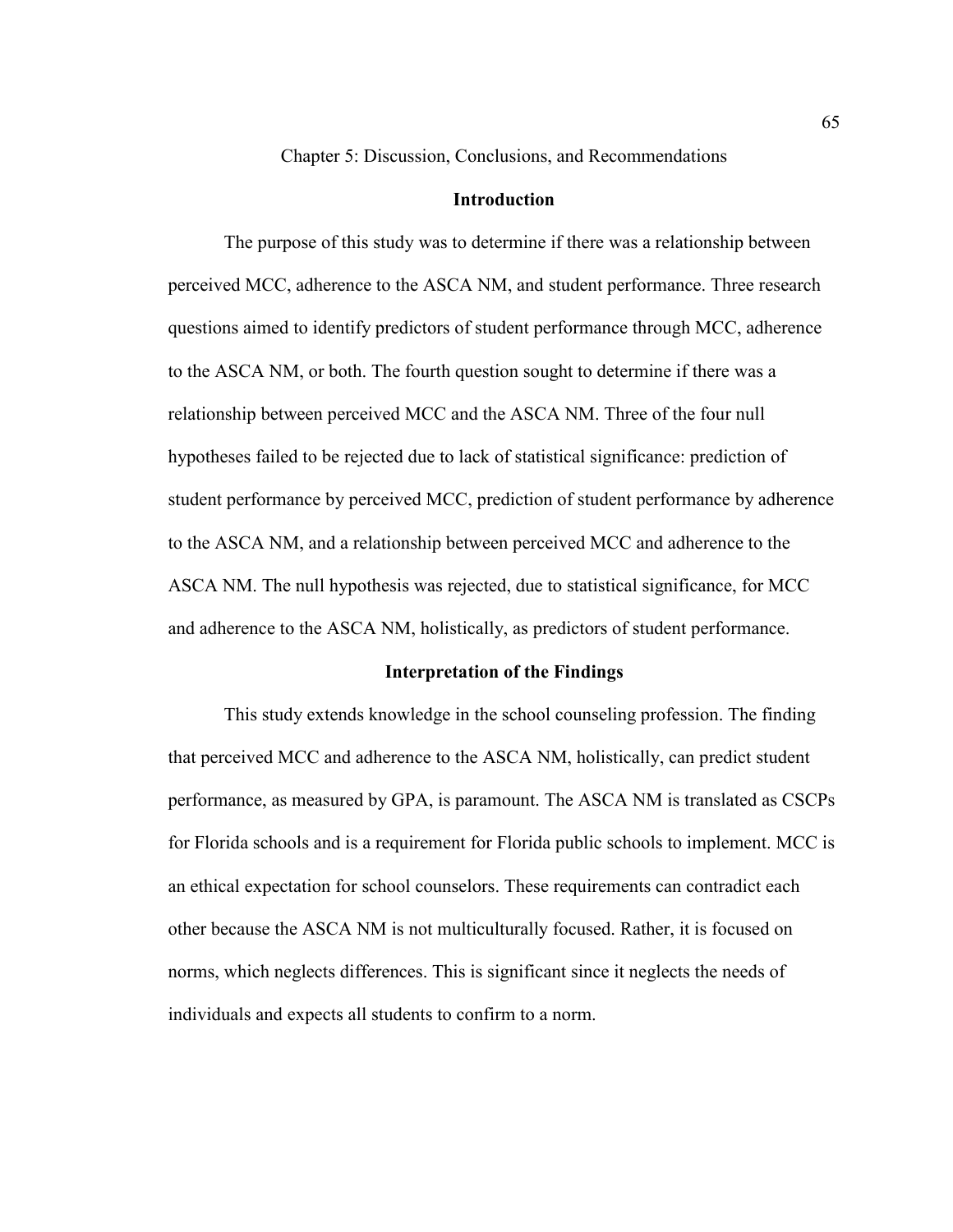The research presented in Chapter 2 was an integral foundation for this study. Findings were confirmed, and knowledge was extended in the school setting, for student performance, and for the school counseling field that will be further explored. School counselors were appropriate participants to gather information for the variables and to complete the instruments for this research. To narrow the research group, the participants were limited to Florida middle schools. More importantly, school counselors have access, in most Florida schools, to relevant data being collected for this study, understand MCC, as it is an ethical expectation for school counselors, and have awareness of the procedures that are in place relevant to the ASCA NM. Florida requires CSCPs, which are of the foundation of the ASCA NM (FLDOE, 2010).

 SCPIS scores may have also been inflated, due to Florida's requirement for CSCPs and the wording of the Likert Scale (i.e., 4 = *Fully Implemented*). In Florida, it is likely that most schools would choose *Fully Implemented*; however, they may or may not adhere to the CSCPs (ASCA NM) strictly. This could be due to wanting to be seen in a good light, the perception factor, or poor wording of the selections for this research (Chao, 2013; Guzman et al., 2013). All items in the SCPIS had mean scores 3.4 to 3.6 with three exceptions: Questions 6 ( $M = 3.2$ ), 11 ( $M = 2.8$ ), and 12 ( $M = 2.9$ ). Question 6: "All students receive classroom guidance lessons designed to promote academic, social/personal, and career development." Question 11: "School counselor job descriptions match actual duties." Question 12: "School counselors spend at least 80% of their time in activities that directly benefit students." Questions 11 and 12 are part of the school counseling services factor of the SCPIS, which was approaching significance  $(p =$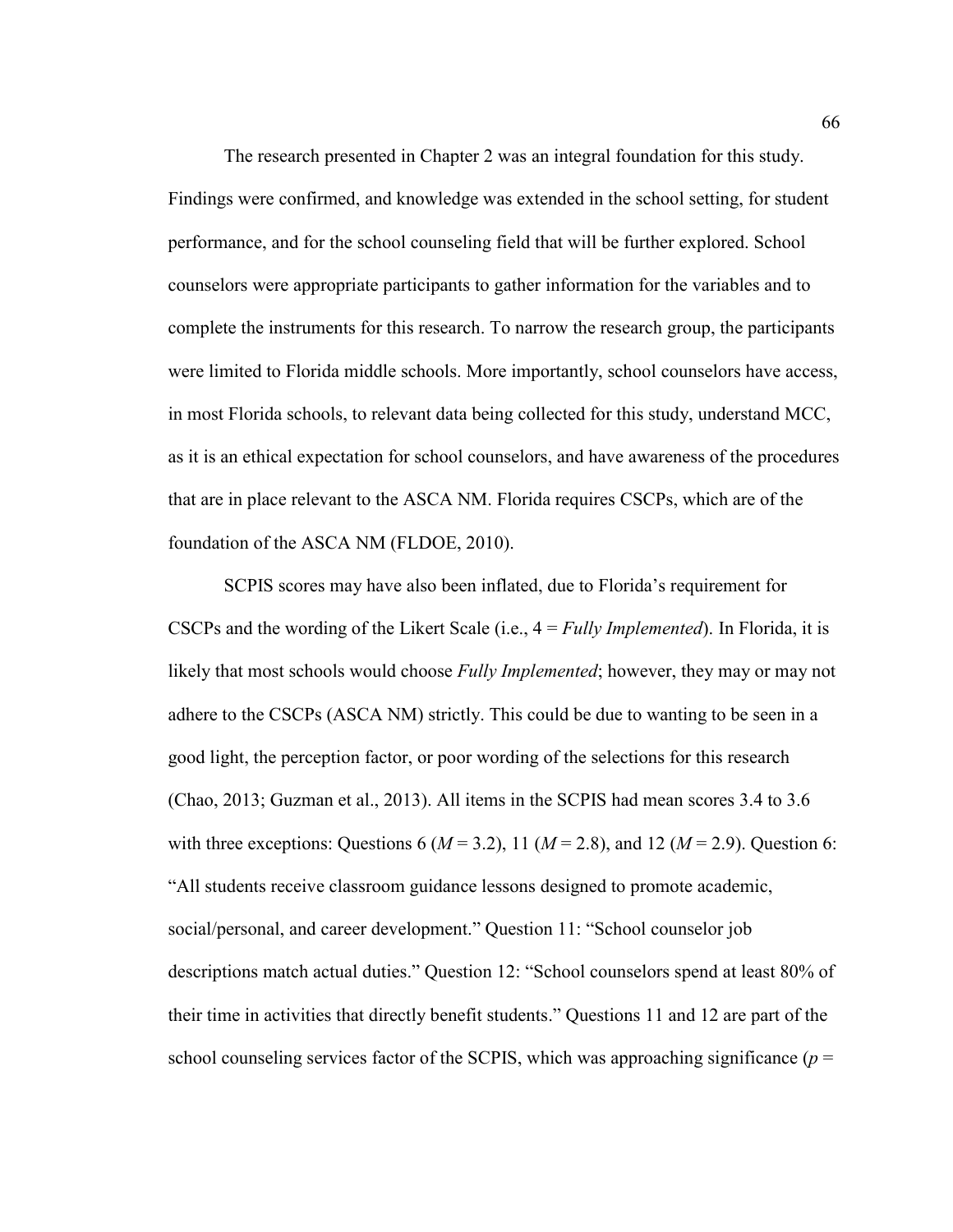.09). School counselors have increasing responsibilities outside of the counseling realm. This may also impact multiculturally appropriate services that may relate back to the significance of the pairing of MCC and adherence to the ASCA NM as predictors of student performance. This may lead, ultimately, to inaccurate scores of "adherence" as well as inaccurate results. However, the data for this research indicated that adherence to the ASCA NM, as measured by the SCPIS, does not predict students' performance, as measured by GPA  $(H<sub>0</sub>2)$ .

 MCC scores may also be inflated due to the perception factor, as previously discussed by research (Chao, 2013; Guzman et al., 2013). This has been shown to lead to higher perceived than actual MCC overall and especially by particular ethnic groups. However, the data for this research indicated that perceived MCC, as measured by the MCCTS-R, does not predict students' performance, as measured by GPA (*H*01).

In addition, the Pearson correlation indicated that MCC and adherence to the ASCA NM do not have a statistically significant relationship (*H*03). In contrast, the multiple linear regression showed that perceived MCC and adherence to the ASCA NM contribute, together, as predictors of student performance, as measured by GPA.

The school counseling and multicultural theories, as presented in Chapter 2, were valuable for this research and created an appropriate theoretical lens for the research. The findings of this research extended the existing research for both theories by confirming existing expectations and values of the theories and also expanding the known importance of using a consistent model as well as multicultural components in school counseling. Most importantly, thorugh this research, I identified that the two must work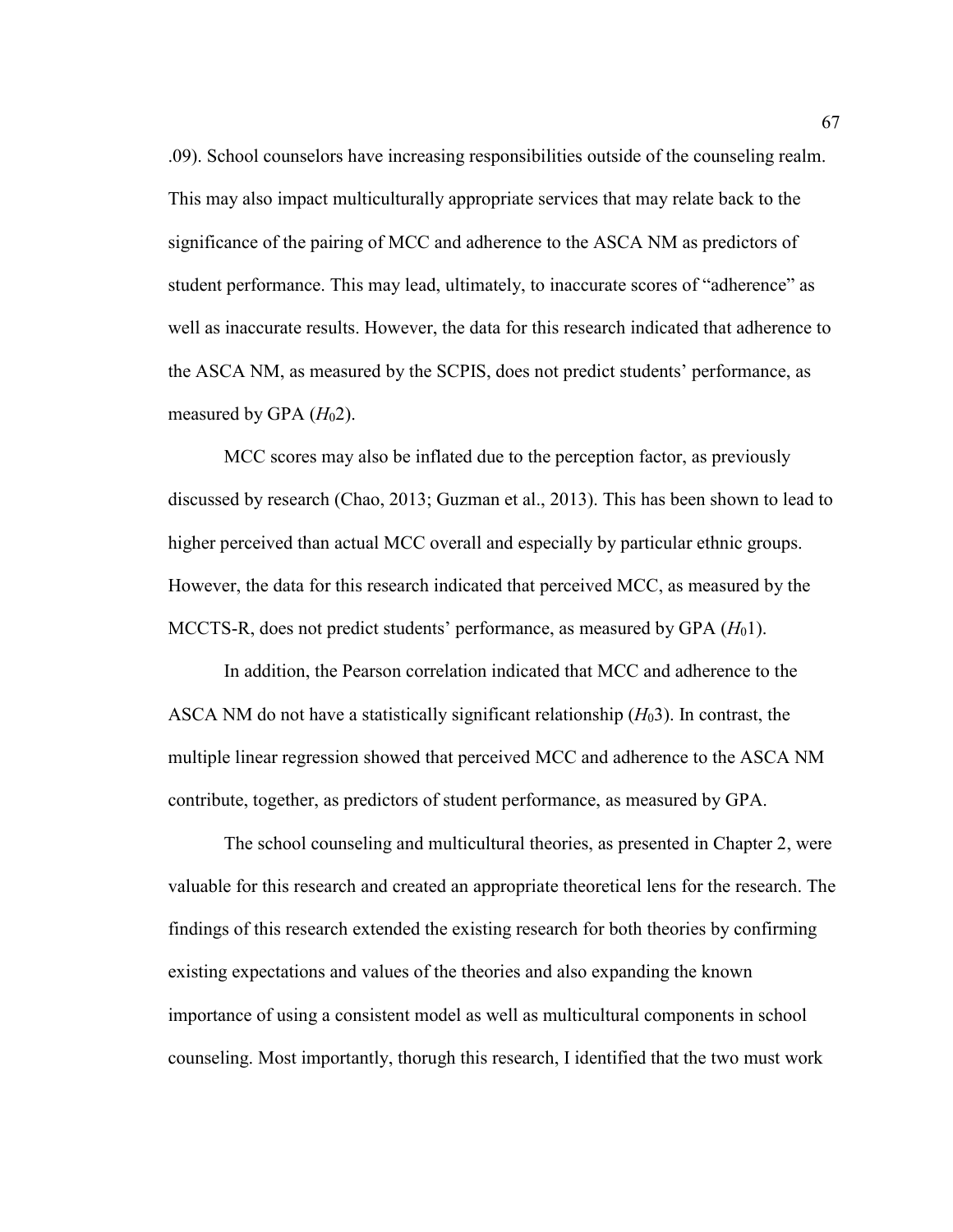together to predict student performance. ASCA competencies and school counseling ethical codes require MCC from school counselors (ASCA, 2010, 2012). The school counseling theory is flexible, as well as the multicultural counseling theory (Caplan, 1964; Lemberger, 2010; Sue, 1978; Wright, 2012); however, the ASCA NM is less flexible and does not incorporate multicultural concepts (ASCA, 2008). Since adherence to the ASCA NM and perceived MCC were predictors when used together, that becomes an important concept to maintain in the educational environment with goals of improving student performance (Lemberger, 2010; Ponterotto, 2010). The FLDOE (2010) has already adopted a valuable system through differentiated instruction, interventions, and accommodations for students. However, these options are limited to students with disabilities or exceptionalities in most cases and need the application of differentiation through multicultural concepts within the existing framework to be more effective. Individualizing instruction further identifies the needs of students to help them progress at their level (Vaughn et al., 2012). This research further identified the need for MCC and program structure in the school counseling setting to be effective with student performance. This confirms information presented by Baker (2011) regarding the need for flexibility in the ASCA NM.

#### **Limitations of the Study**

There were a few final limitations of the study. Only 11% of middle school counselors who were sent the survey participated. It would be very useful to have a higher representation of participants for higher generalizability; however, this appears to be common for online surveys and may be common for school counselors. According to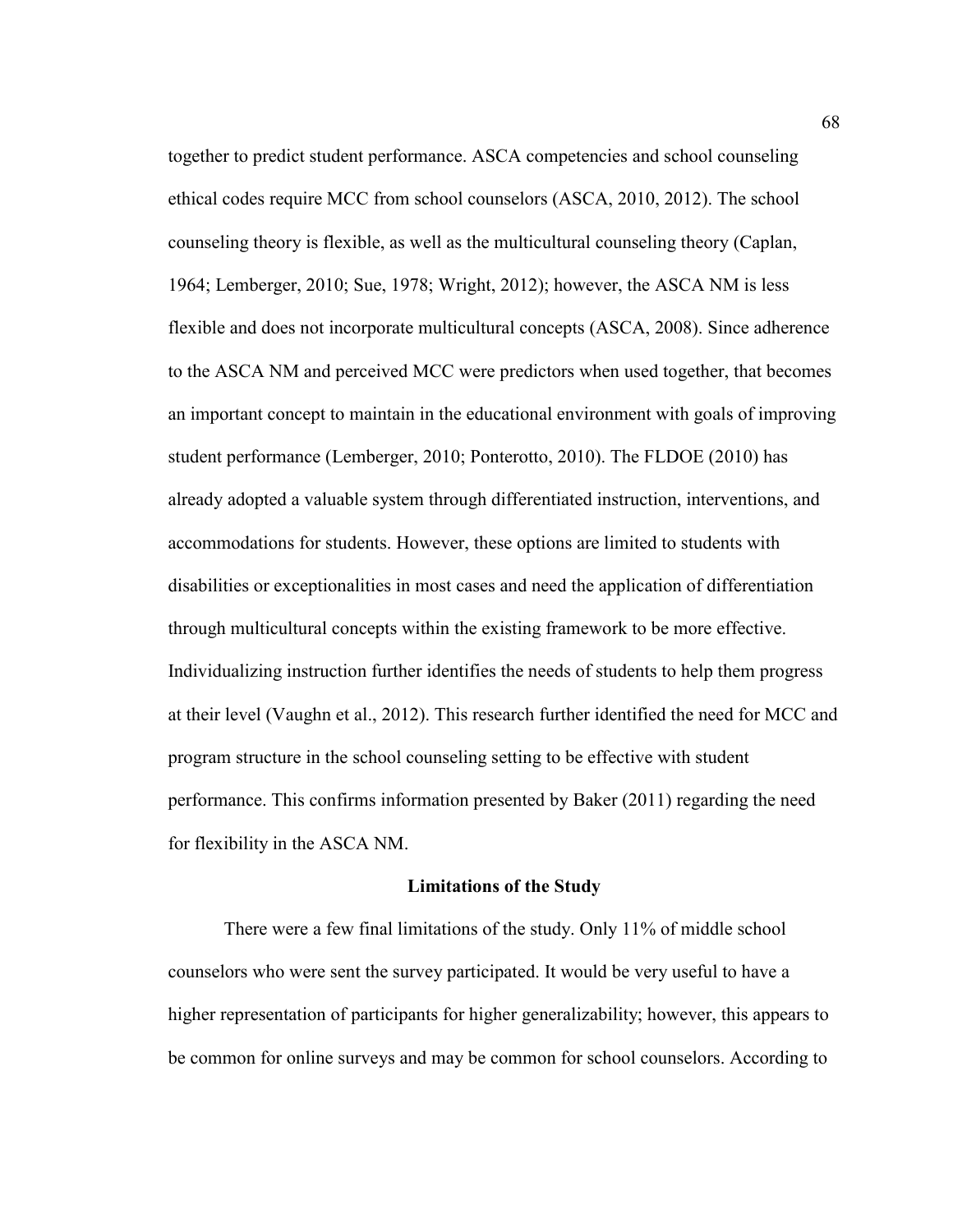SuperSurvey (2009), "half of all surveys receive at least a 26% response rate." Research was not found that indicates the average response rate online for school counselors specifically. There are many additional reasons that could account for the low response rate: additional requirements by districts for school counselors to be allowed to participate, limited time to participate at this busy time during the school year, and the electronic format of the study. Related to the electronic format, the survey may be overwhelming to look at due to the number of questions, despite the expected survey time of 30 minutes. Some districts may not have the data reporting access to retrieve the demographic data represented. Some counselors who received the Letter of Invite may not have been at the correct grade levels for participation.

 In addition to possible issues with the number of participants, the study is also limited by grade level applicability since only school counselors of Grades 6 to 8 were asked to participate. The study was also only within the scope of Florida schools, which excludes other states' application, and only includes public schools, which may exclude specific populations of students and school counselors. Schools in the district in which I work may have a higher participation than other counties due to my affiliation, and some districts may have had a higher support of the participation, possibly resulting in more representation from some counties than others.

 The self-report format, with little to no district assistance, may have provided issues for school counselors in reporting demographic survey information, and the selfreport format can lead to higher error, including for GPA. A school counselor may rate students based on perceptive assumptions rather than actual data. The MCCTS-R also has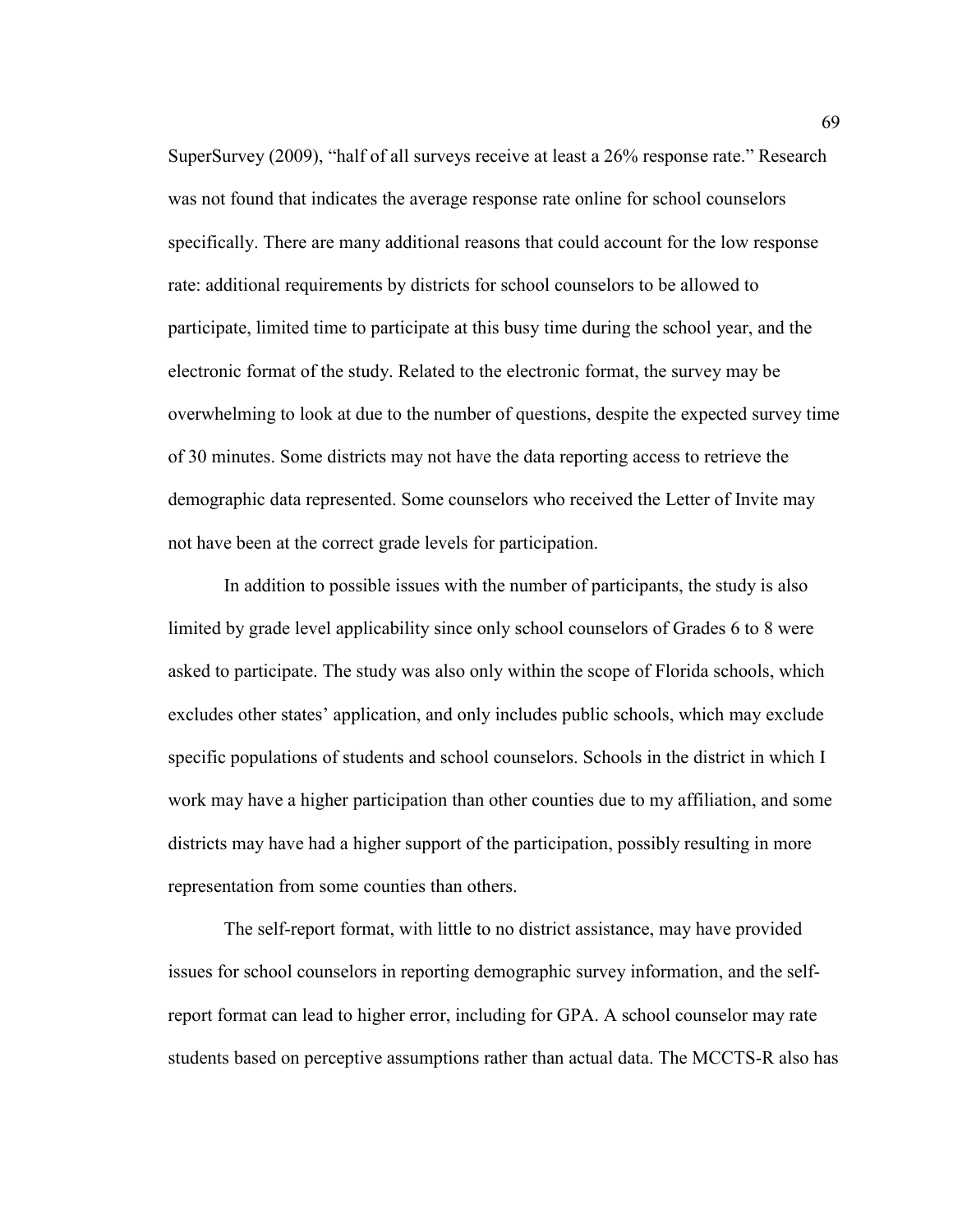room for error due to self-reporting. These limitations lead to several recommendations for future research.

# **Recommendations**

 Partnership with districts to gather these data and present at school counselor meetings would be very useful in presenting the topic to school counselors in a large group, distributing surveys, and collecting accurate data. It would also be useful to include students for their perceptions of their school counselors' MCC and its relation to their performance, as this may reduce the social desirability as well as provide a more objective viewpoint and perception based on students' experiences (Dodson, 2013; Packer-Williams, 2010). Qualitative data may be a useful addition to the SCPIS to ensure that the data are relevant to the variables indicated, and/or modifications to the SCPIS can be considered to measure adherence or compliance, rather than implementation. A social desirability scale, such as the Marlowe-Crown Social Desirability Scale (Crowne & Marlowe, 1960) would be useful in conjunction with the MCCTS-R to control for inflated scores.

# **Implications**

Three of the most important areas where change is needed, based on this research, are changes to the requirements for a CSCP, changes in the training that school counselors receive, and changes in the practices in the school setting. The social change impact is also very important because this research encompasses such a large population in various aspects.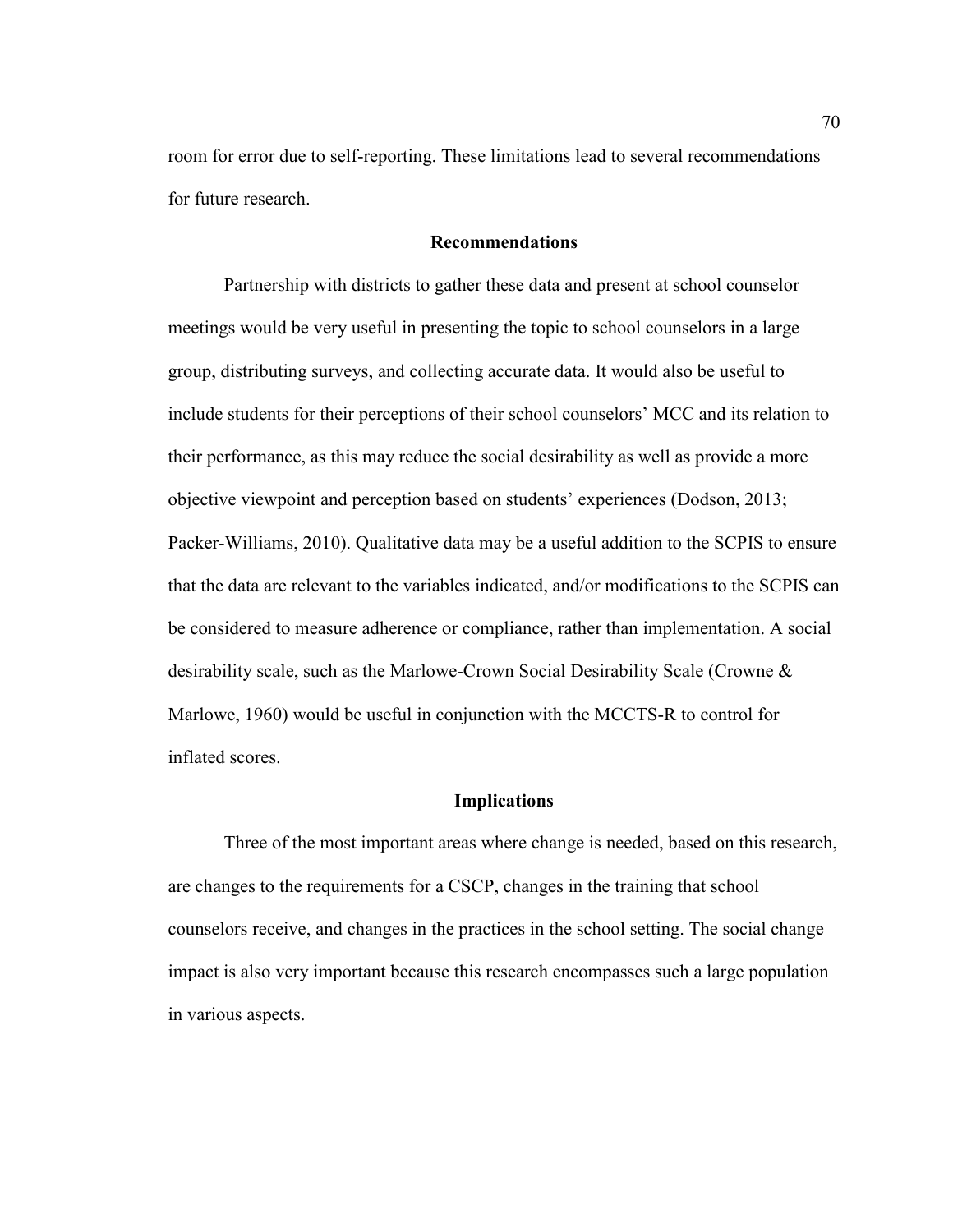#### **Implications for the CSCP**

 The plan is not truly comprehensive if it is missing such an essential piece. MCC is something that is highly researched and highly supported, because it is an integral piece to the counseling component. This research indicates that it is not only important but essential for improving student performance. This research also shows that the two aspects (ASCA NM and MCC) do not separately produce significance, whereas together, they can predict student performance.

This analysis implied that MCC and use of the ASCA NM cannot individually enhance student performance, but together, they can improve student performance in the classroom, as measured by GPA. Ultimately, this is a proactive acknowledgement in that it encourages structure for school counselors through the ASCA NM, but also highlights the importance of incorporating multicultural services within the ASCA NM. This could largely improve student performance, not only as measured by state assessments, as previously researched, but also on a daily basis in the classroom through variation in instruction, counseling, and school-wide diversification.

There is a separation in education of different components, but MCC needs to become more of a foundation than an enhancement. It needs to be integrated within the ASCA NM. It needs to be a basis of education for school counseling. Most importantly, it needs to be the expectation within the school setting for multicultural practices to be integrated within the educational aspects as well as the school counseling opportunities. School counselors need to have and take more opportunities to work with staff to identify the needs of students, learn/teach the tools to serve multicultural needs, and differentiate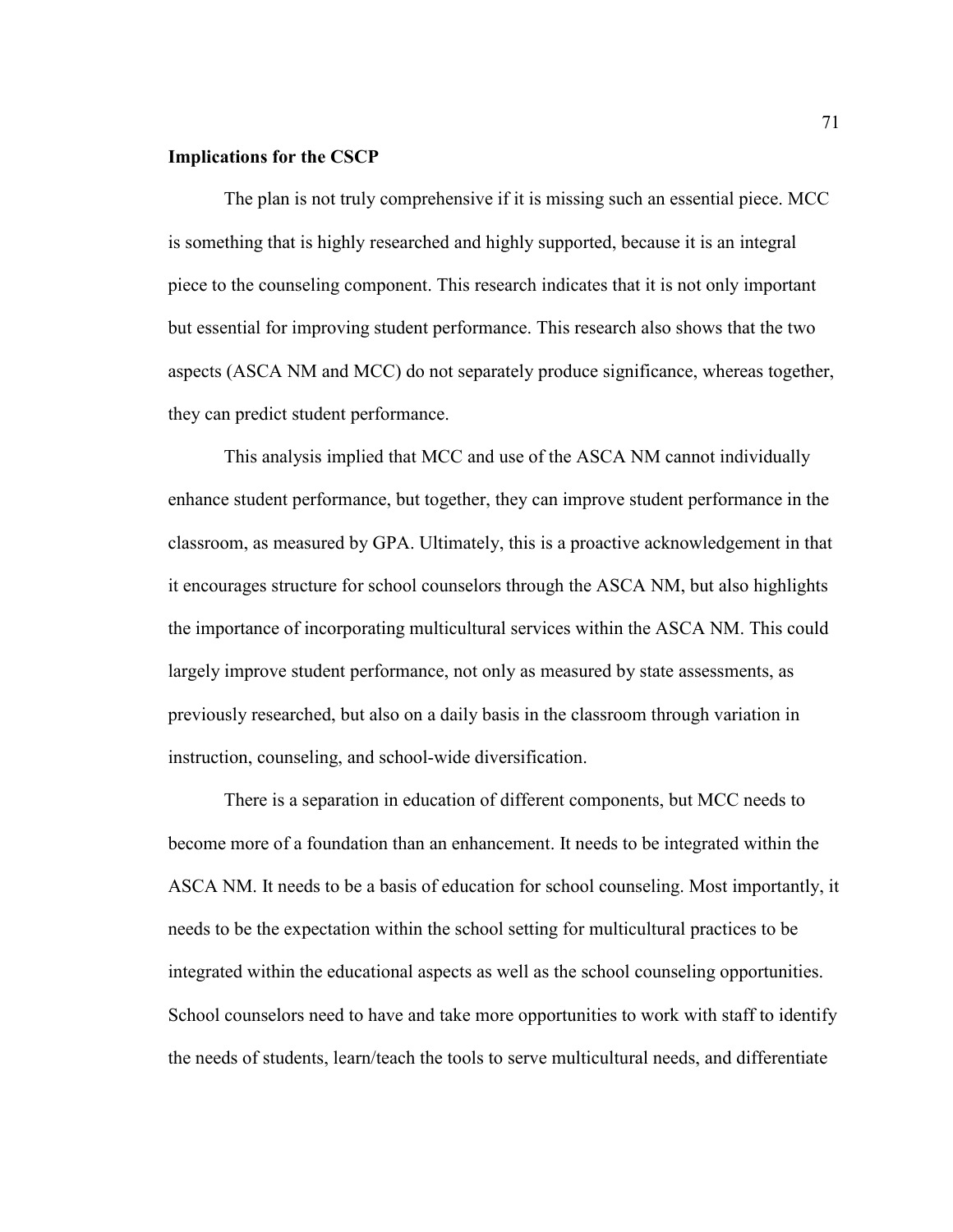instruction to meet those needs. Not all students learn the same way, and not all students have the same needs. Improved awareness and understanding through increased MCC and practices, through support and guidance from the CSCP, would better serve students and improve student performance. This directly impacts the future for learning, for business, and for the world. If students cannot be properly educated, society cannot achieve its highest potential. For example, teachers who work with students daily have limited understanding of multicultural differences and needs. However, they are taught different learning styles and teaching strategies.

# **Implications for Training**

While there has been a push in regular academic curriculum in the past year to differentiate instruction, school counseling training often lacks this important concept. School counselors who have not taught in a classroom may approach teaching classroom guidance sessions with little or no thought to the varying learning styles of students in their classes. In addition, teachers may not make the connection to differentiate among cultural differences as well as the data differences that they are taught to compare, that is, lowest quartile students. The concept in school counseling in the education setting needs to involve more advocacy, more training, and more application of multicultural concepts.

If teachers had more training from school counselors regarding how to relate those styles and strategies to multicultural needs, students would be better served. This study represents the power through significance that both components can have together, but this also needs to be applied through various levels within the school to achieve the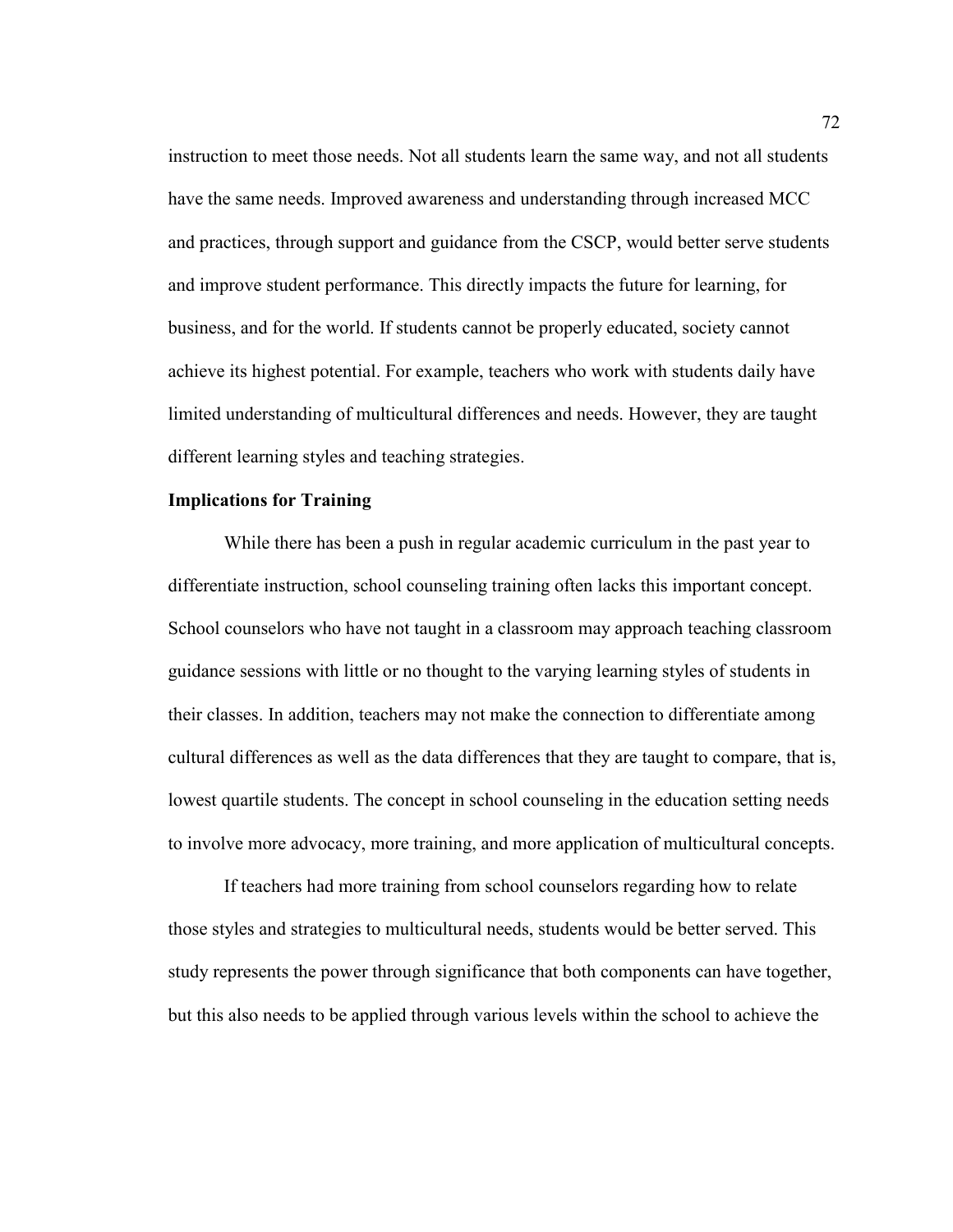highest impact. It cannot only be with students who are sent for counseling. MCC and implementation ultimately need to become the culture of the school setting.

School counselors need additional training to meet the individual needs of students in order to increase student performance. School counselors also need to work in partnership with school administrators and leaders to train teachers and school staff members to gain additional strategies for differentiated instruction and interventions as well as to learn the differences within and outside of their populations (FLDOE, 2010; Florida's Multi-Tiered System of Supports, n.d.; Green et al., 2005; Schulz, 2011; Smith et al., 2010; Tadlock-Marlo, 2011; Zeng, 2014).

# **Implications for Practice**

 In addition to the classroom, several additional features need to be considered: cultural items within offices and how students and families are addressed with differing cultural needs. While there are often programs for families of migrant status, students who have a non-English primary language, and students identified for exceptional education, programs are missing for the other families who do not fall into those categories as well as families who do. Those programs are not all-encompassing and miss important cultural features. For example, the ESOL program intends to teach students the English language through immersion while supplying language support. However, various cultural change aspects are missing: legal expectations, societal expectations, and academic expectations and requirements. Having a special orientation for new students would be useful in identifying cultural needs for the families.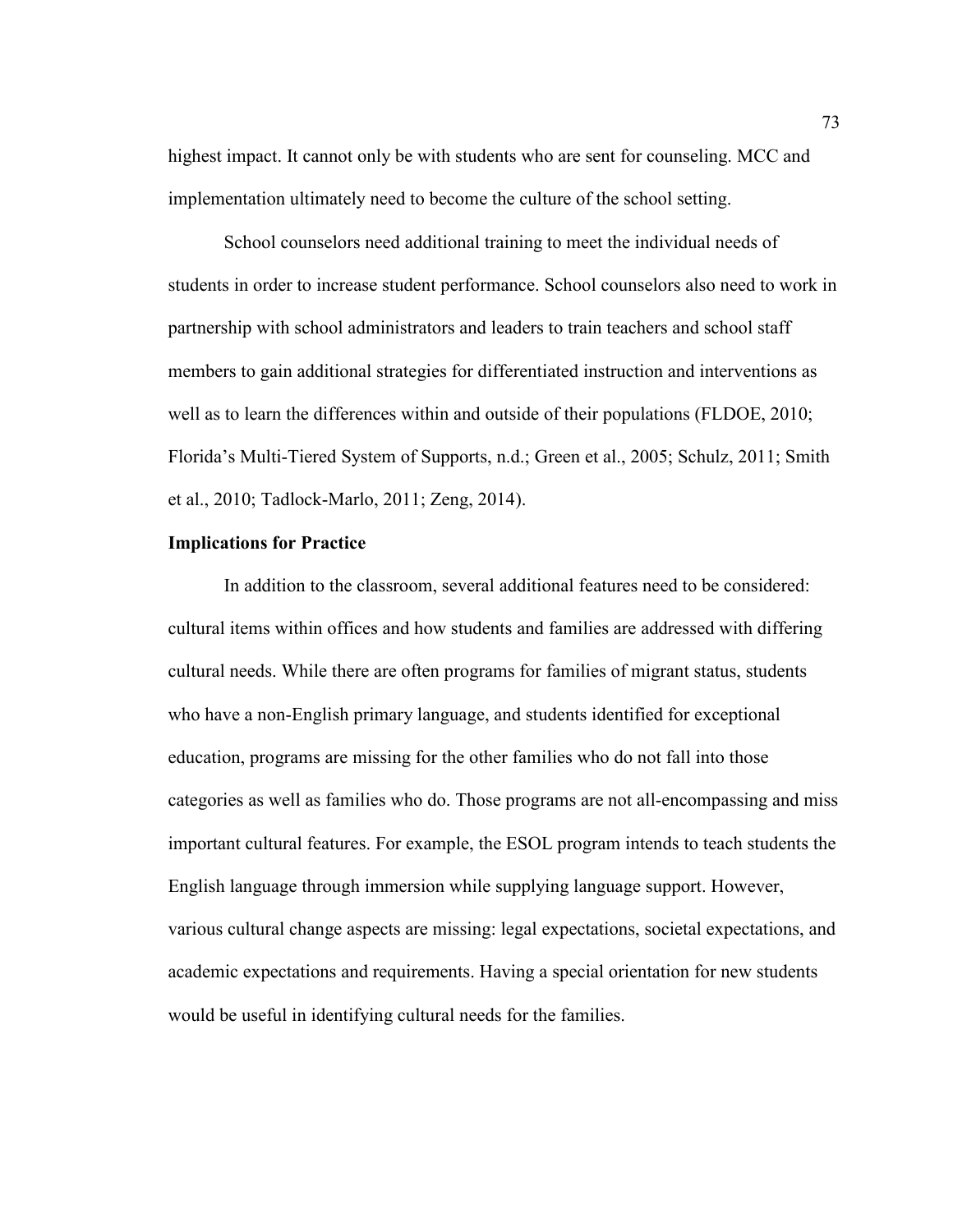This supported the use of both theoretical frameworks. School counseling theory allows school counselors to use various modalities in the counseling profession while maintaining structure. Multicultural counseling theory further identifies individuation, even among groups. It is essential to have structure and guidance in the school counseling Profession, but it is also a necessary factor for school counselors to incorporate multicultural concepts in the educational setting for student performance. Based on this research, and the theoretical bases, it would be recommended that school counselors use specific strategies and training programs in the school setting. Gruman et al.'s (2013) research suggested data-based decisions, a school-wide advisory program, and comparison of student data and research strategies. These factors are very important for informing decisions and are vital to student growth. It is also important to continue to use CSCPs as a guiding factor, but not to be so rigid that it does not address individual needs. Furthermore, the addition of multicultural practices is paramount. This is not evident in the ASCA NM, but is in the ASCA code of ethics (ASCA, 2008, 2010, 2012). Ensuring that MCC is being translated to teachers, students, and staff bridges the gap from understanding to performance.

### **Implications for Social Change**

This research has a social change impact. It confirms the importance of structure in the school setting, but it also informs the importance of MCC within that structure to better serve students and lead to higher performance levels. For example, a school counselor is expected to meet the needs of larger populations through classroom guidance. Considering that this is not a daily task, but teachers are with students daily, it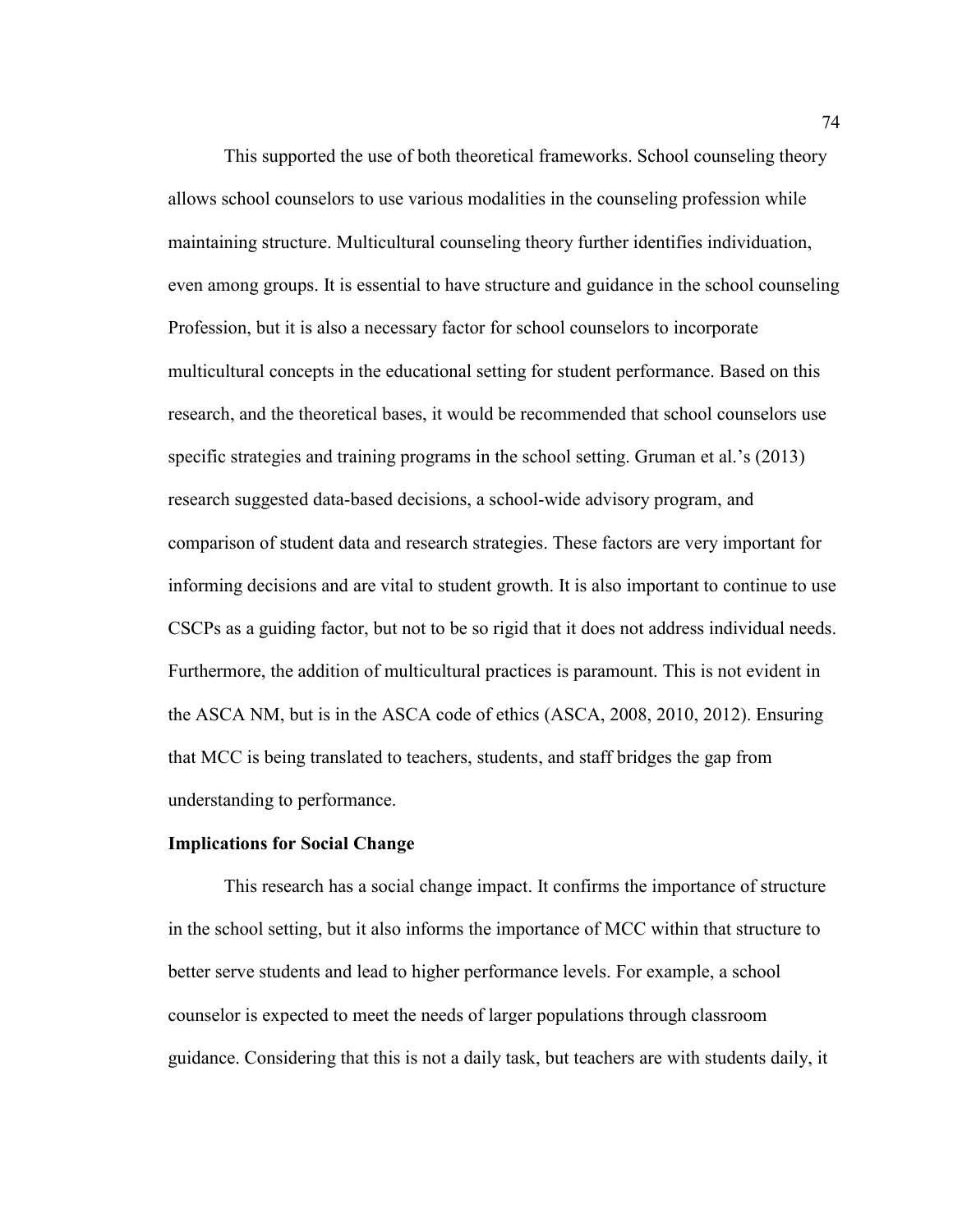would also be important to teach staff how to more effectively work with diverse populations and meet various needs within their daily lessons. Without the holistic effort of a CSCP with multicultural components, students' performance is setup to suffer. This research informs Florida Middle School leaders, and potentially other school levels and states, regarding the importance of meeting needs of individuals rather than having a onesize-fits-all attitude. It would be imperative to present these findings to school counselors, district leaders, and state leaders, as well as to further the research among additional populations.

 It is already understood that students learn differently. Research has demonstrated that cultural differences, societal differences, learning deficits, giftedness, and systems largely impact students' learning and have offered opportunities (FLDOE, 2010; Florida's Multi-Tiered System of Supports, n.d.; Green et al., 2005; Schulz, 2011; Smith et al., 2010; Tadlock-Marlo, 2011; Zeng, 2014); however, if school counselors are not being used properly, as is indicated through the descriptive statistics of the SCPIS items, it's difficult for students to wholly reap the benefits of school counseling. Therefore, school counselors need to be able to not only meet their job descriptions, but also have flexibility for multicultural services and arrangements within the schools. For example, school counselors would also need to differentiate their classroom guidance lessons, be responsive to students' different learning styles and include culturally appropriate material and items in their offices.

Described above are the implications from the research study. These implications include changes to the requirements for a CSCP, changes in the training that school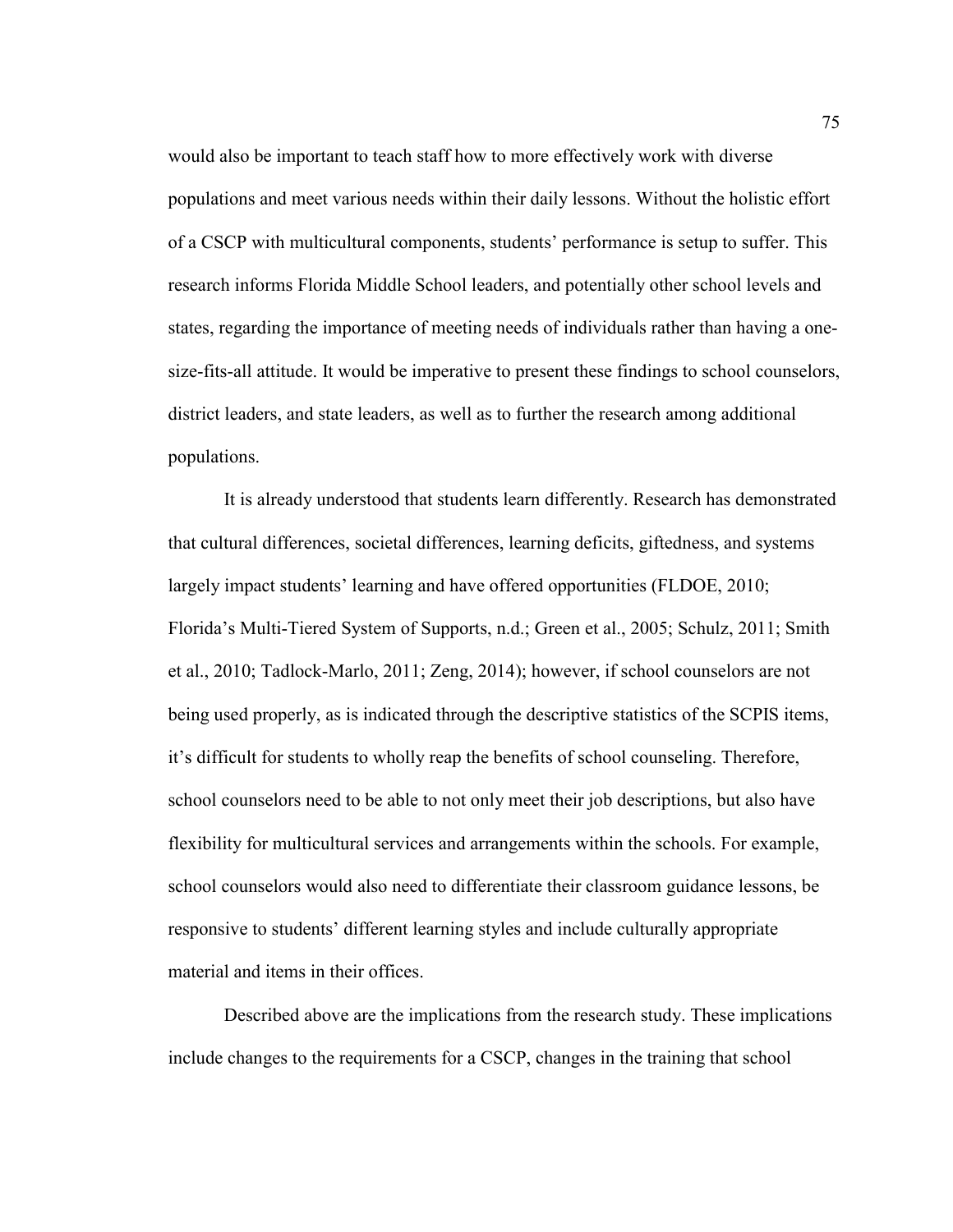counselors receive, and changes in the practices in the school setting. They also describe the social impact that these changes would have. The professional culture within the school system could be more appropriately addressed, which ultimately affects students. With these changes in training, practice, and theory, marginalized students' academic success may be improved.

# **Conclusion**

 In conclusion, this study intended to determine what relationships, if any, existed between perceived MCC, adherence to the ASCA NM, and student performance. While individual relationships and predictions could not be made, it was found that perceived MCC and adherence to the ASCA NM, jointly, could predict students' performance (GPA). This supports the need for various aspects that are already in place for school counselors, but emphasizes a need to add multicultural services in the ASCA NM to ensure that students' needs are more fully met in the classroom. Options, such as differentiated instruction, offer different learning opportunities for different learners. For a small group of students, IEPs and 504 plans mandate that teachers respond to a students' learning-related or behavior-related disabilities in an individual and unique way; however, without enhanced application of multicultural concepts, a large percentage of the a school's population is being left out. This population may include many students who are marginalized due to SES, ethnicity, gender or other cultural factors. School counselors and staff need to have additional training to meet the individual needs of students in order to increase student performance. The ASCA NM provides counselors with a blueprint for the implementation of a CSCP, but lacks some of the important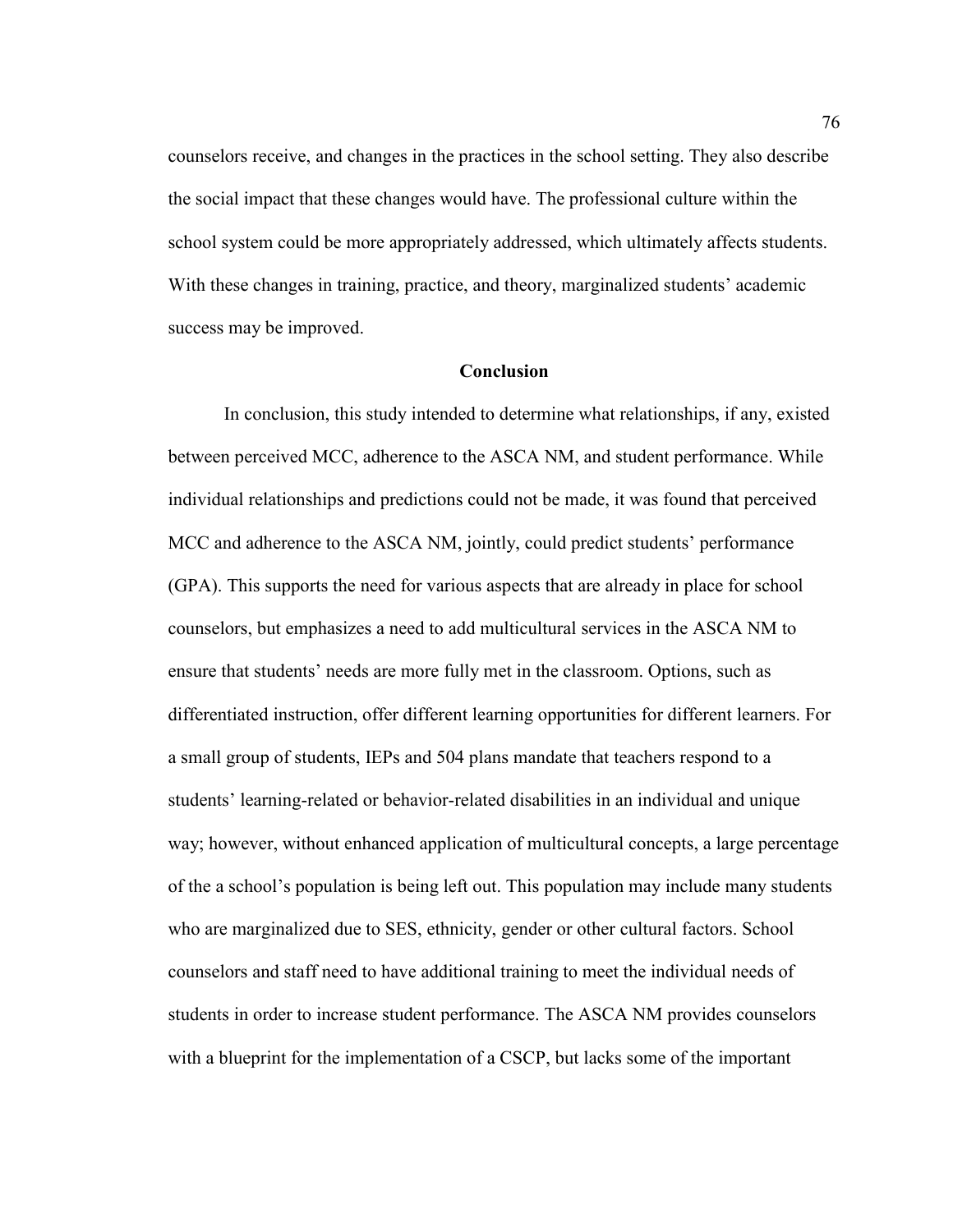concepts that school counselors need to know in order to be culturally responsive. This study has shown the importance of the combination of the ASCA NM and perceived MCC in relation to student performance.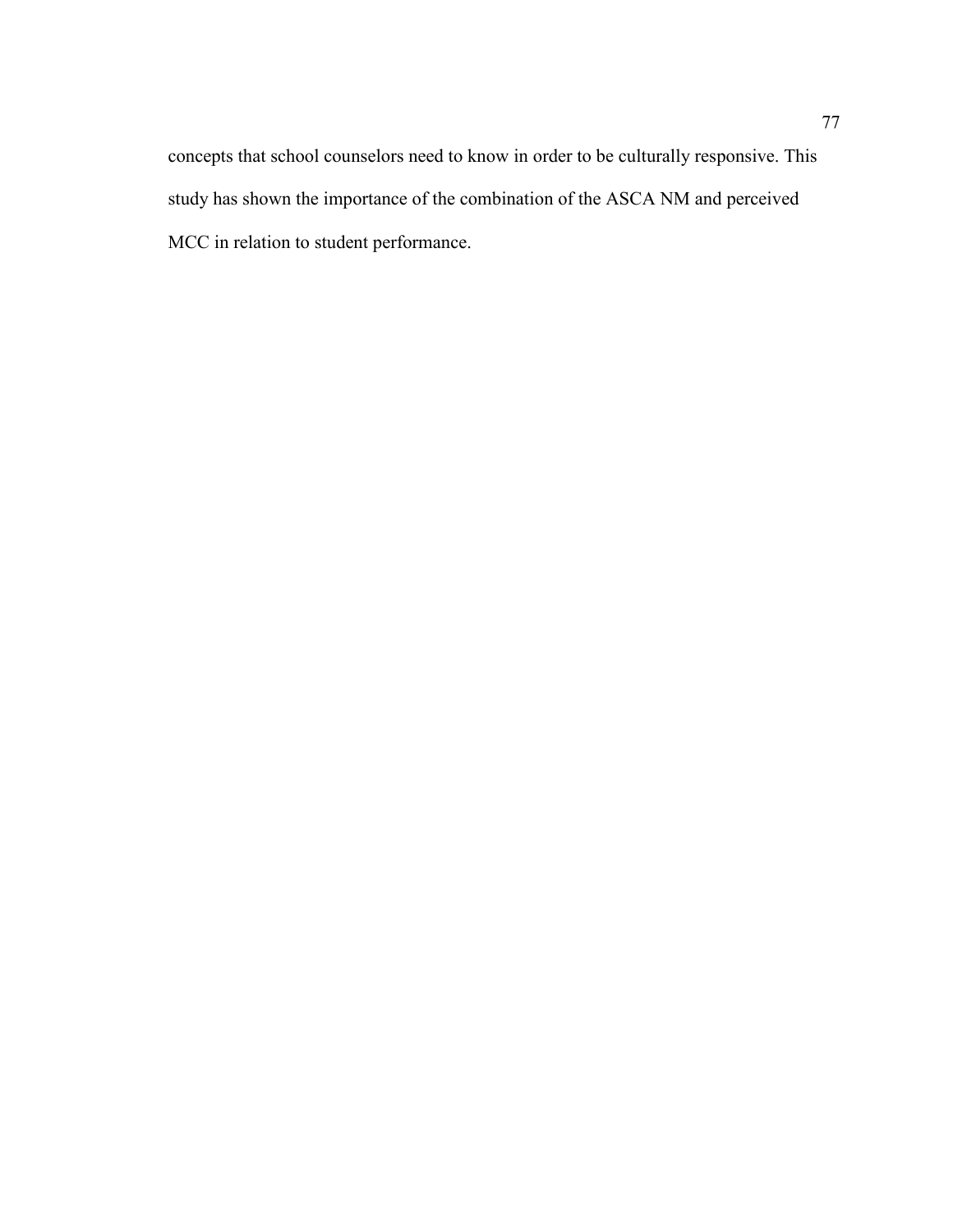#### References

- Ahmed, S., Wilson, K., Henriksen, Jr., R., & Windwalker Jones, J. (2010). What does it mean to be a culturally-competent counselor? *Journal for Social Action in Counseling and Psychology 3*(1), 17-28. Retrieved from http://jsacp.tumblr.com/
- Airen, O. E. (2009). *School counselors and their multicultural competence and awareness of the national achievement gap: A national study*. (Unpublished doctoral dissertation). Virginia Polytechnic Institute and State University, VA.
- American School Counselor Association. (2008). ASCA National Model: Foundation. Retrieved from http://www.ascanationalmodel.org/content.asp?contentid=18
- American School Counselor Association. (2010). Ethical standards for school counselors. Retrieved from

http://www.schoolcounselor.org/content.asp?pl=325&sl=136&contentid=136

American School Counselor Association (2012). ASCA school counselor competencies*.*  Retrieved from

http://www.schoolcounselor.org/asca/media/asca/home/SCCompetencies.pdf

- Baker, S. B. (2011). The state of primary prevention in the American school counseling profession: Past, present, and future. *Turkish Psychological Counseling & Guidance Journal*, *4*(36), 105-113. Retrieved from http://www.pdr.org.tr
- Bryan, J., Moore-Thomas, C., Day-Vines, N., Holcomb-McCoy, C., & Mitchell, N. (2009). Characteristics of students who receive school counseling services: Implications for practice and research. *Journal of School Counseling, 7,* 1-29. Retrieved from http://eric.ed.gov/?id=EJ886135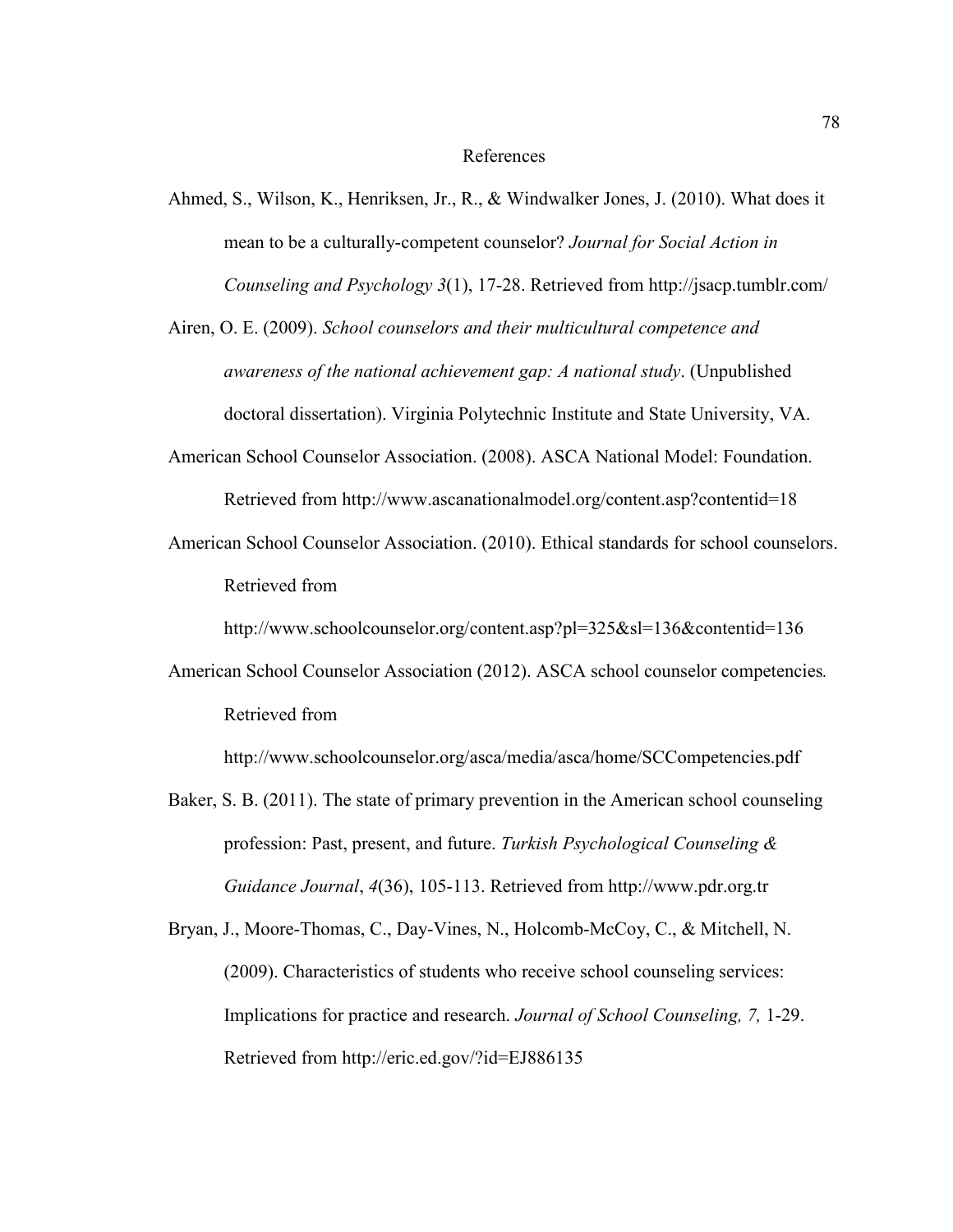- Campbell, C. A., & Dahir, C. A. (1997). *The national standards for school counseling programs*. Alexandria, VA: American School Counselor Association.
- Caplan, G. (1964). *Principles of preventive psychiatry*. New York, NY: Basic Books.
- Carey, J., & Dimmitt, C. (2012). School counseling and student outcomes: Summary of six statewide studies. *Professional School Counseling*, *16*(2), 146-153. Retrieved from http://www.schoolcounselor.org/
- Carey, J., Harrington, K., Martin, I., & Hoffman, D. (2012). A statewide evaluation of the outcomes of the ASCA National Model school counseling programs in rural and suburban Nebraska high schools. *Professional School Counseling*, *16*(2), 100- 107. Retrieved from

http://dx.doi.org.ezp.waldenulibrary.org/10.5330/PSC.n.2012-16.100

- Carey, J., Harrington, K., Martin, I., & Stevenson, D., (2012). A statewide evaluation of the outcomes of the implementation of ASCA National Model school counseling programs in Utah high schools. *Professional School Counseling, 16*(2), 89-99. Retrieved from http://www.schoolcounselor.org/
- Carey, J., Harrity, J., & Dimmitt, C. (2005). The development of a self-assessment instrument to measure a school district's readiness to implement the ASCA National Model. *Professional School Counseling, 8*(4), 305-312. Retrieved from http://www.schoolcounselor.org/
- Catty, J. (2012). 'Maybe you don't actually exist': Containing shame and self‐harm in a school counselling service. *British Journal of Psychotherapy*, *28*(1), 81-97. doi:10.1111/j.1752-0118.2011.01262.x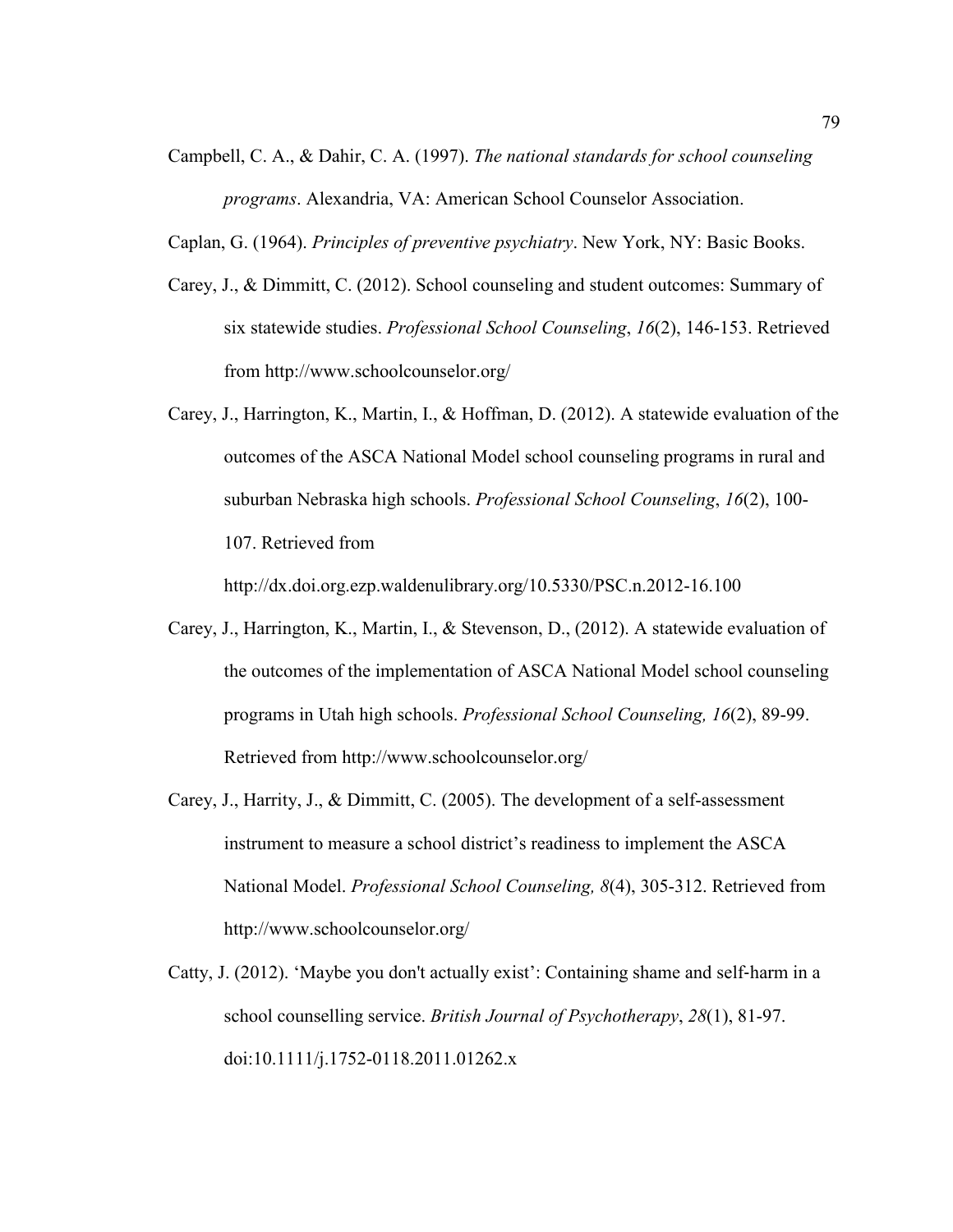Chao, R. (2013). Race/ethnicity and multicultural competence among school counselors: Multicultural training, racial/ethnic identity, and color0blind racial attitudes. *Journal of Counseling & Development, 91*(2), 140-151*.* doi:10.1002/j.1556- 6676.2013.00082.x

Clemens, E. V., Carey, J. C., & Harrington, K. M. (2010). The School Counseling Program Implementation Survey: Initial instrument development and exploratory factor analysis. *Professional School Counseling*, *14*(2), 125-134. Retrieved from http://schoolcounselor.metapress.com.ezp.waldenulibrary.org/content/k81117404 1n40l11/fulltext.pdf

Constantine, M. G. (2001). Predictors of observer ratings of multicultural counseling competence in Black, Latino, and White American trainees. *Journal of Counseling Psychology, 48,* 456-462. Retrieved from http://dx.doi.org.ezp.waldenulibrary.org/10.1037/0022-0167.48.4.456

- Croninger, R. E., & Lee, V. E. (2001) Social capital and dropping out of high school: Benefits to at-risk students of teachers' support and guidance. *Teacher's College Record, 103,* 548-581. Retrieved from http://www.tcrecord.org/
- Crowne, D. P., & Marlowe, D. (1960). A new scale of social desirability independent of psychopathology. *Journal of Consulting Psychology, 24*(4), 349-354. Retrieved from http://dx.doi.org.ezp.waldenulibrary.org/10.1037/h0047358

Dabady, M. (2003). Measuring racial disparities and discrimination in elementary and secondary education: An introduction. *Teachers College Record, 105*(6), 1048- 1051. Retrieved from http://www.tcrecord.org/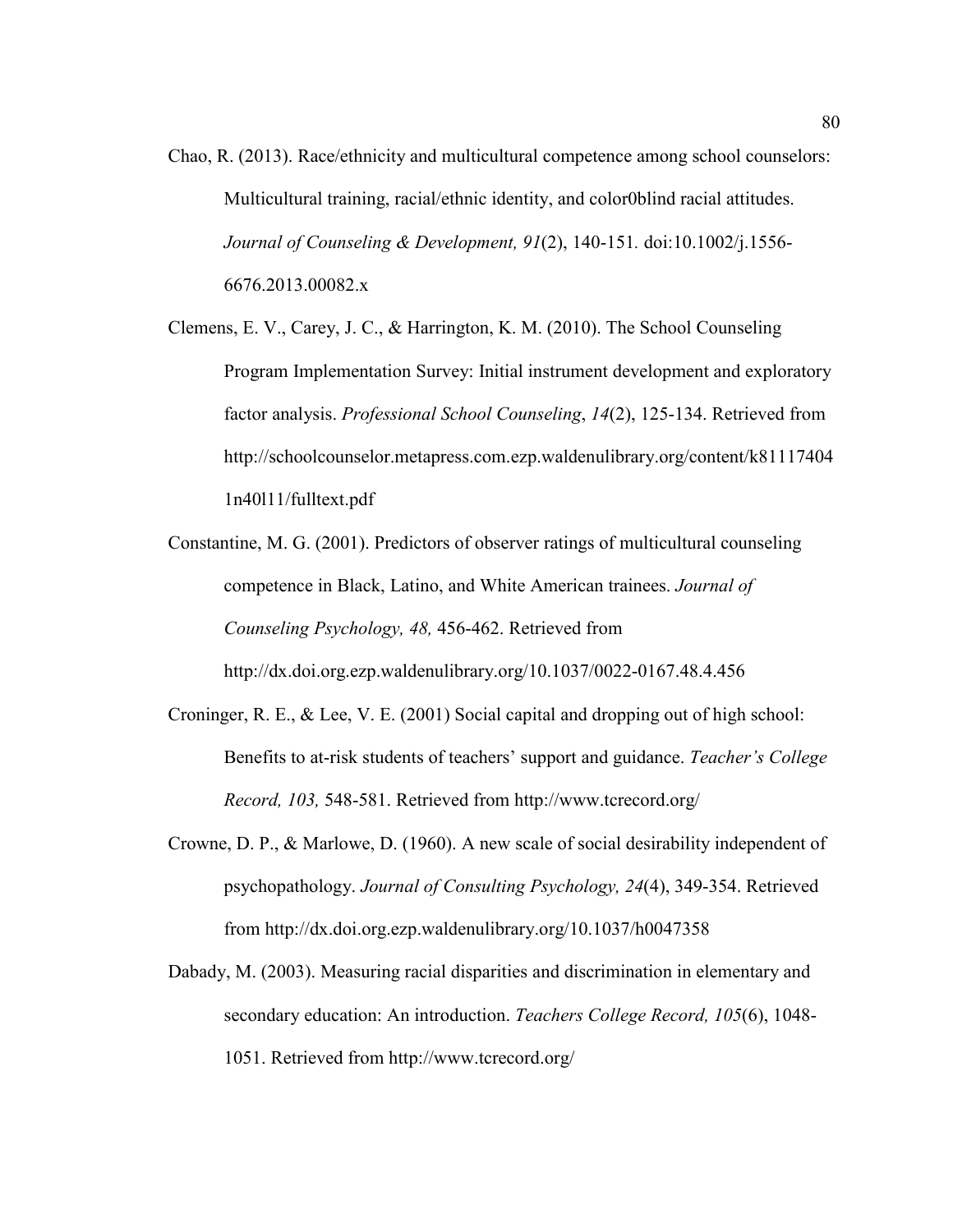De Jesus, O. N. (2012). Differentiated instruction: Can differentiated instruction provide success for all learners? *National Teacher Education Journal*, *5*(3), 5-11. Retrieved from http://www.ntejournal.com/

Dodson, F. K. (2013). Exploring the multicultural competence of school counselors. *Journal of Counselor Preparation & Supervision, 5*(2), 18-29. doi:10.7729/52.0041

- Eisner, D., & Carey, J. (2005). School counseling program implementation survey. Unpublished assessment instrument. Retrieved from https://www.umass.edu/schoolcounseling/school-counseling-programimplementation-survey.php
- Farkas, G. (2003). Racial disparities and discrimination in education: What do we know, how do we know it, and what do we need to know? *Teachers College Record, 105*(6,) 1119-1146. Retrieved from http://www.tcrecord.org/
- Florida Demographics. (2014). Get Florida demographics. Retrieved from http://www.florida-demographics.com/
- Florida Department of Education. (2010). Florida school counseling framework.

Retrieved from http://www.fldoe.org/ese/pdf/FinalCounselFramework2010.pdf

Florida Department of Education. (2013). Florida school counseling and guidance framework. Retrieved from

http://www.fldoe.org/workforce/programs/cd\_guide.asp

Florida House of Representatives. (2010). Student grading scale for grades 6-12*.*  Retrieved from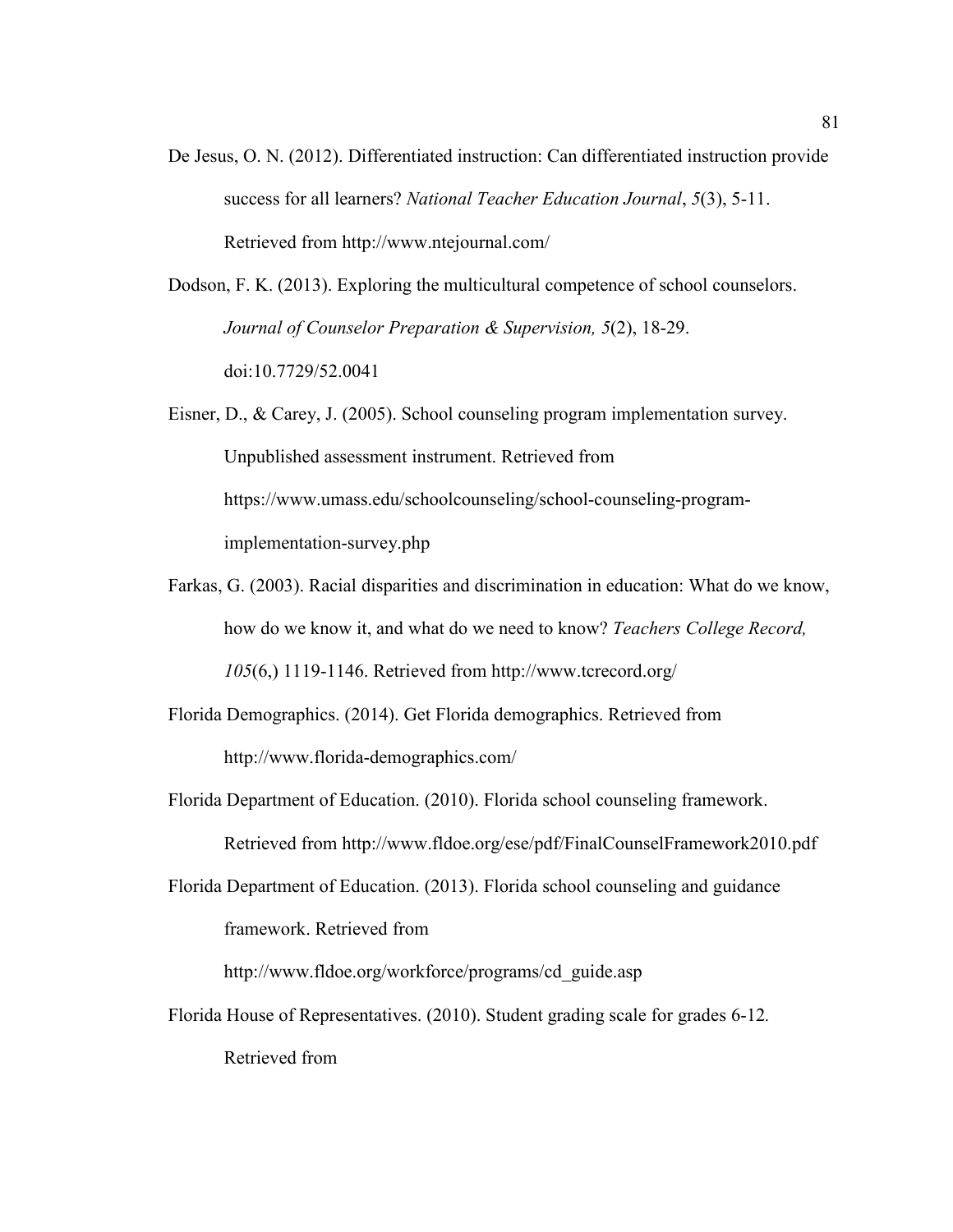http://www.myfloridahouse.gov/FileStores/Web/HouseContent/Approved/Web% 20Site/education\_fact\_sheets/2011/documents/2010-

11%20Student%20Grading%20Scale%20for%20Grades%206-12.3.pdf

- Florida's Multi-Tiered System of Supports. (n.d.). Multi-tiered framework. Retrieved from http://www.florida-rti.org/floridaMTSS/mtf.htm
- Fuertes, J. N., Stracuzzi, T. I., Bennett, J., Scheinholtz, J., Mislowack, A., Hersh, M., & Cheng, D. (2006). Therapist multicultural competency: A study of therapy dyads. *Psychotherapy, 43,* 480-490. Retrieved from

http://dx.doi.org.ezp.waldenulibrary.org/10.1037/0033-3204.43.4.480

- Fusick, L., & Bordeau, W. C. (2004). Counseling at-risk Afro-American youth: An examination of contemporary issues and effective school-based strategies. *Professional School Counseling, 8,* 102-115. Retrieved from http://www.schoolcounselor.org/
- Green, A. G., Conley, J. A, & Barnett, K. (2005). Urban school counseling: Implications for practice and training. *Professional School Counseling 8*(3), 189. Retrieved from http://www.schoolcounselor.org/
- Green, S. B., & Salkind, N. J. (2011). *Using SPSS for Windows and Macintosh: Analyzing and understanding data* (6th ed.). Upper Saddle River, NJ: Pearson.
- Gregory, G., & Chapman, C. (2007). *Differentiated instructional strategies: One size doesn't fit all.* Retrieved from http://www.corwin.com/upmdata/53340\_Gregory\_Chapter\_1.pdf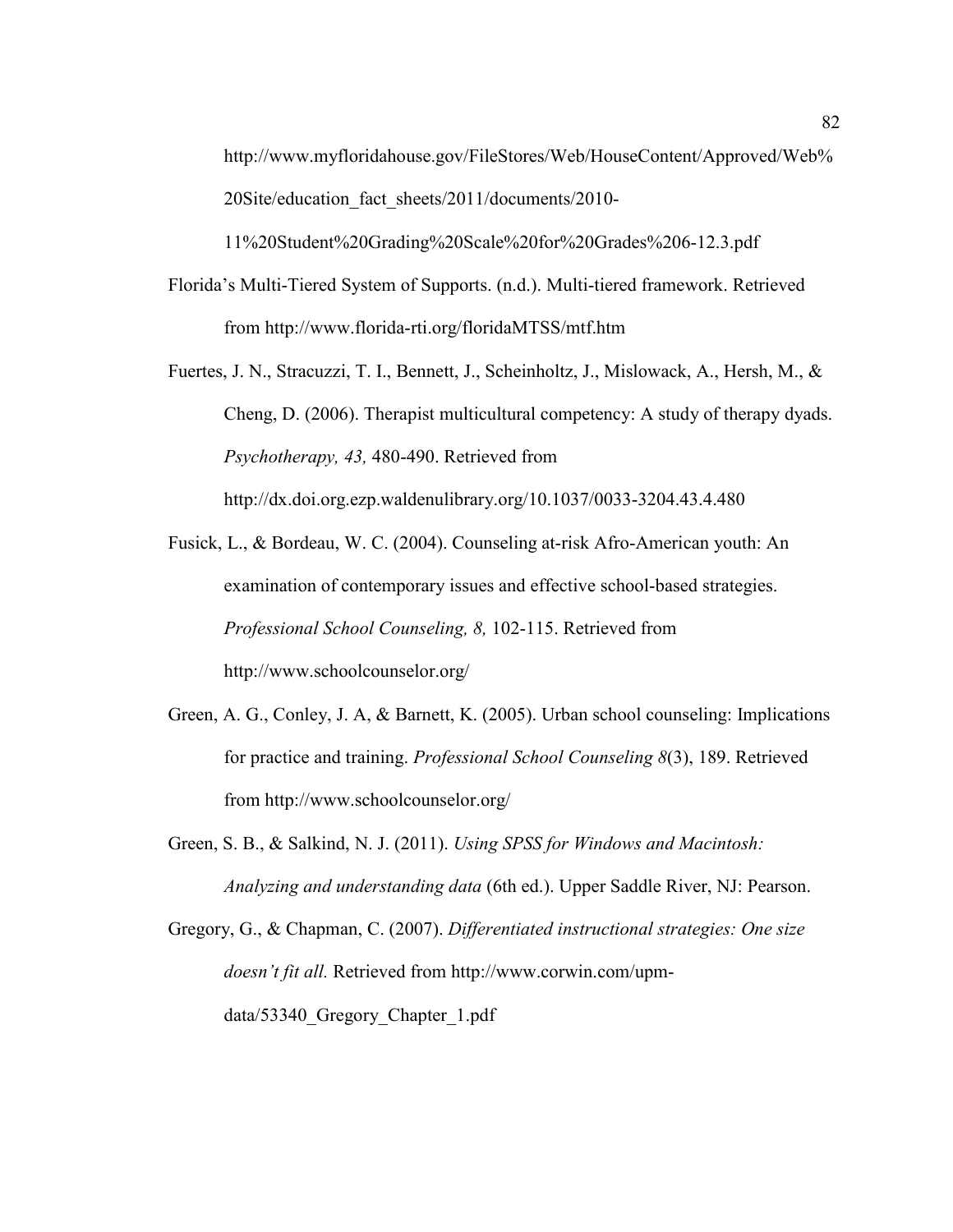- Gruman, D. H., Marston, T.,  $\&$  Koon, H. (2013). Bringing mental health needs into focus through school counseling program transformation. *Professional School Counseling*, *16*(5), 333-341. Retrieved from http://www.schoolcounselor.org/
- Guzman, M. R., Calfa, N. A., Van Horn Kerne, V., & McCarthy, C. (2013) Examination of multicultural counseling competencies in school counselors. *Journal of School Counseling 11,* 1-27. Retrieved from http://jsc.montana.edu/
- Gysbers, N. C., & Henderson, R. (2000). *Developing and managing your school guidance program (3rd ed.).* Alexandria, VA: American Counseling Association.
- Hatch, T., & Bowers, J.(2002).The block to build on. *ASCA School Counselor, 39*(5), 12– 17. Retrieved from https://www.schoolcounselor.org/
- Hatch, T., & Chen-Hayes, S. F. (2008). School counselor beliefs about ASCA National Model school counseling program components using the SCPCS. *Professional School Counseling, 12*(1), 34-42. Retrieved from http://www.schoolcounselor.org/
- Henderson, A. T., & Mapp, K. L. (Eds.). (2002). *A new wave of evidence: The impact of school, family, and community connections on student achievement* [Electronic Version]. Austin, TX: National Center for Family and Community Connections with Schools, Southwest Educational Development Laboratory.
- Henderson, P. (2012). *The theory behind the ASCA National Model.* Retrieved from http://www.pte.idaho.gov/pdf/Career\_Guidance/School\_Counseling\_Model/ASC A\_National\_Model\_Theory.pdf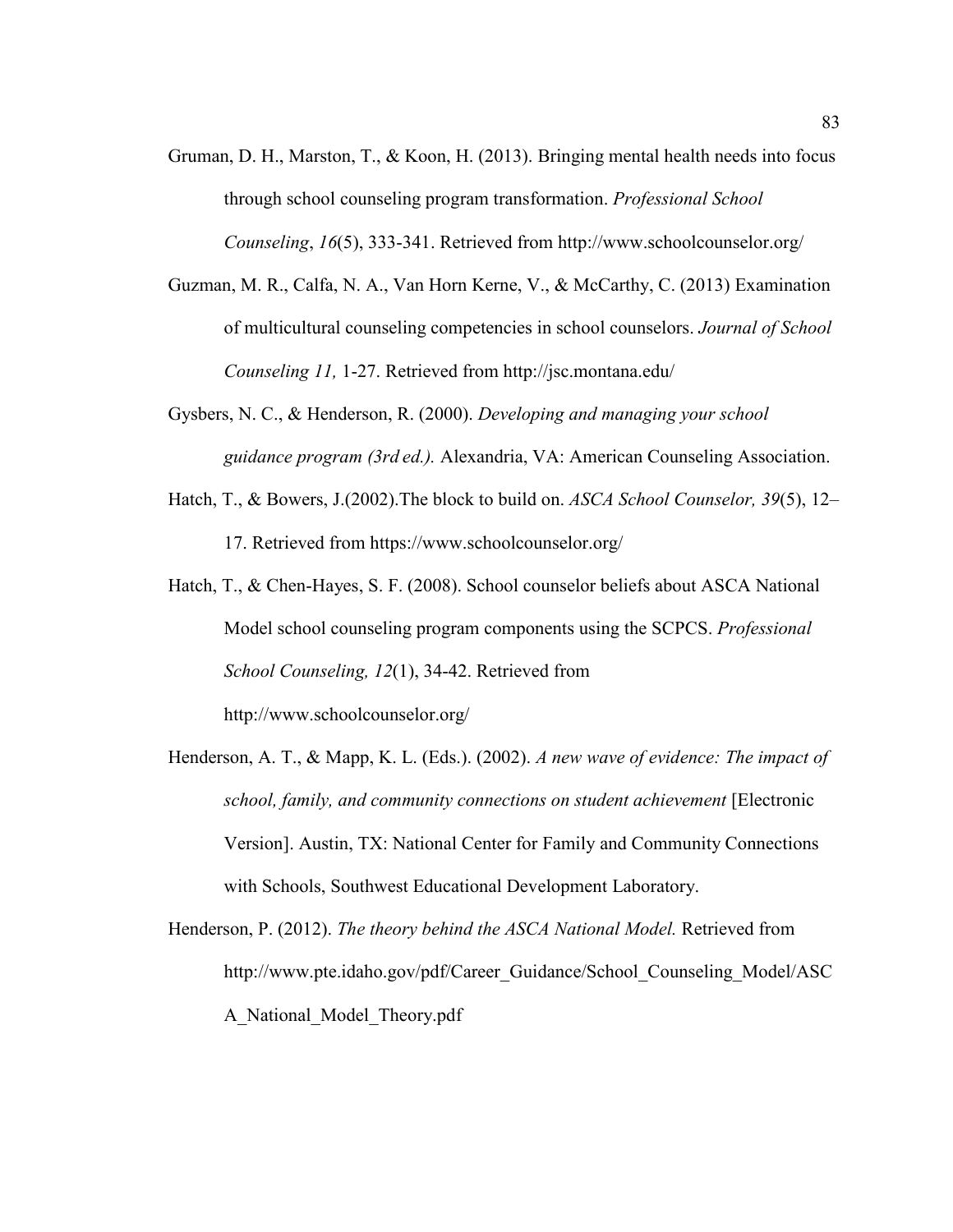Holcomb-McCoy, C. (n.d.). *MCCTS-R.* Retrieved from

http://www.holcombmccoy.com/mccts\_r

- Holcomb-McCoy, C. (2005). Investigating school counselors' perceived multicultural competence. *Professional School Counseling, 8*(5), 414-423. Retrieved from http://www.schoolcounselor.org/
- Holcomb-McCoy, C., & Day-Vines, N. (2004). Exploring school counselor multicultural competence: A multidimensional concept. *Measurement and Evaluation in Counseling and Development*, *37*, 154-162. Retrieved from http://www.counseling.org/publications/journals.htm
- Holcomb-McCoy, C. & Mitchell N. (2005). A descriptive study of urban school counseling programs. *Professional School Counseling*, *8*, 203-208. Retrieved from http://www.schoolcounselor.org/
- Holcomb-McCoy, C., & Myers, J. E. (1999). Multicultural competence and counselor training: A national survey. *Journal of Counseling and Development, 77*, 294- 302. Retrieved from http://www.wiley.com.ezp.waldenulibrary.org/WileyCDA/
- Johnson, A., & Jackson Williams, D. (2014). White Racial Identity, Color-Blind Racial Attitudes, and Multicultural Counseling Competence. *Cultural Diversity and Ethnic Minority Psychology.* Retrieved from http://dx.doi.org/10.1037/a0037533
- Klingman, A. (1986). Tertiary intervention: Conceptual framework for school counselor education and practice. *International Journal for the Advancement of Counselling, 9,* 5-10.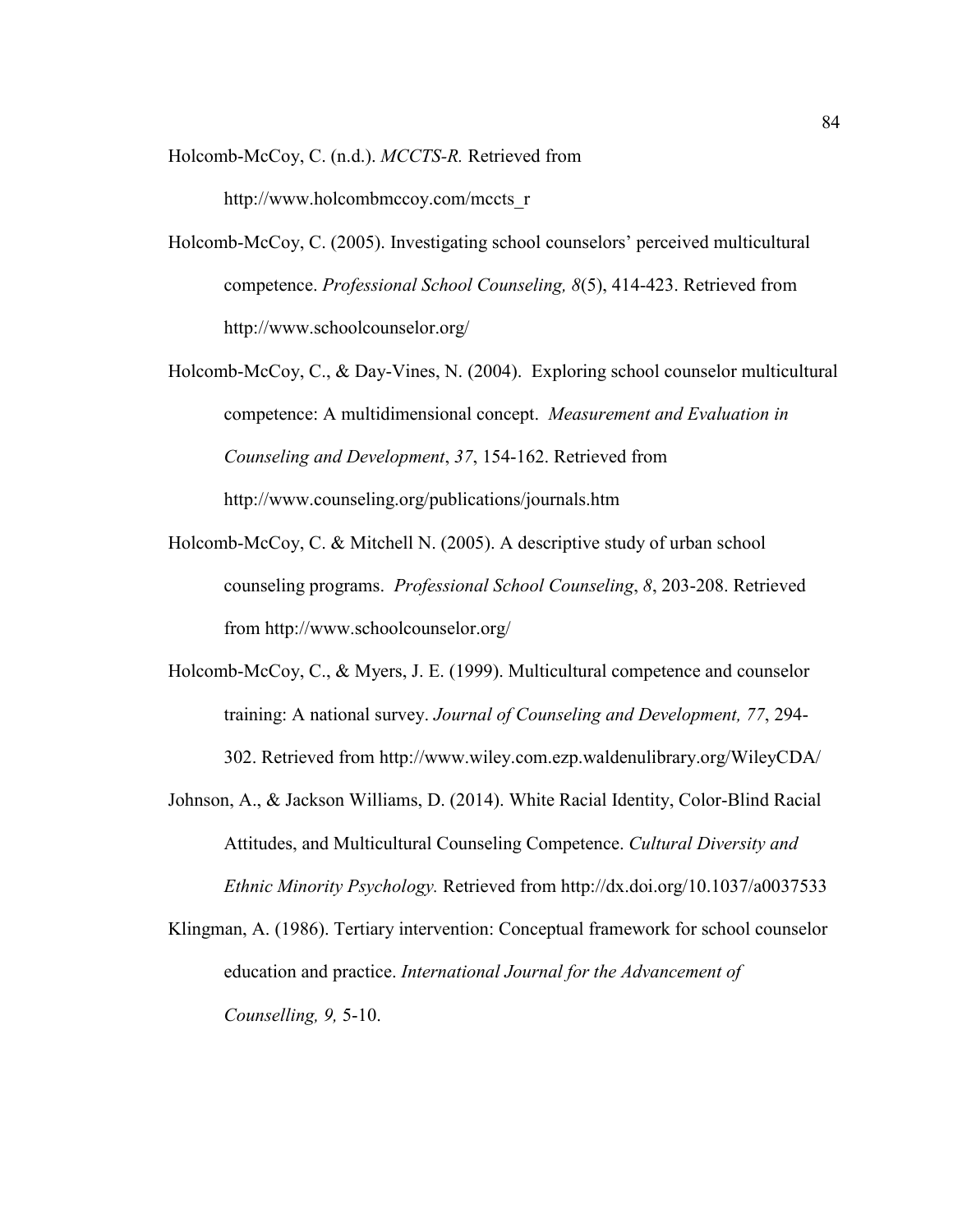Lapan, R. T., & Gysbers, N. C., & Sun, Y. (1997). The impact of more fully implemented guidance programs on the school experiences of high school students: A statewide evaluation study [Electronic Version]. *Journal of Counseling and Development, 75,* 292-302. Retrieved

fromhttp://www.wiley.com.ezp.waldenulibrary.org/WileyCDA/

- LeBeauf, I. (2008). Racial Disparities in New Millennium Schools: Implications for School Counselors. *Journal of School Counseling*, *6*(10). Retrieved from http://jsc.montana.edu/
- Lee, C. (2005). Urban school counseling: Context, characteristics, and competencies. *Professional School Counseling, 8*(3), 184. Retrieved from http://www.schoolcounselor.org/
- Lemberger, M. E. (2010). Advocating student-within-environment: A humanistic theory for school counseling*. Journal of Humanistic Counseling, Education and Development, 49,* 131-146*.* Retrieved from

http://www.wiley.com.ezp.waldenulibrary.org/WileyCDA/

- Mickelson, R. (2003). When are racial disparities in education the result of racial discrimination? A social science perspective. [Electronic Version]. *Teachers College Record, 105*(6), 1052-1086. Retrieved from http://www.tcrecord.org/
- Militello, M., Carey, J., Dimmitt, C., Lee, V., & Schweid, J. (2009). Identifying Exemplary School Counseling Practices in Nationally Recognized High Schools. *Journal of School Counseling*, *7*(13). Retrieved from http://jsc.montana.edu/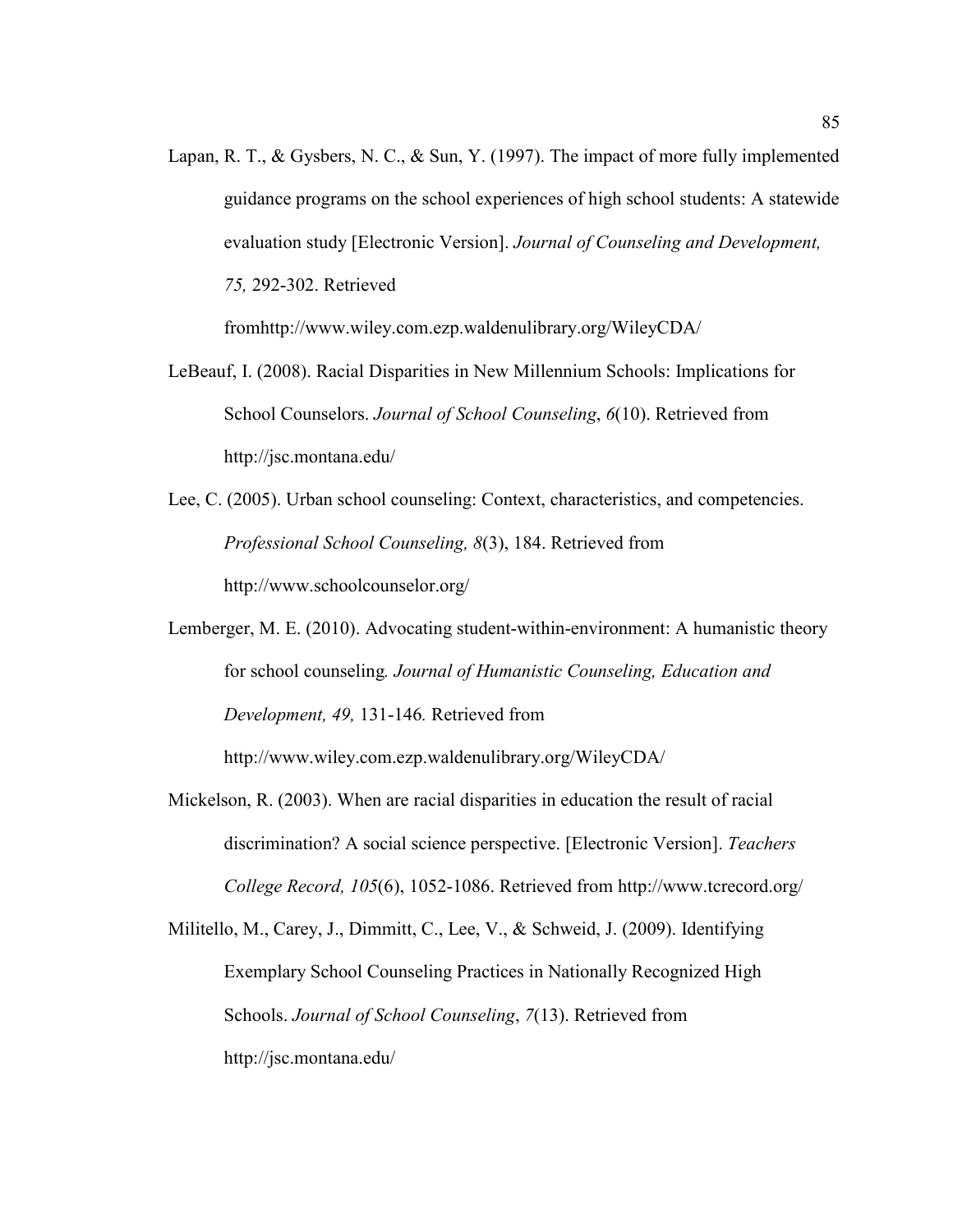Na, G. (2012). *Relationship between school counselor multicultural counseling competence and self-efficacy in working with recent immigrant students*. Retrieved from

http://drum.lib.umd.edu/bitstream/1903/13266/1/Na\_umd\_0117E\_13618.pdf

Packer-Williams, C. L., Jay, M. L., & Evans, K. M. (2010). Understanding the contextual factors that influence school counselors' multicultural diversity integration practices. *Journal of School Counseling, 8*(6). Retrieved from http://jsc.montana.edu/pages/archives.html

Paredes, D. M. (2008). *Multi/cross-cultural competence: Integrating universal and particular perspectives*. Michigan: ProQuest Information and Learning Company.

Ponterotto, J. (2010). *Handbook of Multicultural Counseling.* Sage.

- PsychData. (2014). Create online surveys with confidence and ease. https://www.psychdata.com/default.asp
- Sanchez, W., ERIC Clearinghouse on Counseling and Student Services, G. G., American Psychological Association, W. C., & And, O. (1995). *Working with diverse learners and school staff in a multicultural society.* Digest*.*
- Scarborough, J. L., & Culbreth, J. R. (2008). Examining discrepancies between actual and preferred practice of school counselors. *Journal of Counseling & Development, 86*(4), 446-459. Retrieved from http://www.wiley.com.ezp.waldenulibrary.org/WileyCDA/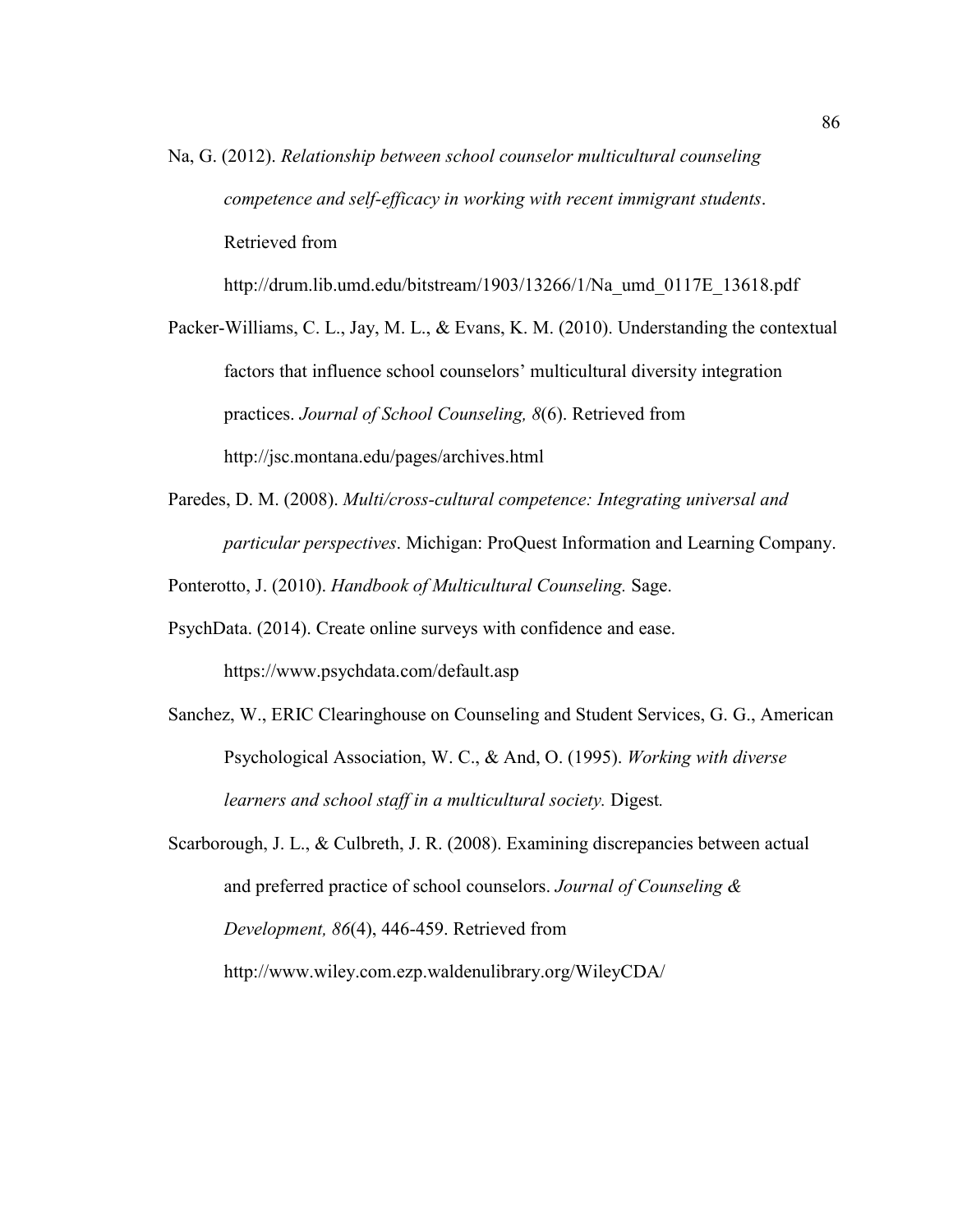- Schellenberg, R., & Grothaus, T. (2011). Using Culturally Competent Responsive Services to Improve Student Achievement and Behavior. *Professional School Counseling*, *14*(3), 222-230. Retrieved from http://www.schoolcounselor.org/
- Schulz, L. L. (2011). Targeting school factors that contribute to youth alienation: Focused school counseling programs. *Journal of Instructional Psychology, 38*(2), 75-83. Retrieved from http://www.projectinnovation.biz/index.html
- Smith, L., Davis, K., & Bhowmik, M. (2010). Youth participatory action research groups as school counseling interventions. *Professional School Counseling, 14*(2), 174- 182. Retrieved from http://www.schoolcounselor.org/
- Studer, J. R., Diambra, J. F., Breckner, J. A., & Heidel, R. (2011). Obstacles and successes in implementing the ASCA National Model in schools. *Journal of School Counseling, 9*(2). Retrieved from

http://www.jsc.montana.edu/articles/v9n2.pdf

Substance Abuse and Mental Health Services Administration. (2012). Levels of risk, levels of intervention. Retrieved from http://captus.samhsa.gov/sites/default/files/capt\_resource/capt\_behavioral\_health

fact sheets 2012 0.pdf

Sue, D. W. (1978). Eliminating cultural oppression in counseling: Toward a general theory. *Journal of Counseling Psychology, 25,* 419-428. Retrieved from http://citeseerx.ist.psu.edu/viewdoc/download?doi=10.1.1.367.7132&rep=rep1&t ype=pdf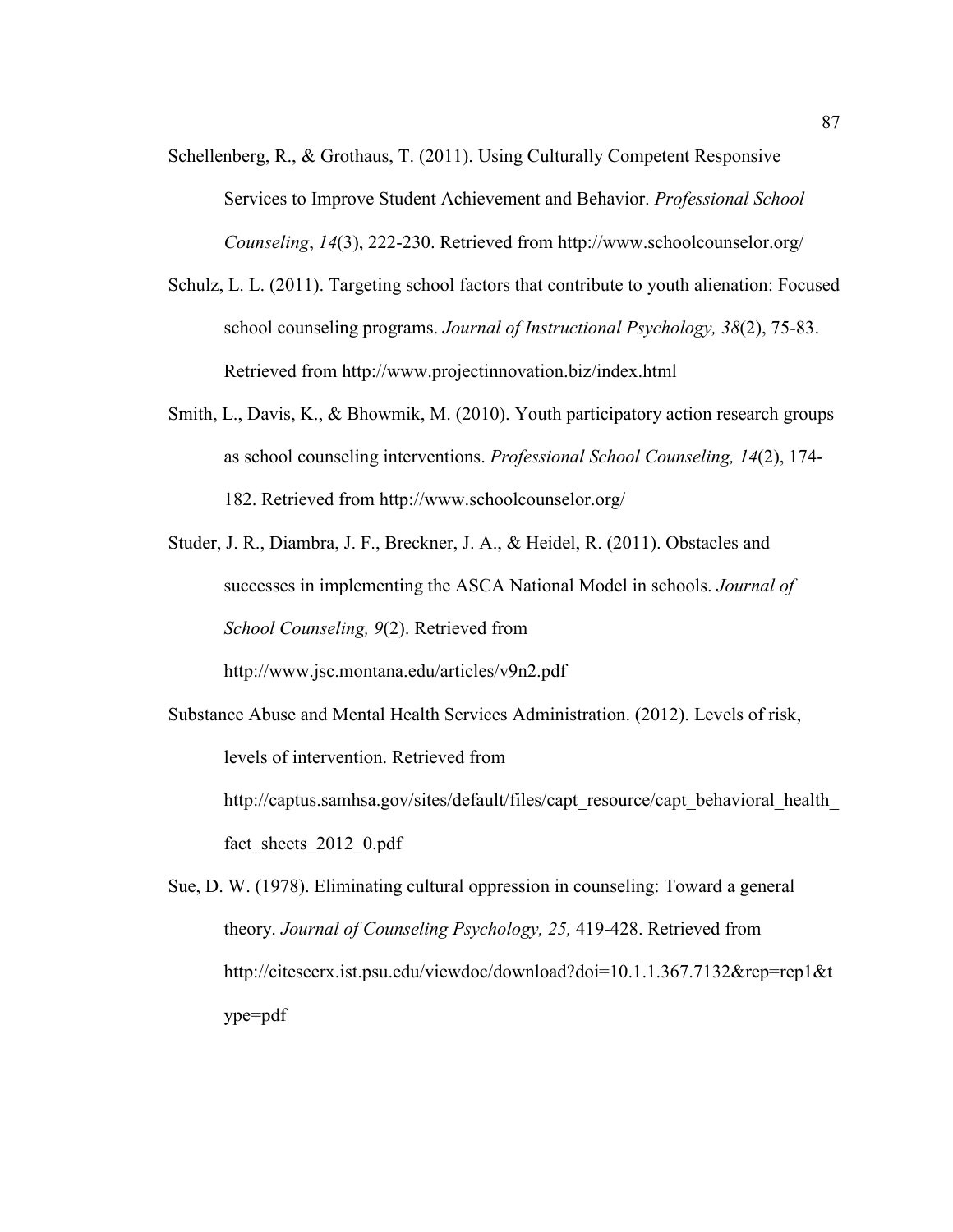- SuperSurvey. (2009). Online survey response rates and times: Background and guidance for industry*.* Retrieved from http://www.supersurvey.com/papers/supersurvey\_white\_paper\_response\_rates.pd f
- Tadlock-Marlo, R. L. (2011). Making minds matter: Infusing mindfulness into school counseling. *Journal of Creativity in Mental Health, 6*(3), 220-233. doi:10.1080/15401383.2011.605079
- United States Census Bureau. (2010). 2010 population finder. Retrieved from http://www.census.gov/popfinder/
- University of Massachusetts Amherst. (n.d.). Resources for counselors. Retrieved from http://www.umass.edu/schoolcounseling/school-counseling-programimplementation-survey.php
- Vasquez, M. T. (2007). Cultural difference and the therapeutic alliance: An evidencebased analysis. *American Psychologist*, *62*(8), 878-885. Retrieved from http://dx.doi.org.ezp.waldenulibrary.org/10.1037/0003-066X.62.8.878
- Vaughn, S., Wanzek, J., Murray, C. S., & Roberts, G., (2012). *Intensive Interventions for Students Struggling in Reading and Mathematics. A Practice Guide*. Center on Instruction.
- Wright, R. J. (2012). *Introduction to school counseling.* Retrieved from http://www.sagepub.com/upm-data/42517\_6\_pdf.pdf
- Zeng, H. T. (2014). Counseling methods. *Counseling Methods—Research Starters Education*, 1.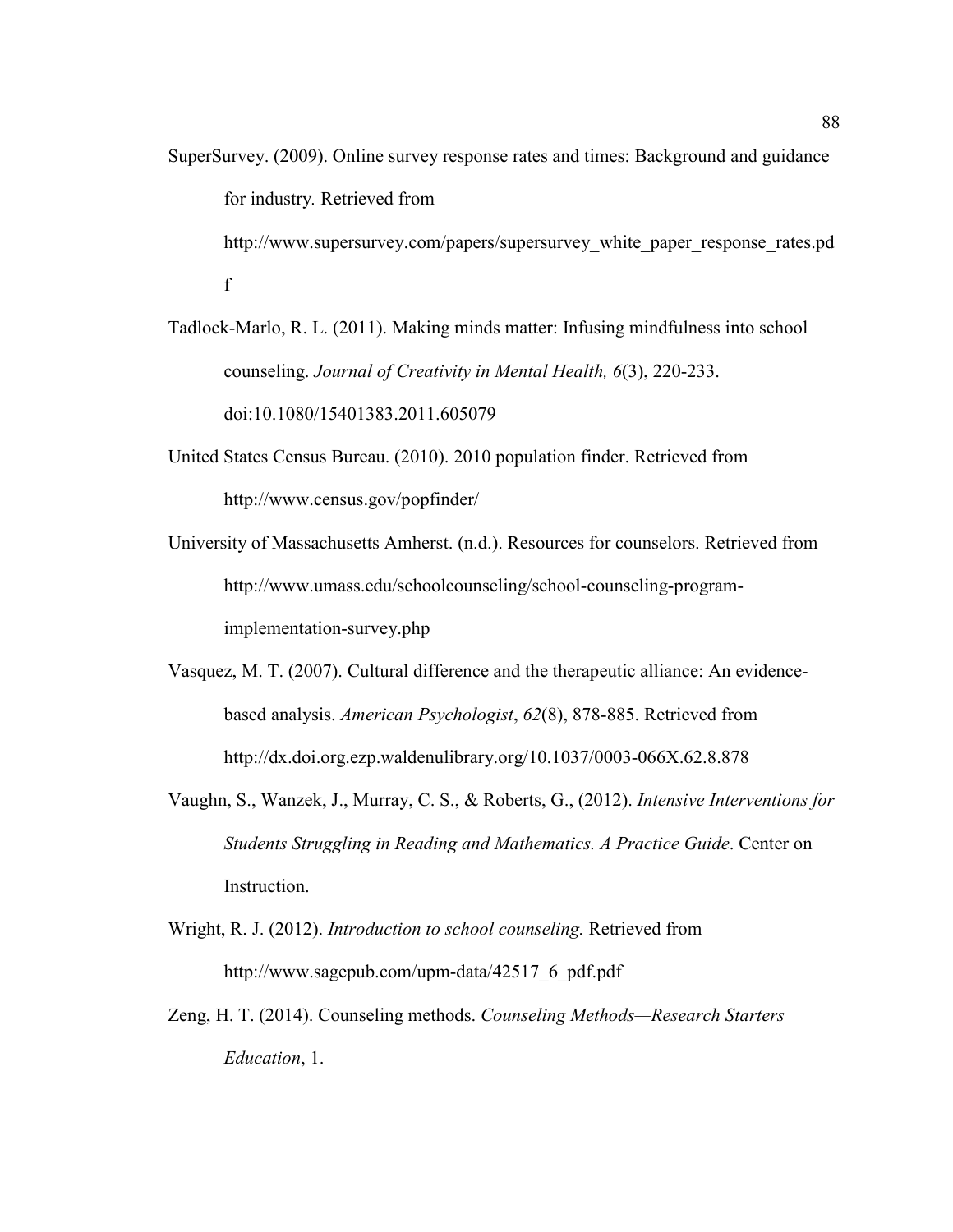#### Appendix A: Letter of Invite

# **Data Collection Coordination Request**

February 4, 2015

Dear School Counselor,

I have received your name from the Florida Department of Education and/or a public source to collect data for my research project entitled The Relationship Between School Counselors' Perceived Multicultural Competence, Adherence to the ASCA National Model, and Students' Performance in Florida Public Schools.

I am requesting your cooperation in the data collection process. I propose to collect data on February 4, 2015-February 18, 2015. You may choose to participate in the survey for data collection at your convenience in order to minimize disruption to your duties/activities. The survey will take approximately 30 minutes of your time.

If you agree to be part of this research project, I would ask that you complete the survey through the provided link ( https://www.psychdata.com/s.asp?SID=164499 ). You will only participate in the survey one time, and completion of the survey will take approximately 30 minutes.

If you prefer not to be involved in this study, that is not a problem at all.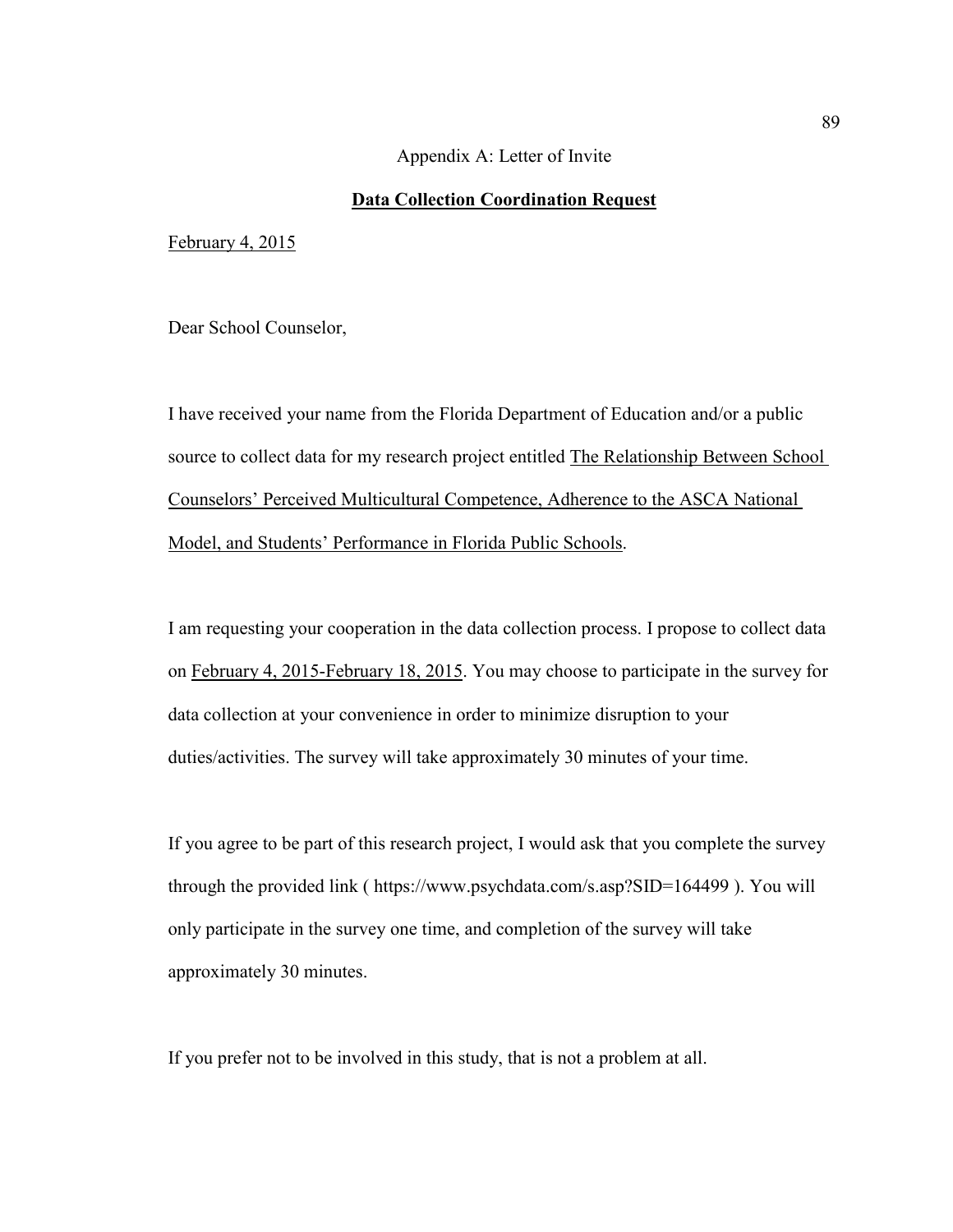If circumstances change, please contact me via \_\_\_\_\_\_\_\_.

Thank you for your consideration. I would be pleased to share the results of this study with you if you are interested.

By returning a completed survey, I understand that I am agreeing to the terms described above.

Sincerely,

Jessica Conroy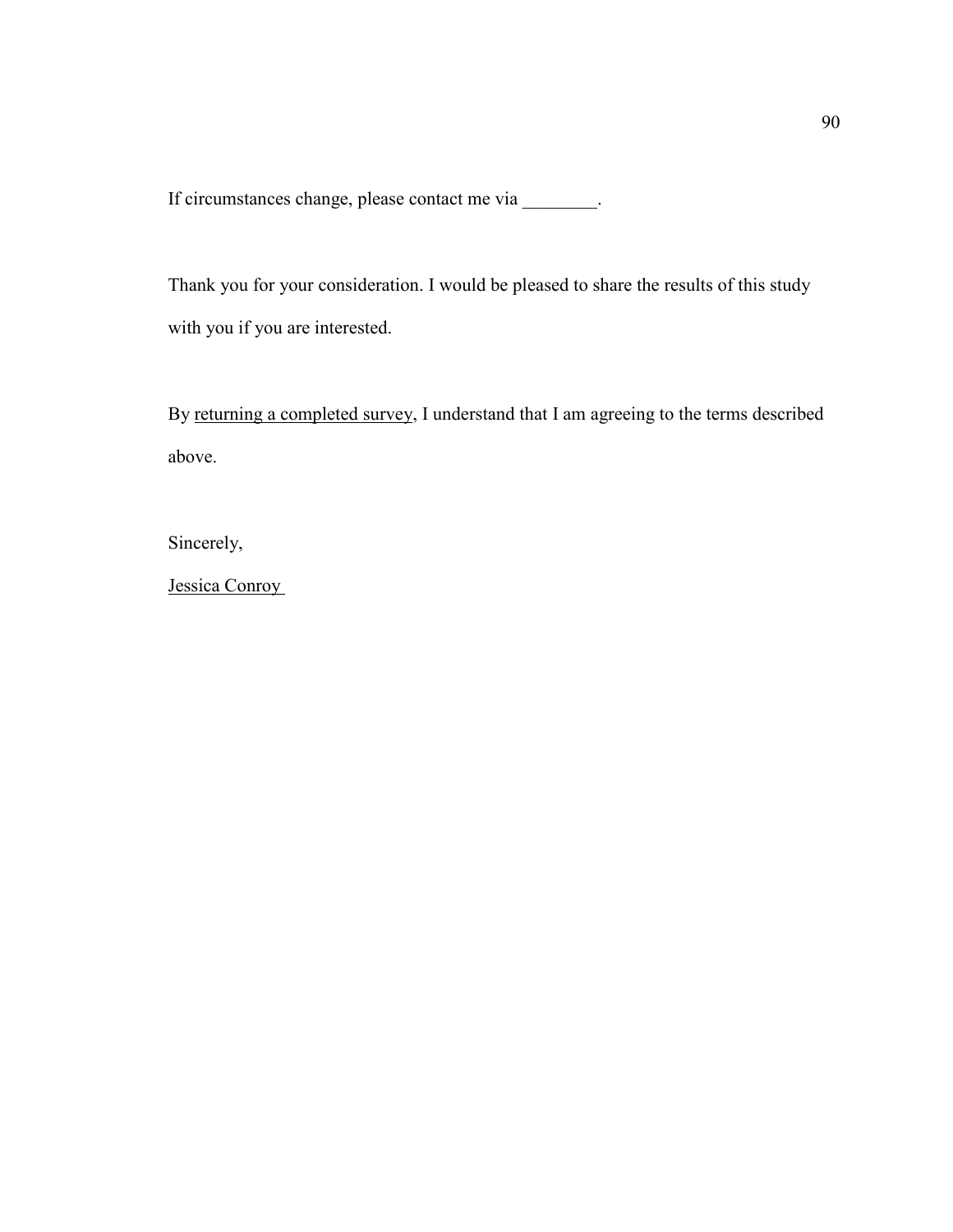Appendix B: Informed Consent

# **CONSENT FORM**

You are invited to take part in a research study of the relationship between perceived school counselor multicultural competence, adherence to the ASCA National Model, and student performance. The researcher is inviting Florida School Counselors at the middle school level to be in the study. This form is part of a process called "informed consent" to allow you to understand this study before deciding whether to take part.

This study is being conducted by a researcher named Jessica Conroy, who is a doctoral student at Walden University. You may already know the researcher as a School Counselor, but this study is separate from that role.

# **Background Information:**

The purpose of this study is to determine if a relationship exists between school counselors' multicultural competence, school counselors' adherence to the ASCA National Model, and student performance. The purpose is also to determine if school counselors' multicultural competence and/or school counselors' adherence to the ASCA National Model predicts student performance.

# **Procedures:**

If you agree to be in this study, you will be asked to:

\_\_\_\_Complete the survey through the provided link. You will only participate in the survey one time, and completion of the survey will take approximately 30 minutes.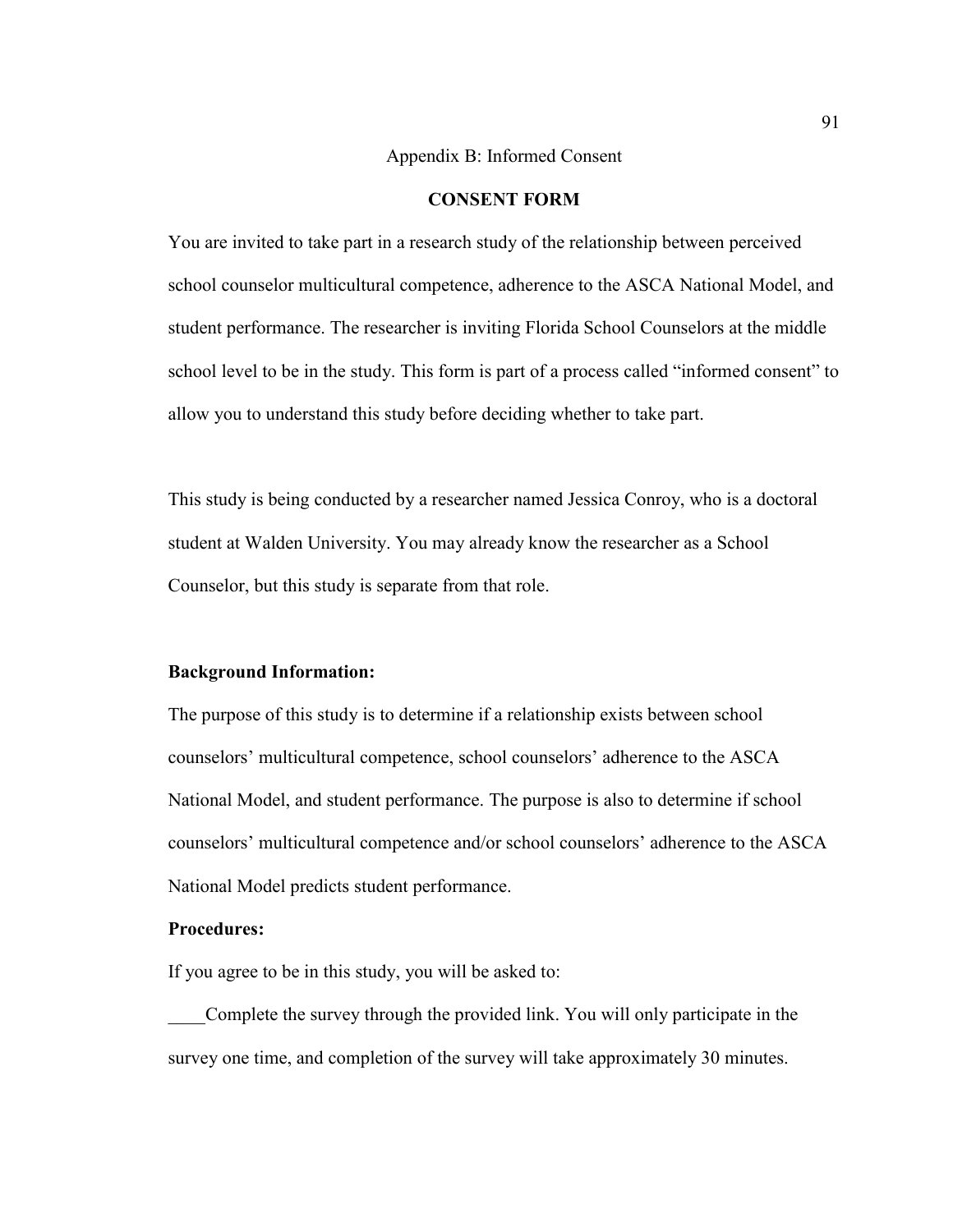Here are some sample questions:

I can discuss my own ethnic/cultural heritage.

- \_\_\_\_ Services are organized so that all students are well served and have access to them.
- What is the average grade for students in grades 6-8 at your school?

# **Voluntary Nature of the Study:**

This study is voluntary. Everyone will respect your decision of whether or not you choose to be in the study. No one at the Florida School Counseling Association, the American Counseling Association, the American School Counseling Association, or Walden University will treat you differently if you decide not to be in the study. If you decide to join the study now, you can still change your mind later. You may stop at any time.

# **Risks and Benefits of Being in the Study:**

Being in this type of study involves some risk of the minor discomforts that can be encountered in daily life, such as fatigue. Being in this study would not pose risk to your safety or wellbeing.

Understanding the relationship between school counselors' perceived multicultural competence, the counselors' adherence to the ASCA National Model, and student performance is necessary in order to better understand and serve the multicultural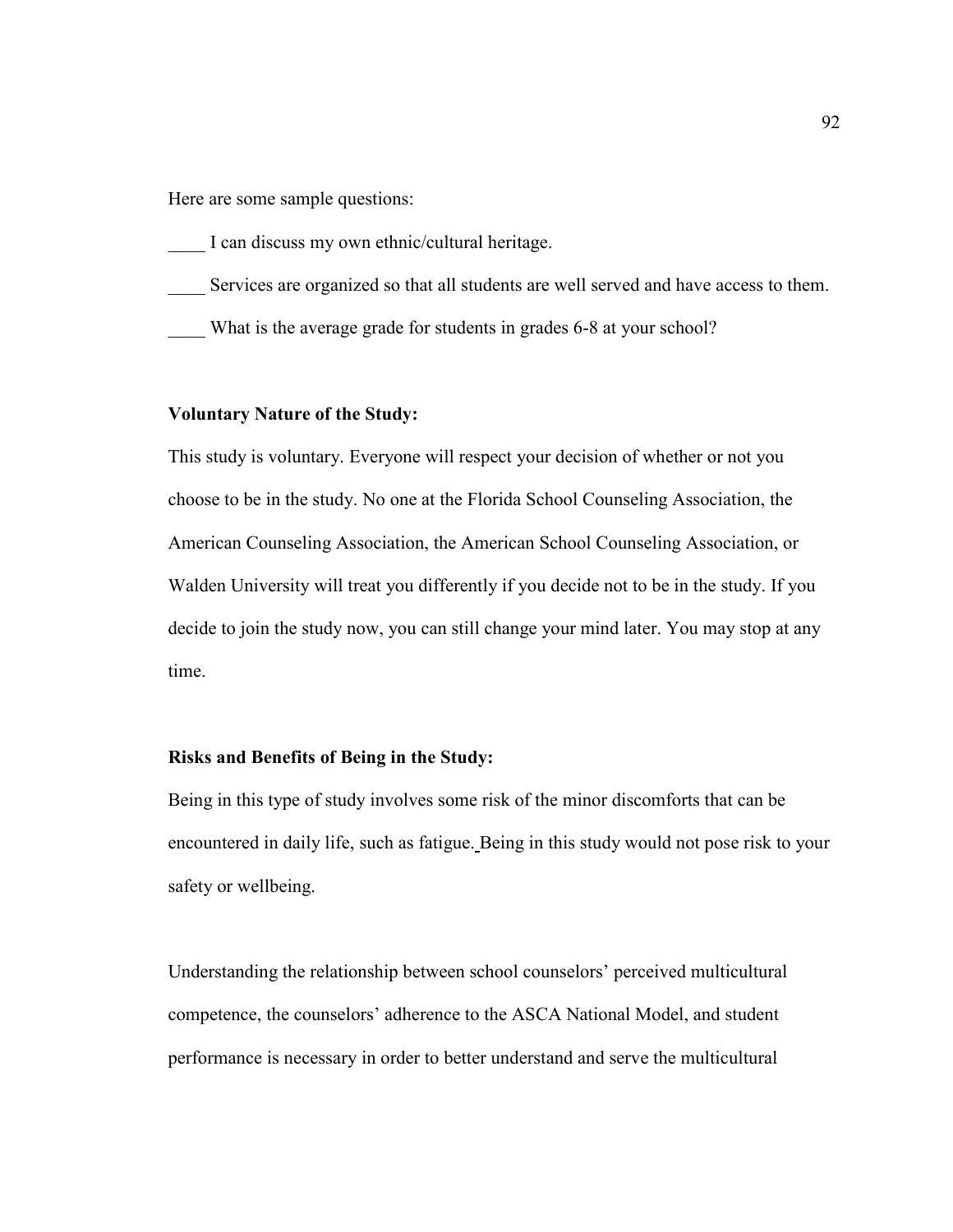populations in urban public schools and to respond to individual student needs (Holcomb-McCoy & Mitchell, 2005). It is important to determine the relationship between multicultural competence, adherence to the ASCA model, and students' GPA. A relationship could indicate a need for social change in the area of school counselor preparation and training, specifically concerning the ASCA National Model.

# **Payment:**

There is no payment for participating in this study.

# **Privacy:**

Any information you provide will be kept anonymous. The researcher will not use your personal information for any purposes outside of this research project. Also, the researcher will not include your name or anything else that could identify you in the study reports. Data will be kept secure by removal of any identifying information and keeping survey data password protected. Data will be kept for a period of at least 5 years, as required by the university.

# **Contacts and Questions:**

You may ask any questions you have now. Or if you have questions later, you may contact the researcher via email at \_\_\_\_\_\_\_\_\_\_. If you want to talk privately about your rights as a participant, you can call Dr. Leilani Endicott. She is the Walden University representative who can discuss this with you. Her phone number is 612-312-1210.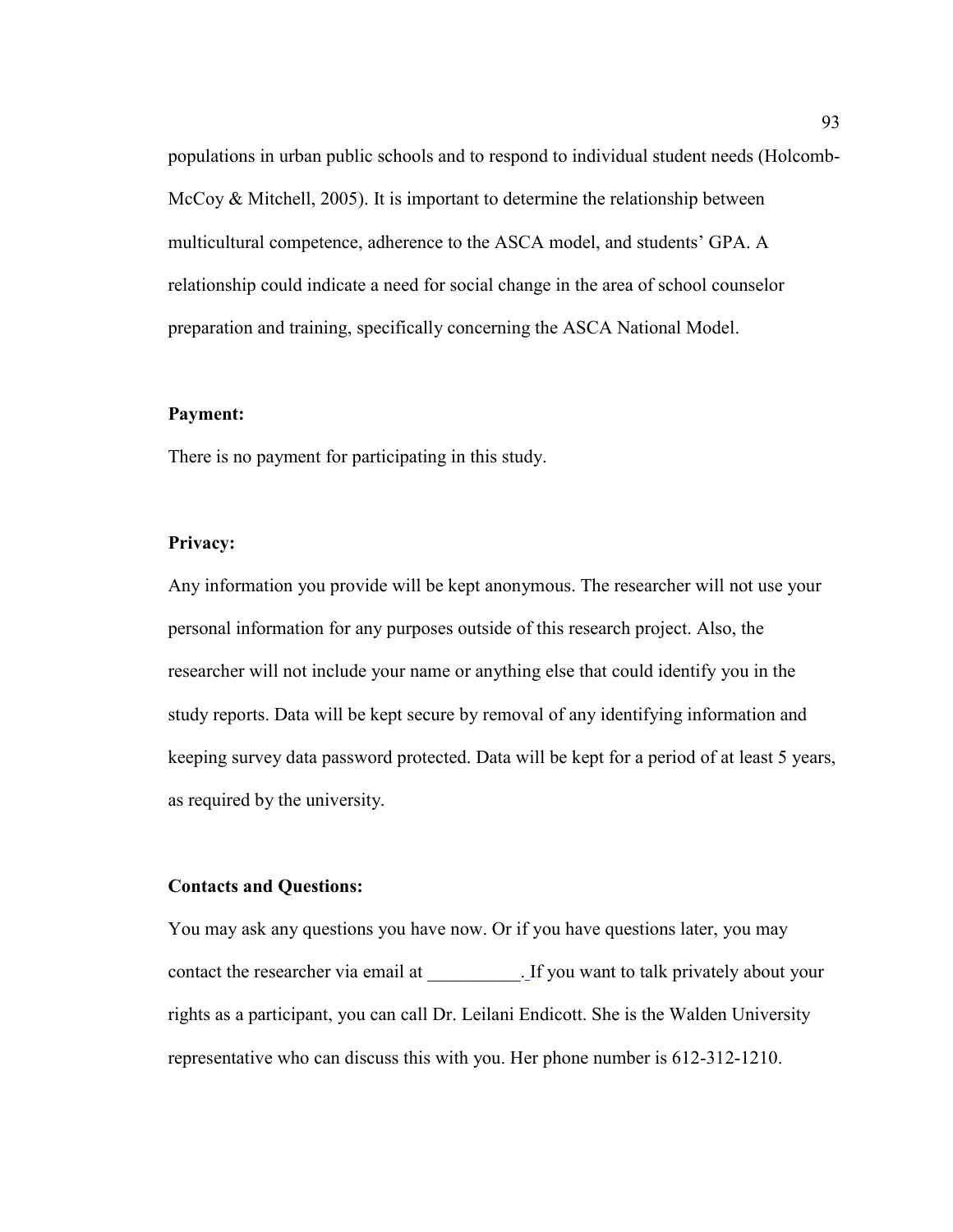Walden University's approval number for this study is **01-23-15-0269608** and it expires on **January 22, 2016.** 

Please print or save this consent form for your records.

# **Statement of Consent:**

 $\blacksquare$ 

I have read the above information and I feel I understand the study well enough to make a decision about my involvement. By returning a completed survey, I understand that I am agreeing to the terms described above.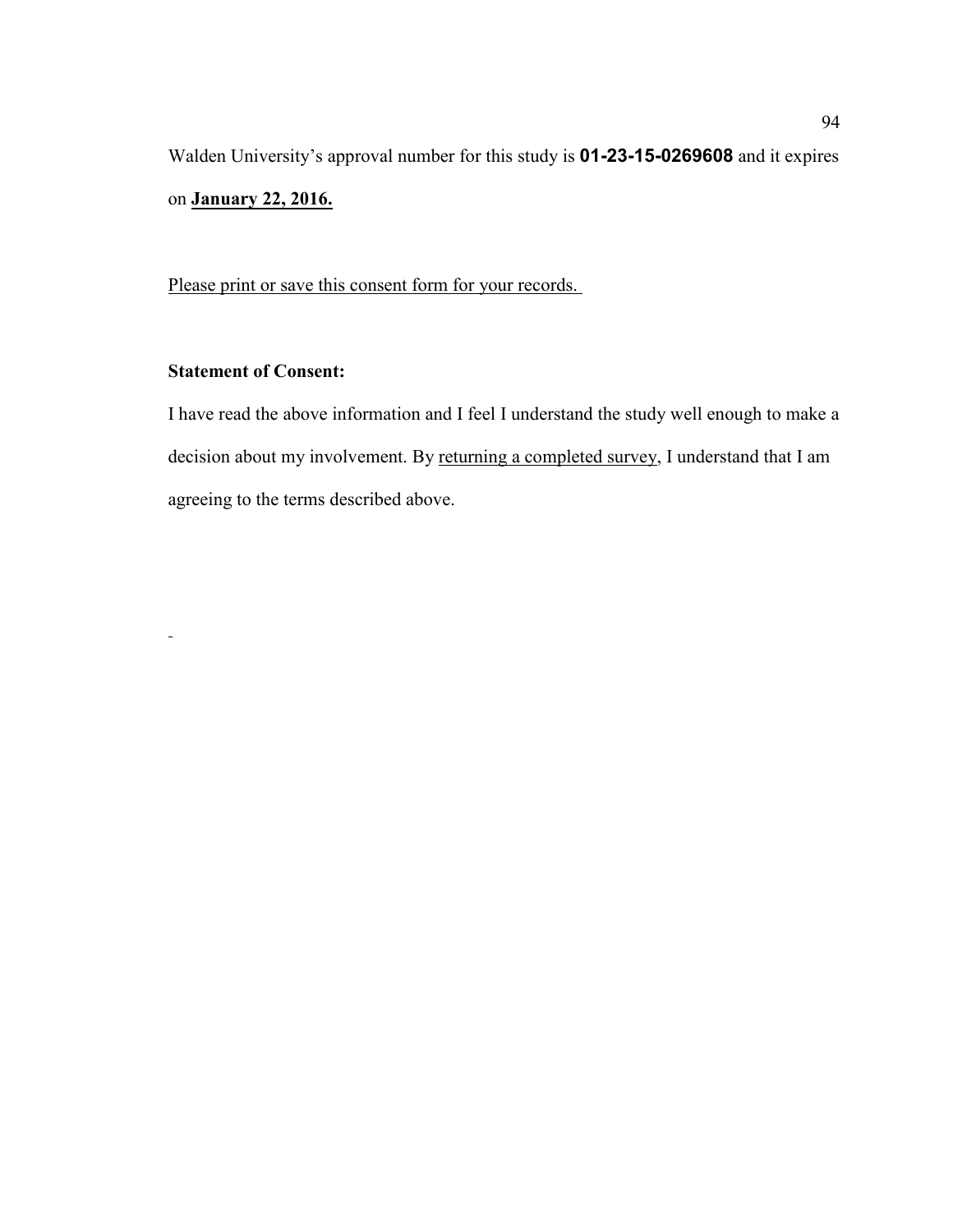# Appendix C: Reminder Letter

# **Data Collection Coordination Request**

February 11, 2015

Dear School Counselor,

I have received your name from the Florida Department of Education and/or a public source to collect data for my research project entitled The Relationship Between School Counselors' Perceived Multicultural Competence, Adherence to the ASCA National Model, and Students' Performance in Florida Public Schools.

This letter is serving as a reminder if you have not already participated. I am requesting your cooperation in the data collection process. I propose to collect data on February 4, 2015-February 18, 2015. You may choose to participate in the survey for data collection at your convenience in order to minimize disruption to your duties/activities. The survey will take approximately 30 minutes of your time.

If you agree to be part of this research project, I would ask that you complete the survey through the provided link ( https://www.psychdata.com/s.asp?SID=164499 ). You will only participate in the survey one time, and completion of the survey will take approximately 30 minutes.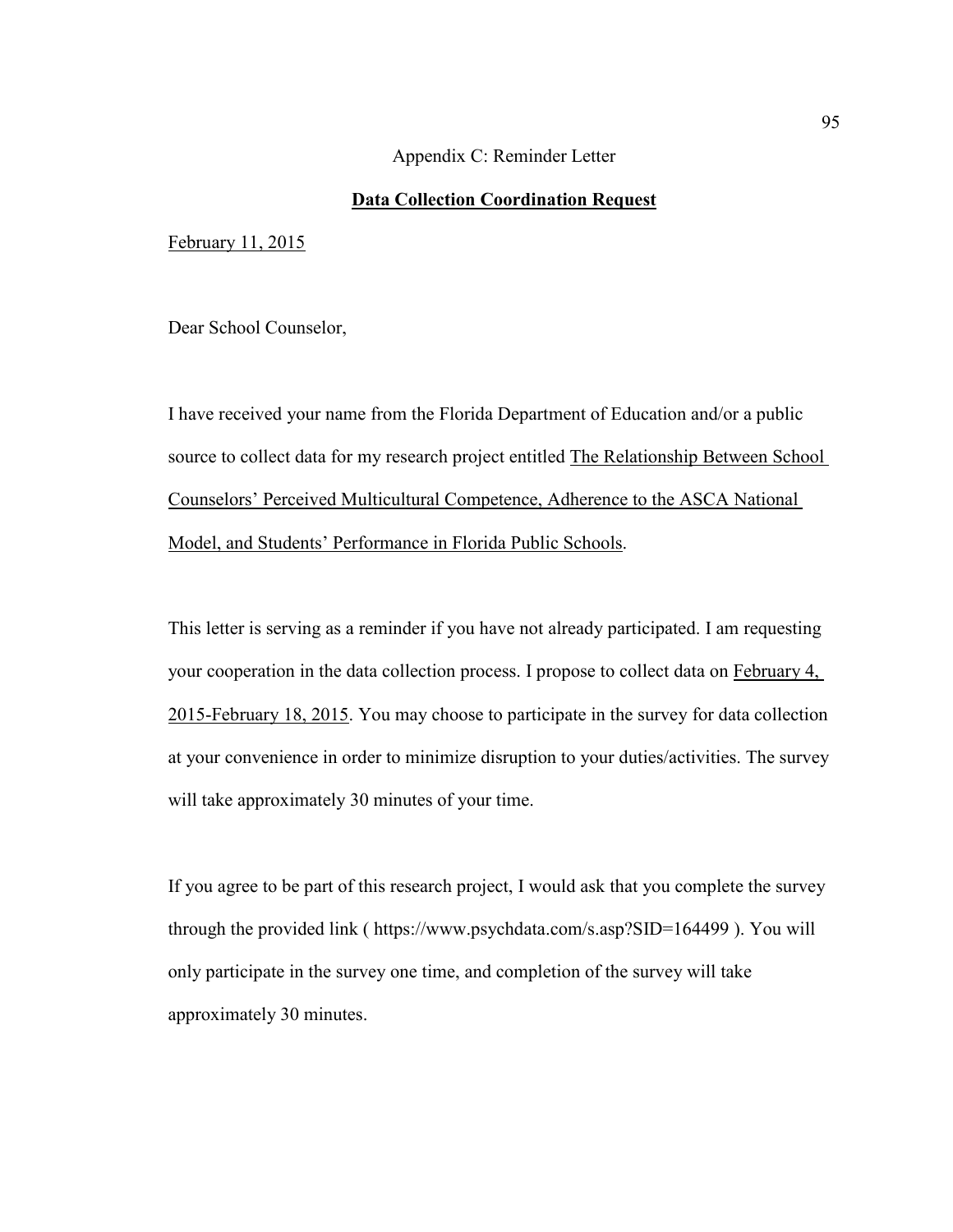If you prefer not to be involved in this study, that is not a problem at all.

If circumstances change, please contact me via

Thank you for your consideration. I would be pleased to share the results of this study with you if you are interested.

By returning a completed survey, I understand that I am agreeing to the terms described above.

Sincerely,

Jessica Conroy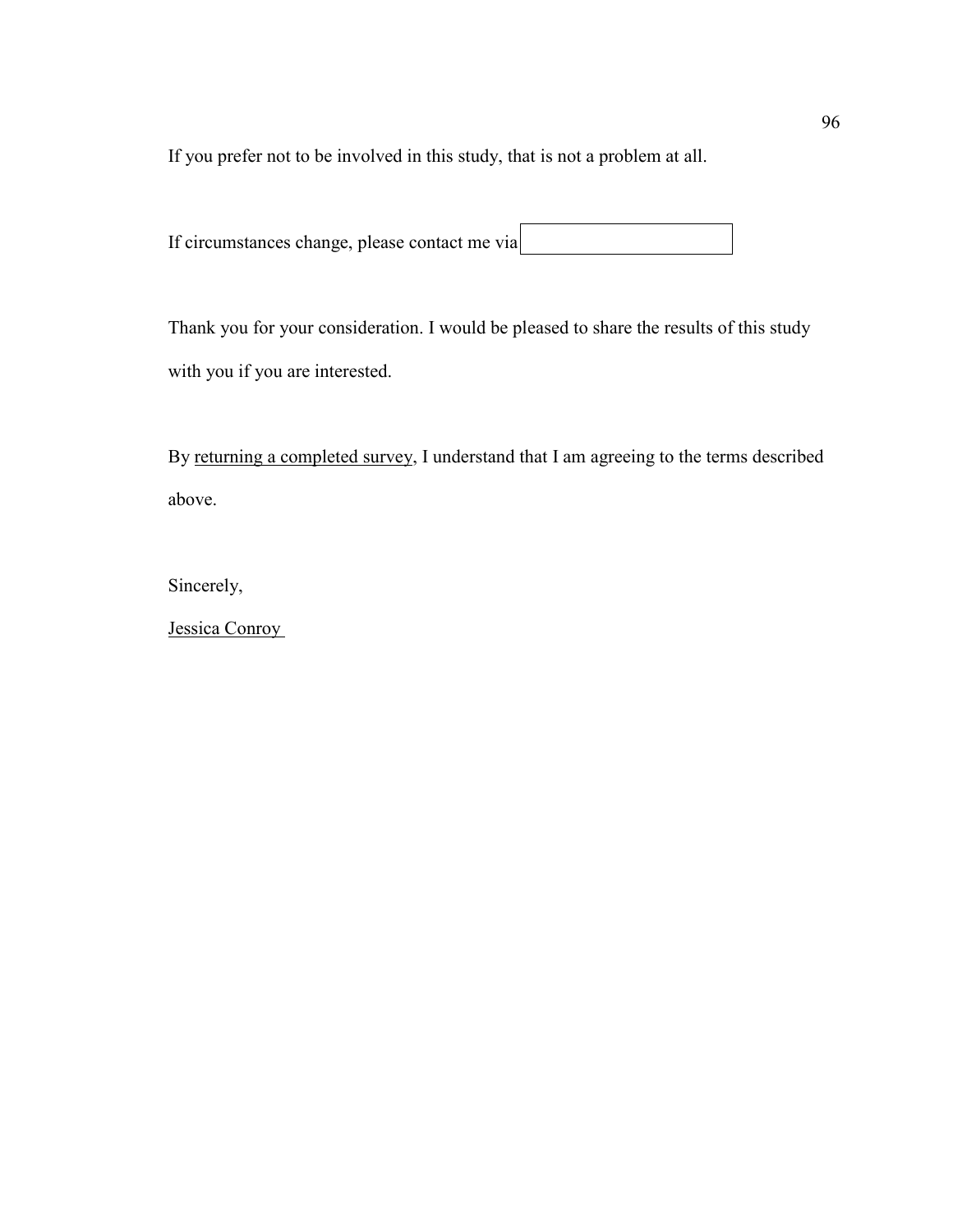## Appendix D: MCCTS-R Permission

|                | Subject: RE: MCCTS-R                                                                                                                                                                                                                                                                                                                                 |
|----------------|------------------------------------------------------------------------------------------------------------------------------------------------------------------------------------------------------------------------------------------------------------------------------------------------------------------------------------------------------|
|                | Date: Sat, Jan 04, 2014 10:33 AM CST                                                                                                                                                                                                                                                                                                                 |
| From:          |                                                                                                                                                                                                                                                                                                                                                      |
| To:            |                                                                                                                                                                                                                                                                                                                                                      |
|                |                                                                                                                                                                                                                                                                                                                                                      |
| Best wishes,   | Sure Jessica! You have my permission to use the MCCTS-R.                                                                                                                                                                                                                                                                                             |
|                | Cheryl Holcomb-McCoy                                                                                                                                                                                                                                                                                                                                 |
|                |                                                                                                                                                                                                                                                                                                                                                      |
|                |                                                                                                                                                                                                                                                                                                                                                      |
|                |                                                                                                                                                                                                                                                                                                                                                      |
|                |                                                                                                                                                                                                                                                                                                                                                      |
|                |                                                                                                                                                                                                                                                                                                                                                      |
|                |                                                                                                                                                                                                                                                                                                                                                      |
|                |                                                                                                                                                                                                                                                                                                                                                      |
|                |                                                                                                                                                                                                                                                                                                                                                      |
|                | From: Jessica Conroy                                                                                                                                                                                                                                                                                                                                 |
|                | Sent: Friday, January 03, 2014 1:12 PM                                                                                                                                                                                                                                                                                                               |
|                | To: Cheryl Holcomb-McCoy<br>Subject: MCCTS-R                                                                                                                                                                                                                                                                                                         |
|                |                                                                                                                                                                                                                                                                                                                                                      |
|                | Hi! I am a student in the Counselor Education and Supervision PhD program at Walden University<br>and am working on my dissertation. I am focusing on multicultural competence of school<br>counselors in the urban setting and would love to use the MCCTS-R in my study. May I have<br>permission to use this instrument? Thank you for your time! |
| Jessica Conroy |                                                                                                                                                                                                                                                                                                                                                      |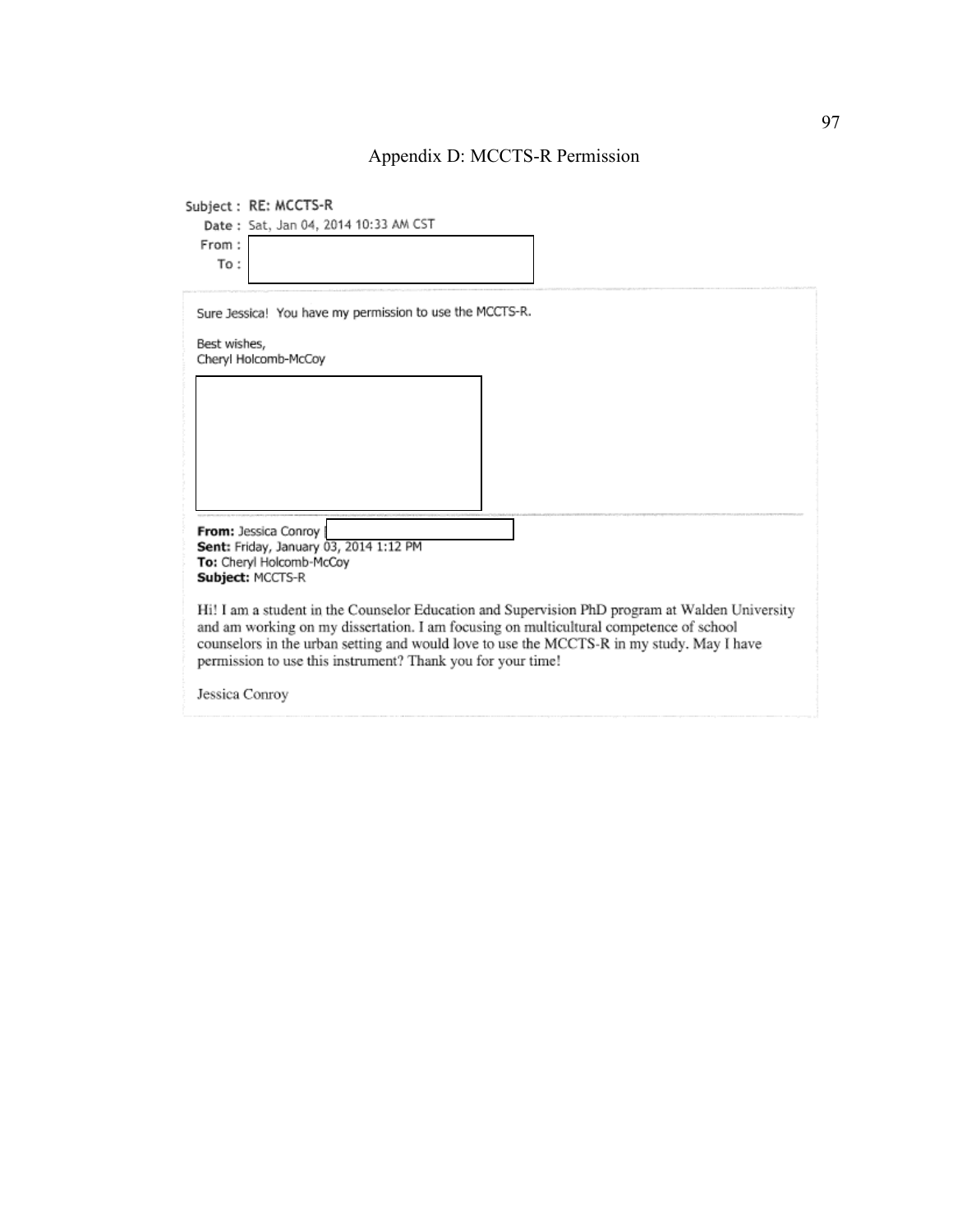#### Appendix E: MCCTS-R

#### **Multicultural Counseling Competence and Training Survey-Revised Multicultural Counseling Competence Component**  (School Counselor Version)

### Developed by Cheryl Holcomb-McCoy, Ph.D. University of Maryland at College Park

**\_\_\_\_\_\_\_\_\_\_\_\_\_\_\_\_\_\_\_\_\_\_\_\_\_\_\_\_\_\_\_\_\_\_\_\_\_\_\_\_\_\_\_\_\_\_\_\_\_\_\_\_\_\_\_\_\_\_\_\_\_\_\_\_\_\_\_\_\_\_\_\_\_\_\_\_\_\_\_\_\_\_\_\_\_\_** 

Directions: Listed below are competency statements based on AMCD's Multicultural Counseling Competencies and Explanatory Statements. Please read each competency statement and evaluate your multicultural competence using the following 4-point scale.

- 1 Not competent (Not able to perform at this time)<br>2 Somewhat competent (More training needed)
- **2 Somewhat competent (More training needed)**
- **3 Competent (Able to perform competently)**
- **Extremely competent (Able to perform at a high level)**

| 1.<br>4              |                | I can discuss my own ethnic/cultural heritage.                             | 1            | $\overline{2}$ | 3              |
|----------------------|----------------|----------------------------------------------------------------------------|--------------|----------------|----------------|
| 2.                   | $\overline{4}$ | I am aware of how my cultural background and                               | $\mathbf{1}$ | $\overline{2}$ | 3              |
|                      |                | experiences have influenced my attitudes about<br>psychological processes. |              |                |                |
| 3.                   | 4              | I am able to discuss how my culture has influenced the                     | 1            | $\overline{2}$ | $\overline{3}$ |
|                      |                | way I think.                                                               |              |                |                |
| 4.                   |                | I can recognize when my attitudes, beliefs, and values are                 | $\mathbf{1}$ | $\overline{2}$ | $\overline{3}$ |
|                      | $\overline{4}$ | interfering with providing the best services to my students.               |              |                |                |
| 5.                   |                | I verbally communicate my acceptance of culturally different               | $\mathbf{1}$ | $\overline{2}$ | $\overline{3}$ |
|                      | 4              | students.                                                                  |              |                |                |
| 6.<br>4              |                | I nonverbally communicate my acceptance of culturally                      | 1            | $\overline{2}$ | 3              |
|                      |                | different students.                                                        |              |                |                |
| 7.<br>4              |                | I can discuss my family's perspective regarding                            | 1            | $\overline{2}$ | $\overline{3}$ |
|                      |                | acceptable and non-acceptable codes-of-conduct.                            |              |                |                |
| 8.<br>$\overline{4}$ |                | I can discuss models of White Racial Identity Development.                 | 1            | 2              | 3              |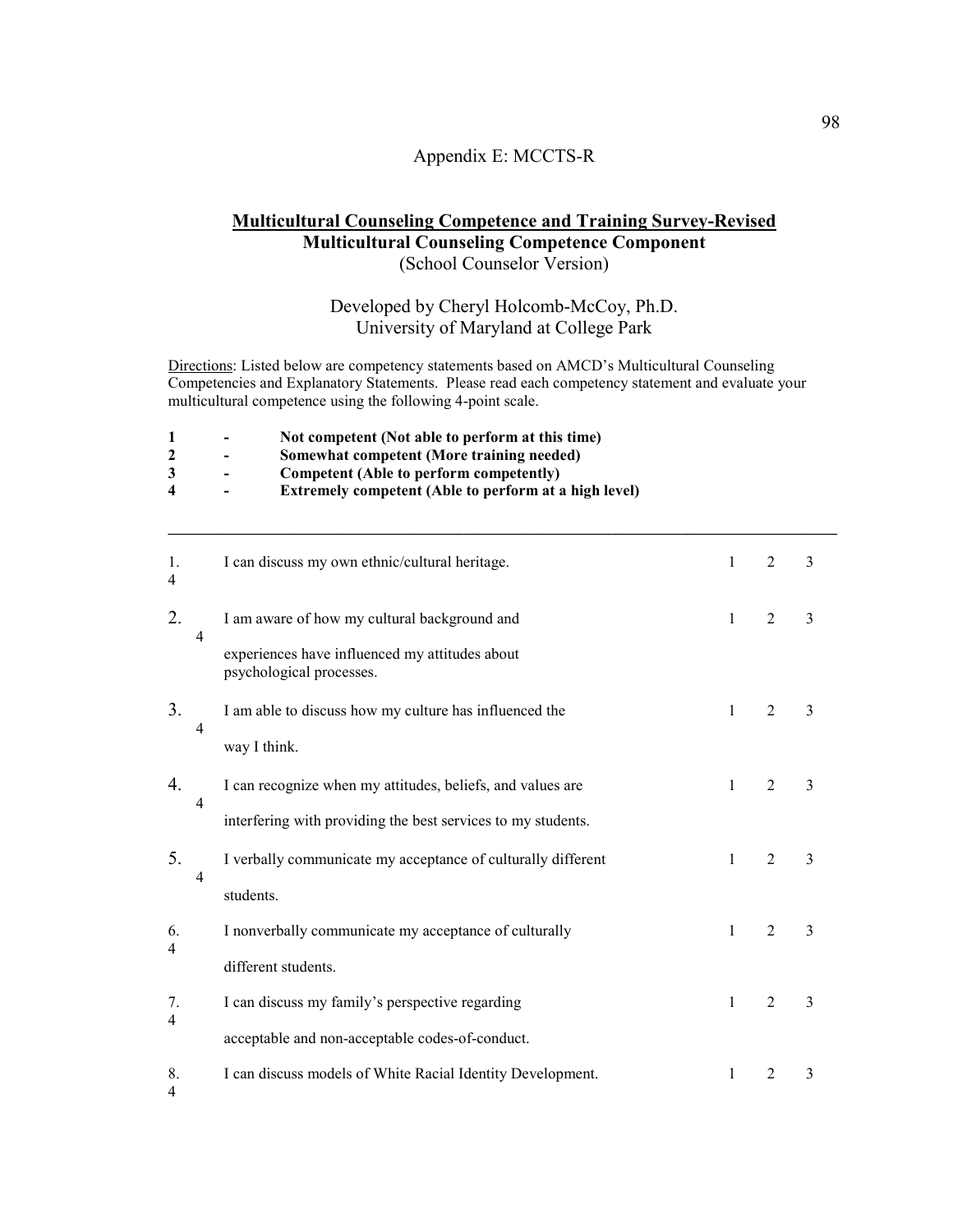| 9.                    | I can define racism.                                                                                                                                                                              | 1            | 2              | 3              |
|-----------------------|---------------------------------------------------------------------------------------------------------------------------------------------------------------------------------------------------|--------------|----------------|----------------|
| 4<br>10.<br>4         | I can define prejudice.                                                                                                                                                                           | $\mathbf{1}$ | $\overline{2}$ | 3              |
| 11.<br>$\overline{4}$ | I can define discrimination.                                                                                                                                                                      | 1            | $\overline{2}$ | 3              |
| 12.<br>4              | I can define stereotype.                                                                                                                                                                          | 1            | 2              | 3              |
| 13.<br>4              | I can identify the cultural bases of my communication style.                                                                                                                                      | 1            | 2              | 3              |
| 14.<br>4              | I can identify my negative and positive emotional reactions                                                                                                                                       | 1            | 2              | 3              |
|                       | toward persons of other racial and ethnic groups.                                                                                                                                                 |              |                |                |
| 1<br>2<br>3<br>4      | Not competent (Not able to perform at this time)<br>Somewhat competent (More training needed)<br>Competent (Able to perform competently)<br>Extremely competent (Able to perform at a high level) |              |                |                |
| 15.<br>4              | I can identify my reactions that are based on stereotypical beliefs<br>about different ethnic groups.                                                                                             | $\mathbf{1}$ | $\overline{2}$ | 3              |
| 16.                   | I can give examples of how stereotypical                                                                                                                                                          | $\mathbf{1}$ | $\overline{2}$ | $\overline{3}$ |
| 4                     | beliefs about culturally different persons impact the<br>counseling relationship.                                                                                                                 |              |                |                |
| 17.<br>$\overline{4}$ | I can articulate the possible differences between the                                                                                                                                             | 1            | 2              | 3              |
|                       | nonverbal behavior of the five major ethnic groups<br>(i.e., African/Black, Hispanic/Latino, Asian, Native<br>American, European/White).                                                          |              |                |                |
| 18.<br>$\overline{4}$ | I can articulate the possible differences between the                                                                                                                                             | 1            | 2              | 3              |
|                       | verbal behavior of the five major ethnic groups.                                                                                                                                                  |              |                |                |
| 19.<br>4              | I can discuss the counseling implications for at least<br>two models of racial/ethnic identity development.                                                                                       | 1            | 2              | 3              |
| 20.<br>$\overline{4}$ | I can discuss within-group differences among ethnic                                                                                                                                               | 1            | 2              | 3              |
|                       | groups (e.g., low SES Puerto Rican student vs. high<br>SES Puerto Rican student).                                                                                                                 |              |                |                |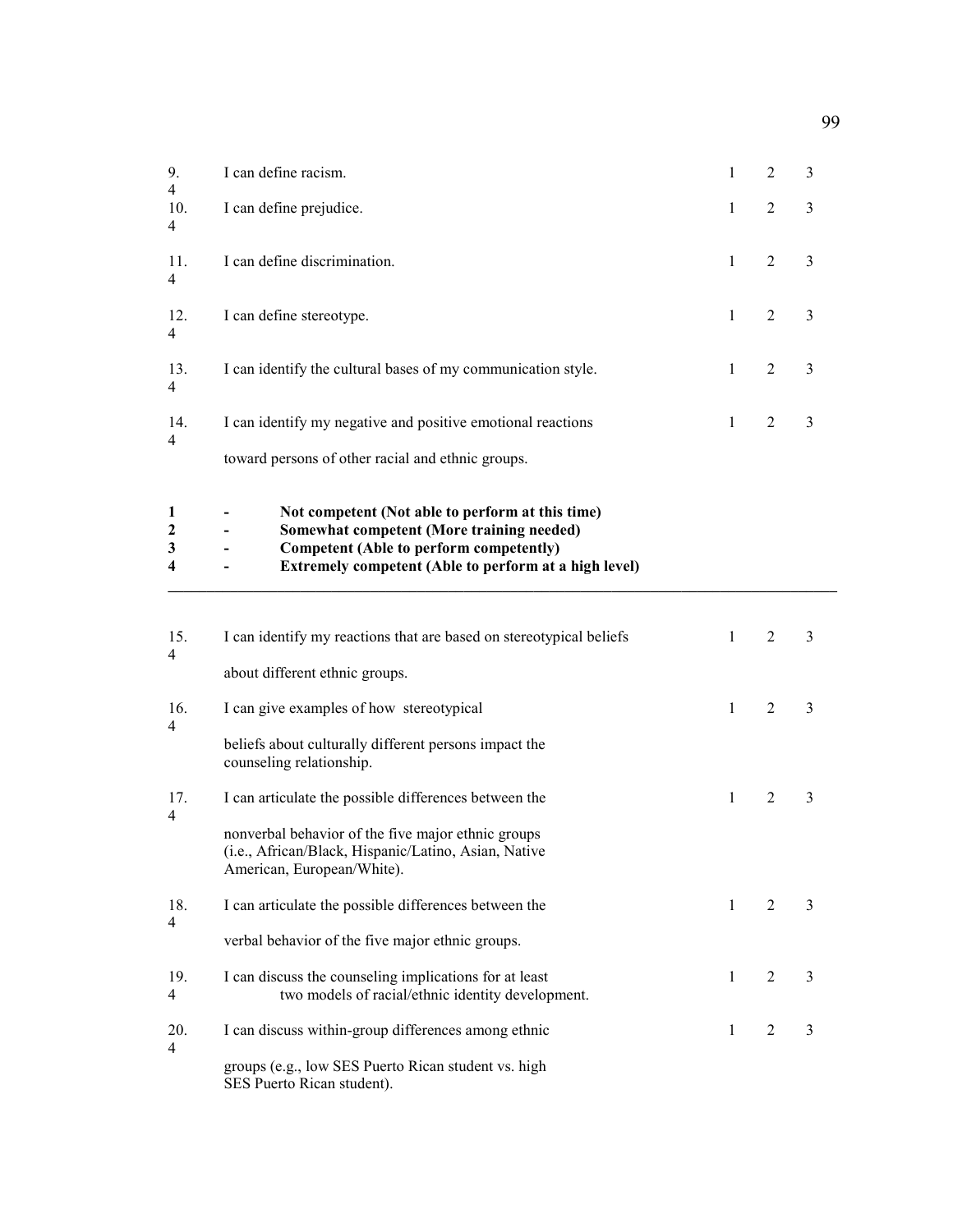100

| 21.<br>$\overline{4}$  | I can discuss how culture affects a student's vocational                                                                                 | 1            | $\overline{2}$ | 3              |  |  |
|------------------------|------------------------------------------------------------------------------------------------------------------------------------------|--------------|----------------|----------------|--|--|
|                        | choices.                                                                                                                                 |              |                |                |  |  |
| 22.<br>4               | I can discuss how culture affects the help-seeking behaviors                                                                             | $\mathbf{1}$ | $\overline{2}$ | 3              |  |  |
|                        | of students.                                                                                                                             |              |                |                |  |  |
| 23.<br>4               | I can discuss how culture affects the manifestations of                                                                                  | 1            | $\overline{2}$ | 3              |  |  |
|                        | psychological disorders.                                                                                                                 |              |                |                |  |  |
| 24.                    | I can describe the degree to which a counseling approach                                                                                 | $\mathbf{1}$ | 2              | 3              |  |  |
| 4                      | is appropriate for a specific group of people.                                                                                           |              |                |                |  |  |
| 25.                    | I can explain how factors such as poverty, and powerlessness                                                                             | $\mathbf{1}$ | $\overline{2}$ | $\overline{3}$ |  |  |
| 4                      | have influenced the current conditions of at least two ethnic<br>groups.                                                                 |              |                |                |  |  |
| 26.<br>4               | I can discuss research regarding mental health issues among                                                                              | $\mathbf{1}$ | $\overline{2}$ | 3              |  |  |
|                        | culturally/ethnically different populations.                                                                                             |              |                |                |  |  |
| 27.<br>$\overline{4}$  | I can discuss how the counseling process may conflict with                                                                               | 1            | $\overline{2}$ | 3              |  |  |
|                        | the cultural values of at least two ethnic groups.                                                                                       |              |                |                |  |  |
|                        |                                                                                                                                          |              |                |                |  |  |
|                        |                                                                                                                                          |              |                |                |  |  |
| 1<br>$\mathbf{2}$<br>3 | Not competent (Not able to perform at this time)<br>Somewhat competent (More training needed)<br>Competent (Able to perform competently) |              |                |                |  |  |
| 4                      | Extremely competent (Able to perform at a high level)                                                                                    |              |                |                |  |  |

| 28.<br>$\overline{4}$ | I can list at least three barriers that prevent ethnic minority students |               |  |
|-----------------------|--------------------------------------------------------------------------|---------------|--|
|                       | from using counseling services.                                          |               |  |
| 29.<br>4              | I can discuss the potential bias of two assessment instruments           | $\mathcal{D}$ |  |
|                       | frequently used in the schools.                                          |               |  |

**\_\_\_\_\_\_\_\_\_\_\_\_\_\_\_\_\_\_\_\_\_\_\_\_\_\_\_\_\_\_\_\_\_\_\_\_\_\_\_\_\_\_\_\_\_\_\_\_\_\_\_\_\_\_\_\_\_\_\_\_\_\_\_\_\_\_\_\_\_\_\_\_\_\_\_\_\_\_\_\_\_\_\_\_\_\_**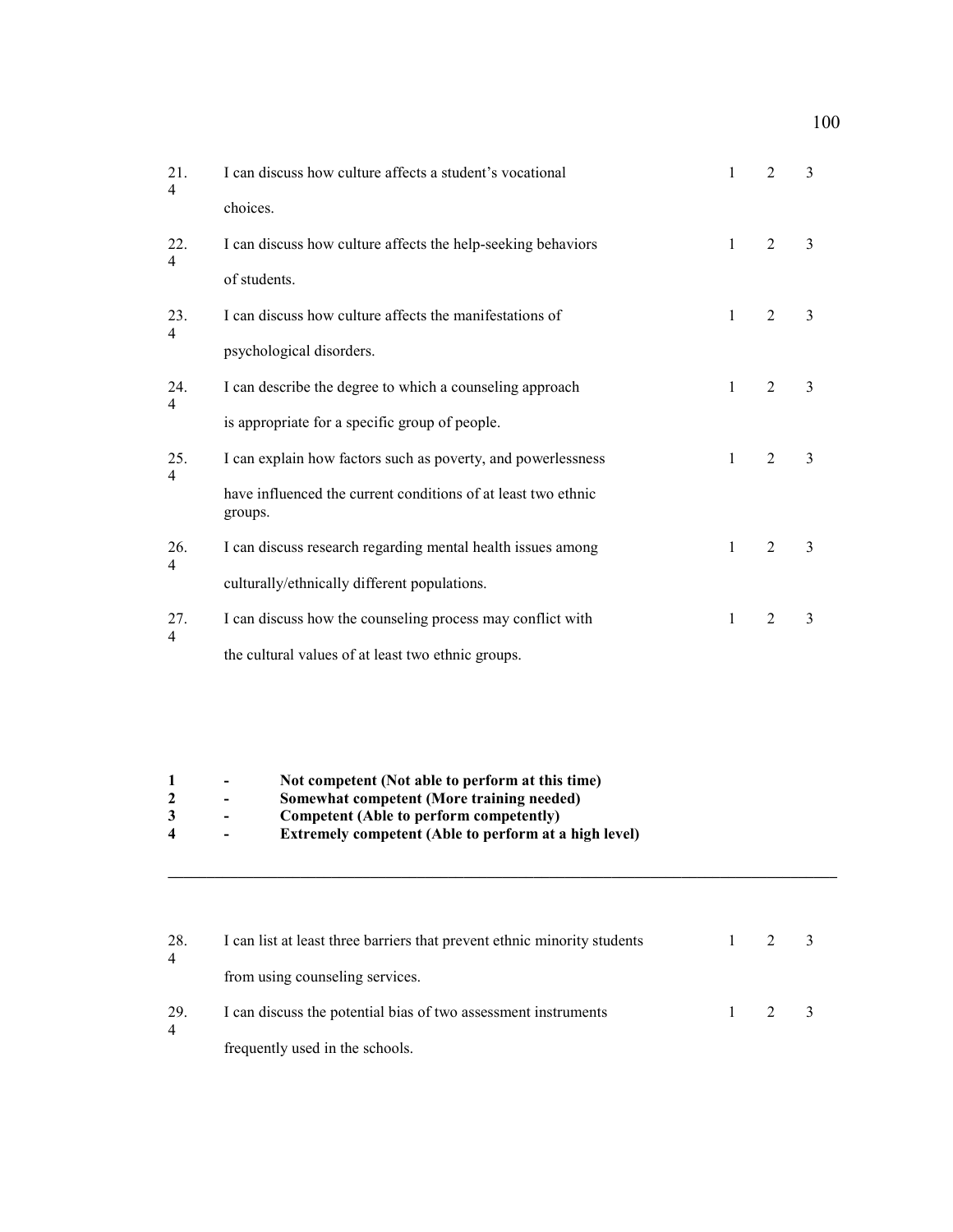|                       |                                                               |                             | 101 |
|-----------------------|---------------------------------------------------------------|-----------------------------|-----|
| 30.<br>$\overline{4}$ | I can discuss family counseling from a cultural/ethnic        | $\mathcal{D}_{\mathcal{L}}$ |     |
|                       | perspective.                                                  |                             |     |
| 31.<br>$\overline{4}$ | I can anticipate when my helping style is inappropriate for a | 2                           |     |
|                       | culturally different student.                                 |                             |     |
| 32.                   | I can help students determine whether a problem stems from    |                             |     |
| 4                     | racism or biases in others.                                   |                             |     |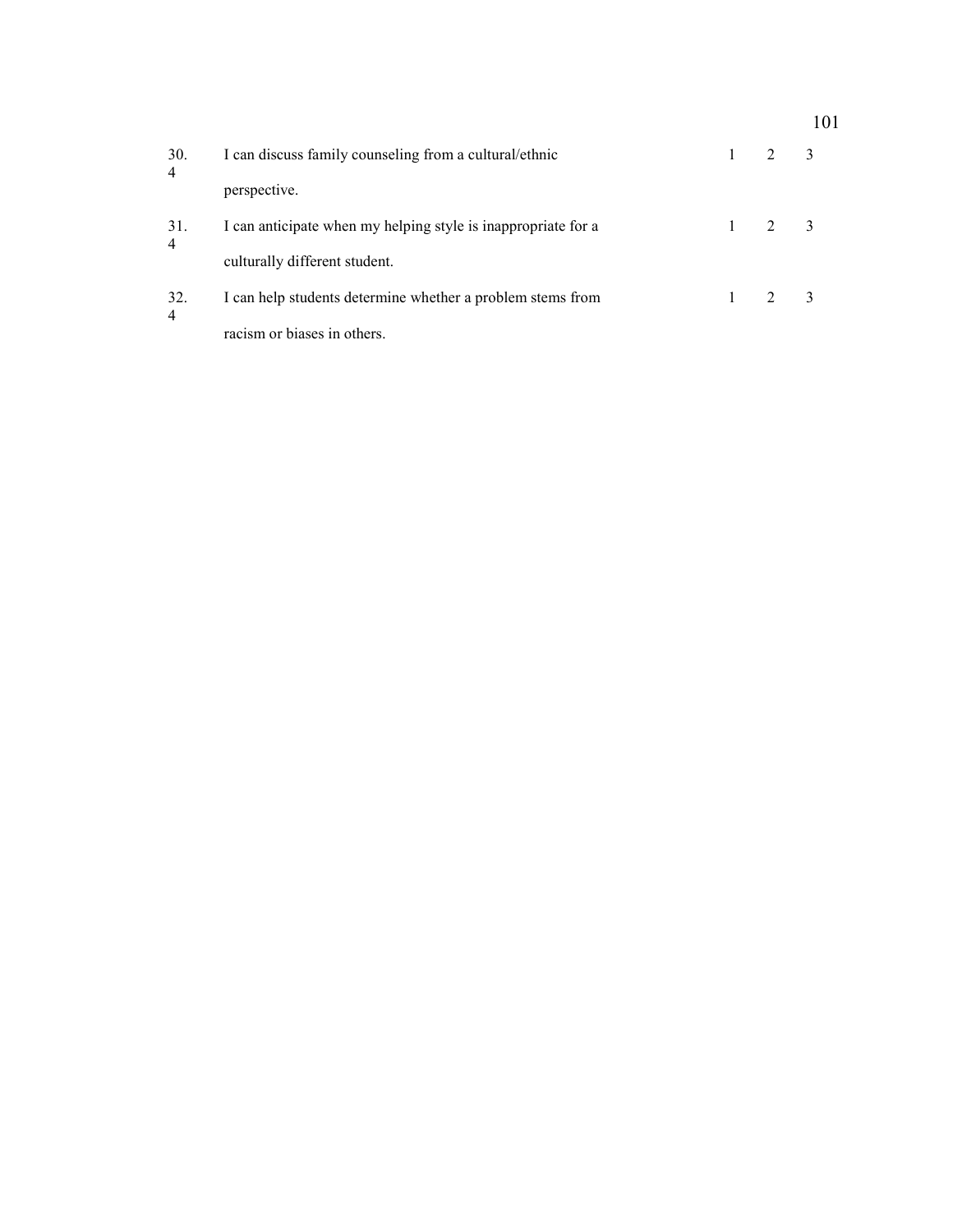## Appendix F: SCPIS Permission

| Jessica Conrov<br>To:                               | Tue, Jul 15, 2014 at 12:03 PM                                                                                |
|-----------------------------------------------------|--------------------------------------------------------------------------------------------------------------|
| much for your time!                                 | Hi! I would love to use this survey for my dissertation. Is it okay to use and public domain? Thank you very |
| Jessica Conroy                                      |                                                                                                              |
| <b>CSCORE AMHERST</b><br>To: Jessica Conroy <       | Tue, Sep 2, 2014 at 12:50 PM                                                                                 |
|                                                     |                                                                                                              |
| Yes, please feel free to use for your dissertation. |                                                                                                              |
| Best of luck $\sim$                                 |                                                                                                              |

Hi! I would love to use this survey for my dissertation. Is it okay to use and public domain? Thank you very much for your time!

Jessica Conroy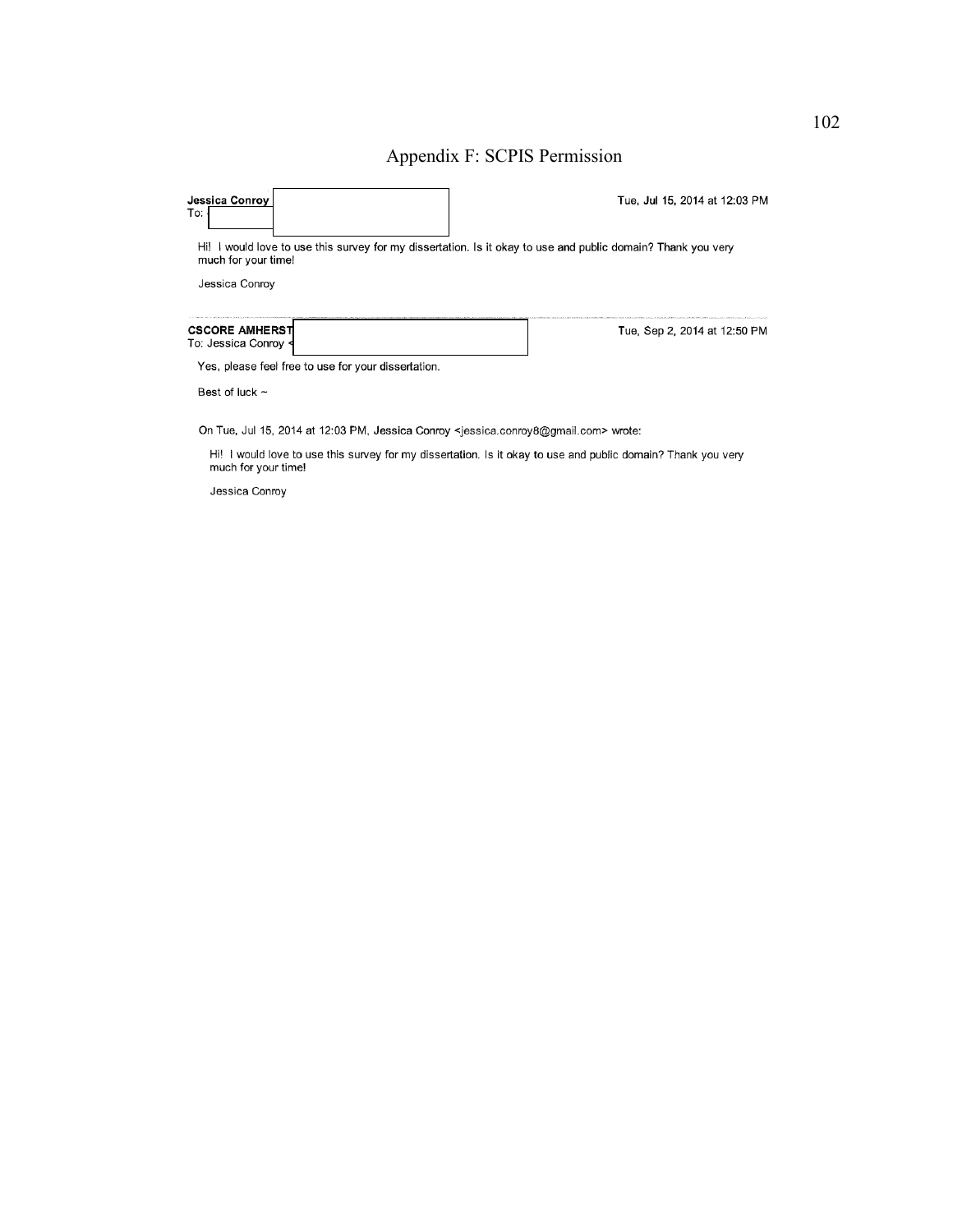# **School Counseling Program Implementation Survey**

Please rate each statement below in terms of the degree to which it is currently implemented in your School's School Counseling program. Circle your response using the following Rating Scale:

|                      | 2 = Development in Progress; $3 =$ Partly Implemented; $4 =$ Fully Implemented<br>$1 = Not$ Present;                      |   |                |
|----------------------|---------------------------------------------------------------------------------------------------------------------------|---|----------------|
| 1.<br>3              | A written mission statement exists and is used as a foundation by all counselors.<br>4                                    | 1 | 2              |
| 2.<br>$\overline{3}$ | Services are organized so that all students are well served and have access to them.<br>$\overline{4}$                    | 1 | 2              |
| 3.<br>3              | The program operates from a plan for closing the achievement gap for minority<br>4<br>and lower income students.          | 1 | 2              |
| 4.<br>3              | The program has a set of clear measurable student learning objectives and<br>$\overline{\mathcal{A}}$                     | 1 | 2              |
|                      | goals are established for academics, social/personal skills, and career development.                                      |   |                |
| 5.<br>$\overline{3}$ | Needs Assessment's are completed regularly and guide program planning.<br>4                                               | 1 | $\overline{2}$ |
| 6.                   | All students receive classroom guidance lessons designed to promote academic,                                             | 1 | 2              |
|                      | social/personal, and career development.                                                                                  |   |                |
| $\mathcal{F}$        | 7. The program ensures that all students have academic plans that include testing,                                        | 1 | 2              |
|                      | individual advisement, long-term planning, and placement.                                                                 |   |                |
| 8.<br>$\overline{3}$ | The program has an effective referral and follow-up system for handling student crises.<br>$\overline{4}$                 | 1 | 2              |
| 9.<br>3              | School counselors use student performance data to decide how to meet student needs.<br>4                                  | 1 | 2              |
| $\mathcal{E}$        | 10. School counselors analyze student data by ethnicity, gender, and socioeconomic level to 1<br>$\boldsymbol{\varDelta}$ |   | 2              |
|                      | identify interventions to close achievement gaps.                                                                         |   |                |
| 3                    | 11. School counselor job descriptions match actual duties.<br>4                                                           | 1 | 2              |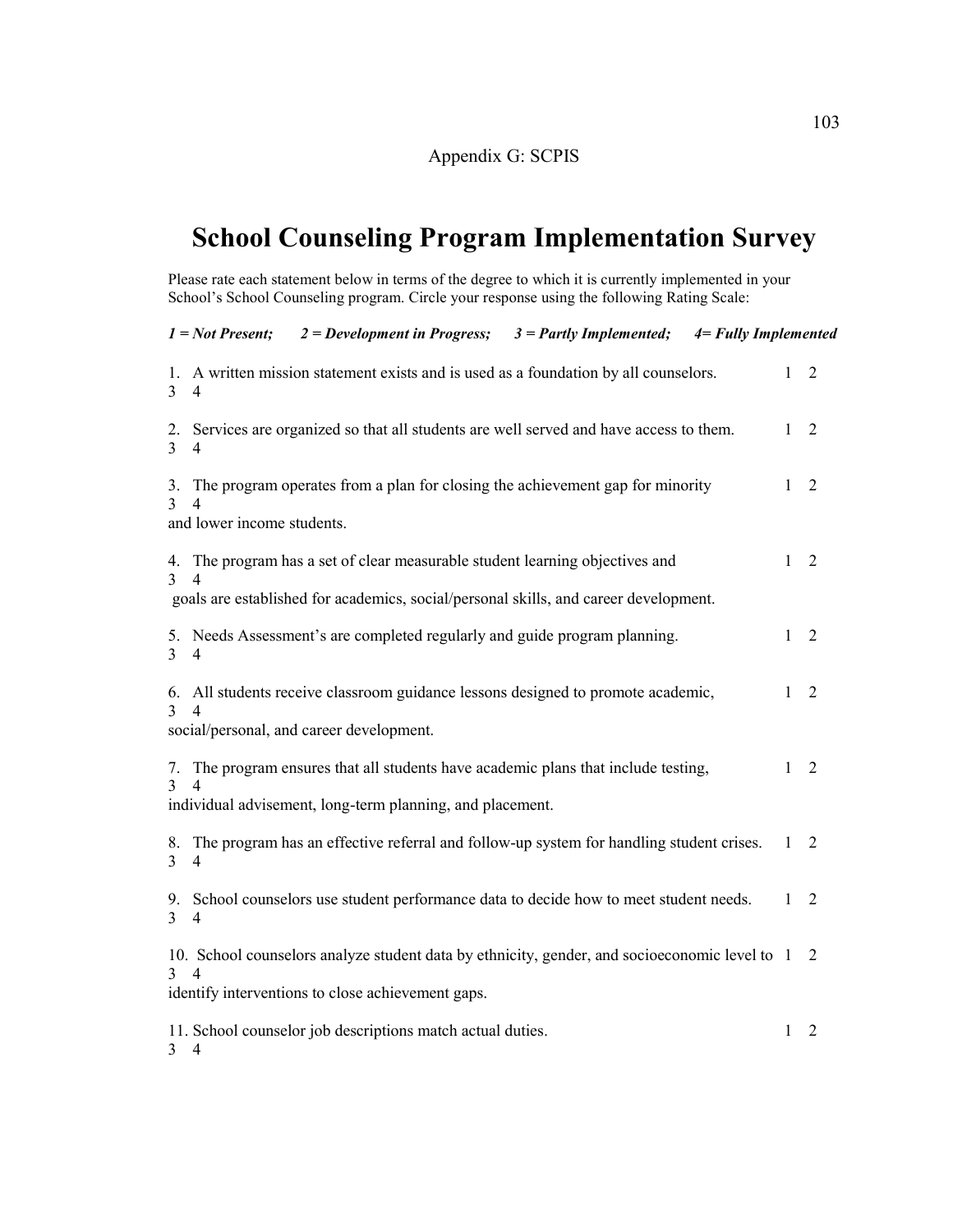|                                                                                                                                                                                      |              |   | 104            |
|--------------------------------------------------------------------------------------------------------------------------------------------------------------------------------------|--------------|---|----------------|
| 12. School counselors spend at least 80% of their time in activities that directly benefit<br>$3 \quad 4$<br>students.                                                               | $\mathbf{1}$ | 2 |                |
| 13. The school counseling program includes interventions designed to improve the school's<br>$3 \quad 4$<br>ability to educate all students to high standards.                       | 1 2          |   |                |
| 14. An annual review is conducted to get information for improving next year's programs.<br>4<br>3                                                                                   | $\mathbf{1}$ | 2 |                |
| 15. School counselors use computer software to:<br>access student data<br>$\overline{3}$<br>$\overline{4}$                                                                           | 1            | 2 |                |
| analyze student data<br>$\overline{3}$<br>$\overline{4}$                                                                                                                             | 1            | 2 |                |
| use data for school improvement<br>$\mathcal{E}$<br>$\overline{4}$                                                                                                                   | 1            | 2 |                |
| 16. The school counseling program has the resources to allow counselors to complete<br>$\mathcal{R}$<br>$\overline{\mathcal{A}}$<br>appropriate professional development activities. | 1            | 2 |                |
| 17. School counseling priorities are represented on curriculum and education committees.<br>4                                                                                        | $\mathbf{1}$ | 2 | $\overline{3}$ |
| 18. School counselors communicate with parents to coordinate student achievement and<br>3<br>$\overline{4}$                                                                          | 1            | 2 |                |

gain feedback for program improvement.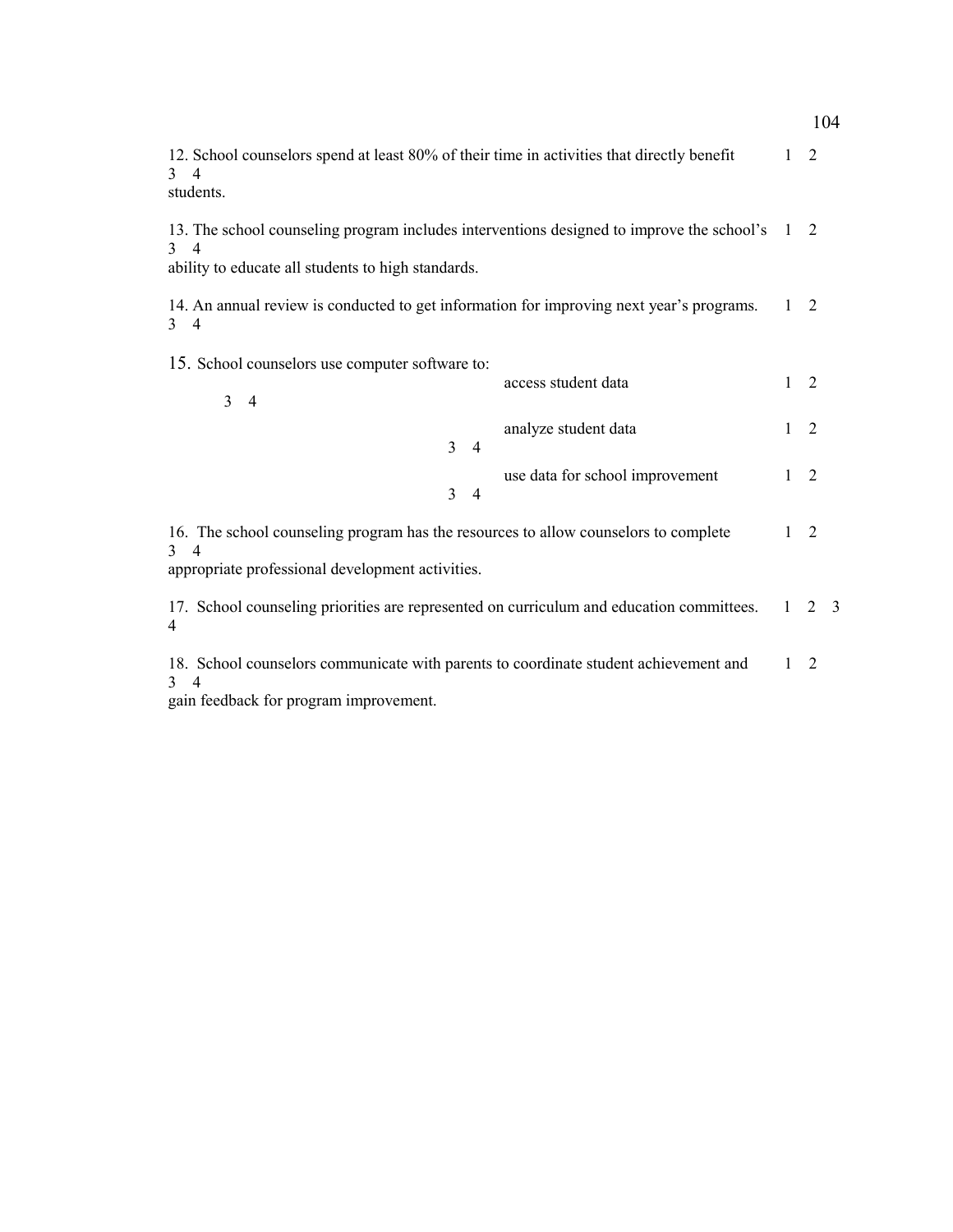Directions: Listed below are demographic tables asking for information related to your school, students, and your background. Complete each area to provide background information to compare for the purposes of this research. Please do not provide information other than what is asked below.

| $\beta$ chool and $\beta$ tudent Deniographies |                    |                  |                         |  |  |  |  |  |
|------------------------------------------------|--------------------|------------------|-------------------------|--|--|--|--|--|
| Grade Level                                    | Number of students | Number of Female | Number of Male Students |  |  |  |  |  |
|                                                |                    | <b>Students</b>  |                         |  |  |  |  |  |
| 6                                              |                    |                  |                         |  |  |  |  |  |
|                                                |                    |                  |                         |  |  |  |  |  |
| 8                                              |                    |                  |                         |  |  |  |  |  |

#### **School and Student Demographics**

| <b>Ethnic Category</b> | Grade 6 | Grade 7 | Grade 8 |
|------------------------|---------|---------|---------|
| Asian                  |         |         |         |
| <b>Black</b>           |         |         |         |
| Hispanic               |         |         |         |
| American Indian        |         |         |         |
| Multiracial            |         |         |         |
| White                  |         |         |         |

| Ethnic Category | Male | Female |
|-----------------|------|--------|
|                 |      |        |
| Asian           |      |        |
|                 |      |        |
| <b>Black</b>    |      |        |
| Hispanic        |      |        |
| American Indian |      |        |